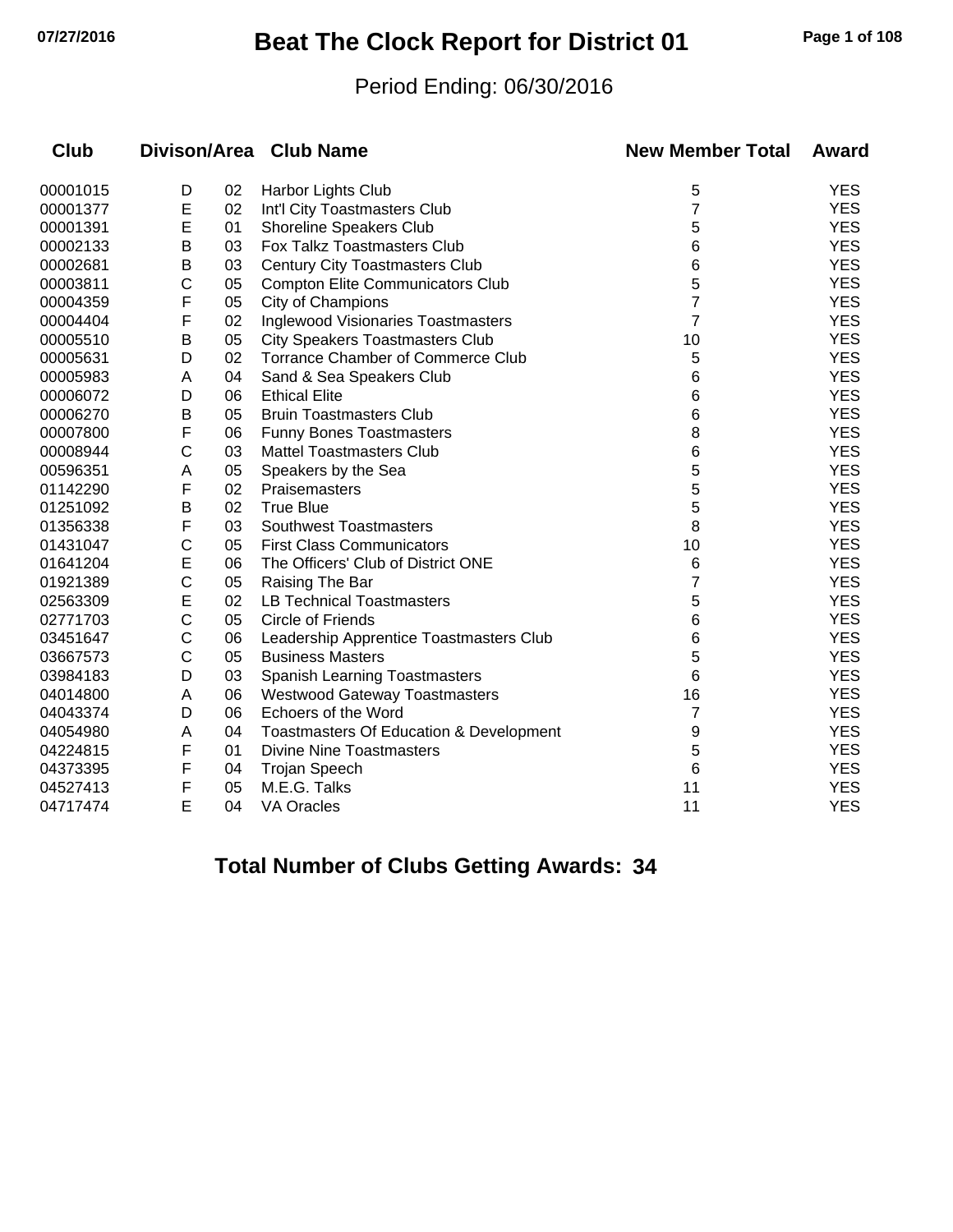# **07/27/2016 Beat The Clock Report for District 02 Page 2 of 108**

#### Period Ending: 06/30/2016

|   |    |                                       | <b>New Member Total</b> | Award      |
|---|----|---------------------------------------|-------------------------|------------|
| D | 43 | West Seattle Earlybirds Club          | 5                       | <b>YES</b> |
| С | 34 | Downtowners Club                      | 5                       | <b>YES</b> |
| F | 64 | <b>Seriously Funny Toastmasters</b>   |                         | <b>YES</b> |
| A | 15 | Port Gardner Bay Gabbers Club         | 5                       | <b>YES</b> |
| A | 11 | Bellingham Evening Toastmasters Club  |                         | <b>YES</b> |
| G | 72 | <b>Toast Of The Town Toastmasters</b> | 5                       | <b>YES</b> |
| Е | 52 | Microsoft Speechmakers                |                         | <b>YES</b> |
| E | 57 | Sammamish Star Performers             | 5                       | <b>YES</b> |
| G | 74 | Amazon Toastmasters Club              | 8                       | <b>YES</b> |
| B | 23 | Seattle Sunrise                       |                         | <b>YES</b> |
| F | 63 | <b>Source Masters</b>                 | 13                      | <b>YES</b> |
| E | 53 | Gone Wilde Toastmasters               | 5                       | <b>YES</b> |
| F | 65 | Downtown Bellevue Toastmasters        | 5                       | <b>YES</b> |
| E | 53 | Data Talks                            | 5                       | <b>YES</b> |
|   |    |                                       | Divison/Area Club Name  |            |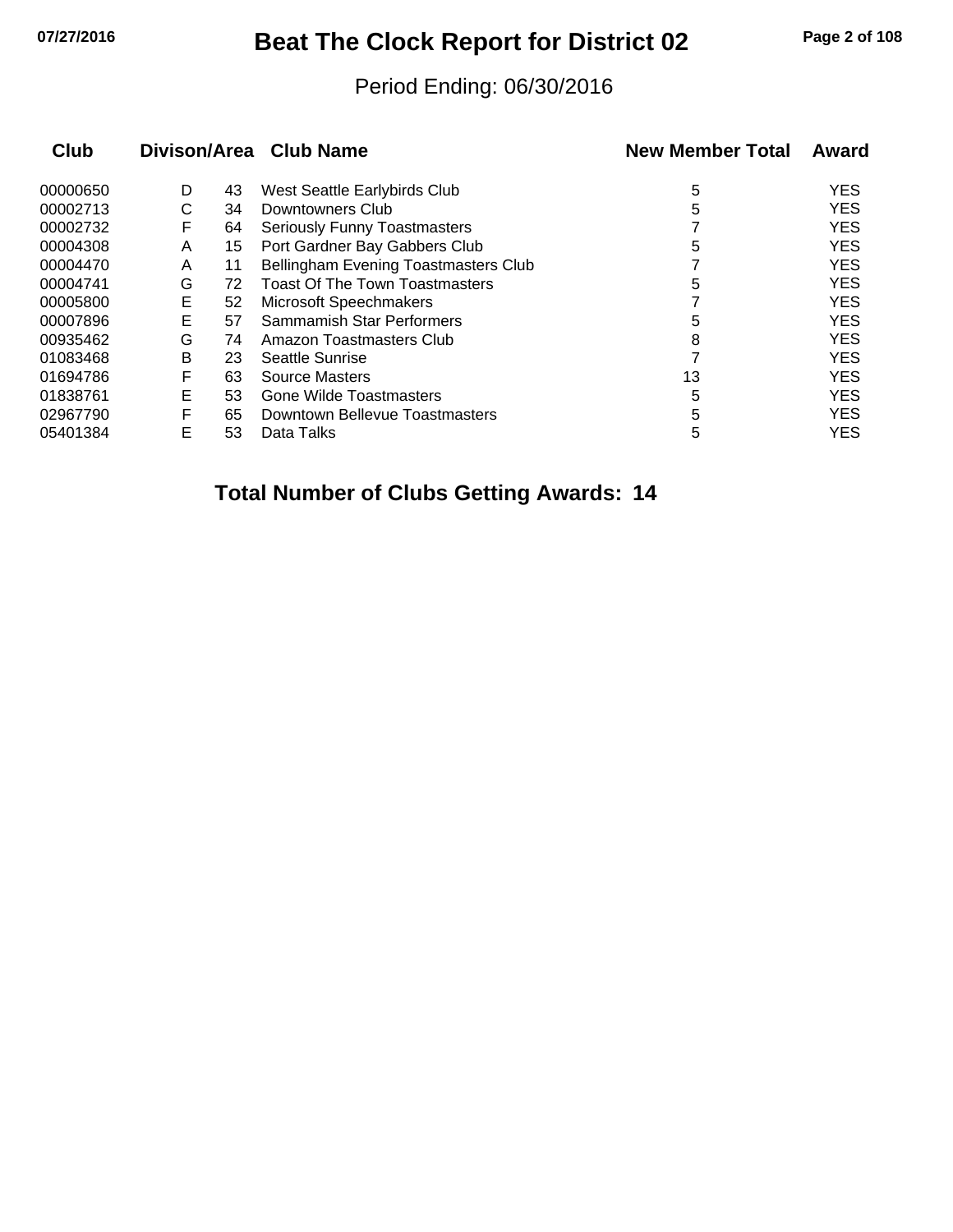# **07/27/2016 Beat The Clock Report for District 03 Page 3 of 108**

#### Period Ending: 06/30/2016

| Club     |   |    | Divison/Area Club Name                  | <b>New Member Total</b> | Award      |
|----------|---|----|-----------------------------------------|-------------------------|------------|
| 00000365 | V | 05 | <b>Capitol Toastmasters Club</b>        | 8                       | <b>YES</b> |
| 00002607 | P | 03 | Eyeopeners Club                         | 6                       | <b>YES</b> |
| 00003262 | Ζ | 04 | Saguaro Speakers Club                   | 5                       | <b>YES</b> |
| 00004873 | Ζ | 03 | In Ahwatukee Toastmasters Club          | 6                       | <b>YES</b> |
| 00005858 | C | 02 | <b>Conquistador Toastmasters Club</b>   | 5                       | <b>YES</b> |
| 00007538 | Z | 05 | <b>Chipmasters Club</b>                 | 5                       | <b>YES</b> |
| 00007793 | Ρ | 03 | <b>Desert Stars Club</b>                | 9                       | <b>YES</b> |
| 00007985 | P | 04 | Southwest Toastmasters Club             | 6                       | <b>YES</b> |
| 00009620 | C | 01 | <b>Tucson Twosomes Club</b>             | 6                       | <b>YES</b> |
| 00613567 | V | 03 | AZ You Like It Toastmasters Club        | 5                       | <b>YES</b> |
| 00730231 | M | 03 | High Noon Toastmasters of Prescott Club | 5                       | <b>YES</b> |
| 00759261 | С | 03 | <b>Executive Toastmasters</b>           | 5                       | <b>YES</b> |
| 00806087 | V | 01 | <b>Electric Toasters Club</b>           | 5                       | <b>YES</b> |
| 00896574 | S | 05 | <b>Florence Toastmasters Club</b>       | 5                       | <b>YES</b> |
| 01064972 | S | 06 | <b>SunCountry Toastmasters</b>          | 7                       | <b>YES</b> |
| 01366776 | Ρ | 03 | Sahuarita Toastmasters                  | 8                       | <b>YES</b> |
| 01445011 | S | 03 | San Tan Toastmasters                    | 5                       | <b>YES</b> |
| 01475770 | S | 05 | Carpe Diem Toastmasters                 | 24                      | <b>YES</b> |
| 01596475 | S | 06 | <b>Blue</b>                             | 6                       | <b>YES</b> |
| 02036831 | A | 02 | <b>Truth Speakers</b>                   | 5                       | <b>YES</b> |
| 02854329 | P | 01 | Oro Valley Toastmasters                 | 6                       | <b>YES</b> |
| 04051540 | V | 05 | <b>Competitive Speakers-Phx</b>         | 5                       | YES        |
| 04508062 | Z | 05 | Insightful                              | 5                       | YES        |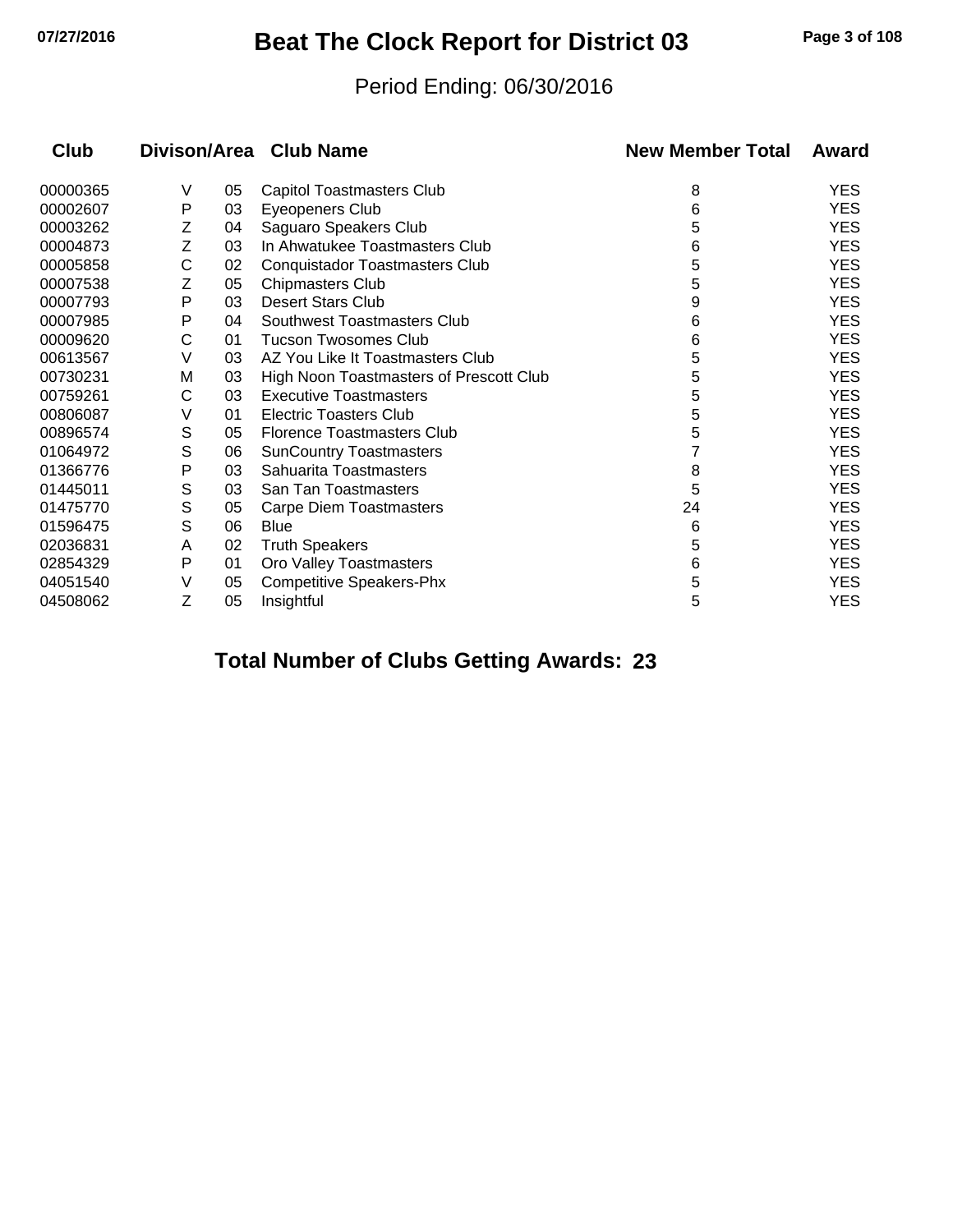## **07/27/2016 Beat The Clock Report for District 04 Page 4 of 108**

#### Period Ending: 06/30/2016

| <b>Club</b> |   |    | Divison/Area Club Name                      | <b>New Member Total</b> | Award      |
|-------------|---|----|---------------------------------------------|-------------------------|------------|
| 00000033    | A | 03 | Lee Emerson Bassett Club                    |                         | <b>YES</b> |
| 00000056    | Е | 02 | Golden Gate Toastmasters Club               | 9                       | <b>YES</b> |
| 00000191    | B | 04 | San Mateo Toastmasters Club 191             | 5                       | <b>YES</b> |
| 00004512    | В | 03 | <b>Promasters Toastmasters Club</b>         | 5                       | <b>YES</b> |
| 00005610    | D | 04 | Sierra Speakers Toastmasters                | 9                       | <b>YES</b> |
| 00006094    | С | 02 | <b>GGU Toastmasters</b>                     | 8                       | <b>YES</b> |
| 00008218    | A | 03 | Palo Alto Toastmsters                       | 6                       | <b>YES</b> |
| 00009109    | Е | 03 | <b>Rhino Business Club</b>                  | 6                       | <b>YES</b> |
| 00009408    | С | 06 | Everybody Speaks Club                       | 5                       | <b>YES</b> |
| 00009825    | С | 04 | San Francisco Renaissance Toastmasters Club | 5                       | <b>YES</b> |
| 00590123    | A | 05 | All EArs Club                               | 6                       | <b>YES</b> |
| 00759427    | В | 05 | Thermo Fisher Toastmasters Club             | 5                       | <b>YES</b> |
| 01279215    | D | 05 | <b>Eloquent Elocutionists</b>               | 5                       | <b>YES</b> |
| 02590625    | A | 04 | <b>Wellness Toastmasters</b>                | 10                      | <b>YES</b> |
| 04640219    | С | 01 | Cloudmasters                                | 17                      | <b>YES</b> |
| 04763506    | С | 03 | Demandforce                                 | 11                      | <b>YES</b> |
| 04999318    | С | 01 | <b>ToastStation</b>                         |                         | <b>YES</b> |
| 05158242    | В | 05 | <b>Toasty Freight Masters</b>               | 11                      | <b>YES</b> |
| 05444011    | B | 06 | <b>Actelion Toastmasters</b>                |                         | <b>YES</b> |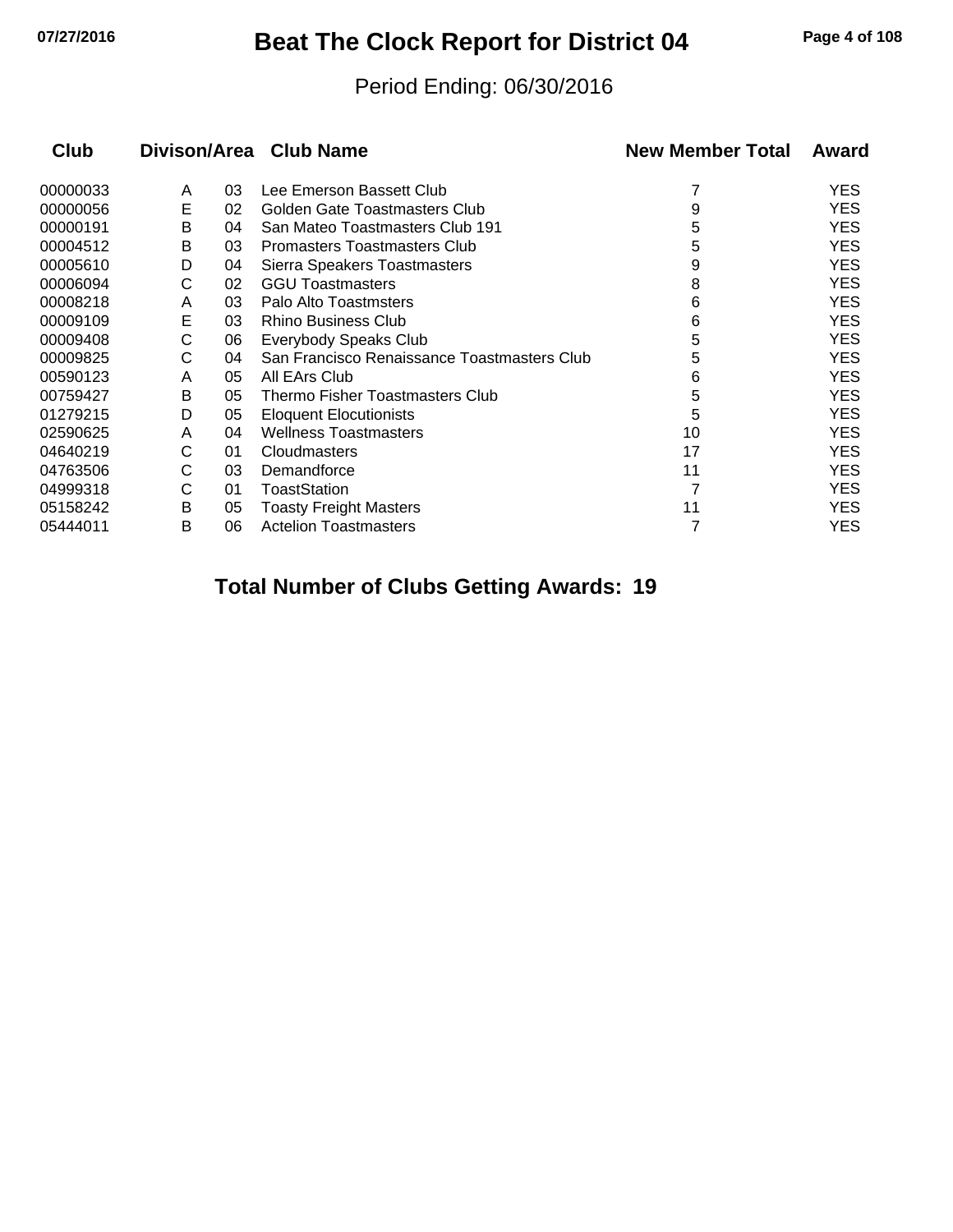# **07/27/2016 Beat The Clock Report for District 05 Page 5 of 108**

#### Period Ending: 06/30/2016

| Club     |   |    | Divison/Area Club Name                    | <b>New Member Total</b> | Award      |
|----------|---|----|-------------------------------------------|-------------------------|------------|
| 00000007 | S | 09 | San Diego Toastmasters 7                  | 5                       | <b>YES</b> |
| 00000203 | C | 26 | Vapor Trails Club                         | 5                       | <b>YES</b> |
| 00001394 | S | 21 | <b>Hardhats Club</b>                      | 5                       | <b>YES</b> |
| 00001546 | N | 03 | Escondido Toastmasters Club               | 5                       | <b>YES</b> |
| 00002012 | W | 08 | <b>Toastmasters of the Cove Club</b>      | 8                       | <b>YES</b> |
| 00002955 |   | 25 | Poway-Black Mountain Club                 |                         | <b>YES</b> |
| 00003524 | N | 11 | Del Mar Toastmasters Club                 | 5                       | <b>YES</b> |
| 00004980 | С | 19 | <b>ToastmaStars Club</b>                  | 6                       | <b>YES</b> |
| 00005223 | S | 14 | <b>Career Builders Toastmasters</b>       | 8                       | <b>YES</b> |
| 00006243 | E | 04 | Visionaries Toastmasters Club             | 5                       | <b>YES</b> |
| 00009493 | S | 01 | <b>Sharp Toastmasters</b>                 | 5                       | <b>YES</b> |
| 00686585 | N | 23 | Ambassadors                               | 5                       | <b>YES</b> |
| 00701611 | E | 30 | Mission Valley Persuasive Speakers (MVPS) | 6                       | <b>YES</b> |
| 00866700 |   | 22 | <b>ImpacTeam</b>                          | 9                       | <b>YES</b> |
| 00961148 | Е | 15 | <b>Sycuan Toastmasters</b>                | 5                       | <b>YES</b> |
| 00998741 | С | 19 | <b>ToastBusters</b>                       | 6                       | <b>YES</b> |
| 01197132 | С | 27 | PowerMasters                              | 8                       | <b>YES</b> |
| 01465834 | C | 05 | SymiToast                                 | 6                       | <b>YES</b> |
| 02009462 | S | 06 | <b>Frontline Leaders</b>                  | 11                      | <b>YES</b> |
| 02327386 | S | 09 | <b>Uptown Professionals Toastmasters</b>  |                         | <b>YES</b> |
| 03599483 | W | 29 | Next-Gen Speakquencers                    | 5                       | <b>YES</b> |
| 03980347 | W | 29 | <b>TCD Talkers</b>                        | 5                       | <b>YES</b> |
| 04013348 | E | 34 | North Valley Toastmasters                 | 5                       | <b>YES</b> |
| 05278203 | S | 09 | Alliant                                   | 7                       | <b>YES</b> |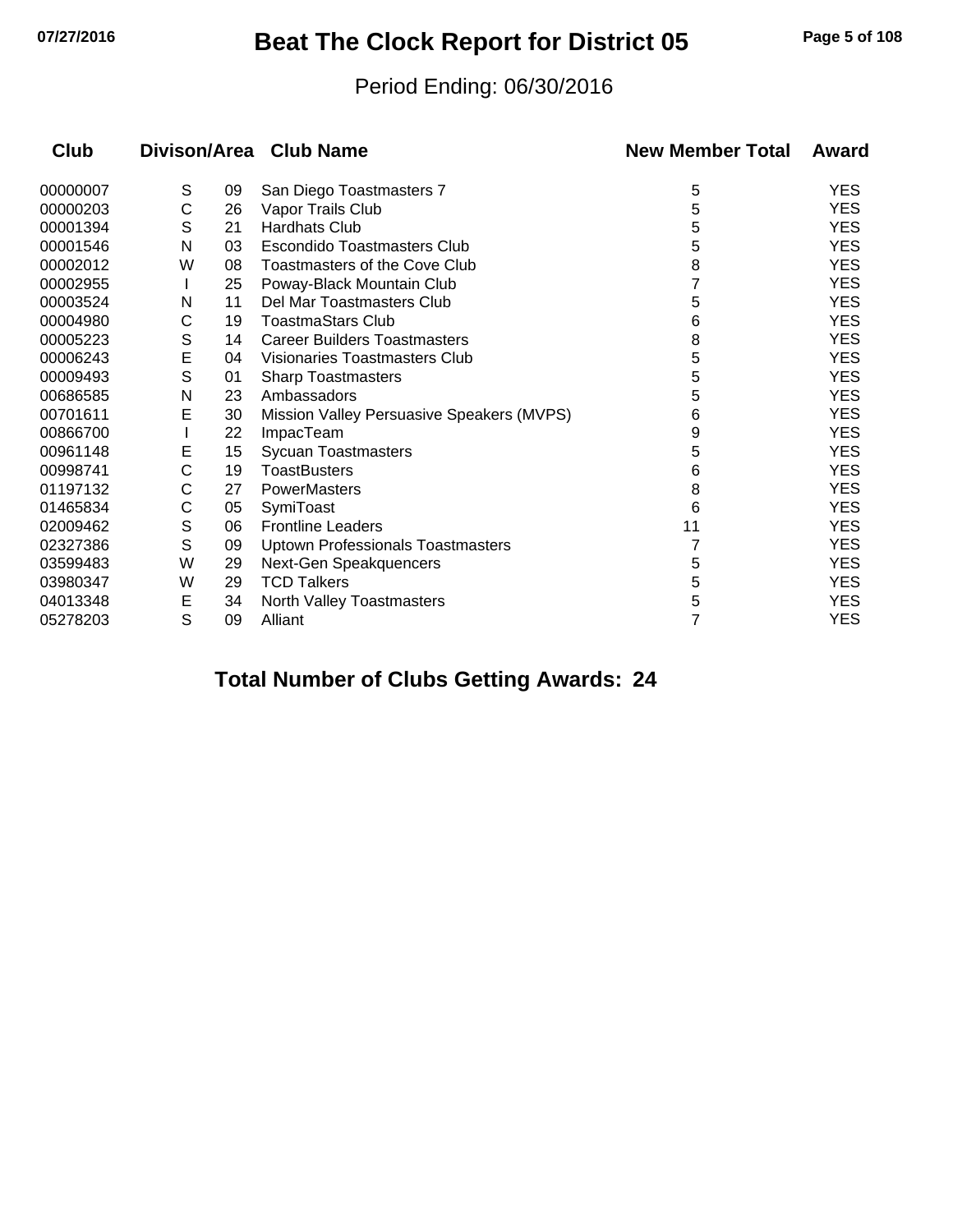## **07/27/2016 Beat The Clock Report for District 06 Page 6 of 108**

#### Period Ending: 06/30/2016

| <b>Club</b> |              |    | Divison/Area Club Name                   | <b>New Member Total</b> | Award      |
|-------------|--------------|----|------------------------------------------|-------------------------|------------|
| 00000075    | Н            | 74 | Minneapolis Club                         | 6                       | <b>YES</b> |
| 00000183    | H            | 77 | <b>Gopher Toastmasters Club</b>          | 6                       | <b>YES</b> |
| 00000205    | F            | 51 | Hiawatha Valley Club #205                | $\overline{7}$          | <b>YES</b> |
| 00000981    | D            | 32 | <b>Crest Toastmasters Club</b>           | 10                      | <b>YES</b> |
| 00001409    | J            | 92 | <b>Free Speakers</b>                     | 6                       | <b>YES</b> |
| 00001554    | G            | 61 | Parliamentary Procedure Club             | 5                       | <b>YES</b> |
| 00002426    | E            | 42 | <b>Riverbluffers Club</b>                | 5                       | <b>YES</b> |
| 00004020    | B            | 11 | Humorous Toastmasters Club               | 7                       | <b>YES</b> |
| 00004217    | Н            | 77 | <b>Butler Expressors Club</b>            | 5                       | <b>YES</b> |
| 00004619    | E            | 45 | <b>Big Apple Toastmasters</b>            | 5                       | <b>YES</b> |
| 00005536    | F            | 53 | Mayo Daybreakers Club                    | 5                       | <b>YES</b> |
| 00006594    | H            | 73 | <b>Stagecoach Speakers Downtown Mpls</b> | 5                       | <b>YES</b> |
| 00007507    | L            | 84 | The Informers                            | 6                       | <b>YES</b> |
| 00008133    | G            | 62 | <b>Eloquent Engineers Club</b>           | 6                       | <b>YES</b> |
| 00009196    | С            | 23 | Saturday Morning Live Club               | 5                       | <b>YES</b> |
| 00009218    | D            | 32 | Speakers After Hours Toastmasters Club   | 6                       | <b>YES</b> |
| 00609048    | J            | 94 | Noontime Expressions Toastmasters Club   | 8                       | <b>YES</b> |
| 00691684    | G            | 65 | Leadership Summit                        | 9                       | <b>YES</b> |
| 01055613    | B            | 14 | Spirit of Leadership                     | 10                      | <b>YES</b> |
| 01062040    | Н            | 71 | <b>Golden Toasters</b>                   | 5                       | <b>YES</b> |
| 01098516    | D            | 32 | <b>SUPER Communicators</b>               | 5                       | <b>YES</b> |
| 01286458    | J            | 96 | <b>Tech Masters-Twin Cities</b>          | 5                       | <b>YES</b> |
| 01459079    | D            | 32 | Up and Optum Toastmasters                | 6                       | <b>YES</b> |
| 01459687    | E            | 41 | <b>ALCO Orators</b>                      | $\overline{7}$          | <b>YES</b> |
| 01746748    | G            | 63 | <b>PowerTalk Toastmasters</b>            | 10                      | <b>YES</b> |
| 01791917    | Н            | 76 | Stagecoach Speakers NOC MPLS             | 6                       | <b>YES</b> |
| 02280031    | J            | 95 | <b>Results Communicators</b>             | 5                       | <b>YES</b> |
| 02717197    | D            | 31 | <b>Morning Glory</b>                     | 6                       | <b>YES</b> |
| 02974231    | B            | 17 | <b>TNC Toastmasters</b>                  | 9                       | <b>YES</b> |
| 03406456    | D            | 35 | 3M Hutchinson Toastmasters Club          | 7                       | <b>YES</b> |
| 04237696    | G            | 62 | Ah Busters                               | 5                       | <b>YES</b> |
| 04389155    | I.           | 85 | Toastmaster On A STick                   | 6                       | <b>YES</b> |
| 04430853    | G            | 64 | <b>Mobile Communicators</b>              | 10                      | <b>YES</b> |
| 04511664    | $\mathsf{H}$ | 72 | <b>Hennepin County Toastmasters</b>      | 5                       | <b>YES</b> |
| 04951868    | J            | 93 | <b>WiProse Toastmasters</b>              | 5                       | <b>YES</b> |
| 05062071    | H            | 75 | <b>TADSMasters</b>                       | 8                       | <b>YES</b> |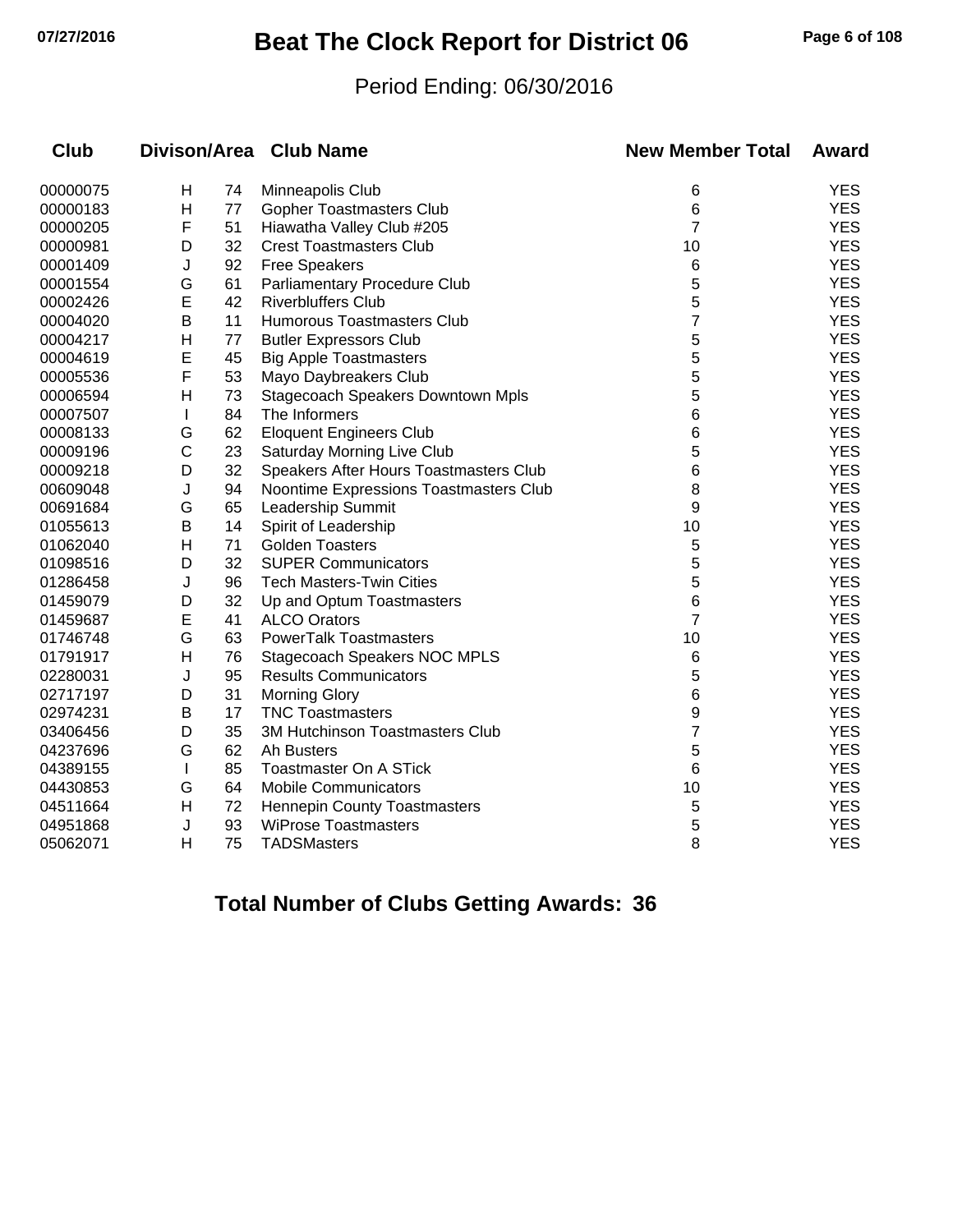# **07/27/2016 Beat The Clock Report for District 07 Page 7 of 108**

#### Period Ending: 06/30/2016

| <b>Club</b> |   |    | Divison/Area Club Name              | <b>New Member Total</b> | Award      |
|-------------|---|----|-------------------------------------|-------------------------|------------|
| 00000031    | D | 54 | <b>Portland Club</b>                | 5                       | <b>YES</b> |
| 00000390    | Е | 65 | <b>Oregon City Toastmasters</b>     | 5                       | <b>YES</b> |
| 00000605    | E | 65 | Lake Oswego Toastmasters Club       | 6                       | <b>YES</b> |
| 00000852    | A | 21 | Grants Pass Toastmasters Club 852   | 5                       | <b>YES</b> |
| 00003091    | G | 82 | <b>Professionally Speaking</b>      | 5                       | <b>YES</b> |
| 00008761    | G | 81 | <b>Battle Ground Toastmasters</b>   | 5                       | <b>YES</b> |
| 00608093    | D | 53 | Babble-On Toastmasters Club         | 6                       | <b>YES</b> |
| 01105462    | F | 73 | The Standard Speakeasy Toastmasters | 6                       | <b>YES</b> |
| 01448802    | C | 43 | <b>Keizer Communicators</b>         | 5                       | <b>YES</b> |
| 03996156    | F | 76 | <b>Competitive Speakers PDX</b>     | 5                       | <b>YES</b> |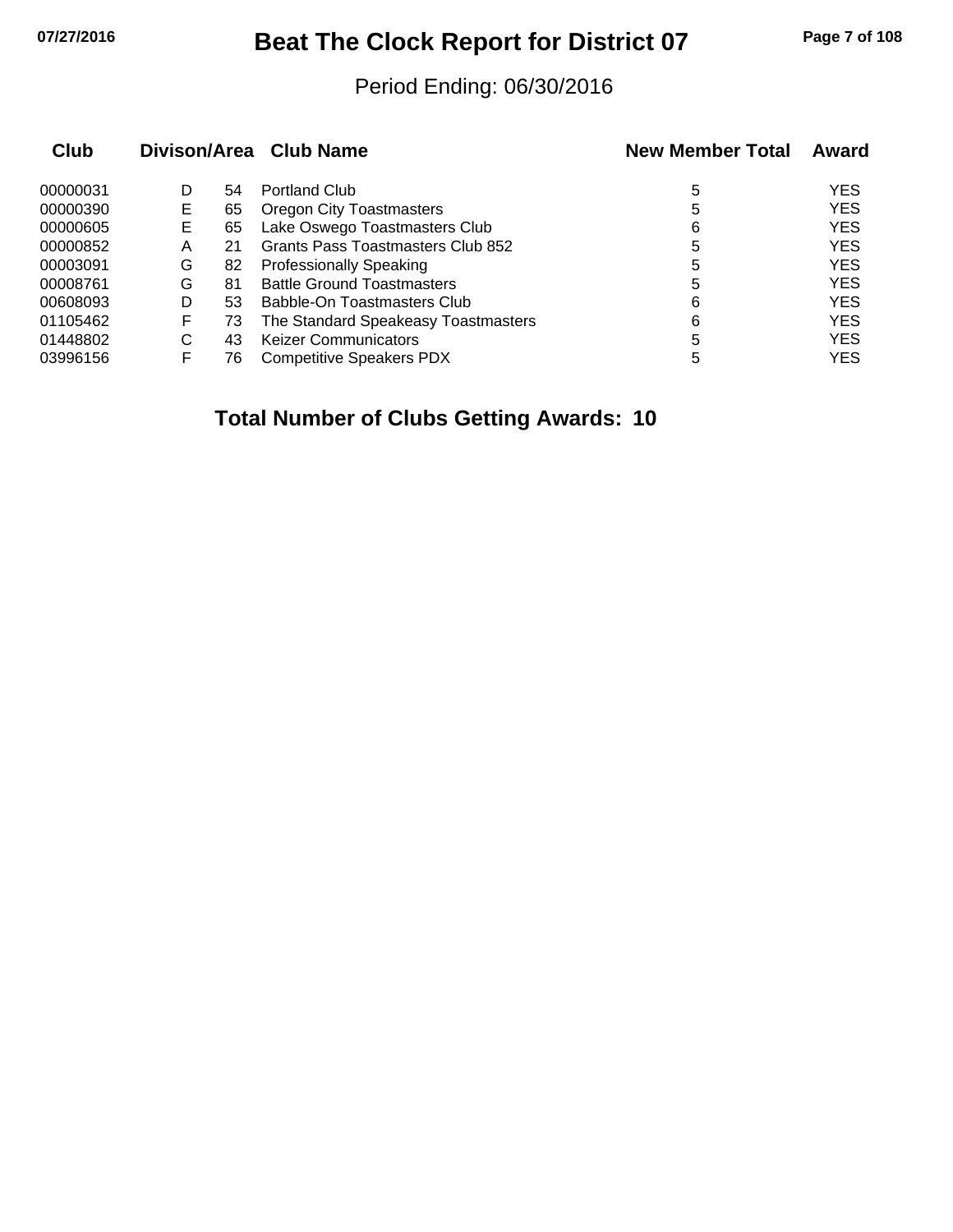# **07/27/2016 Beat The Clock Report for District 08 Page 8 of 108**

#### Period Ending: 06/30/2016

| Club     |   |    | Divison/Area Club Name                 | <b>New Member Total</b> | Award      |
|----------|---|----|----------------------------------------|-------------------------|------------|
| 00001957 | A | 04 | South County Toastmasters Club         | 10                      | <b>YES</b> |
| 00008974 | F | 15 | Wells Fargo Advisors Toastmasters      | 5                       | <b>YES</b> |
| 01151058 | B |    | 20 St Charles County Toastmasters Club | 6                       | <b>YES</b> |
| 01392062 | B |    | <b>Ascension Health Toastmasters</b>   | 5                       | <b>YES</b> |
| 02187152 | F | 08 | Jacobs P3                              | 6                       | <b>YES</b> |
| 03273397 | Е | 07 | Alpha Toastmasters                     | 6                       | <b>YES</b> |
| 03913401 |   | 12 | Toast of WU                            |                         | <b>YES</b> |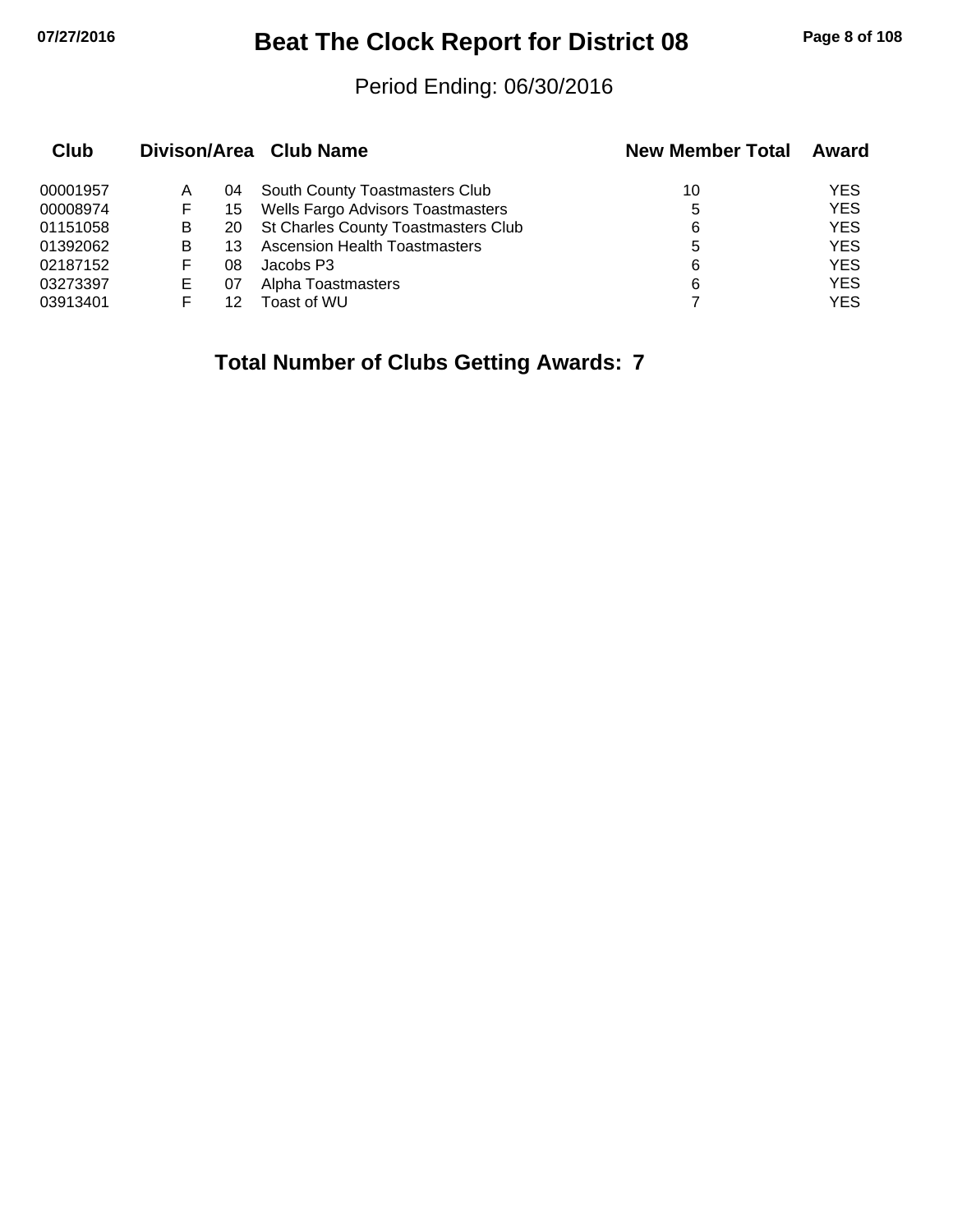# **07/27/2016 Beat The Clock Report for District 09 Page 9 of 108**

#### Period Ending: 06/30/2016

| Club     |   |    | Divison/Area Club Name                     | <b>New Member Total</b> | Award      |
|----------|---|----|--------------------------------------------|-------------------------|------------|
| 00001739 | В | 04 | <b>Tumbleweed Toastmasters Club</b>        | 5                       | <b>YES</b> |
| 00001760 | в | 01 | Atomic City Club                           | 6                       | <b>YES</b> |
| 00007562 |   | 01 | Post Falls Toastmasters Club 7562          | 5                       | <b>YES</b> |
| 00977217 | Е | 04 | Toastmasters International of Coyote Ridge | 6                       | <b>YES</b> |
| 01010891 | C | 04 | Insiders                                   | 5                       | <b>YES</b> |
| 01089523 | B | 04 | Cay-Uma-Wa                                 | 8                       | <b>YES</b> |
| 01559670 |   | 02 | Articulate Ambassadors                     | 11                      | YES        |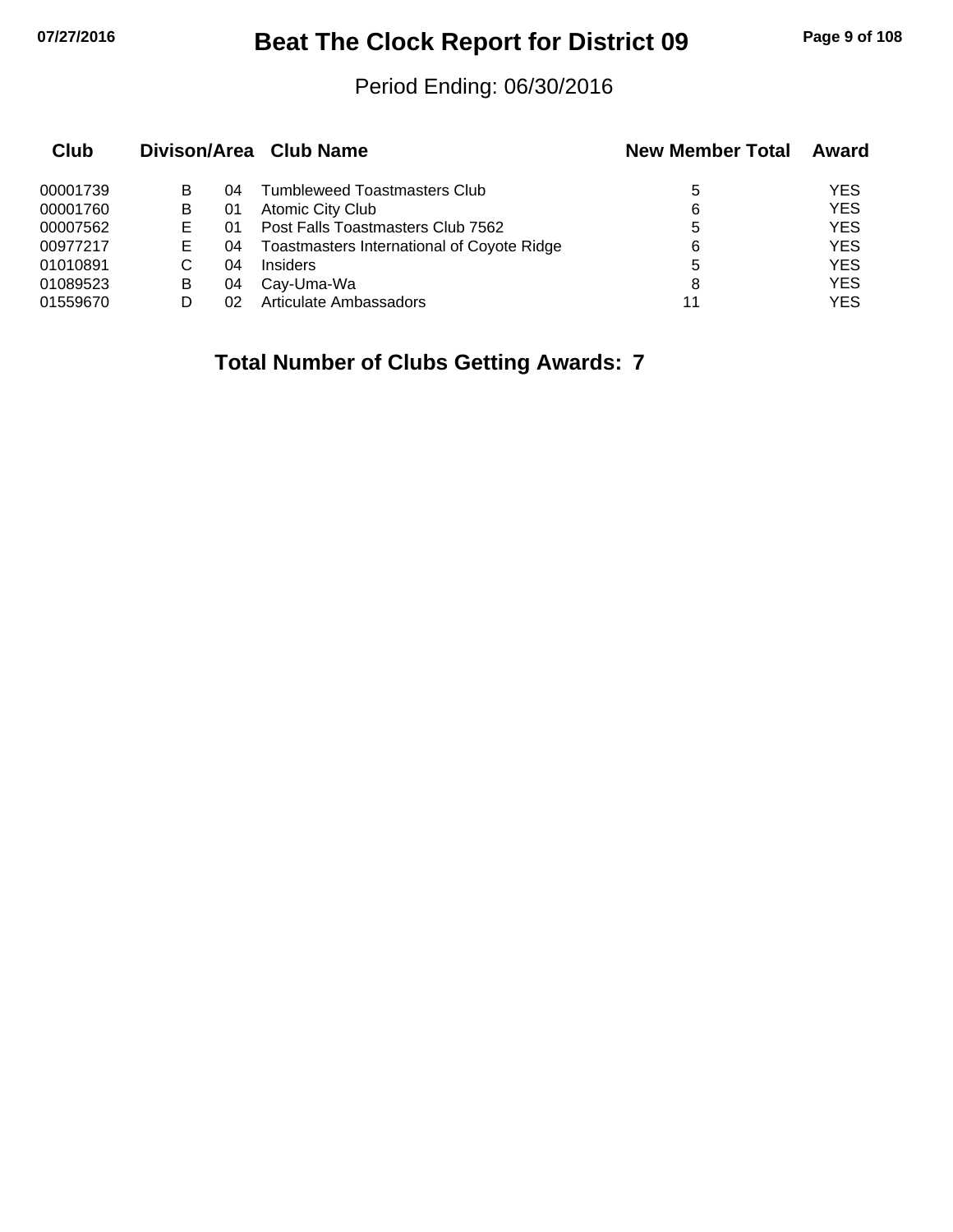## **07/27/2016 Beat The Clock Report for District 10 Page 10 of 108**

#### Period Ending: 06/30/2016

| Club     | Divison/Area Club Name |    |                                             | <b>New Member Total</b> | Award      |
|----------|------------------------|----|---------------------------------------------|-------------------------|------------|
| 00000351 | N                      | 50 | Cleveland Club                              | 5                       | <b>YES</b> |
| 00002666 | N                      | 52 | First Class Speakers Toastmasters Club      |                         | <b>YES</b> |
| 00002803 | С                      | 12 | Fairlawn Club                               | 5                       | <b>YES</b> |
| 00002809 | С                      | 11 | <b>Goodyear Community Toastmasters Club</b> |                         | <b>YES</b> |
| 00004936 | Е                      | 21 | <b>Shaker Toastmasters Club</b>             | 5                       | <b>YES</b> |
| 00005923 | N                      | 53 | <b>Citadel of Hope Toastmasters Club</b>    |                         | <b>YES</b> |
| 01203767 | Е                      | 22 | <b>Progressively Speaking</b>               | 5                       | <b>YES</b> |
| 01383972 | N                      | 50 | Top of the Town Advanced Club               | 13                      | <b>YES</b> |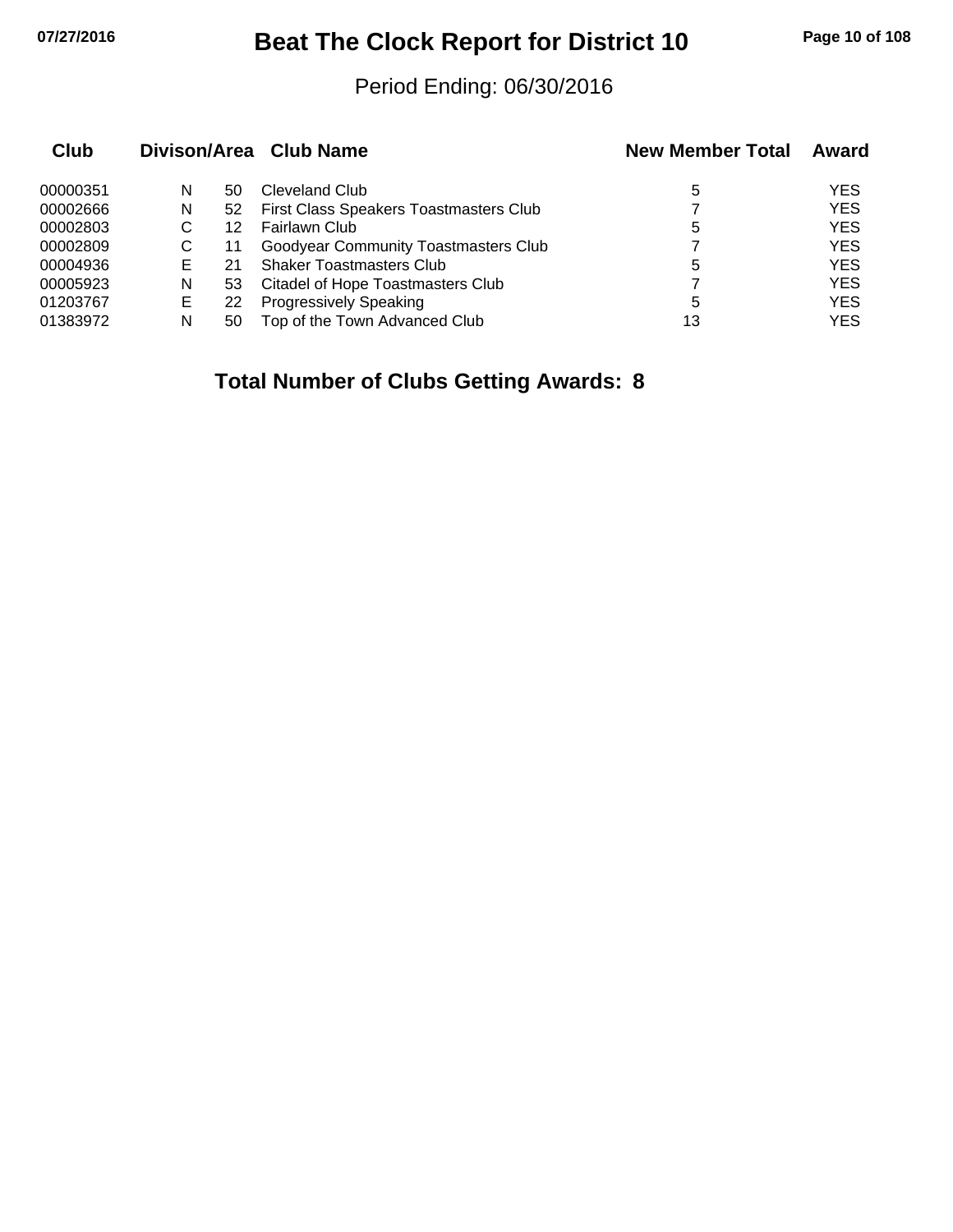# **07/27/2016 Beat The Clock Report for District 101 Page 11 of 108**

#### Period Ending: 06/30/2016

| <b>Club</b> |   |    | Divison/Area Club Name                 | <b>New Member Total</b> | Award      |
|-------------|---|----|----------------------------------------|-------------------------|------------|
| 00003802    | A | 05 | <b>Evening Toastmasters Club</b>       | 5                       | YES        |
| 00007871    | G | 03 | Intuitively Speaking Toastmasters Club | 5                       | YES        |
| 00607909    | G | 03 | I'm Feeling Chatty Toastmasters Club   | 6                       | YES        |
| 00638813    | A | 03 | B.L.T. Club                            | 6                       | YES        |
| 00668615    | B | 05 | True Talking Toastmasters (TTT)        | 5                       | YES        |
| 00827125    | С | 05 | <b>Hot Buttered Toastmasters Club</b>  | 6                       | YES        |
| 01510119    | E | 03 | <b>Startup Speakers</b>                | 10                      | <b>YES</b> |
| 01514703    | D | 03 | <b>EMC Masters Club</b>                | 6                       | YES        |
| 02394422    | D | 05 | <b>CA Toasties</b>                     | 6                       | YES        |
| 02419756    | D | 01 | <b>Maxim Toastmasters</b>              | 8                       | YES        |
| 02669924    | С | 05 | <b>Orchard Orators</b>                 |                         | YES        |
| 02814312    | С | 01 | Lumentum Toastmasters Club             | 6                       | YES        |
| 03081591    | В | 02 | ToastItNow!                            | 6                       | YES        |
| 03308016    | В | 05 | <b>Silicon Valley Storytellers</b>     | 6                       | YES        |
| 04967250    | G | 01 | Pure Toast                             | 6                       | YES        |
| 05042810    | B | 01 | Jabil San Jose                         | 9                       | YES        |
| 05474126    | D | 05 | ToastNow                               | 5                       | YES        |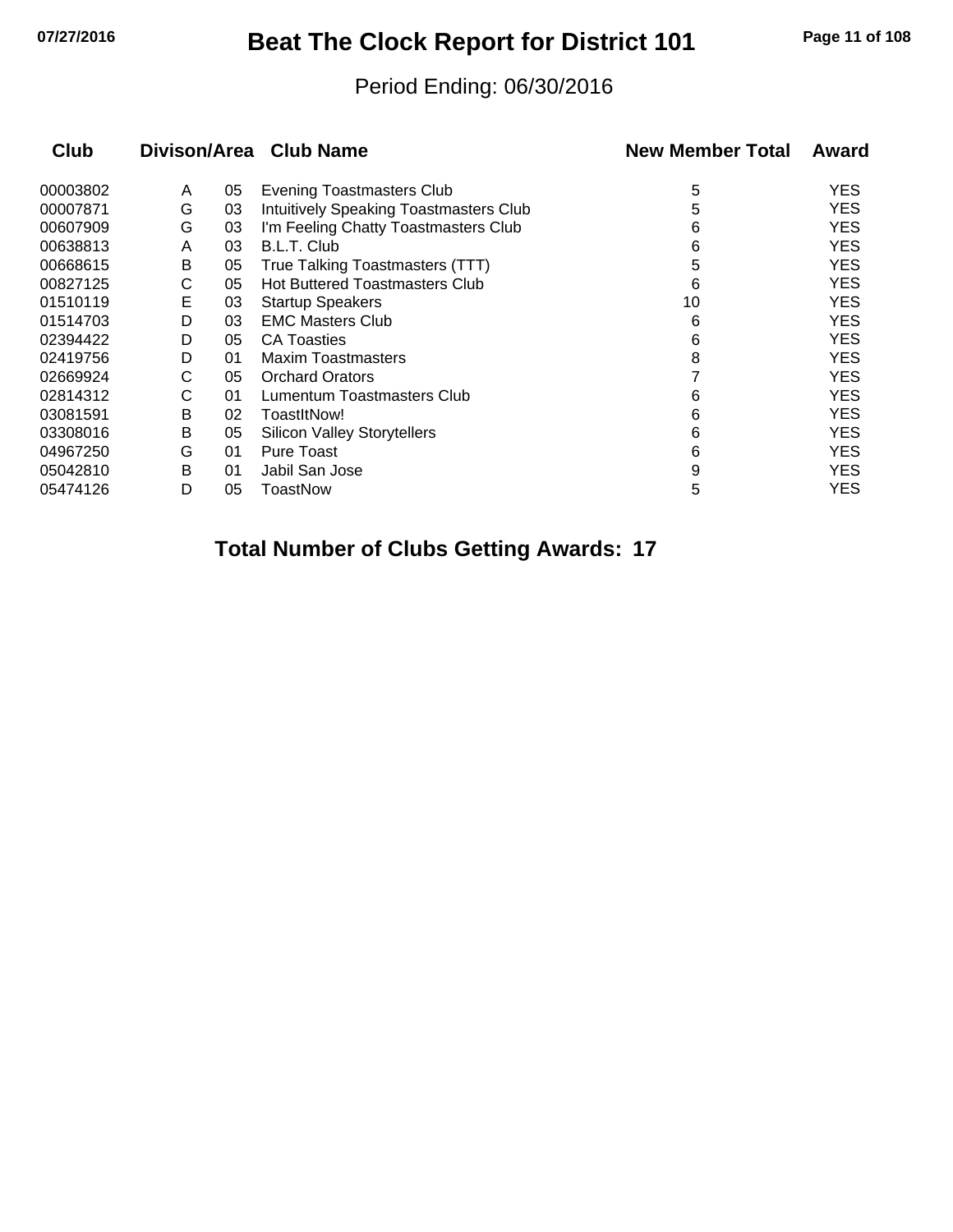## **07/27/2016 Beat The Clock Report for District 102 Page 12 of 108**

#### Period Ending: 06/30/2016

| Club     |   |    | Divison/Area Club Name                                    | <b>New Member Total</b> | Award      |
|----------|---|----|-----------------------------------------------------------|-------------------------|------------|
| 00003015 | M | 05 | Chung Hwa Alumni Association Mandarin Toastmasters Club 8 |                         | <b>YES</b> |
| 00004391 | C | 03 | Shaklee Dynamic Family International Club                 | 5                       | <b>YES</b> |
| 00007086 | С | 04 | <b>Sunway Toastmasters Club</b>                           | 5                       | <b>YES</b> |
| 00007315 | A | 01 | <b>Malacca Toastmasters Club</b>                          | 6                       | <b>YES</b> |
| 00008969 | В | 03 | Shah Alam Toastmasters Club                               | 13                      | <b>YES</b> |
| 00688021 | C | 02 | <b>IJM Toastmaster International Club</b>                 | 6                       | <b>YES</b> |
| 00849962 | С | 01 | Klang Bilingual Toastmasters Club                         | 7                       | <b>YES</b> |
| 01054927 | D | 04 | <b>LEKOR Toastmasters Club</b>                            | 14                      | <b>YES</b> |
| 01195184 | B | 02 | <b>KEU Toastmasters Club</b>                              | 5                       | <b>YES</b> |
| 01197971 | T | 02 | Tamil Toastmasters Club, Kuala Lumpur                     | 10                      | <b>YES</b> |
| 01206984 | G | 04 | <b>JB North Toastmasters Club</b>                         | 5                       | <b>YES</b> |
| 01222700 | A | 04 | Alam Toastmasters Club                                    | 13                      | <b>YES</b> |
| 01285147 | D | 03 | <b>PJ Toastmasters Club</b>                               | 6                       | <b>YES</b> |
| 01296137 | G | 01 | <b>UTM ACES Toastmasters Club</b>                         | 8                       | <b>YES</b> |
| 01351977 | н | 04 | <b>Putra Toastmasters Club</b>                            | 6                       | <b>YES</b> |
| 01678271 | G | 04 | Kelab Toastmasters Bahasa Melayu Johor Bahru              | 5                       | <b>YES</b> |
| 02549085 | E | 03 | <b>OUM Toastmasters Club</b>                              | 9                       | <b>YES</b> |
| 02845164 | D | 03 | Taylor's College Toastmasters Club                        | 7                       | <b>YES</b> |
| 03651665 | E | 01 | SmartPidato Bi-Lingual Toastmasters Club                  | 6                       | <b>YES</b> |
| 03790548 | В | 04 | Fonterra Brands Malaysia Toastmasters Club                | 7                       | <b>YES</b> |
| 04116732 | A | 01 | Holiday Inn Melaka                                        | 10                      | <b>YES</b> |
| 04555552 | M | 04 | <b>Tebrau Mandarin Toastmasters Club</b>                  | 6                       | <b>YES</b> |
| 04729722 | A | 03 | Infineon Melaka Toastmasters Club                         | 20                      | <b>YES</b> |
| 04807606 | E | 04 | Negeri Sembilan Ceylonese Association                     | 7                       | <b>YES</b> |
| 04818703 | E | 04 | Hasil Seremban Toastmasters Club                          | 8                       | <b>YES</b> |
| 04818898 | E | 04 | Kolej Tafe Alpha Toastmasters Club                        | 12                      | <b>YES</b> |
| 05144047 | Н | 01 | Tech Mahindra Malaysia Toastmasters Club                  | 5                       | <b>YES</b> |
| 05163258 | G | 04 | <b>MMMC Toastmasters Club</b>                             | 5                       | <b>YES</b> |
| 05404649 | E | 02 | <b>UTAR Sungai Long Toastmasters Club</b>                 | 5                       | <b>YES</b> |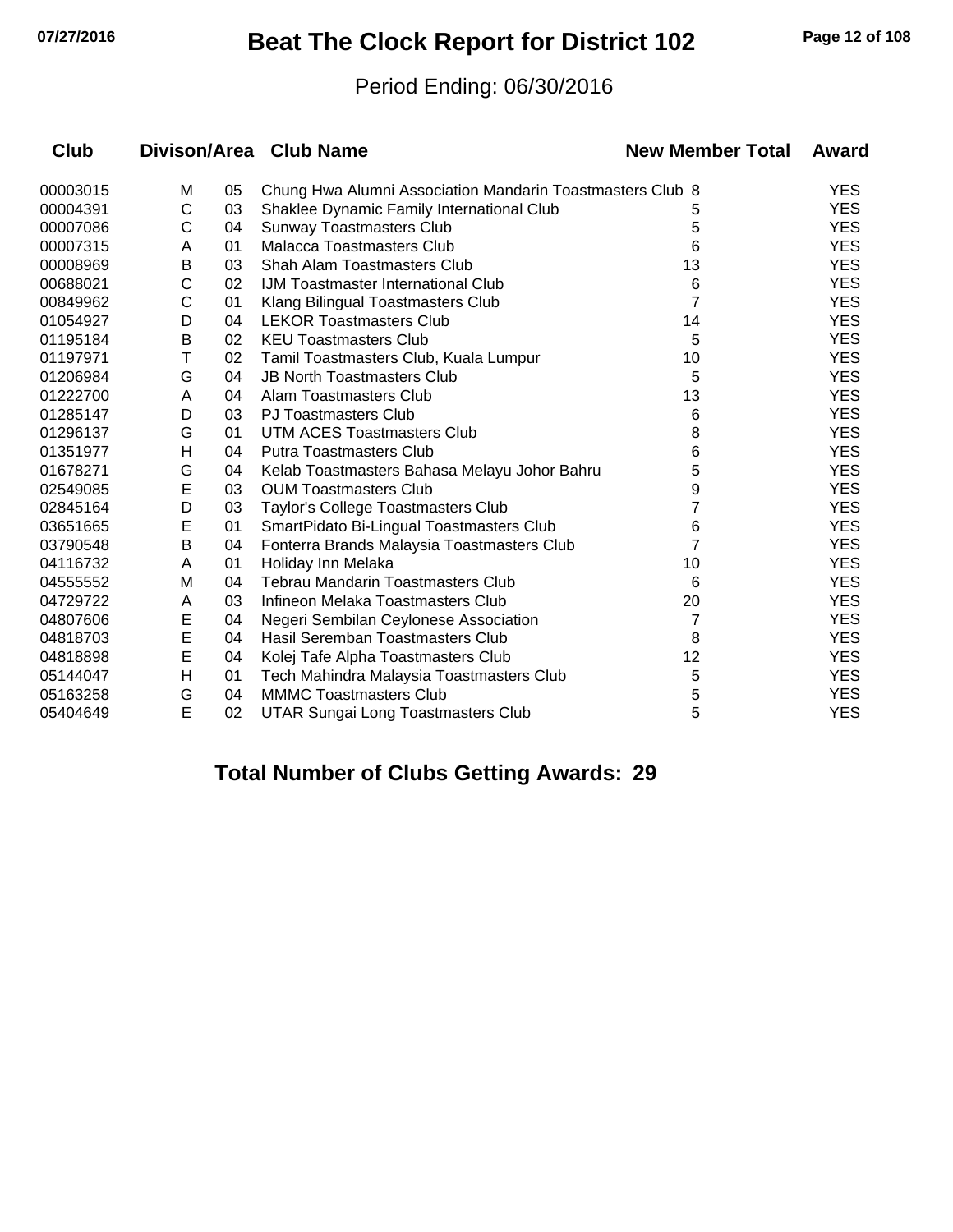## **07/27/2016 Beat The Clock Report for District 11 Page 13 of 108**

#### Period Ending: 06/30/2016

| Club     |   |    | Divison/Area Club Name                 | <b>New Member Total</b> | Award      |
|----------|---|----|----------------------------------------|-------------------------|------------|
| 00000681 | Е | 51 | Greenwood Woodman Toastmasters Club    | 5                       | <b>YES</b> |
| 00001183 | н | 86 | Nora Toastmasters Club                 |                         | <b>YES</b> |
| 00004026 | F | 61 | Speak UPS Club                         | 5                       | <b>YES</b> |
| 00005763 | н | 84 | <b>Toastmasters Club of Fishers</b>    | 5                       | <b>YES</b> |
| 00007566 | A | 13 | <b>Lake City Talkers</b>               | 5                       | <b>YES</b> |
| 00009666 | н | 83 | Polished Brash Club                    | 6                       | <b>YES</b> |
| 00869008 | D | 42 | Paducah Toastmasters Sam Sloan Chapter | 6                       | <b>YES</b> |
| 00872540 | н | 84 | Toastmasters with Attitude Club        | 5                       | <b>YES</b> |
| 03750006 | Е | 54 | <b>Fueled Speakers</b>                 | 6                       | <b>YES</b> |
| 03996334 | С | 35 | Scientific Toasters At IUSM            | 5                       | <b>YES</b> |
| 04030144 | G | 72 | <b>Steel Toasters</b>                  | 8                       | <b>YES</b> |
| 04685166 | G | 71 | Toastmasters at Purdue                 | 5                       | <b>YES</b> |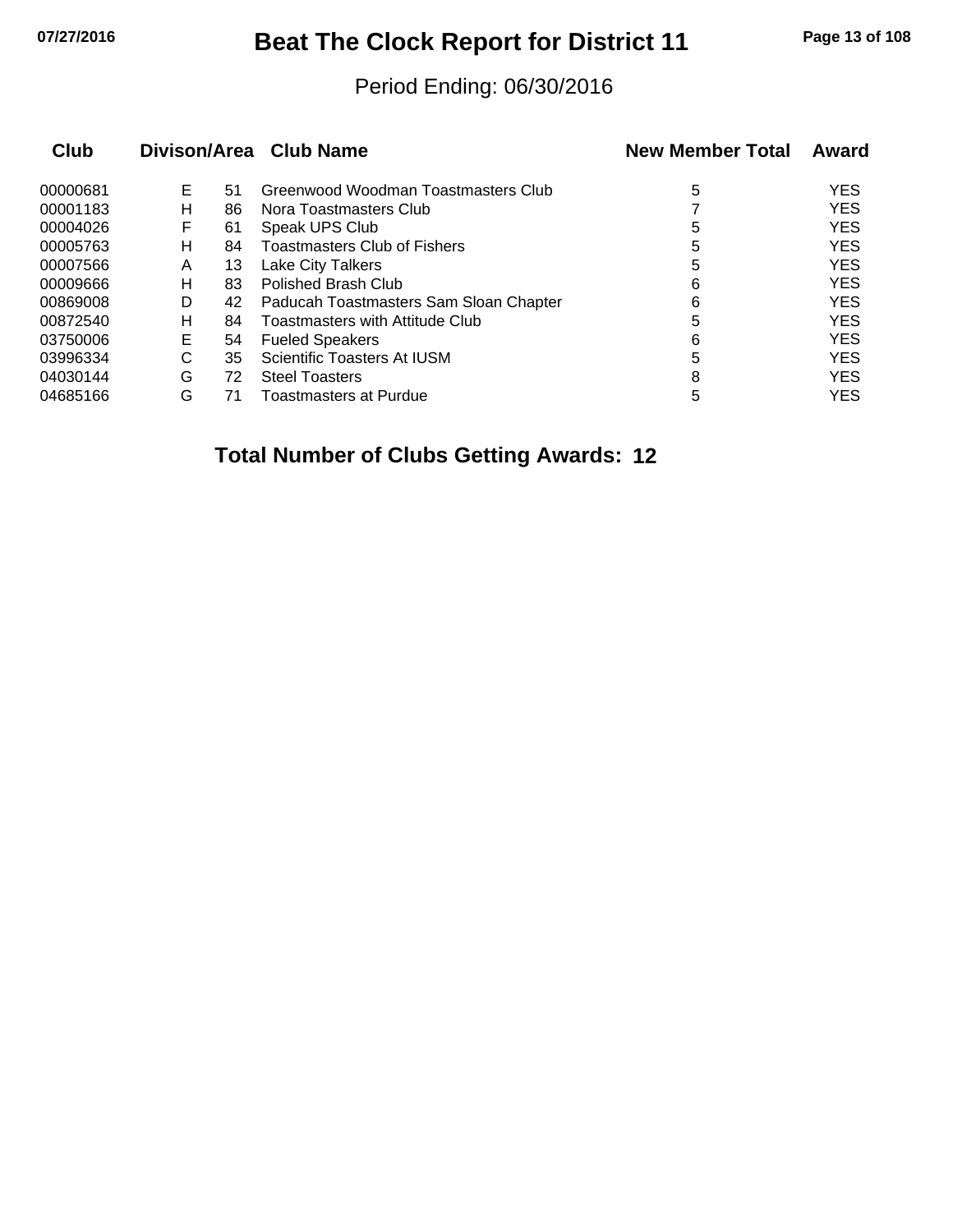## **07/27/2016 Beat The Clock Report for District 12 Page 14 of 108**

#### Period Ending: 06/30/2016

| <b>Club</b> |   |    | Divison/Area Club Name                       | <b>New Member Total</b> | Award      |
|-------------|---|----|----------------------------------------------|-------------------------|------------|
| 00000929    | B | 04 | <b>Hospitality Club</b>                      |                         | <b>YES</b> |
| 00003358    | E | 01 | Chino Hills Amazing Toastmasters (CHAT)      | 6                       | <b>YES</b> |
| 00005247    | A | 01 | Rancho Cucamonga Toastmasters                |                         | <b>YES</b> |
| 00006109    | С | 01 | Lemon Street Club                            | 9                       | <b>YES</b> |
| 00006513    | A | 02 | <b>Starlifters Toastmasters Club</b>         | 6                       | <b>YES</b> |
| 00007213    | A | 03 | <b>Master Motivators Club</b>                | 8                       | <b>YES</b> |
| 00008396    | D | 03 | Palm Springs Toastmasters                    | 6                       | <b>YES</b> |
| 00719266    | D | 02 | Esri ToastMappers Club                       | 6                       | <b>YES</b> |
| 00722657    | Е | 05 | Norconian Toastmasters                       | 10                      | <b>YES</b> |
| 01578716    | В | 05 | <b>Rolling Thunder</b>                       | 5                       | <b>YES</b> |
| 03483333    | B | 01 | The Leader Within                            | 5                       | <b>YES</b> |
| 03601583    | D | 02 | Eureka TC                                    | 5                       | <b>YES</b> |
| 03648206    | С | 05 | Canyon Lake Chamber of Commerce Toastmasters | 6                       | <b>YES</b> |
| 03710186    | Е | 04 | Social Media Toastmasters                    |                         | <b>YES</b> |
| 04665470    | E | 03 | Whine and Cheez Toastmasters                 | 5                       | <b>YES</b> |
| 04741909    | B | 05 | Loma Linda VA Toastmasters                   | 11                      | <b>YES</b> |
| 04957510    | A | 06 | University of La Verne Toastmasters Club     | 8                       | <b>YES</b> |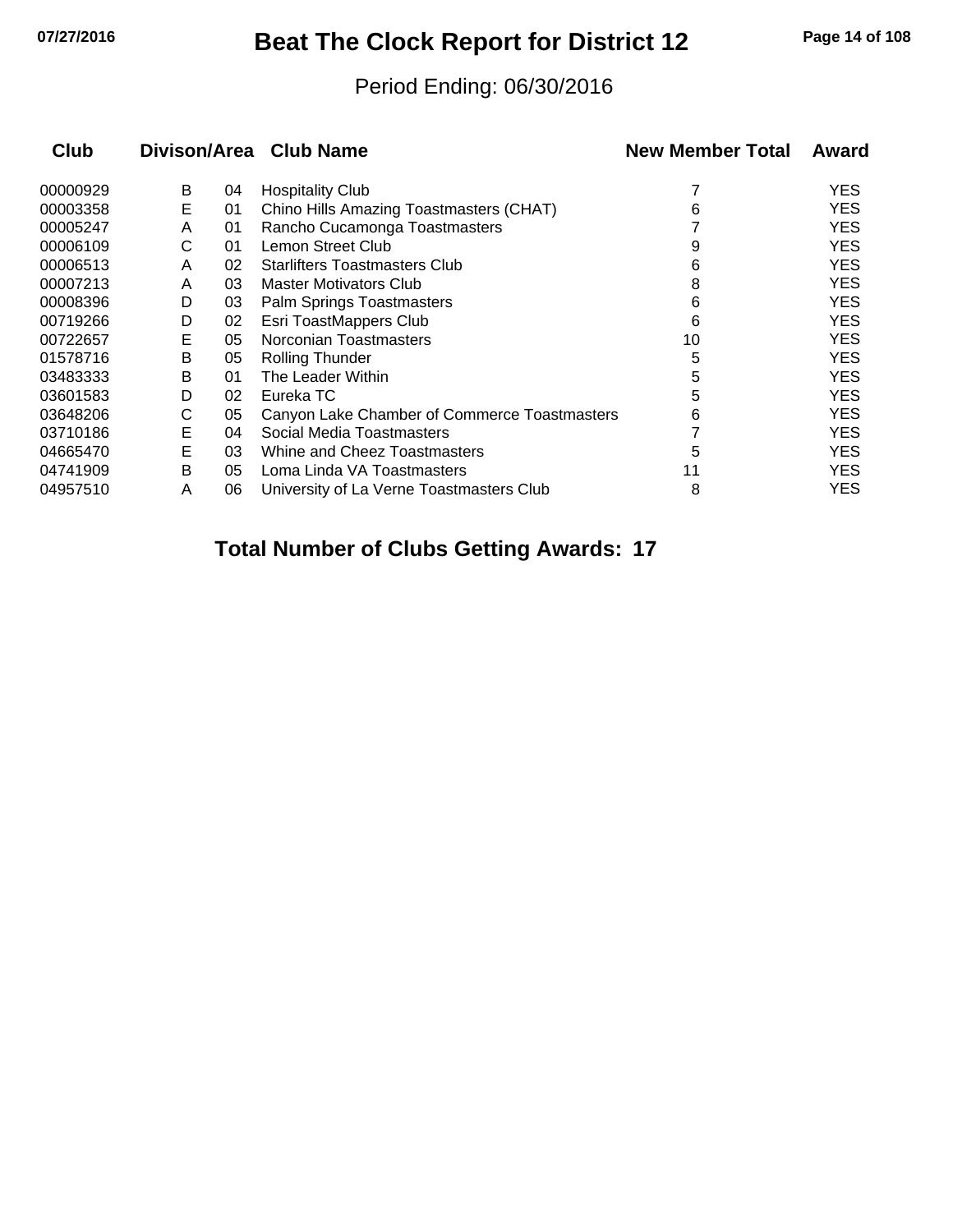## **07/27/2016 Beat The Clock Report for District 13 Page 15 of 108**

#### Period Ending: 06/30/2016

| Club     |   |    | Divison/Area Club Name            | <b>New Member Total</b> | Award      |
|----------|---|----|-----------------------------------|-------------------------|------------|
| 00005211 | D | 34 | Midday Club                       | 5                       | <b>YES</b> |
| 00006308 | С | 23 | Ambassadors Toastmasters Club     | 5                       | <b>YES</b> |
| 00008028 | Α | 03 | <b>FedEx Toastmasters</b>         | 5                       | <b>YES</b> |
| 00009881 | D | 34 | Oakland Club                      | 5                       | <b>YES</b> |
| 00631552 | С | 23 | Sallie Boggs Toastmasters Club    | 6                       | <b>YES</b> |
| 00738559 | Α | 01 | <b>Bruceton Toastmasters Club</b> | 5                       | <b>YES</b> |
| 01014683 | Α | 02 | <b>Bayer Toastmasters Club</b>    | 10                      | <b>YES</b> |
| 03883874 | D | 35 | <b>Highmark BRG Toastmasters</b>  | 5                       | <b>YES</b> |
| 04437161 | A | 04 | <b>Impagt Toastmasters</b>        | 6                       | <b>YES</b> |
| 05257237 | Α | 03 | <b>Priority Speakers Club</b>     | 8                       | <b>YES</b> |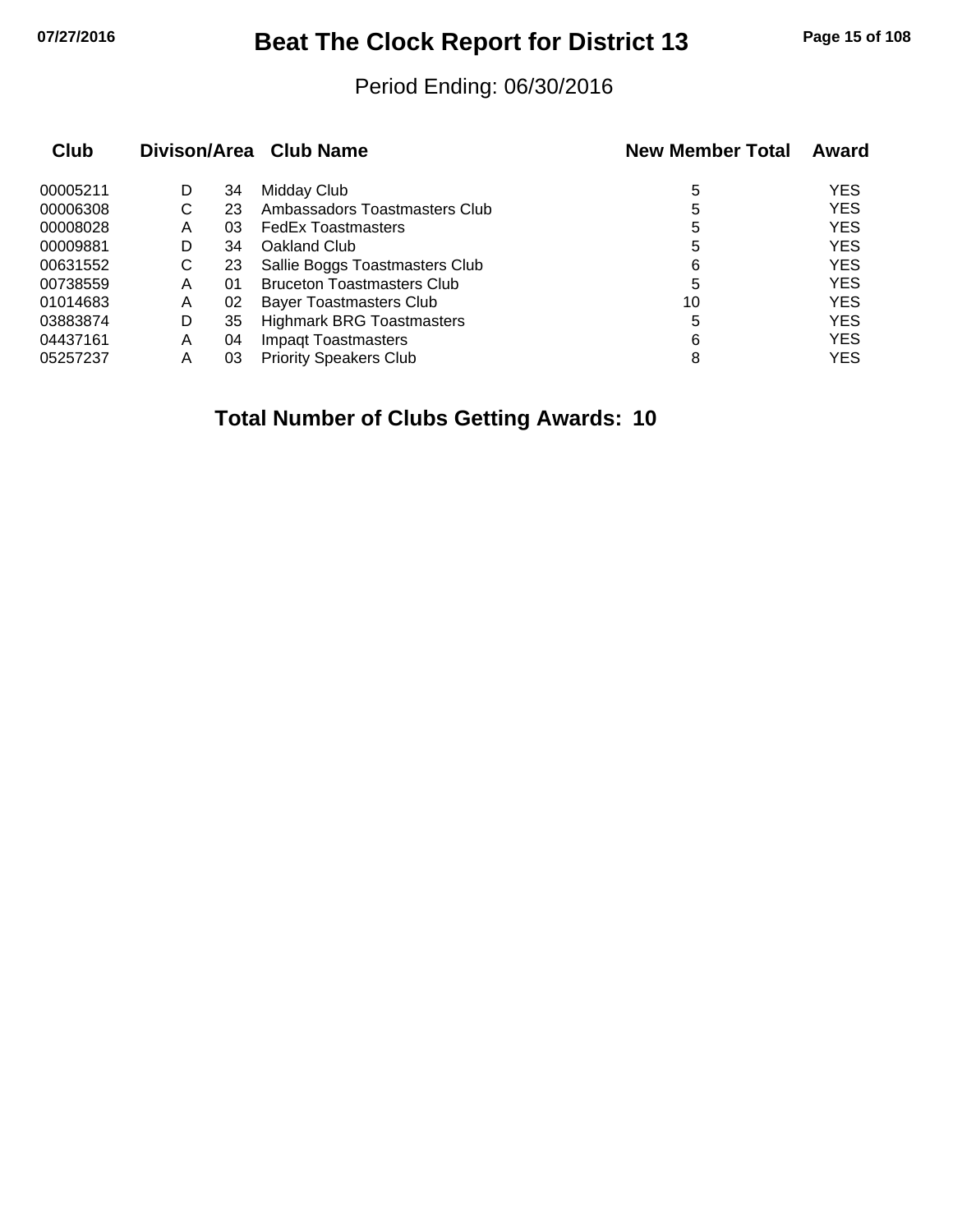## **07/27/2016 Beat The Clock Report for District 14 Page 16 of 108**

#### Period Ending: 06/30/2016

| <b>Club</b> |   |    | Divison/Area Club Name                     | <b>New Member Total</b> | Award      |
|-------------|---|----|--------------------------------------------|-------------------------|------------|
| 00000326    | Е | 52 | Augusta Toastmasters                       | 6                       | <b>YES</b> |
| 00000468    | С | 34 | Victory Voices Of Vision Club              | 9                       | <b>YES</b> |
| 00001901    | В | 24 | Dogwood Club                               | 6                       | <b>YES</b> |
| 00004048    | A | 15 | <b>Classic City Toastmasters of Athens</b> | 5                       | <b>YES</b> |
| 00004684    | F | 63 | Sundowners Club                            | 5                       | <b>YES</b> |
| 00005748    | С | 35 | Voices Of Aaron Club                       | 10                      | <b>YES</b> |
| 00007106    | E | 53 | <b>Riverwalk Club</b>                      | 5                       | <b>YES</b> |
| 00007647    | В | 24 | Carter Center Club                         | 8                       | <b>YES</b> |
| 00008352    | С | 31 | Toast Of Rockdale Club                     | 5                       | <b>YES</b> |
| 00589248    | F | 61 | <b>Ridge Masters Club</b>                  | 24                      | <b>YES</b> |
| 00747776    | С | 32 | <b>Phoenix Rising Toastmasters</b>         |                         | <b>YES</b> |
| 00877554    | A | 13 | The Real Toastmasters of Tucker            | 10                      | <b>YES</b> |
| 01297778    | G | 74 | <b>Moody Talking Tigers</b>                | 8                       | <b>YES</b> |
| 01341233    | A | 13 | Toastmasters R Toastmasters                | 11                      | <b>YES</b> |
| 03131828    | G | 74 | Rose City Toastmasters                     | 6                       | <b>YES</b> |
| 03977919    | Α | 12 | <b>Gwinnett Metro Toastmasters</b>         | 5                       | <b>YES</b> |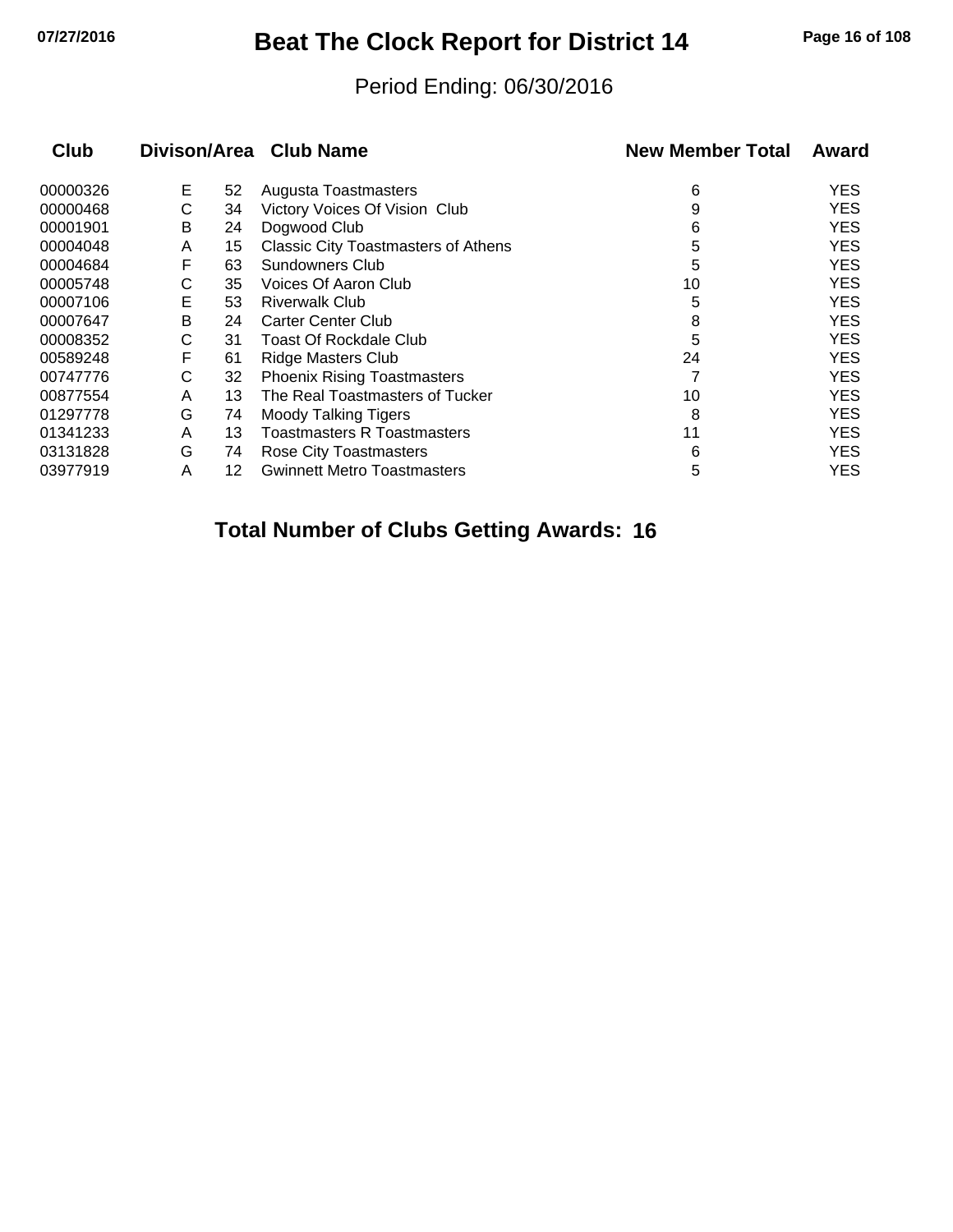## **07/27/2016 Beat The Clock Report for District 15 Page 17 of 108**

#### Period Ending: 06/30/2016

| Club     |    |    | Divison/Area Club Name              | <b>New Member Total</b> | Award      |
|----------|----|----|-------------------------------------|-------------------------|------------|
| 00002308 | Α  | 06 | Pioneer Club                        | 5                       | <b>YES</b> |
| 00004427 | A  | 03 | <b>HP Speakeasies Club</b>          | 5                       | <b>YES</b> |
| 00006470 | Е  | 02 | <b>Cross-Talkers Club</b>           | 5                       | <b>YES</b> |
| 00006782 | D  | 03 | Park City Toastmasters Club         | 5                       | <b>YES</b> |
| 00006875 | D  | 03 | Image Masters Toastmasters Club     | 6                       | <b>YES</b> |
| 00007051 | E. | 04 | Utah Valley Club                    |                         | <b>YES</b> |
| 00007391 | E. | 04 | <b>Timpanogos Toastmasters Club</b> | 6                       | <b>YES</b> |
| 01067502 | A  | 05 | <b>Statehouse Toastmasters</b>      | 5                       | <b>YES</b> |
| 03712994 | в  | 02 | Surpassing Excellence Academy       |                         | <b>YES</b> |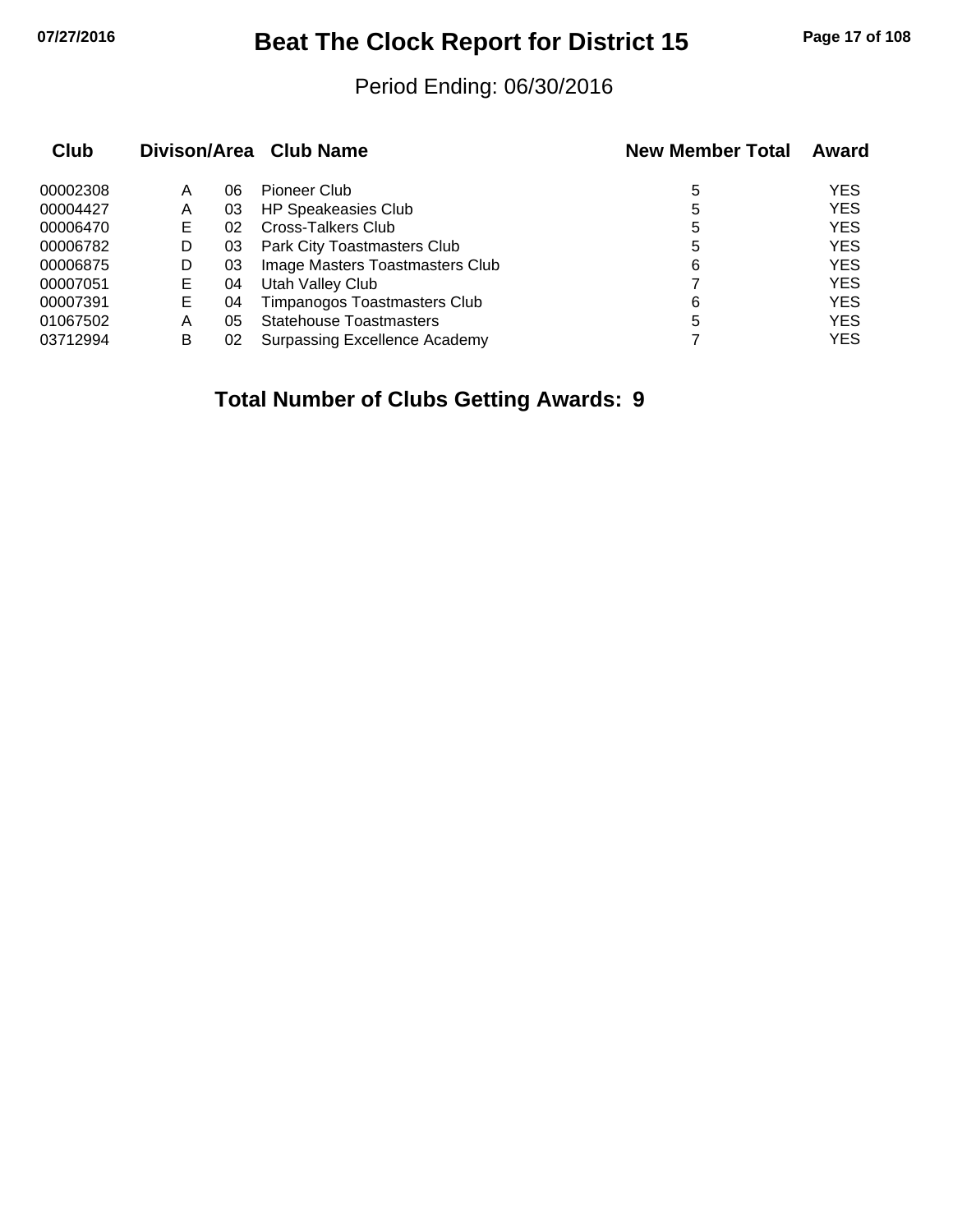## **07/27/2016 Beat The Clock Report for District 16 Page 18 of 108**

#### Period Ending: 06/30/2016

| <b>Club</b> |   |    | Divison/Area Club Name                     | <b>New Member Total</b> | Award      |
|-------------|---|----|--------------------------------------------|-------------------------|------------|
| 00000148    | U | 02 | Tulsa Club                                 | 20                      | <b>YES</b> |
| 00000576    | O | 01 | <b>Stillwater Toastmasters Club</b>        | 5                       | <b>YES</b> |
| 00001678    | U | 02 | Claremore Toastmasters Club                |                         | <b>YES</b> |
| 00002066    | O | 03 | Speakeasy Club                             | 6                       | <b>YES</b> |
| 00003136    | Κ | 03 | York International Club                    | 5                       | <b>YES</b> |
| 00003609    |   | 03 | World Class Speakers Club                  | 6                       | <b>YES</b> |
| 00003816    | U | 03 | Speaking Up                                | 9                       | <b>YES</b> |
| 00005782    | O | 01 | Pacesetters Club                           |                         | <b>YES</b> |
| 00008027    |   | 03 | <b>Broken Arrow Club</b>                   | 5                       | <b>YES</b> |
| 01283150    | U | 04 | <b>Pursuers of Excellence Toastmasters</b> | 5                       | <b>YES</b> |
| 02152180    | A | 02 | <b>Boomer Nooners</b>                      | 8                       | <b>YES</b> |
| 02495398    | A | 03 | Dell Speaks OK                             | 5                       | <b>YES</b> |
| 03474160    |   | 01 | <b>Varsity Toastmasters Club</b>           | 11                      | <b>YES</b> |
| 04808185    | Κ | 04 | <b>Burning Spear</b>                       | 5                       | <b>YES</b> |
| 04958170    |   | 04 | AEP Tulsa Toastmasters Club                | 5                       | <b>YES</b> |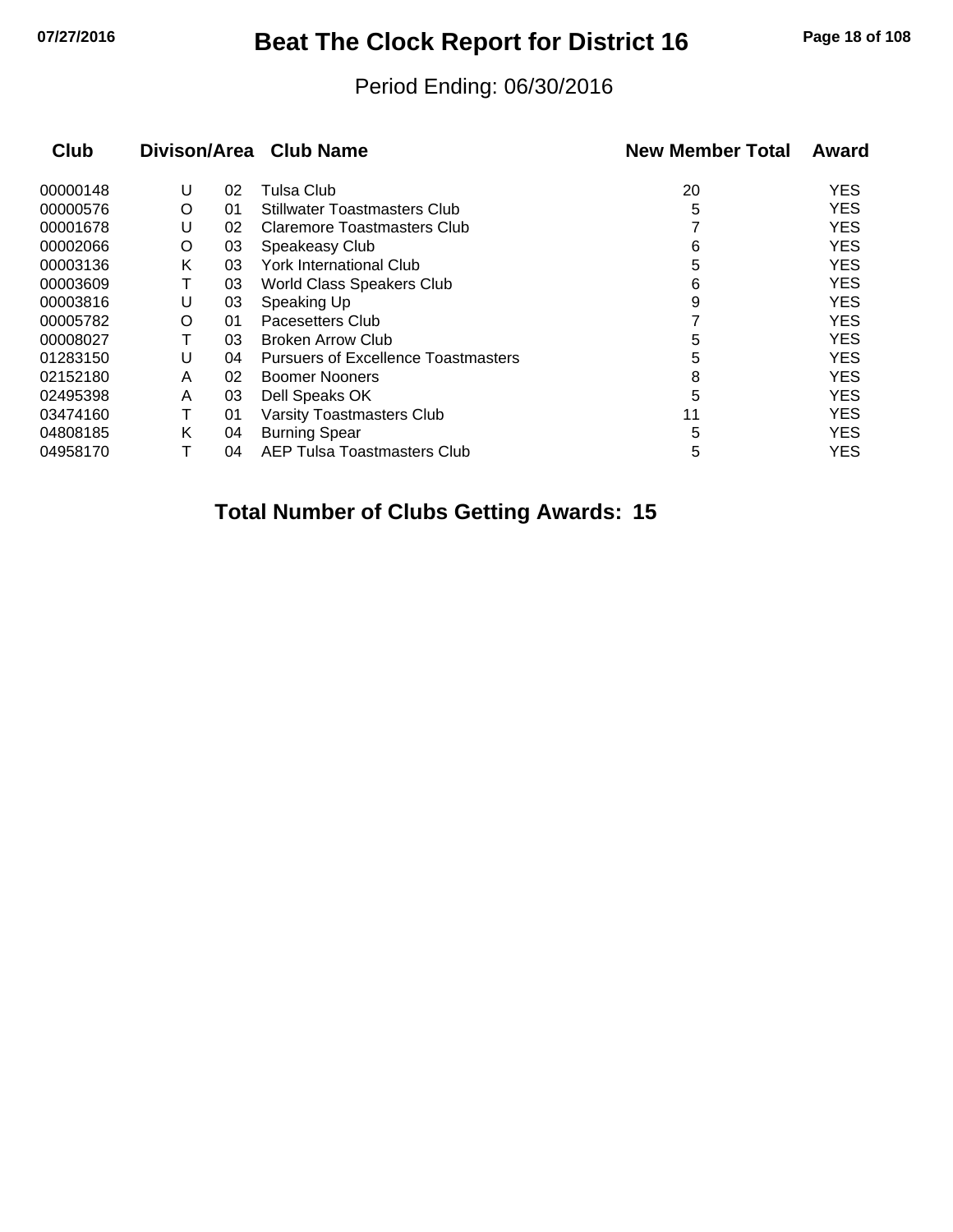## **07/27/2016 Beat The Clock Report for District 17 Page 19 of 108**

#### Period Ending: 06/30/2016

| Club     |   |     | Divison/Area Club Name                     | <b>New Member Total</b> | Award      |
|----------|---|-----|--------------------------------------------|-------------------------|------------|
| 00002236 |   | 12  | <b>Belmont Toastmasters Club</b>           | 5                       | YES        |
| 00005491 |   |     | 32 Fremantle Gateway Toastmasters Club     | 5                       | <b>YES</b> |
| 01334399 | N | -25 | Aspire Toastmasters                        | 10                      | <b>YES</b> |
| 01562202 | Е | 13. | Ellenbrook Toastmasters Club               | 5.                      | <b>YES</b> |
| 04447407 |   | 33  | <b>Sunday Sundowners Toastmasters Club</b> | 5                       | <b>YES</b> |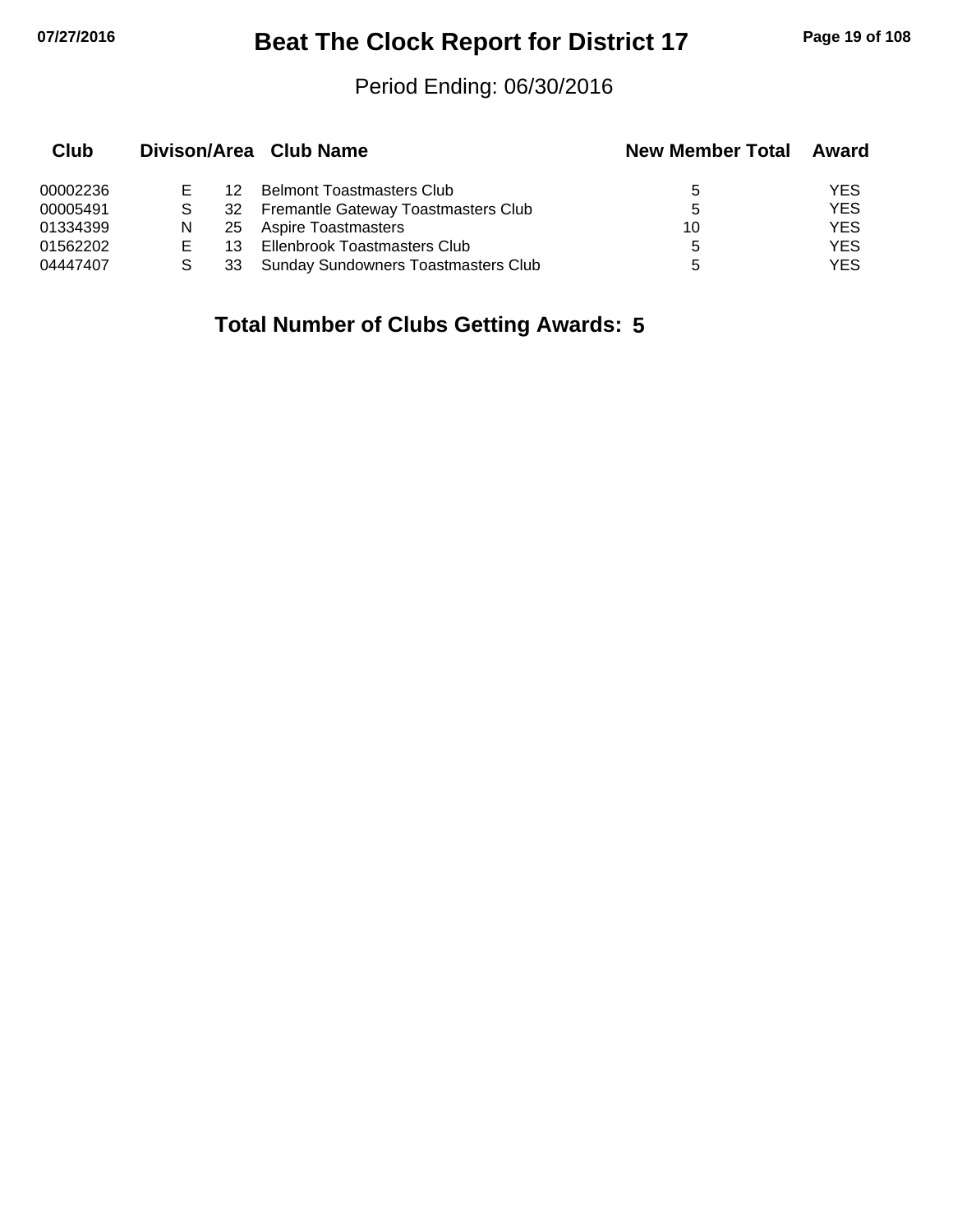# **07/27/2016 Beat The Clock Report for District 18 Page 20 of 108**

#### Period Ending: 06/30/2016

| Club     |   |     | Divison/Area Club Name                     | <b>New Member Total</b> | Award      |
|----------|---|-----|--------------------------------------------|-------------------------|------------|
| 00002851 | Е | 52  | <b>Carroll County Club</b>                 |                         | YES        |
| 00007412 | Е | 56. | <b>Patuxent Toastmasters Club</b>          | 6                       | <b>YES</b> |
| 00007810 | С | 35  | <b>Phase II Advanced Toastmasters Club</b> | 5                       | <b>YES</b> |
| 00008470 | E | 54  | <b>CMS</b> Toastmasters                    |                         | <b>YES</b> |
| 00979269 | в | 23  | <b>MSU Toastmasters</b>                    | 5                       | <b>YES</b> |
| 04617067 | F | 61  | Brown Advisory Toastmasters Club           | 5                       | <b>YES</b> |
| 04843411 | А |     | JPMC Wilmington Toastmasters               |                         | <b>YES</b> |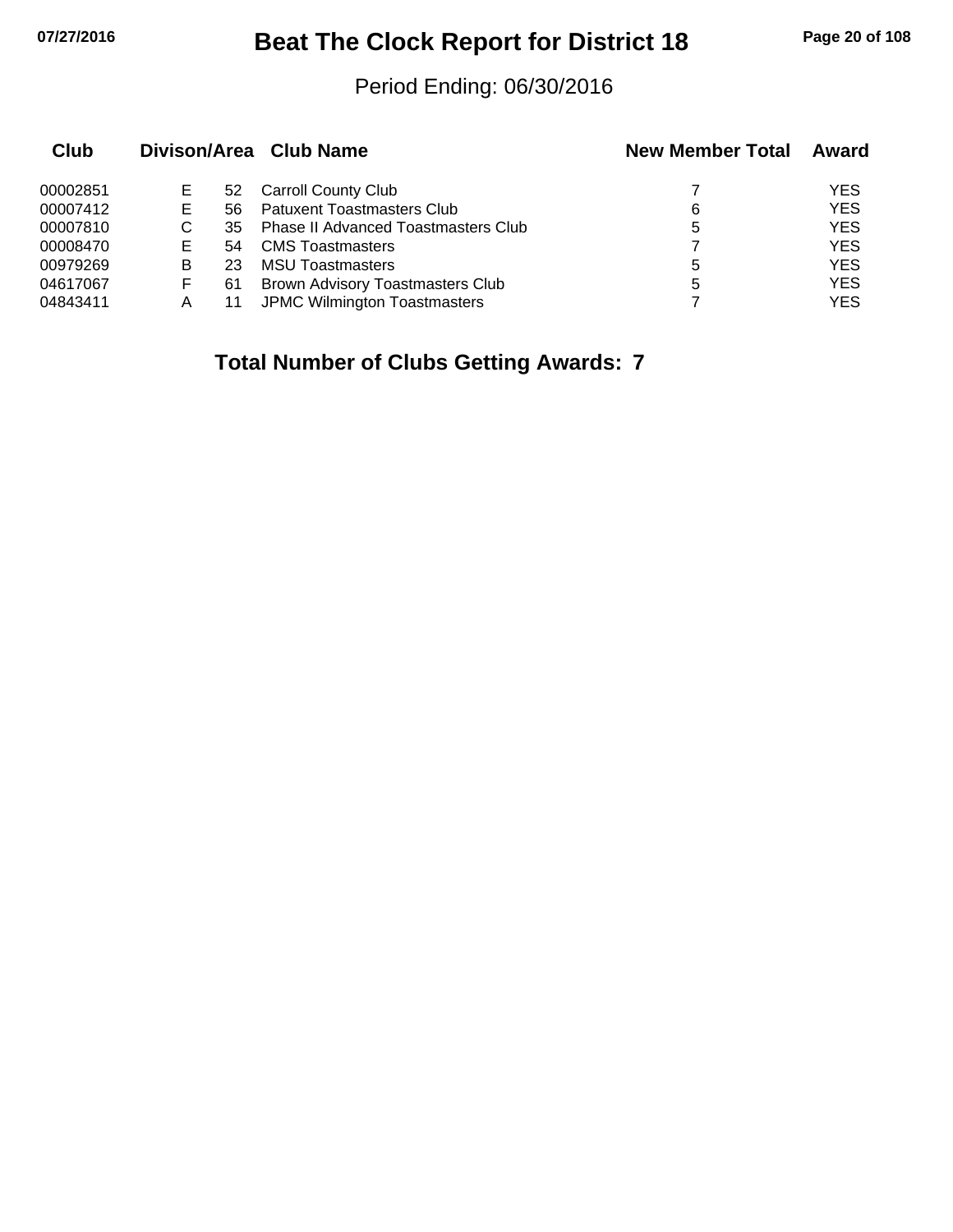# **07/27/2016 Beat The Clock Report for District 19 Page 21 of 108**

#### Period Ending: 06/30/2016

| Club     |   |     | Divison/Area Club Name                | <b>New Member Total</b> | Award      |
|----------|---|-----|---------------------------------------|-------------------------|------------|
| 00000164 |   | 36  | Old Capitol Toastmasters Club         | 5                       | <b>YES</b> |
| 00003154 | в | 33. | <b>Rockwell Collins Communicators</b> | 5                       | <b>YES</b> |
| 00007515 |   | 92  | Golden Speakers Club                  | 5                       | <b>YES</b> |
| 00007889 | Е | 94  | Hilltop Toaster Club                  | 10                      | <b>YES</b> |
| 04105982 |   | 12  | <b>Changing Winds</b>                 |                         | YES        |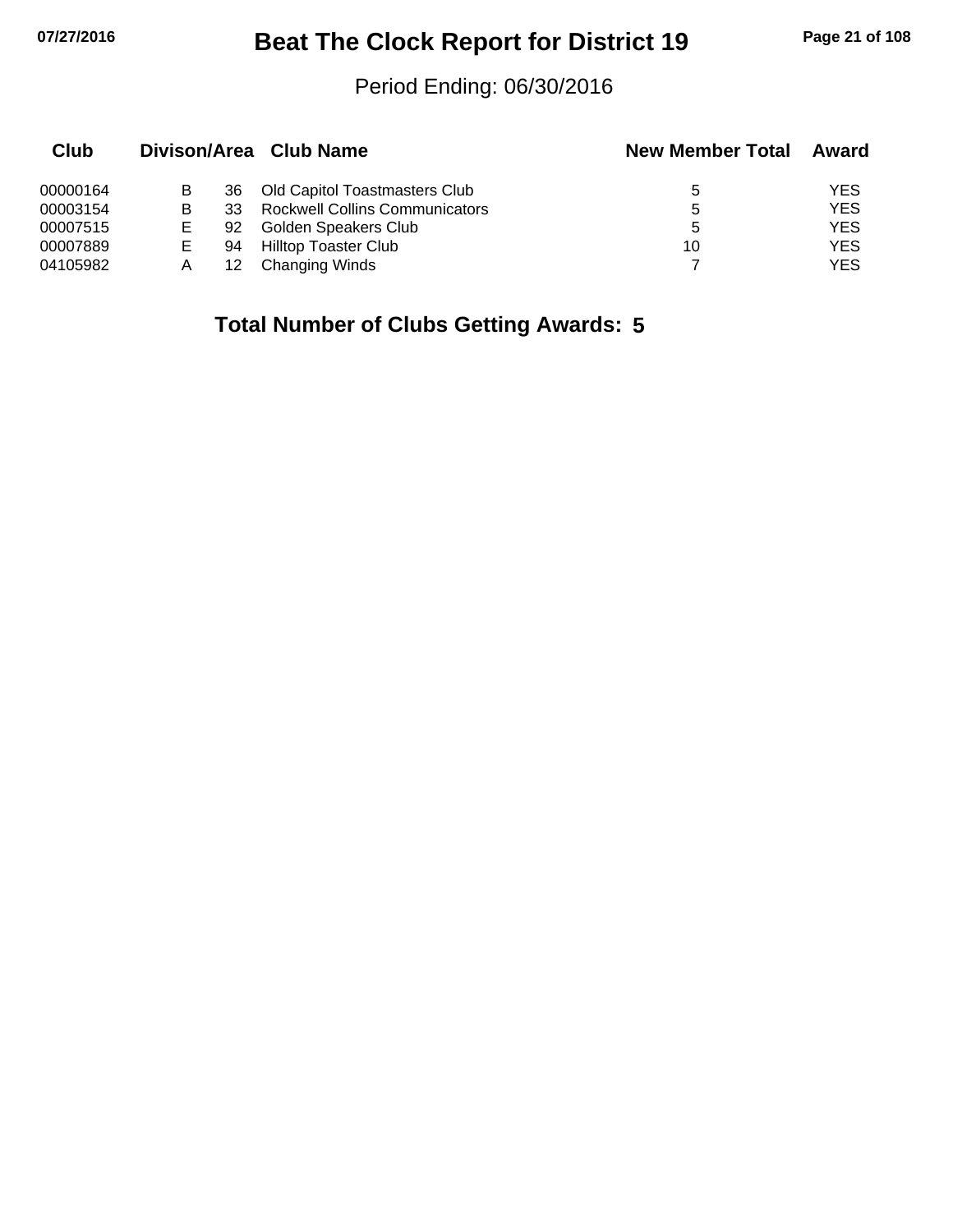# **07/27/2016 Beat The Clock Report for District 20 Page 22 of 108**

### Period Ending: 06/30/2016

| <b>Club</b>          |              |          | Divison/Area Club Name                                             | <b>New Member Total</b> | Award             |
|----------------------|--------------|----------|--------------------------------------------------------------------|-------------------------|-------------------|
| 00002910             | Q            | 18       | <b>Qatar Toastmasters Club</b>                                     | 7                       | <b>YES</b>        |
| 00004066             | U            | 09       | NMC Corporate Chapter Club                                         | 15                      | <b>YES</b>        |
| 00005344             | G            | 29       | Al-Qurain                                                          | 5                       | <b>YES</b>        |
| 00006392             | J            | 30       | Lagoon Club                                                        | 5                       | <b>YES</b>        |
| 00007148             | E            | 28       | <b>DOHA Club</b>                                                   | 11                      | <b>YES</b>        |
| 00007492             | Β            | 07       | Dubai Toastmasters Club                                            | 7                       | <b>YES</b>        |
| 00007850             | E            | 69       | Al Khor Toastmasters Club                                          | 5                       | <b>YES</b>        |
| 00008403             | J            | 08       | Sharjah Club                                                       | 6                       | <b>YES</b>        |
| 00009028             | D            | 22       | <b>PDO Toastmasters Club</b>                                       | 5                       | <b>YES</b>        |
| 00603459             | Κ            | 35       | <b>WMC Toastmasters</b>                                            | 11                      | <b>YES</b>        |
| 00640930             | N            | 79       | Speakers & Leaders                                                 | 5                       | <b>YES</b>        |
| 00687847             | J            | 74       | <b>FUJAIRAH TOASTMASTERS CLUB</b>                                  | 5                       | <b>YES</b>        |
| 00747924             | H            | 02       | <b>Achievers Toastmasters Club</b>                                 | 5                       | <b>YES</b>        |
| 00748095             | U            | 26       | Abjad Toastmasters Club                                            | 6                       | <b>YES</b>        |
| 00858460             | M            | 34       | Angels Toastmasters Club                                           | 6                       | <b>YES</b>        |
| 00882137             | U            | 26       | Intilaaqah Abu Dhabi Club                                          | 6                       | <b>YES</b>        |
| 00889574             | F            | 66       | <b>ICAT Toastmasters Dubai</b>                                     | 5                       | <b>YES</b>        |
| 00904980             | N            | 56       | New Horizons Toastmasters Club                                     | 5                       | <b>YES</b>        |
| 00909218             | F            | 05       | Dubai Internet City Toastmasters Club                              | 6                       | <b>YES</b>        |
| 00946137             | F            | 66       | Friends of Yoga Toastmasters Club                                  | 5                       | <b>YES</b>        |
| 00950847             | Q            | 12       | Ooredoo Toastmasters Club                                          | 5                       | <b>YES</b>        |
| 00996235             | $\mathbf{I}$ | 14       | Pearl of the Gulf                                                  | 7                       | <b>YES</b>        |
| 01078342             | D            | 65       | <b>Morison Muscat Toastmasters Club</b>                            | 5                       | <b>YES</b>        |
| 01130743             | A            | 77       | <b>GPIC Toastmasters</b>                                           | 11                      | <b>YES</b>        |
| 01266442             | O            | 19       | Arifjan Articulators                                               | 8                       | <b>YES</b>        |
| 01329527             | Β            | 07       | ACE (Active, Creative & Educative)                                 | 9                       | <b>YES</b>        |
| 01347513             | F            | 20       | <b>ECC Toastmasters Club</b>                                       | 6                       | <b>YES</b>        |
| 01353103             | ٧            | 67       | <b>ABC Toastmasters Club</b>                                       | 6                       | <b>YES</b>        |
| 01426405             | V            | 67       | Al-Hassan Toastmasters Club                                        | 11                      | <b>YES</b>        |
| 01436618             | N            | 79       | Pro-Toast Club                                                     | 9                       | <b>YES</b>        |
| 01491682             | M            | 85       | Karbabad Toastmasters Club                                         | 6                       | <b>YES</b>        |
| 01594550             | P            | 54       | AL NAHDA TOASTMASTERS CLUB                                         | 6                       | <b>YES</b>        |
| 01670793             | J            | 57       | Digerati Toastmasters Club                                         | 7                       | <b>YES</b>        |
| 01811210             | P            | 54       | <b>Petrofac Toastmasters</b>                                       | 5                       | <b>YES</b>        |
| 01879672             | B            | 25       | <b>SSY Toastmasters Club</b>                                       | 5                       | <b>YES</b>        |
| 01901915             | U            | 81       | <b>Mussafah Toastmasters</b>                                       | ſ                       | YES<br><b>YES</b> |
| 02046498             | Т            | 43       | <b>Smedley Toastmasters</b>                                        | 5<br>7                  | <b>YES</b>        |
| 02162143             | O            | 17       | Mace Springs<br>Al-Munatharah                                      |                         | <b>YES</b>        |
| 02185090             | G            | 61       |                                                                    | 8                       | <b>YES</b>        |
| 02685568<br>02771828 | Q<br>G       | 51       | <b>Excel Toastmasters Club</b>                                     | 6                       | <b>YES</b>        |
|                      | O            | 49<br>38 | iSpeak<br><b>Bhavan's Community</b>                                | 9                       | <b>YES</b>        |
| 02861678<br>02952979 | O            | 38       |                                                                    | 5                       | <b>YES</b>        |
| 02991308             | F            | 05       | <b>Rising Star</b>                                                 | 6                       | <b>YES</b>        |
|                      | P            | 54       | Discovery Gardens Toastmasters Club<br>Muhaisnah Toastmasters Club | 8<br>5                  | <b>YES</b>        |
| 03134985<br>03168805 | O            | 17       | Don Bosco Toastmasters                                             |                         | <b>YES</b>        |
|                      |              |          |                                                                    | 6                       | <b>YES</b>        |
| 03201199<br>03216640 | J<br>D       | 82<br>22 | Victoria Toastmasters Club<br>PDO 2 Toastmasters                   | 5<br>6                  | <b>YES</b>        |
| 03217319             | G            | 32       | Al-Qanoon                                                          | 10                      | <b>YES</b>        |
| 03220372             | G            | 49       | Kayan                                                              | 5                       | <b>YES</b>        |
| 03349286             | V            | 24       | Paradise Toastmasters Club                                         | 5                       | <b>YES</b>        |
| 03388090             | A            | 75       | Misk Ladies Arabic TM Club                                         | 7                       | <b>YES</b>        |
|                      |              |          |                                                                    |                         |                   |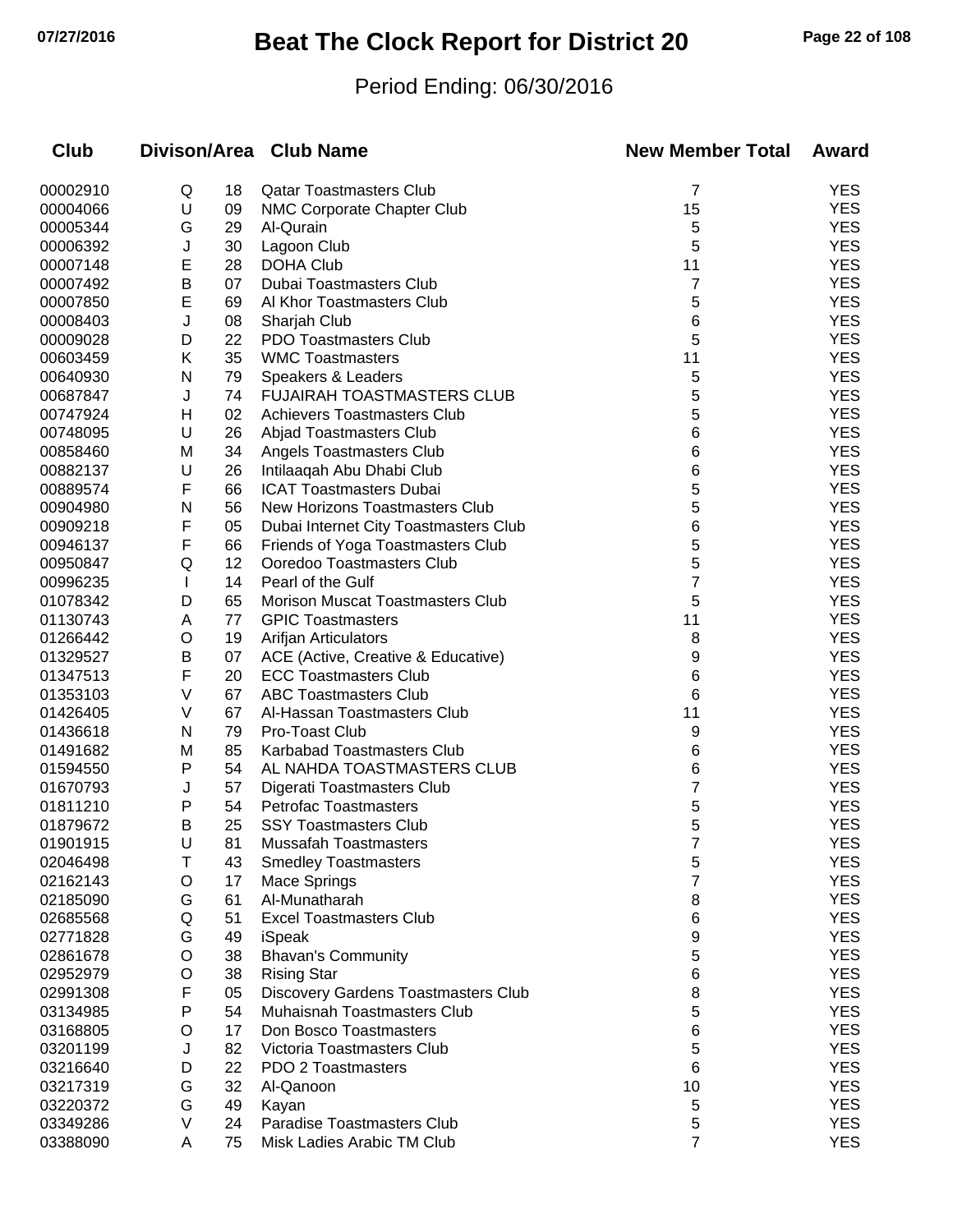## **07/27/2016 Beat The Clock Report for District 20 Page 23 of 108**

#### Period Ending: 06/30/2016

| <b>Club</b> |   |    | Divison/Area Club Name                         | <b>New Member Total</b> | Award      |
|-------------|---|----|------------------------------------------------|-------------------------|------------|
| 03589758    | J | 57 | Barsha Toastmasters Club                       | 5                       | <b>YES</b> |
| 03592094    | S | 53 | Qatar Malayalam Toastmasters Club              | 5                       | <b>YES</b> |
| 03634644    | Q | 12 | <b>Stafford Toastmasters Club</b>              | 5                       | <b>YES</b> |
| 04215604    | Q | 51 | <b>KBPN Toastmasters Club</b>                  | 6                       | <b>YES</b> |
| 04413490    |   | 36 | <b>Durrar Toastmasters</b>                     | 5                       | <b>YES</b> |
| 04430868    | U | 80 | <b>Buraimi Hospital Toastmasters Club</b>      | 6                       | <b>YES</b> |
| 04712975    | M | 78 | Areej Advanced Toastmasters Club               | 8                       | <b>YES</b> |
| 04795823    | С | 46 | Allied Bahrain Communicators Toastmasters Club | 5                       | <b>YES</b> |
| 04808494    | O | 19 | Elite Debaters                                 | 11                      | <b>YES</b> |
| 04951274    | V | 67 | <b>HFP Toastmasters Club</b>                   | 5                       | <b>YES</b> |
| 05069623    | S | 52 | Mindtune Waves Toastmasters                    | 5                       | <b>YES</b> |
| 05271119    | S | 53 | <b>FCC Vanitha Toastmasters</b>                | 5                       | <b>YES</b> |
| 05512970    | P | 54 | I-Speak Toastmasters Club                      | 21                      | <b>YES</b> |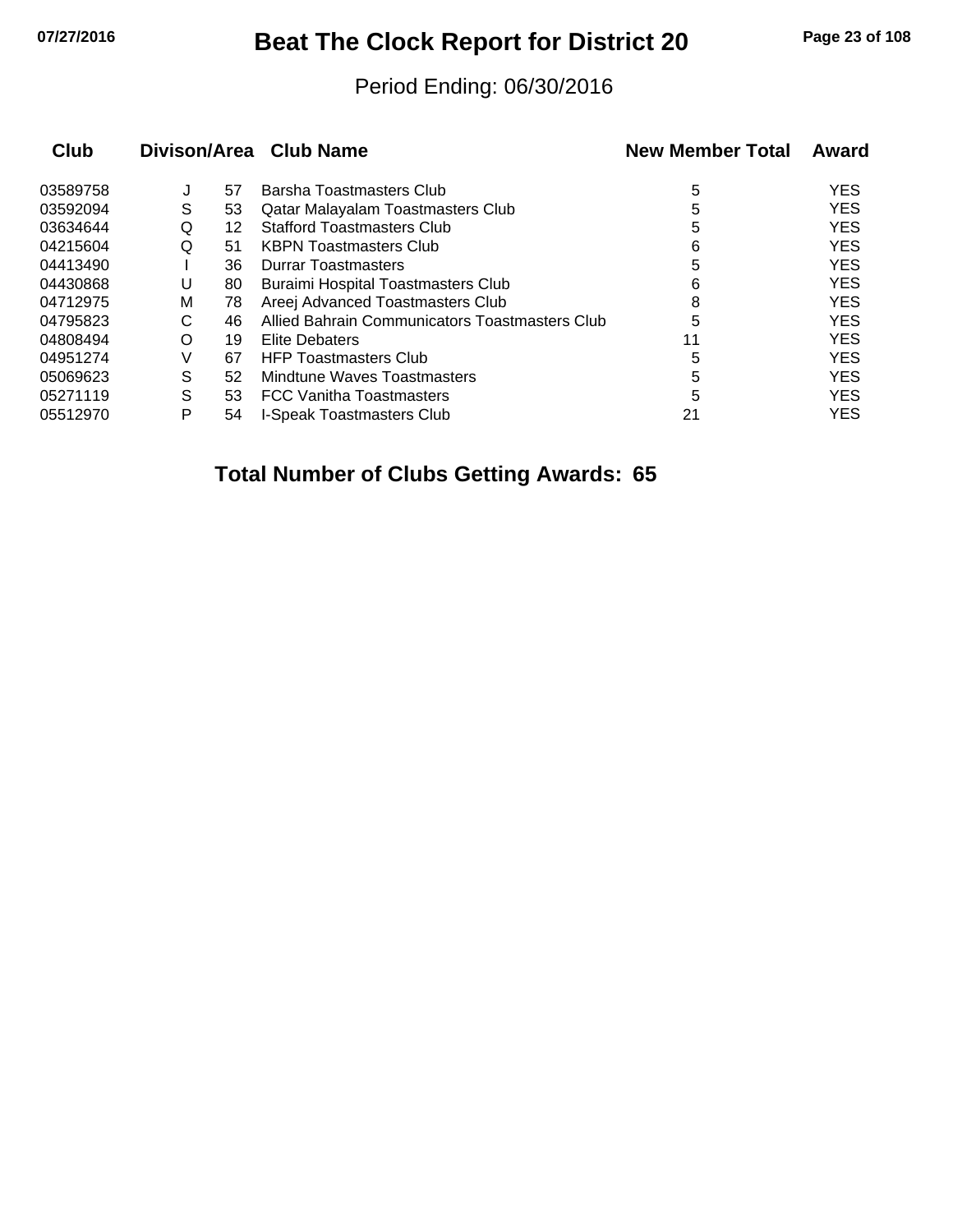## **07/27/2016 Beat The Clock Report for District 21 Page 24 of 108**

#### Period Ending: 06/30/2016

| <b>Club</b> |   |    | Divison/Area Club Name                     | <b>New Member Total</b> | Award      |
|-------------|---|----|--------------------------------------------|-------------------------|------------|
| 00000038    | A | 01 | First Canadian Toastmasters Club           | 5                       | <b>YES</b> |
| 00000331    | B | 12 | Rise And Shine Club                        | 6                       | YES        |
| 00000950    | Α | 05 | Cowichan Toastmasters Club                 | 5                       | <b>YES</b> |
| 00001288    | A | 03 | Saanich Peninsula Club                     |                         | <b>YES</b> |
| 00002743    | G | 63 | Langley Toastmasters 2743                  | 5                       | YES        |
| 00004142    | E | 42 | <b>Richmond Friendly Toastmasters Club</b> |                         | <b>YES</b> |
| 00005268    | F | 54 | <b>TaxMasters Club</b>                     | 6                       | <b>YES</b> |
| 00006265    | A | 02 | <b>Speakers Corner</b>                     | 6                       | <b>YES</b> |
| 00006382    | B | 11 | Advocates Club                             | 6                       | <b>YES</b> |
| 00006676    | A | 02 | NiteShifters Toastmasters Club             | 9                       | YES        |
| 00009868    | Е | 42 | Global Speakers Toastmasters Club          | 5                       | <b>YES</b> |
| 00689049    | F | 52 | Energized Communicators Toastmasters Club  | 6                       | <b>YES</b> |
| 01104308    | B | 12 | Toastmart                                  | 5                       | YES        |
| 03314718    | E | 43 | <b>Spotlight Speakers</b>                  | 8                       | YES.       |
| 04795295    | F | 51 | Spontaneous Speakers                       | 6                       | YES        |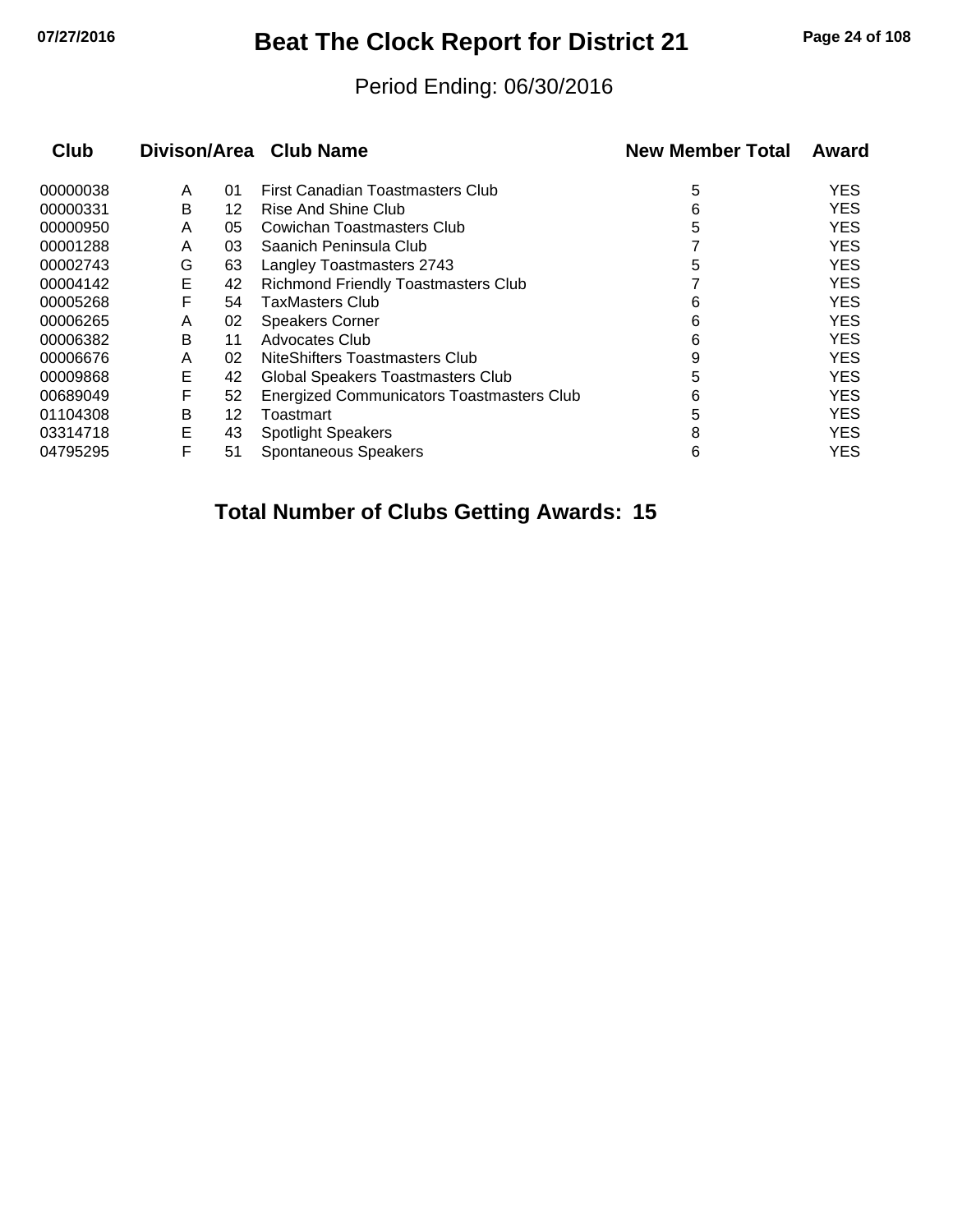## **07/27/2016 Beat The Clock Report for District 22 Page 25 of 108**

#### Period Ending: 06/30/2016

| Club     |    |    | Divison/Area Club Name             | <b>New Member Total</b> | Award      |
|----------|----|----|------------------------------------|-------------------------|------------|
| 00000458 | Κ  | 43 | Farmers Ins Group Club             | 5                       | <b>YES</b> |
| 00003352 | A  | 21 | Wichita Jam'N Toastmasters Club    | 6                       | <b>YES</b> |
| 00007361 | Κ  | 41 | <b>Bluejacket Toastmasters</b>     |                         | <b>YES</b> |
| 00009177 | Α  | 22 | <b>EXCELIent Toastmasters Club</b> | 10                      | <b>YES</b> |
| 00802194 | R  | 63 | Hear Me Out Toastmasters Club      | 5                       | <b>YES</b> |
| 01042018 | E. | 54 | Cerner Innovative Toastmasters     |                         | <b>YES</b> |
| 01483203 |    | 14 | <b>BCBSKS Toastmasters</b>         | 5                       | <b>YES</b> |
| 03681557 |    | 33 | Dream Out Loud                     |                         | <b>YES</b> |
| 04009198 |    | 34 | <b>Rivergate Toastmasters Club</b> | 6                       | <b>YES</b> |
| 04327655 | R  | 62 | Let's Grow Something               | 5                       | <b>YES</b> |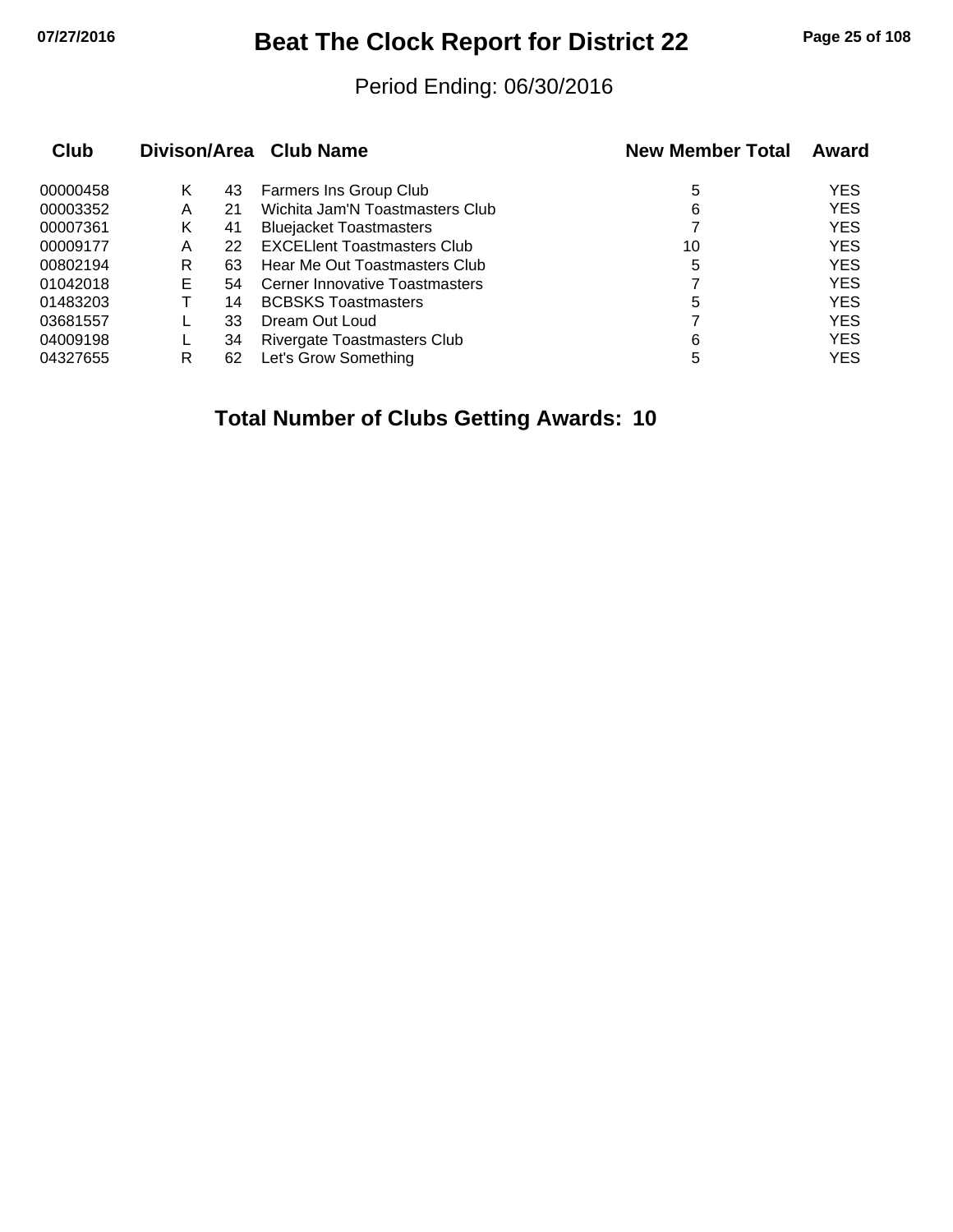# **07/27/2016 Beat The Clock Report for District 23 Page 26 of 108**

#### Period Ending: 06/30/2016

| Club     |   |    | Divison/Area Club Name                        | <b>New Member Total</b> | Award      |
|----------|---|----|-----------------------------------------------|-------------------------|------------|
| 00001145 | F | 62 | Downtown Club                                 | 5                       | <b>YES</b> |
| 00001218 | С | 33 | Duke City Club                                | 6                       | <b>YES</b> |
| 00001875 | Е | 53 | <b>Natural Gassers Club</b>                   | 5                       | <b>YES</b> |
| 00003165 | F | 63 | Pop-Up Toastmasters Club                      | 5                       | <b>YES</b> |
| 00004509 | D | 41 | Las Cruces Toastmasters Club                  |                         | <b>YES</b> |
| 00005835 | В | 21 | <b>Taylor Ranch Toastmasters</b>              | 5                       | <b>YES</b> |
| 00006145 | F | 61 | Articulate Club                               | 8                       | <b>YES</b> |
| 00007183 | D | 42 | Eastside Club                                 | 5                       | <b>YES</b> |
| 00762897 | D | 43 | <b>EPCC Toastmasters Club</b>                 | 6                       | <b>YES</b> |
| 01043826 | F | 65 | <b>WWJS Toastmasters</b>                      | 8                       | <b>YES</b> |
| 01403886 | D | 44 | <b>ADP EI Paso Toastmasters</b>               | 6                       | <b>YES</b> |
| 02406488 | F | 62 | <b>Eloquent Raiders</b>                       | 11                      | <b>YES</b> |
| 03017501 | A | 13 | As We Speak                                   |                         | <b>YES</b> |
| 03698676 | F | 64 | <b>EnergyPlex Toastmasters</b>                | 8                       | <b>YES</b> |
| 03800196 | С | 35 | Valencia Voices Toastmasters Club             | 6                       | <b>YES</b> |
| 04983071 | E | 52 | Amarillo Association of Realtors Toastmasters |                         | <b>YES</b> |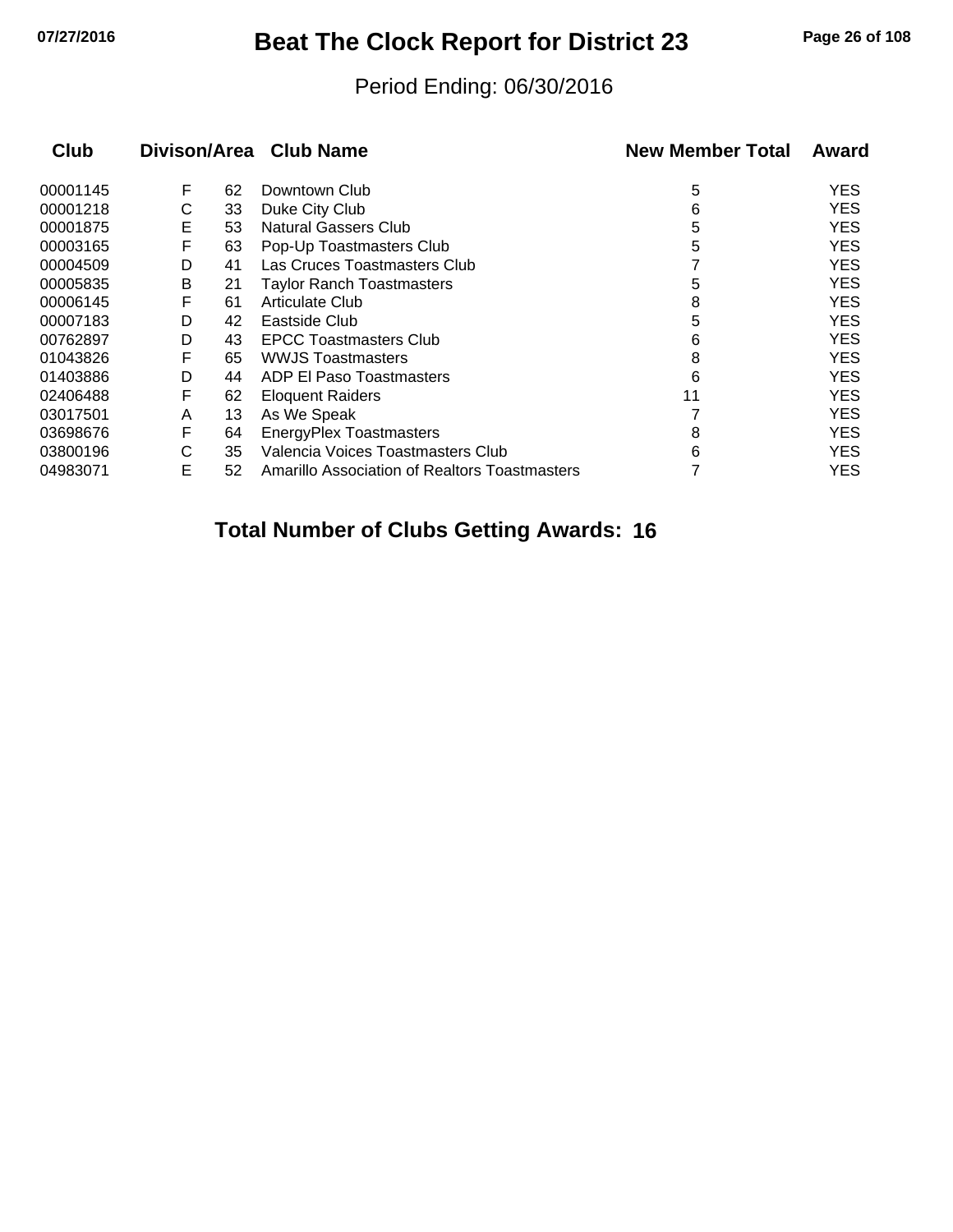## **07/27/2016 Beat The Clock Report for District 24 Page 27 of 108**

#### Period Ending: 06/30/2016

| Club     |     | Divison/Area Club Name          | <b>New Member Total</b> | Award |
|----------|-----|---------------------------------|-------------------------|-------|
| 00004362 | 22. | Innovators Toastmasters Club    | b                       | YES   |
| 00006757 | 32  | Blue Ah Busters Club            |                         | YES   |
| 01282109 | 11  | Advanced Toastmasters of Omaha  | 6                       | YES   |
| 03222923 | 33  | Why Not Speak Toastmasters Club | 6                       | YES   |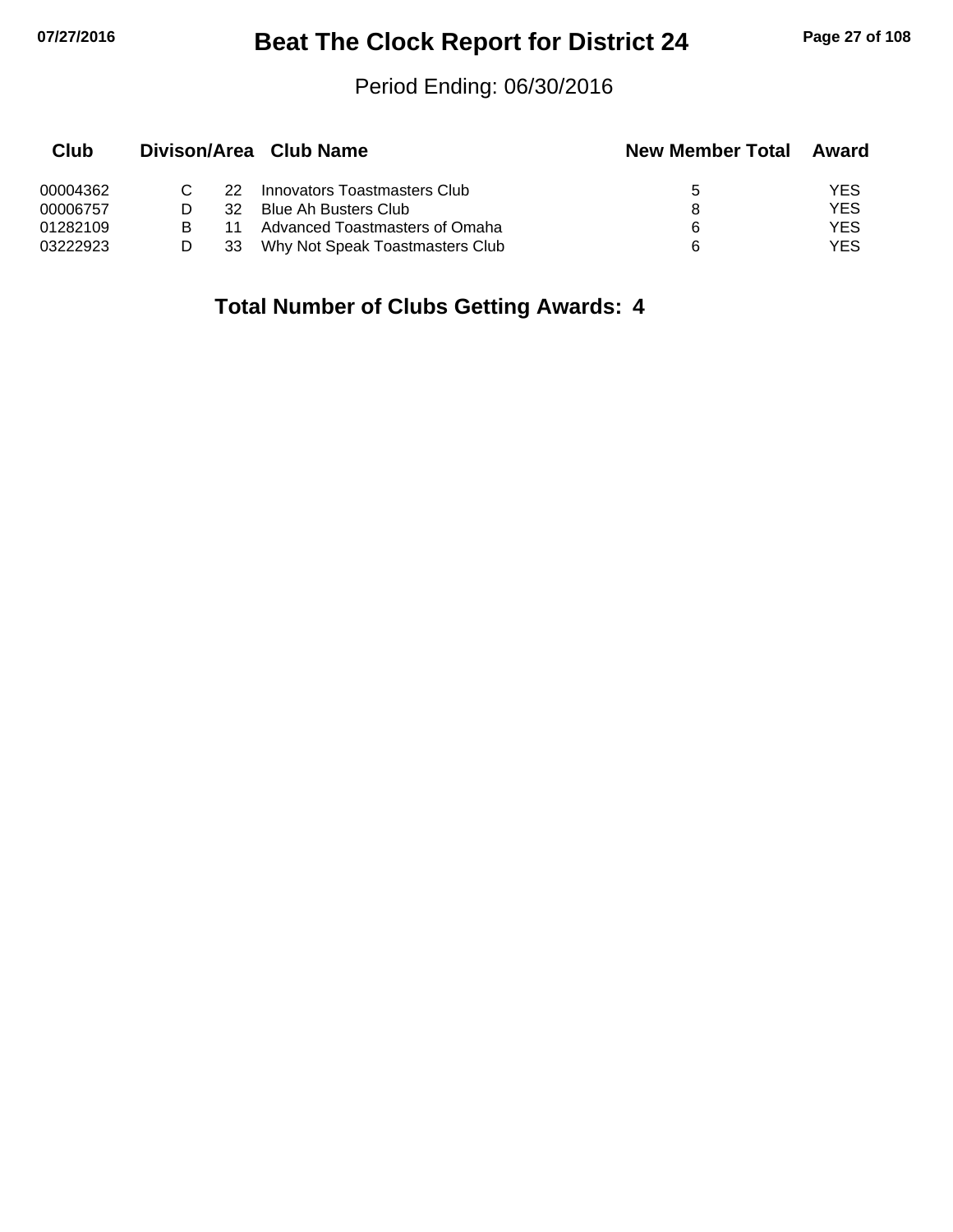## **07/27/2016 Beat The Clock Report for District 25 Page 28 of 108**

#### Period Ending: 06/30/2016

| Club     |   |    | Divison/Area Club Name                 | <b>New Member Total</b> | Award      |
|----------|---|----|----------------------------------------|-------------------------|------------|
| 00002604 | G | 71 | Oh Thank Heaven Club                   | 5                       | YES        |
| 00004370 | F | 65 | Flagship Speakers Toastmasters Club    | 8                       | <b>YES</b> |
| 00005297 | F | 62 | Golden Triangle Toastmasters Club      | 5                       | YES        |
| 00005718 | E | 53 | <b>Alliance Networks</b>               | 9                       | <b>YES</b> |
| 00643446 | F | 65 | <b>AAFCU Flying Toasters Club</b>      | 5                       | <b>YES</b> |
| 00768318 | G | 72 | <b>Speaking With Class</b>             | 5                       | <b>YES</b> |
| 00771978 | G | 73 | <b>Connection Communicators Club</b>   | 12                      | <b>YES</b> |
| 00897575 | B | 21 | Out On The Town                        | 9                       | YES        |
| 01082792 | E | 55 | Savvy Sayers                           | 5                       | YES        |
| 01465837 | G | 74 | Las Colinas Towers Toastmasters        | 6                       | <b>YES</b> |
| 01737405 | G | 75 | <b>USB Texas Toast</b>                 | 5                       | YES        |
| 01737716 | В | 23 | Crefmasters Toastmasters Club          | 5                       | <b>YES</b> |
| 02112134 | C | 35 | Soapbox Heroes                         | 5                       | <b>YES</b> |
| 02194281 | G | 73 | <b>Electric Toasters</b>               | 5                       | YES        |
| 03017469 | С | 34 | <b>NCTCOG Toastmasters</b>             | 5                       | <b>YES</b> |
| 03332240 | A | 14 | <b>LM Evening Toastmasters</b>         | 9                       | YES        |
| 03626237 | A | 12 | Jacobs - Fort Worth                    | 9                       | YES        |
| 03748764 | D | 44 | <b>DG Toastmasters</b>                 | 5                       | YES        |
| 03887593 | C | 34 | <b>Household of Faith Toastmasters</b> | 5                       | <b>YES</b> |
| 04618496 | C | 31 | <b>NE Tarrant Toastmasters</b>         | 5                       | <b>YES</b> |
| 04716146 | Α | 12 | <b>Panther City Toastmasters</b>       | 6                       | YES        |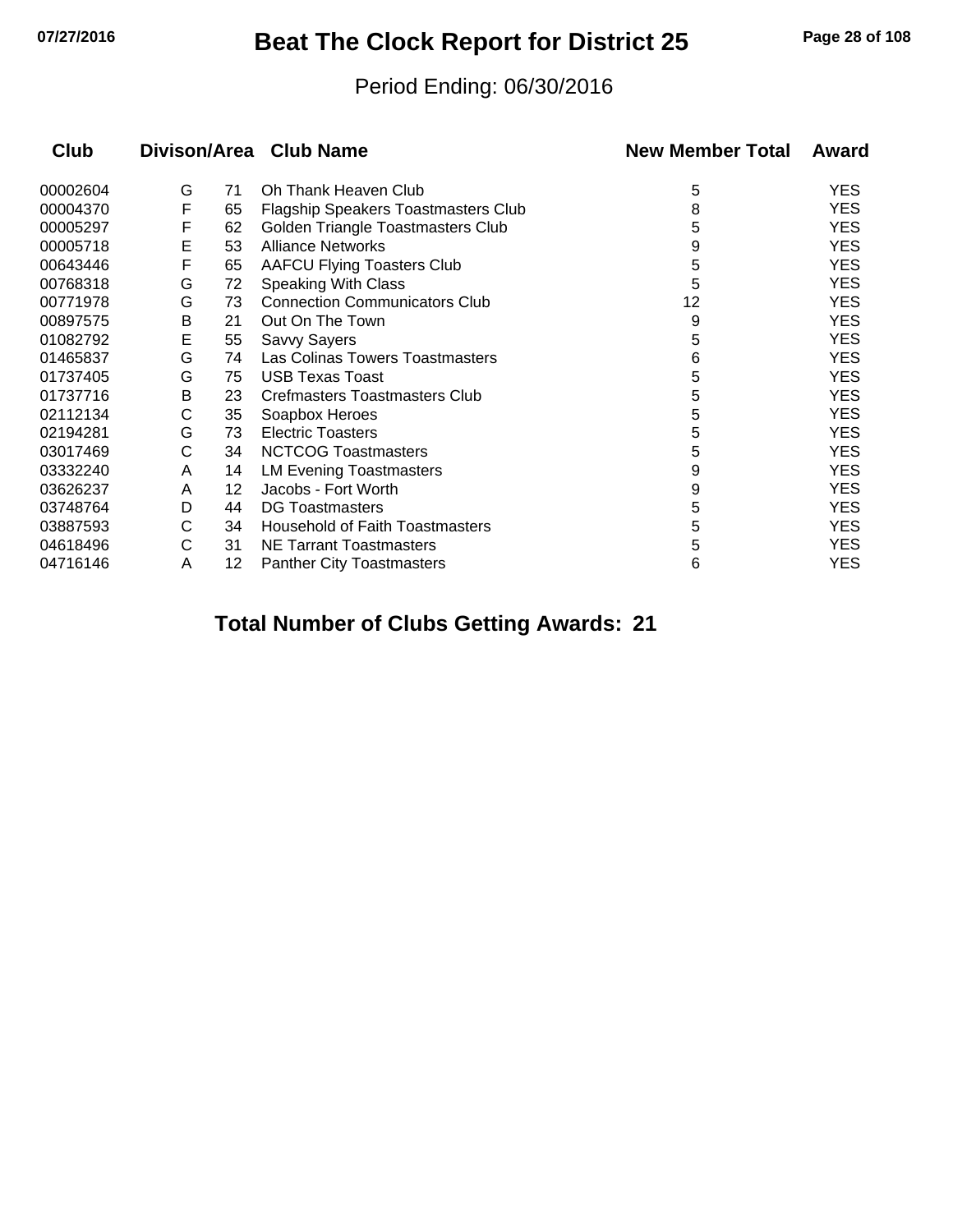## **07/27/2016 Beat The Clock Report for District 26 Page 29 of 108**

#### Period Ending: 06/30/2016

| Club     |   |    | Divison/Area Club Name                             | <b>New Member Total</b> | Award      |
|----------|---|----|----------------------------------------------------|-------------------------|------------|
| 00000555 | S | 05 | Colorado Springs Toastmasters Club                 | 5                       | <b>YES</b> |
| 00000784 | E | 01 | Early Risers Club                                  | 5                       | <b>YES</b> |
| 00001671 | F | 02 | <b>Grand Junction Toastmasters Club</b>            | 6                       | <b>YES</b> |
| 00002368 | М | 03 | Titan Club                                         | 5                       | <b>YES</b> |
| 00003942 | D | 07 | George Sutton Toastmasters Club                    | 5                       | <b>YES</b> |
| 00004128 | M | 01 | <b>Toast Of Inverness</b>                          | 5                       | <b>YES</b> |
| 00004829 | S | 02 | 21st Century Toastmasters                          | 10                      | <b>YES</b> |
| 00647252 | Е | 02 | <b>Colorado State University Toastmasters Club</b> | 5                       | <b>YES</b> |
| 00747209 | М | 02 | Jackson Keynoters                                  | 8                       | <b>YES</b> |
| 00905038 | Е | 03 | <b>Resource Masters</b>                            | 5                       | <b>YES</b> |
| 01562222 | D | 05 | El Puente Bilingual TM Club                        |                         | <b>YES</b> |
| 01588571 | Е | 05 | <b>Liberty Toastmasters-North</b>                  | 10                      | <b>YES</b> |
| 01768130 | M | 06 | OppTalk                                            | 5                       | <b>YES</b> |
| 04109334 | M | 06 | <b>Eloquent Entrepreneurs</b>                      | 5                       | <b>YES</b> |
| 05083138 | M | 03 | <b>Red Robin Burger Masters</b>                    | 5                       | <b>YES</b> |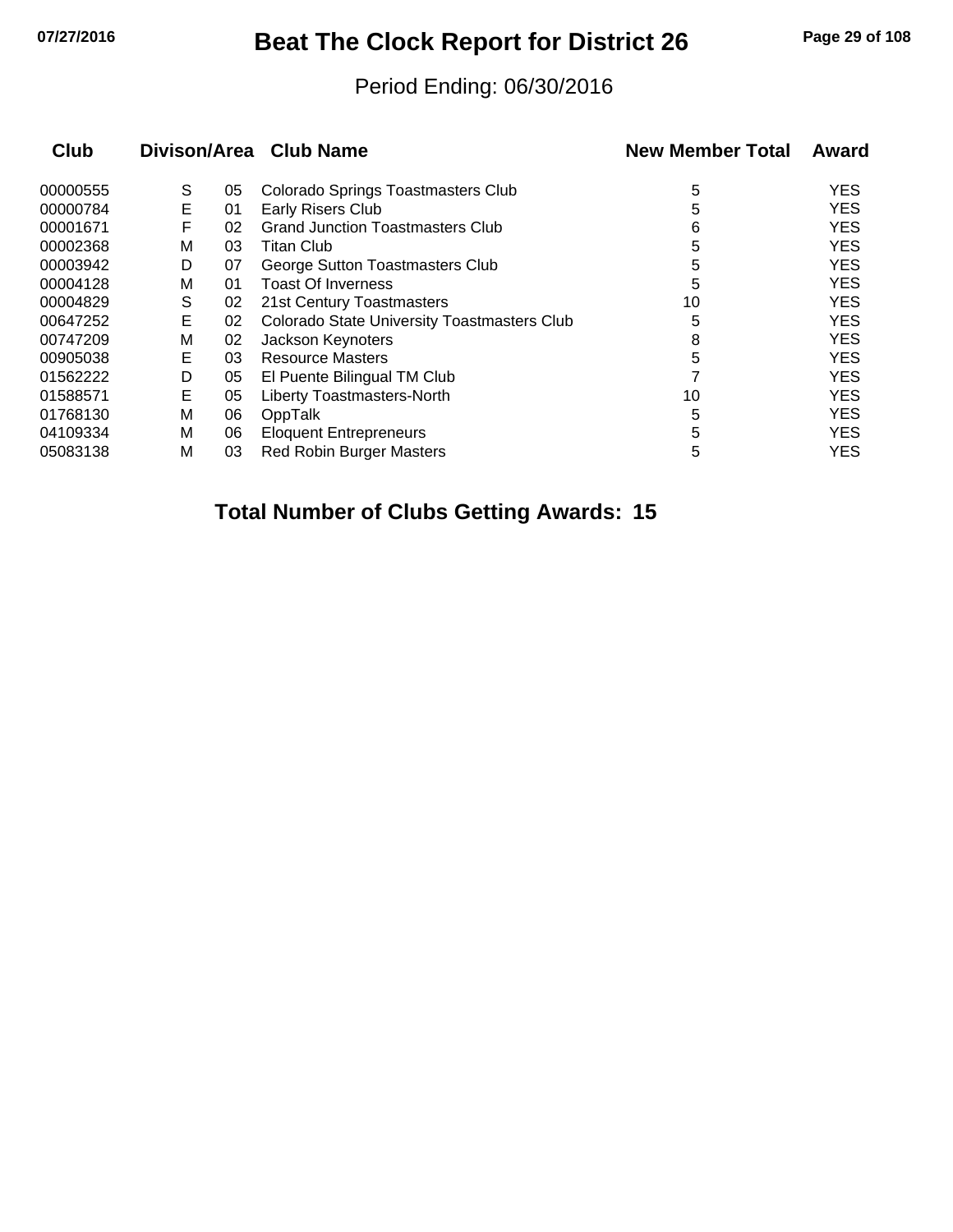## **07/27/2016 Beat The Clock Report for District 27 Page 30 of 108**

#### Period Ending: 06/30/2016

| Club     |   |    | Divison/Area Club Name                          | <b>New Member Total</b> | Award      |
|----------|---|----|-------------------------------------------------|-------------------------|------------|
| 00003213 | Е | 53 | <b>Presidential Speakers Club</b>               | 5                       | <b>YES</b> |
| 00004103 | D | 43 | Library of Congress Club                        | 5                       | <b>YES</b> |
| 00008072 | С | 34 | <b>School Street Toastmasters Club</b>          |                         | <b>YES</b> |
| 00008211 | F | 63 | Voices of SHRM Club                             | 5                       | <b>YES</b> |
| 00009378 | A | 15 | <b>Great Communicators Club</b>                 |                         | <b>YES</b> |
| 01472420 | С | 32 | <b>SPICE</b>                                    | 5                       | <b>YES</b> |
| 03001218 | F | 61 | Defense Health Headquarters (DHHQ)              |                         | <b>YES</b> |
| 03614465 | A | 11 | Pentagon Legacy Toastmasters Club               | 5                       | <b>YES</b> |
| 03831982 | A | 15 | <b>Tongue-Tied Trainers</b>                     | 6                       | <b>YES</b> |
| 03955858 | E | 54 | Oxon Hill Toastmaster                           | 5                       | <b>YES</b> |
| 04684427 | E | 54 | New Creation Entrepreneur & Business Power Hour | 5                       | <b>YES</b> |
| 04790013 | A | 12 | Alexandria Health Department                    | 6                       | <b>YES</b> |
| 04822356 | С | 34 | <b>PMP Experts Toastmasters</b>                 | 5                       | <b>YES</b> |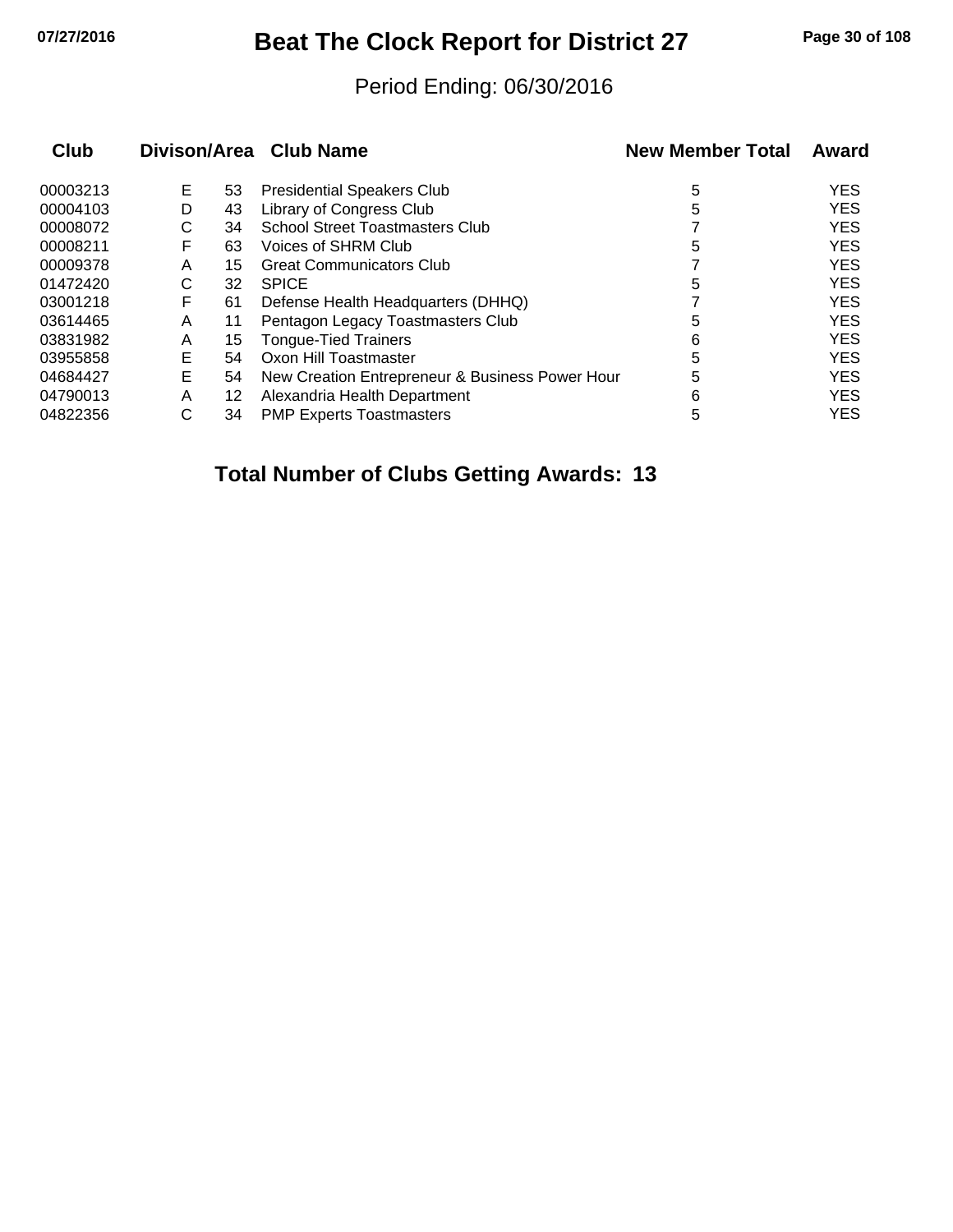## **07/27/2016 Beat The Clock Report for District 28 Page 31 of 108**

#### Period Ending: 06/30/2016

| Club     |   |    | Divison/Area Club Name               | <b>New Member Total</b> | Award      |
|----------|---|----|--------------------------------------|-------------------------|------------|
| 00000726 | G | 32 | Dearborn Dynamic Toastmasters Club   | 5                       | YES        |
| 00001661 | Α | 03 | Monroe Toastmasters Club             | 5                       | <b>YES</b> |
| 00003733 | G | 31 | Novi Toastmasters Club               |                         | <b>YES</b> |
| 00005089 | G | 33 | Friends of Farmington                |                         | <b>YES</b> |
| 00006075 | н | 36 | iTalk Toastmasters                   | 6                       | <b>YES</b> |
| 01043835 | н | 38 | <b>Carhartt Toastmasters</b>         | 11                      | <b>YES</b> |
| 01196053 | Е | 25 | <b>Confident Communicators Club</b>  | 5                       | <b>YES</b> |
| 01540838 | н | 38 | <b>Wadsworth Center Toastmasters</b> | 5                       | <b>YES</b> |
| 05042429 | F | 24 | <b>GM Warren Techmasters</b>         | 14                      | <b>YES</b> |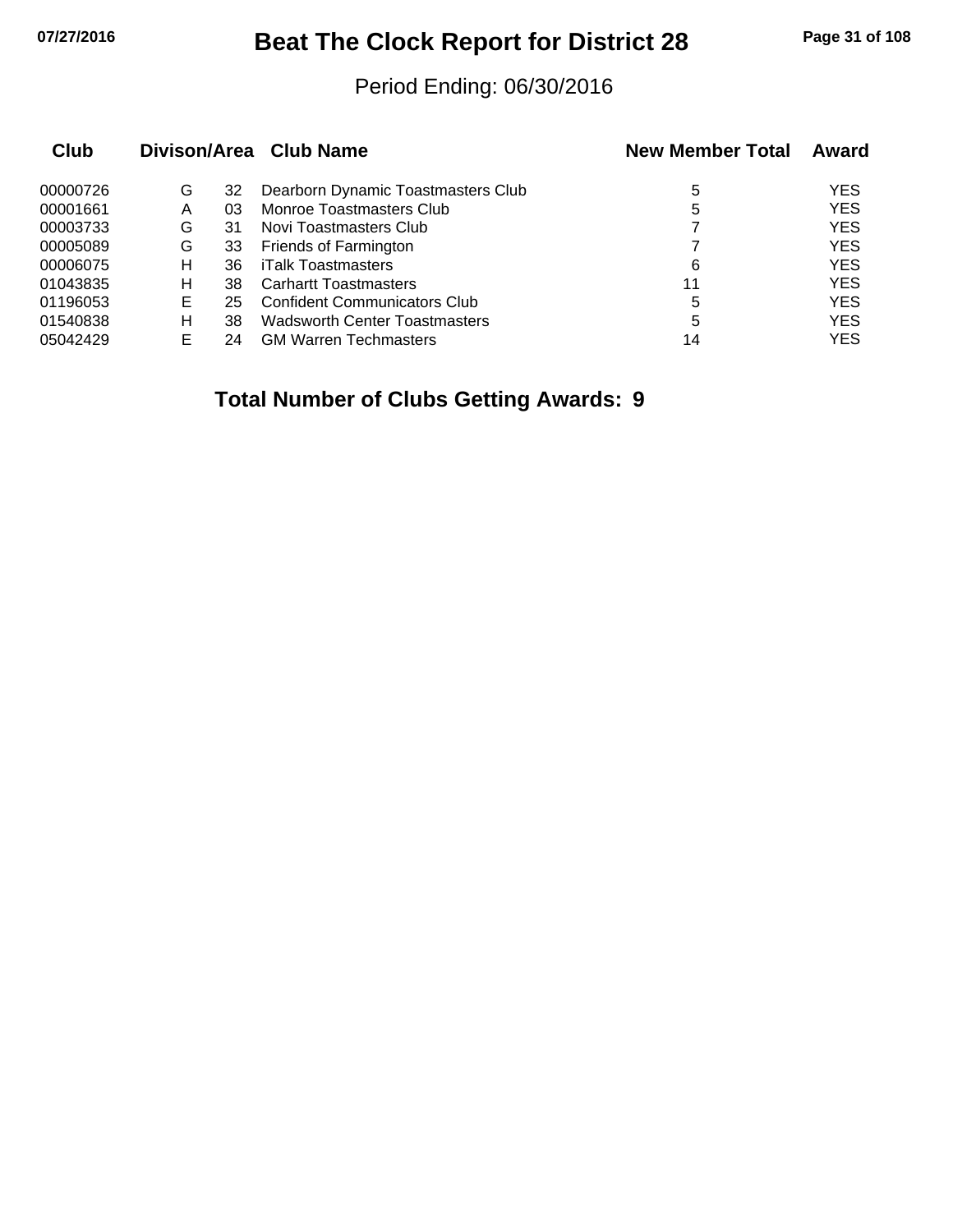## **07/27/2016 Beat The Clock Report for District 29 Page 32 of 108**

#### Period Ending: 06/30/2016

| Club     |   |    | Divison/Area Club Name                  | <b>New Member Total</b> | Award      |
|----------|---|----|-----------------------------------------|-------------------------|------------|
| 00001899 | В | 22 | <b>Fairfax Toastmasters Club</b>        |                         | <b>YES</b> |
| 00008806 | F | 64 | Centreville Club                        | 5                       | <b>YES</b> |
| 00008820 | С | 35 | Navygators Club                         | 12                      | <b>YES</b> |
| 00695340 | A | 11 | Kingstowne Toasties                     | 5                       | <b>YES</b> |
| 00738588 | D | 45 | One Dulles Toastmasters Club            | 12                      | <b>YES</b> |
| 00799315 | G | 71 | <b>Build a Bridge Club</b>              | 6                       | <b>YES</b> |
| 00824352 | С | 32 | Tysons Talkers Toastmasters Club        | 5                       | <b>YES</b> |
| 00935498 | С | 34 | PMIWDC #01 Toastmasters Club            | 5                       | <b>YES</b> |
| 01129368 | В | 24 | TBA (Toastmasters Becoming Advanced)    | 6                       | <b>YES</b> |
| 01269860 | С | 35 | <b>ASBC Toastmasters</b>                | 5                       | <b>YES</b> |
| 01316377 | С | 33 | <b>Ridge Star Toastmasters</b>          | 9                       | <b>YES</b> |
| 01358044 | В | 22 | A Life Like Yours                       | 11                      | <b>YES</b> |
| 01495099 | D | 42 | NAVIENT-Reston                          | 5                       | <b>YES</b> |
| 01535567 | D | 41 | Pragmatics                              | 6                       | <b>YES</b> |
| 01588145 | G | 71 | <b>Strayer Toastmasters</b>             | 5                       | <b>YES</b> |
| 01636086 | F | 62 | Gainesville Professional Speakers (GPS) | 5                       | <b>YES</b> |
| 02991943 | G | 74 | King George Toastmasters Club           | 6                       | <b>YES</b> |
| 03025105 | E | 52 | <b>Brambleton Toastmasters</b>          | 9                       | <b>YES</b> |
| 03819174 | D | 45 | Express It                              | 6                       | <b>YES</b> |
| 04005547 | D | 43 | <b>Tech Toast</b>                       |                         | <b>YES</b> |
| 04049626 | G | 73 | Dedicated To Mentoring Advanced         | 9                       | <b>YES</b> |
| 05392141 | F | 61 | Speakers Bureau Toastmasters Club       | 10                      | <b>YES</b> |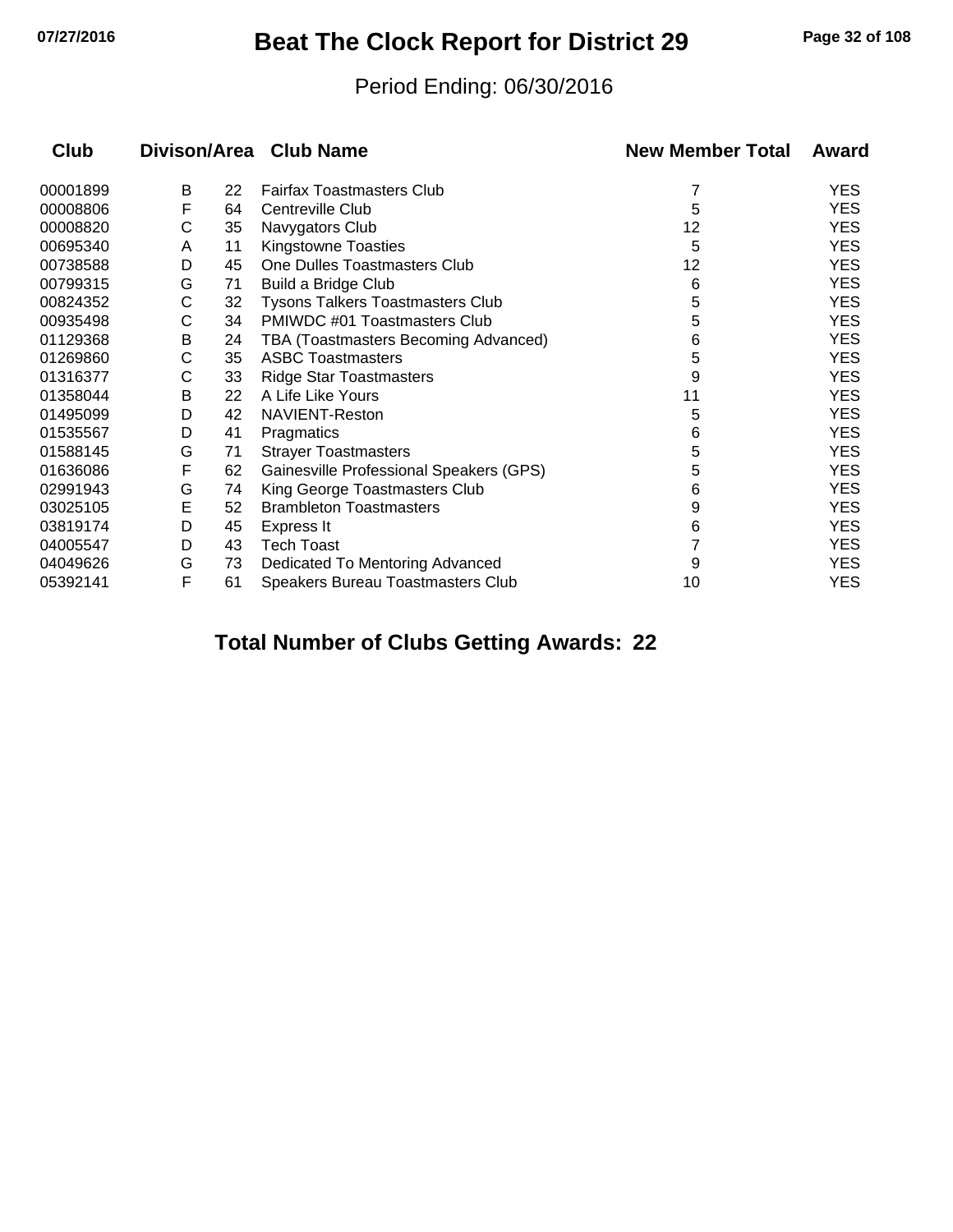## **07/27/2016 Beat The Clock Report for District 30 Page 33 of 108**

#### Period Ending: 06/30/2016

|   |    |                                         | <b>New Member Total</b> | Award      |
|---|----|-----------------------------------------|-------------------------|------------|
| A | 04 | AT&T Chicagoland Club                   | 5                       | <b>YES</b> |
| S | 56 | <b>Park Forest Club</b>                 | 8                       | <b>YES</b> |
| В | 13 | Knowledge Speakers Toastmasters Club    | 6                       | <b>YES</b> |
| N | 44 | <b>Abbott Toastmasters</b>              | 5                       | <b>YES</b> |
| S | 57 | <b>Orland Park Club</b>                 | 6                       | <b>YES</b> |
| D | 33 | Oak Brook Speakers Toastmasters Club    | 5                       | <b>YES</b> |
| D | 32 | Acxiomasters DG Club                    | 6                       | <b>YES</b> |
| E | 66 | <b>Toastmasters of Lincoln Park</b>     | 5                       | <b>YES</b> |
| N | 43 | Speakers of the House Toastmasters Club | 5                       | <b>YES</b> |
| С | 22 | Extreme Toastmasters Club               | 8                       | <b>YES</b> |
| N | 44 | <b>LFGSM Toastmasters</b>               | 5                       | <b>YES</b> |
| A | 05 | ToastmasterZ                            | 5                       | <b>YES</b> |
| В | 14 | View Masters At Metropolitan Club       | 6                       | <b>YES</b> |
| D | 31 | <b>Molex Connects</b>                   | 5                       | <b>YES</b> |
| D | 31 | Arboretum Lakes Toastmasters in Lisle   | 9                       | <b>YES</b> |
| E | 65 | S & C Toastmasters                      | 5                       | <b>YES</b> |
|   |    |                                         | Divison/Area Club Name  |            |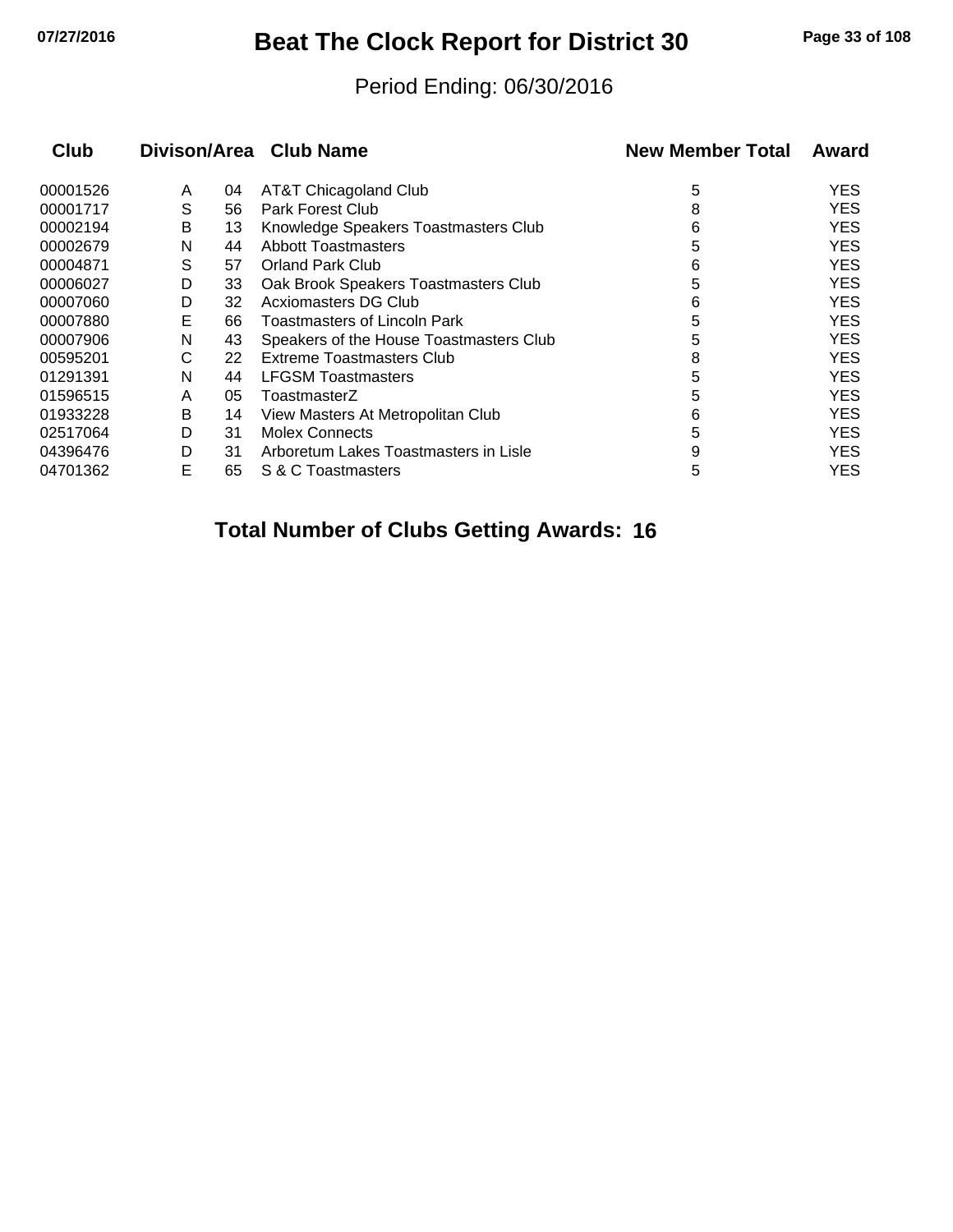## **07/27/2016 Beat The Clock Report for District 31 Page 34 of 108**

#### Period Ending: 06/30/2016

| <b>Club</b> | Divison/Area Club Name |    |                                                | <b>New Member Total</b> | Award      |  |
|-------------|------------------------|----|------------------------------------------------|-------------------------|------------|--|
| 00000675    | F                      | 64 | <b>Quincy Toastmasters Club</b>                | 5                       | <b>YES</b> |  |
| 00001074    | н                      | 82 | <b>Boston Toastmasters</b>                     | 6                       | <b>YES</b> |  |
| 00004641    | Е                      | 56 | Speech Invaders Club                           | 6                       | <b>YES</b> |  |
| 00004690    | Β                      | 27 | <b>Westford Expressions Club</b>               | 6                       | <b>YES</b> |  |
| 00008431    | A                      | 17 | Rumney Marsh Toastmasters Club # 8431          | 9                       | <b>YES</b> |  |
| 00008508    | A                      | 12 | <b>Clipper City Club</b>                       | 5                       | <b>YES</b> |  |
| 00008843    | С                      | 31 | Toastmasters @ MIT Club                        | 5                       | <b>YES</b> |  |
| 00009149    | С                      | 36 | <b>Boston DEP Toastmasters Club</b>            | 5                       | <b>YES</b> |  |
| 01257890    | G                      | 75 | Franklin 5                                     | 5                       | <b>YES</b> |  |
| 01295807    | A                      | 16 | Somerville Toastmasters                        | 13                      | <b>YES</b> |  |
| 01797652    | н                      | 82 | Dot Commentators                               | 5                       | <b>YES</b> |  |
| 02263055    | н                      | 85 | <b>Watertown Saturday Toastmasters</b>         | 5                       | <b>YES</b> |  |
| 03574270    | н                      | 85 | <b>Advanced Access</b>                         | 9                       | <b>YES</b> |  |
| 04518896    | С                      | 32 | Forr Speaking Toastmasters                     |                         | <b>YES</b> |  |
| 04739906    | F                      | 65 | New Beginnings                                 | 9                       | <b>YES</b> |  |
| 04797654    | E                      | 54 | <b>Sisters Mastering Correct Communication</b> | 12                      | YES        |  |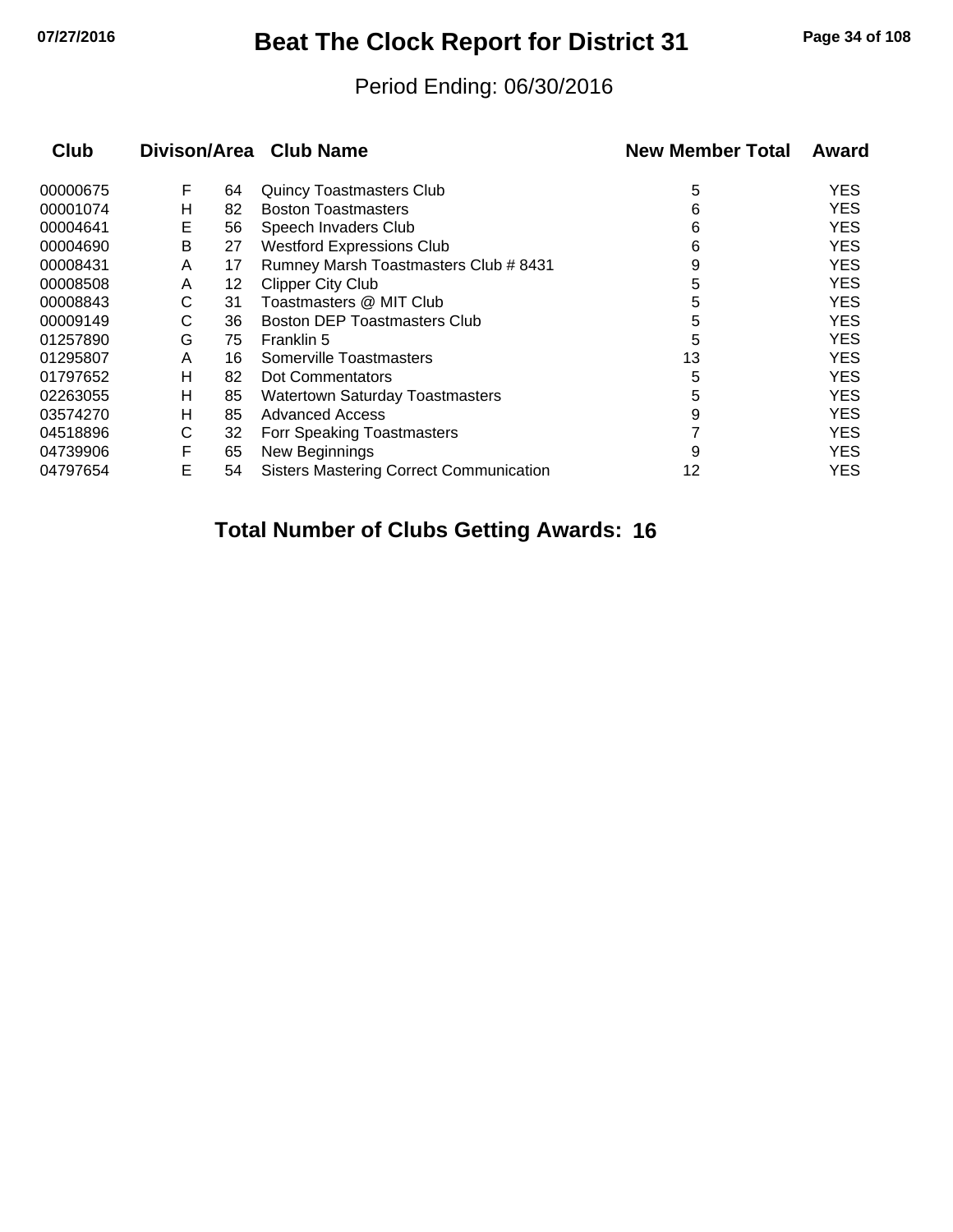## **07/27/2016 Beat The Clock Report for District 32 Page 35 of 108**

#### Period Ending: 06/30/2016

| Club     |   |    | Divison/Area Club Name               | <b>New Member Total</b> | Award      |
|----------|---|----|--------------------------------------|-------------------------|------------|
| 00000422 | С | 33 | Capitol Club                         | 5                       | <b>YES</b> |
| 00002079 | D | 41 | Federal Way Club                     | 6                       | <b>YES</b> |
| 00002577 | D | 41 | <b>Town Criers Club</b>              | 10                      | <b>YES</b> |
| 00003205 | A | 11 | Pursuing Perfection Advanced Club    | 5                       | <b>YES</b> |
| 00826868 | F | 63 | Chugach Power Talkers Club           | 5                       | <b>YES</b> |
| 00977524 | D | 43 | <b>Enumclaw Morning Toastmasters</b> |                         | <b>YES</b> |
| 01136371 | Α | 13 | Lakewood Toastmasters                | 8                       | <b>YES</b> |
| 01173790 | F | 62 | Alaska USA Toastmasters Club         | 9                       | <b>YES</b> |
| 01599097 | D | 43 | <b>Puyallup Valley Voices</b>        | 8                       | <b>YES</b> |
| 04298366 | F | 62 | GALS <sub>2</sub>                    | 5                       | <b>YES</b> |
| 04628680 | E | 51 | <b>Iceman Orators</b>                | 12                      | <b>YES</b> |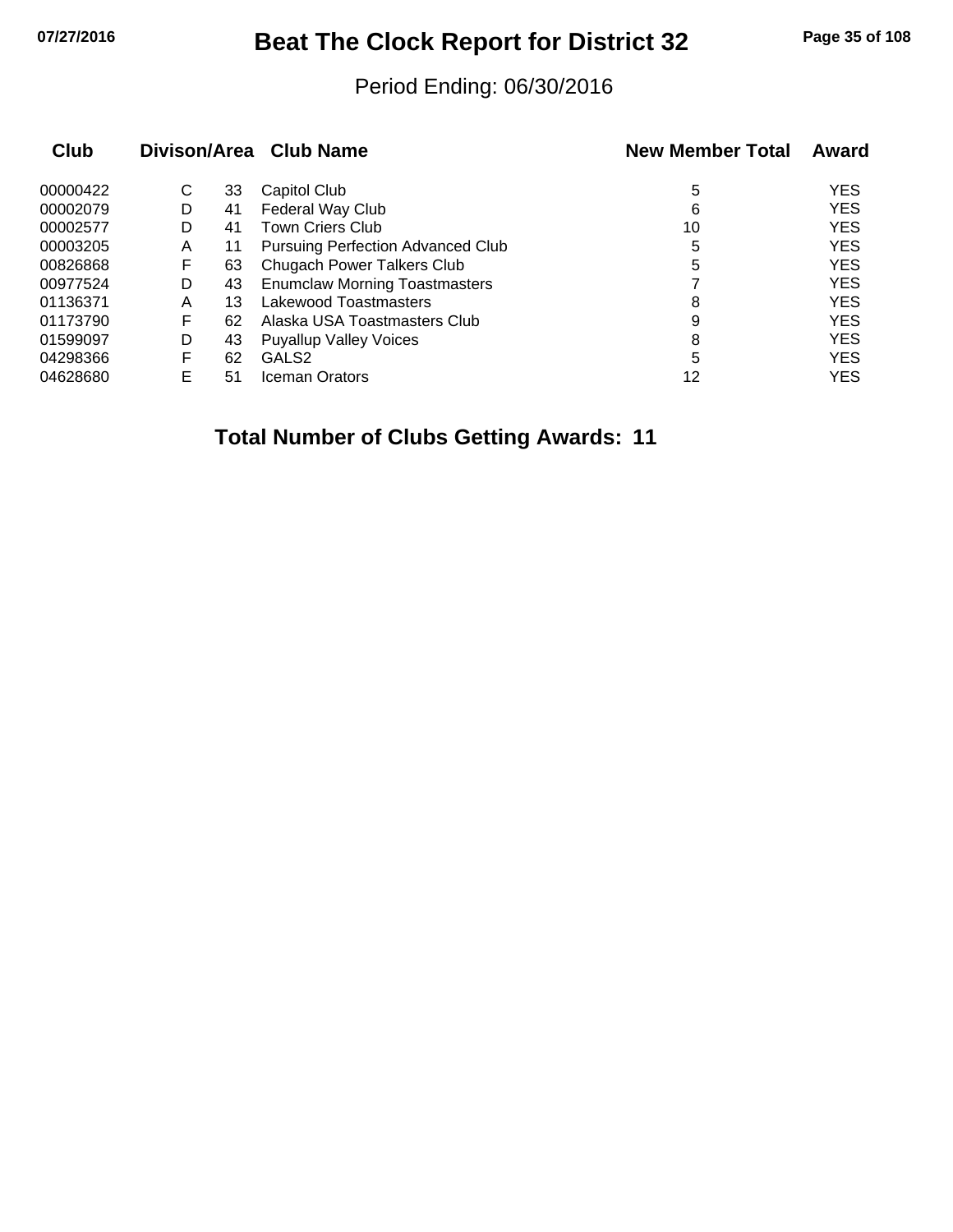## **07/27/2016 Beat The Clock Report for District 33 Page 36 of 108**

#### Period Ending: 06/30/2016

| <b>Club</b> |   |    | Divison/Area Club Name                    | <b>New Member Total</b> | Award      |
|-------------|---|----|-------------------------------------------|-------------------------|------------|
| 00000233    | G | 03 | <b>Stellar Toastmasters Club</b>          | 5                       | <b>YES</b> |
| 00000270    | A | 01 | Golden Empire Club                        | 6                       | <b>YES</b> |
| 00000543    | A | 04 | <b>Plane Talk Toastmasters Club</b>       | 5                       | <b>YES</b> |
| 00000879    | В | 02 | Au Jus Club                               | 5                       | <b>YES</b> |
| 00001388    | F | 05 | Daybreakers Club                          | 8                       | <b>YES</b> |
| 00001675    | A | 03 | Eye-Opener Toastmasters                   | 5                       | <b>YES</b> |
| 00002302    | G | 04 | <b>Downtown Toastmasters</b>              | 5                       | <b>YES</b> |
| 00002470    | Κ | 01 | Saturday Morning Live Toastmasters Club   | 6                       | <b>YES</b> |
| 00003051    | E | 04 | <b>Woodland Toastmasters</b>              | 5                       | <b>YES</b> |
| 00003494    | F | 03 | <b>Smart Talkers</b>                      | 8                       | <b>YES</b> |
| 00004177    | A | 04 | <b>Talents Unlimited Club</b>             | 5                       | <b>YES</b> |
| 00006765    | J | 03 | <b>Rhetorical Link Toastmasters Club</b>  | 6                       | <b>YES</b> |
| 00006990    | F | 02 | <b>Tuolumne Talkers Toastmasters Club</b> | 8                       | <b>YES</b> |
| 00007302    | F | 01 | <b>Talk Show Toastmasters Club</b>        | 6                       | <b>YES</b> |
| 00007510    | E | 03 | Unity Speakeasy Club                      | 6                       | <b>YES</b> |
| 00007634    | C | 01 | Voice Links Toastmasters                  | 6                       | <b>YES</b> |
| 00007705    | G | 02 | Wordmasters                               | 5                       | <b>YES</b> |
| 00007899    | D | 01 | Las Vegas Power Talkers                   | 5                       | <b>YES</b> |
| 00008238    | A | 04 | Shop Talk Toastmasters Club               | 5                       | <b>YES</b> |
| 00008487    | A | 05 | Speak Up Toastmasters                     | 5                       | <b>YES</b> |
| 00644417    | A | 02 | <b>Ridgecrest Possibilitarians</b>        | 5                       | <b>YES</b> |
| 00652890    | F | 04 | Samaritan Village Toastmasters            | 8                       | <b>YES</b> |
| 00687474    | E | 04 | <b>Presentation Pros Club</b>             | 7                       | <b>YES</b> |
| 00776147    | J | 01 | Madera Toastmasters Club                  | $\overline{7}$          | <b>YES</b> |
| 00976032    | D | 03 | <b>UNLV Toastmasters</b>                  | 10                      | <b>YES</b> |
| 01038927    | J | 02 | <b>Moorpark Toastmasters</b>              | 5                       | <b>YES</b> |
| 01527138    | C | 02 | "OPENING DOORS"                           | 8                       | <b>YES</b> |
| 01827293    | D | 02 | <b>Holistic Toastmasters</b>              | 8                       | <b>YES</b> |
| 02072172    | F | 02 | <b>Yosemite Toastmasters</b>              | 10                      | <b>YES</b> |
| 02852298    | Κ | 01 | <b>Bolder Voices</b>                      | 6                       | <b>YES</b> |
| 03022537    | Κ | 02 | <b>Corporate Power Talkers</b>            | 9                       | <b>YES</b> |
| 04405971    | G | 04 | <b>Exeter Toastmasters</b>                | 6                       | <b>YES</b> |
| 04680115    | G | 04 | <b>Hanford Toastmasters</b>               | 8                       | <b>YES</b> |
| 05452875    | J | 03 | T.O. Toastmasters                         | 5                       | <b>YES</b> |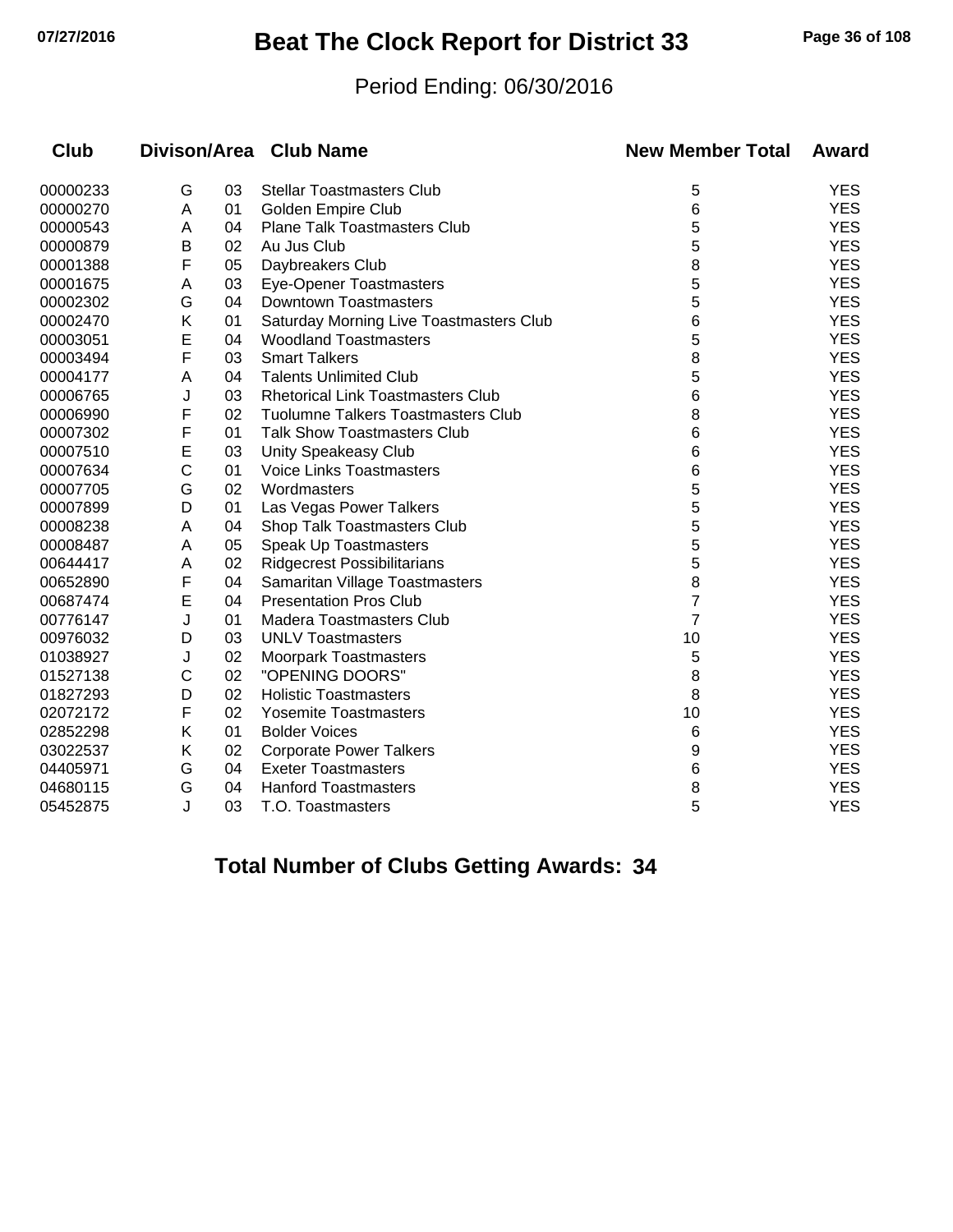# **07/27/2016 Beat The Clock Report for District 34 Page 37 of 108**

#### Period Ending: 06/30/2016

| <b>Club</b> |              |    | Divison/Area Club Name                         | <b>New Member Total</b> | Award      |
|-------------|--------------|----|------------------------------------------------|-------------------------|------------|
| 00000660    | N            | 11 | New Effective Communication Club               | 8                       | <b>YES</b> |
| 00001156    | J            | 26 | Tecnologico de Monterrey Club                  | 6                       | <b>YES</b> |
| 00002031    | Е            | 52 | Instituto Tecnológico De Veracruz              | 8                       | <b>YES</b> |
| 00002811    | $\mathbf{I}$ | 31 | Techacapan Club                                | 11                      | <b>YES</b> |
| 00004568    | Α            | 34 | Únete                                          | 5                       | <b>YES</b> |
| 00005559    | N            | 42 | <b>Vox Masters</b>                             | 5                       | <b>YES</b> |
| 00006106    | В            | 39 | <b>Club Toastmaster Potosino</b>               | 5                       | <b>YES</b> |
| 00006617    | X            | 44 | Reforma Club                                   | 5                       | <b>YES</b> |
| 00007220    | D            | 23 | <b>Colhuacan Toastmasters Club</b>             | 7                       | <b>YES</b> |
| 00007631    | P            | 47 | <b>CARIBE</b>                                  | 5                       | <b>YES</b> |
| 00008472    | J            | 40 | <b>IUS</b>                                     | 8                       | <b>YES</b> |
| 00009850    | $\mathbf{I}$ | 21 | Macuiltepetl                                   | 5                       | <b>YES</b> |
| 00588773    | G            | 24 | Centenario Club                                | 9                       | <b>YES</b> |
| 00695031    | B            | 38 | Mariano Azuela Club                            | 5                       | <b>YES</b> |
| 00904997    | D            | 23 | Coach Culiacan Avanzados                       | 8                       | <b>YES</b> |
| 01048238    | J            | 26 | Cultura y Liderazgo                            | 8                       | <b>YES</b> |
| 01061163    | A            | 02 | <b>Toastmasters San Pedro</b>                  | 5                       | <b>YES</b> |
| 01063928    | G            | 37 | <b>BICENTENARIO</b>                            | 5                       | <b>YES</b> |
| 01160331    | $\circ$      | 50 | Club Toastmasters Hacienda San Javier          | 8                       | <b>YES</b> |
| 01342623    | E            | 52 | Facultad de Ingenieria Universidad Veracruzana | 7                       | <b>YES</b> |
| 01378793    | $\sf X$      | 45 | <b>TMX</b>                                     | 8                       | <b>YES</b> |
| 01412619    | A            | 01 | Delta                                          | $\overline{7}$          | <b>YES</b> |
| 01426271    | Χ            | 25 | Deloitte Ciudad de Mexico                      | 13                      | <b>YES</b> |
| 01487876    | L            | 53 | Club TM Liderazgo Tlajomulco                   | 8                       | <b>YES</b> |
| 01501019    | C            | 07 | Asesoria Empresarial                           | 5                       | <b>YES</b> |
| 01596533    | D            | 08 | AMCP, COLEGIO EN CULIACAN, A.C.                | 7                       | <b>YES</b> |
| 01766506    | $\mathbf{I}$ | 28 | Instituto Tecnológico De Puebla                | 6                       | <b>YES</b> |
| 01928544    | X            | 44 | PAN CDMX                                       | 8                       | <b>YES</b> |
| 02036562    | N            | 11 | Toastmasters Lago de Chapala                   | $\overline{7}$          | <b>YES</b> |
| 02420143    | X            | 32 | Toastmasters Canacintra Estado De Mexico       | 11                      | <b>YES</b> |
| 02893107    | Χ            | 45 | PepsiCo Internacional Mexico                   | 8                       | <b>YES</b> |
| 02904443    | A            | 02 | Pepsico Transforma                             | 8                       | <b>YES</b> |
| 03278007    | A            | 34 | Mexicrea                                       | 5                       | <b>YES</b> |
| 04413053    | E            | 52 | Universidad Antonio Caso                       | 6                       | <b>YES</b> |
| 04492598    | $\mathsf{P}$ | 36 | Profesionales En Ventas Cancun                 | $\overline{7}$          | <b>YES</b> |
| 04570551    | X            | 32 | <b>Coparmex Edomex</b>                         | 7                       | <b>YES</b> |
| 04772551    | P            | 56 | Amigos Hong Kong                               | 5                       | <b>YES</b> |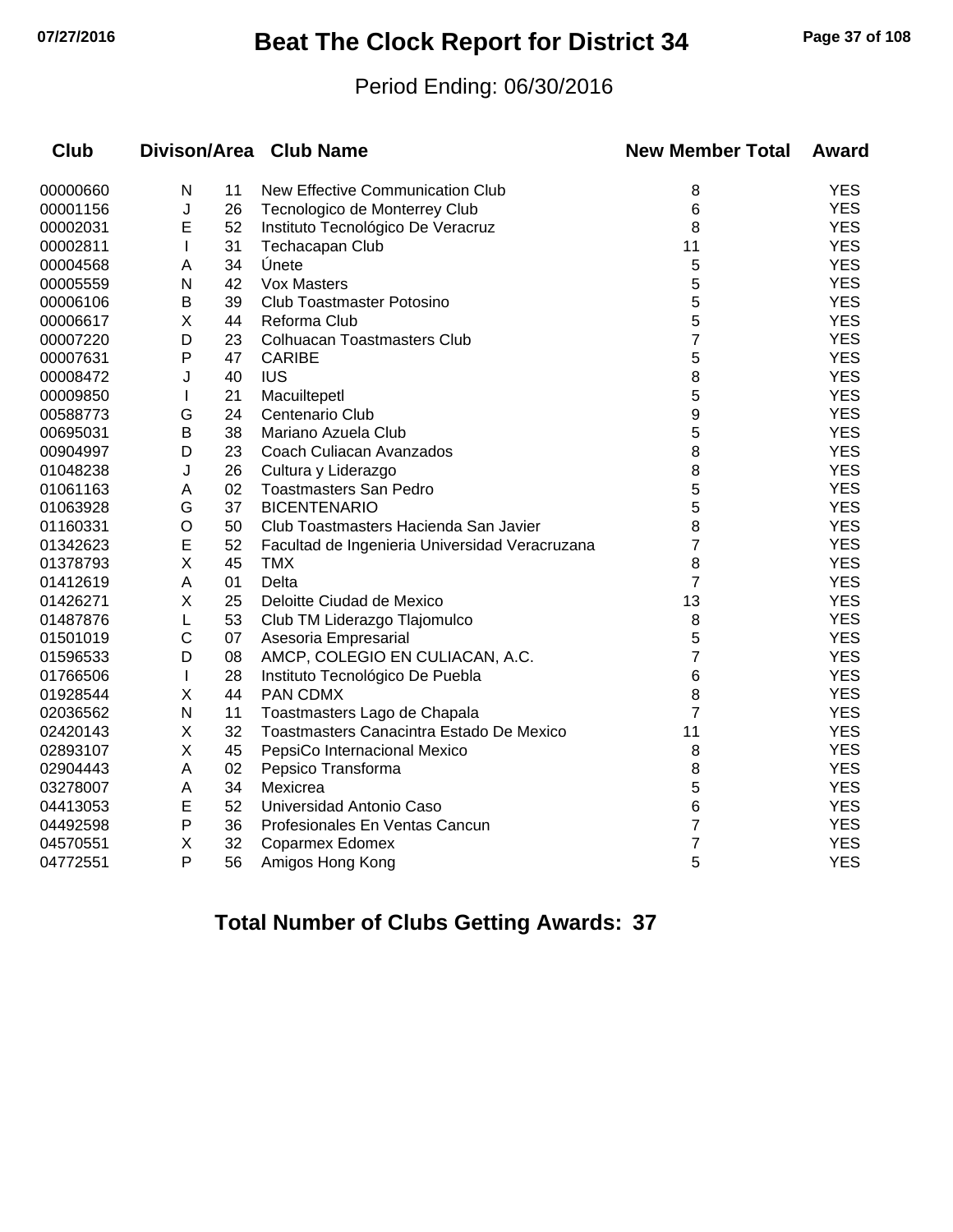## **07/27/2016 Beat The Clock Report for District 35 Page 38 of 108**

#### Period Ending: 06/30/2016

| Club     |   |    | Divison/Area Club Name                        | <b>New Member Total</b> | Award      |
|----------|---|----|-----------------------------------------------|-------------------------|------------|
| 00001366 | С | 02 | Eastside Madison Toastmasters Club            | 6                       | <b>YES</b> |
| 00002023 | С | 03 | Credit Union Center TM Club                   | 5                       | <b>YES</b> |
| 00002533 | Е | 02 | Fox Speak Toastmasters Club                   | 6                       | <b>YES</b> |
| 00003490 | Α | 02 | Wisconsin Club                                | 5                       | <b>YES</b> |
| 01498402 | F | 03 | Speaktv Multi Media Masters Toastmasters Club | 5                       | <b>YES</b> |
| 01542623 | D | 04 | Marg Our Words                                | 5                       | <b>YES</b> |
| 03253329 | F | 01 | <b>Rock Solid Speakers</b>                    | 6                       | <b>YES</b> |
| 03589328 | D | 02 | <b>Rumble Don't Mumble Toastmasters</b>       | 6                       | <b>YES</b> |
| 04456966 | Α | 01 | ROK the Talk                                  | 5                       | <b>YES</b> |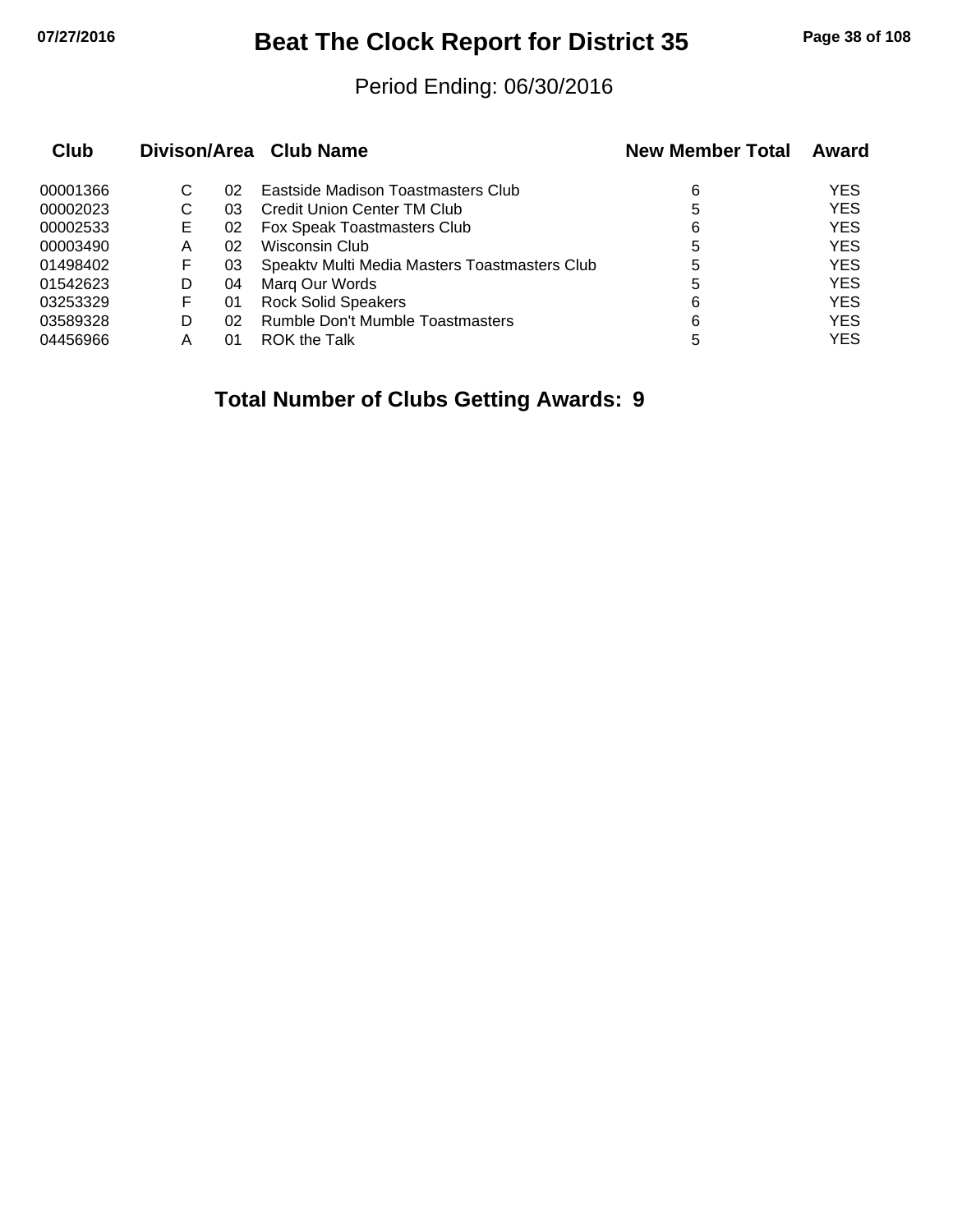## **07/27/2016 Beat The Clock Report for District 36 Page 39 of 108**

#### Period Ending: 06/30/2016

| Club     |   |    | Divison/Area Club Name                   | <b>New Member Total</b> | Award      |
|----------|---|----|------------------------------------------|-------------------------|------------|
| 00000367 | Е | 52 | Ashton Toastmasters Club                 | 12                      | <b>YES</b> |
| 00000876 | C | 35 | <b>Capital Toastmasters I</b>            | 6                       | <b>YES</b> |
| 00002216 | B | 21 | Dupont Circle of Speakers Club           | 8                       | <b>YES</b> |
| 00002627 | G | 73 | Plant Industry Station Toastmasters Club | 5                       | <b>YES</b> |
| 00002920 | С | 32 | VA Gaveliers Club 2920                   | 5                       | <b>YES</b> |
| 00003263 | G | 75 | <b>Columbians Toastmasters Club</b>      | 8                       | <b>YES</b> |
| 00003323 | G | 76 | Harry Diamond Club                       | 5                       | <b>YES</b> |
| 00003797 | D | 44 | <b>NTL Advanced Speakers Club</b>        | 6                       | <b>YES</b> |
| 00004654 | C | 33 | Dale R. Schallhorn Club                  | 5                       | <b>YES</b> |
| 00007184 | B | 22 | <b>Dupont Speaks Club</b>                |                         | <b>YES</b> |
| 00007344 | F | 65 | <b>Executive Toastmasters Club</b>       | 5                       | <b>YES</b> |
| 00008709 | D | 42 | <b>DHCD Straight Talkers Club</b>        | 5                       | <b>YES</b> |
| 00614319 | E | 55 | <b>Bloody Orators Toastmasters</b>       | 5                       | <b>YES</b> |
| 00624924 | D | 44 | <b>Greenbelt Toastmasters</b>            | 6                       | <b>YES</b> |
| 00688297 | A | 11 | <b>PowerToasters Toastmasters Club</b>   | 10                      | <b>YES</b> |
| 00884125 | G | 71 | <b>White Oak Toastmasters</b>            | 7                       | <b>YES</b> |
| 00974224 | B | 22 | <b>Mighty Motivators</b>                 | 9                       | <b>YES</b> |
| 01060783 | A | 15 | <b>Eisenhower Toastmasters</b>           | 7                       | <b>YES</b> |
| 01154377 | E | 51 | <b>Speech Regulators</b>                 | 8                       | <b>YES</b> |
| 01171410 | F | 64 | Thrive Masters - Kaiser Permanente       | 5                       | <b>YES</b> |
| 01354772 | В | 21 | <b>Professionally Speaking</b>           |                         | <b>YES</b> |
| 01387805 | C | 31 | <b>Unity Toastmasters</b>                |                         | <b>YES</b> |
| 02303809 | D | 45 | <b>Calvary Speaks</b>                    | 5                       | <b>YES</b> |
| 02524964 | C | 35 | <b>World Learning</b>                    | 6                       | <b>YES</b> |
| 02789724 | D | 45 | Metro CTF                                | 6                       | <b>YES</b> |
| 03092535 | E | 56 | Universally Speaking Toastmasters        | 7                       | <b>YES</b> |
| 03119491 | G | 76 | <b>The Restored</b>                      | 7                       | <b>YES</b> |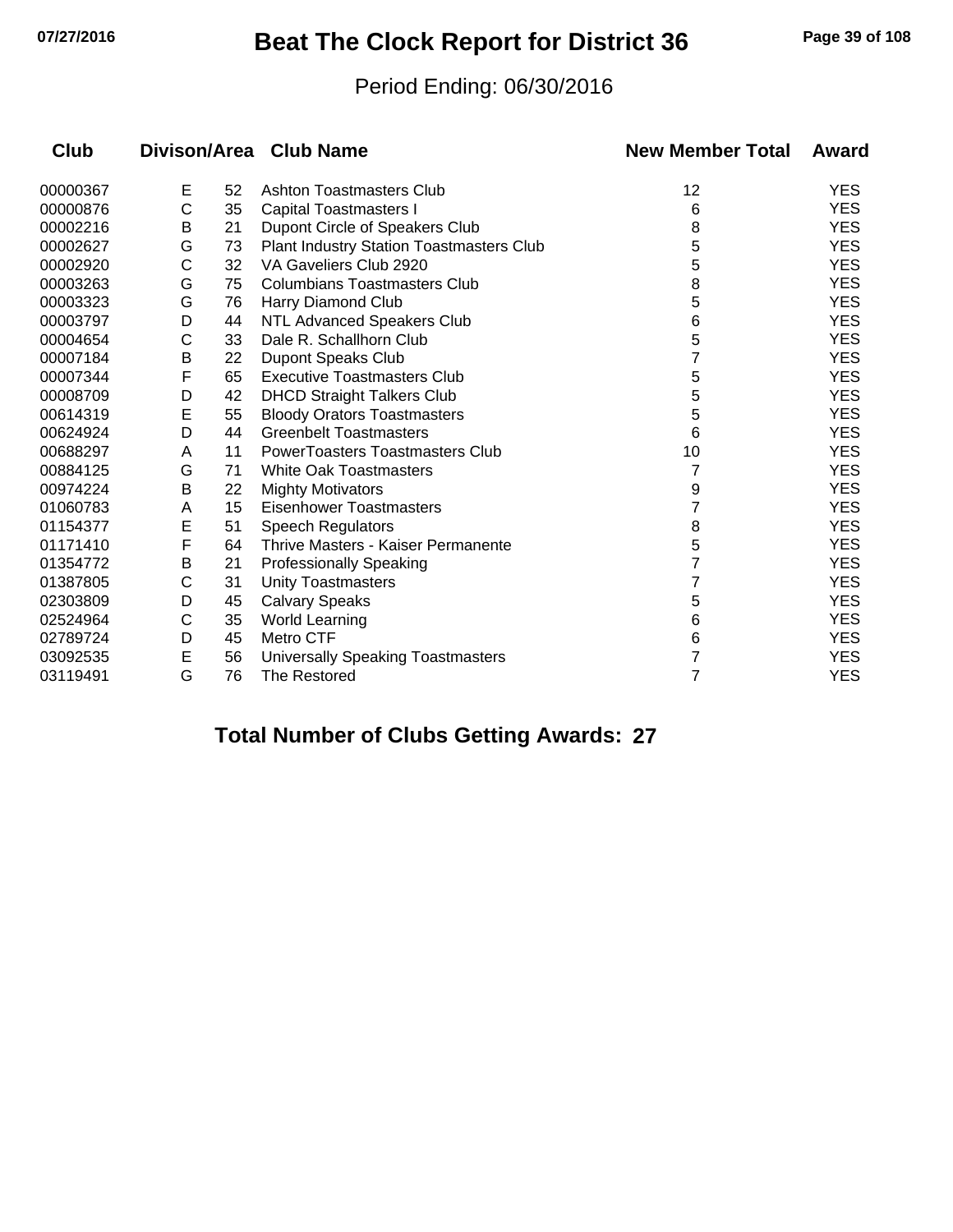## **07/27/2016 Beat The Clock Report for District 37 Page 40 of 108**

#### Period Ending: 06/30/2016

| Club     |   |    | Divison/Area Club Name                           | <b>New Member Total</b> | Award      |
|----------|---|----|--------------------------------------------------|-------------------------|------------|
| 00000439 | F | 52 | Greensboro Toastmasters Club                     | 7                       | <b>YES</b> |
| 00000582 | E | 42 | High Point Toastmasters Club                     | 5                       | <b>YES</b> |
| 00000843 |   | 82 | Raleigh Club                                     | 6                       | <b>YES</b> |
| 00001420 | С | 23 | Queen City Toastmasters Club                     | 12                      | <b>YES</b> |
| 00002879 | н | 74 | <b>Cape Fear Toastmasters</b>                    | 5                       | <b>YES</b> |
| 00003040 | F | 51 | <b>Friendly Toastmasters Club</b>                |                         | <b>YES</b> |
| 00003478 |   | 92 | Jacksonville Club                                | 5                       | <b>YES</b> |
| 00003832 | В | 12 | Lake Norman Toastmasters Club                    | 6                       | <b>YES</b> |
| 00003961 | D | 33 | Steele Creek Toastmasters Club                   | 5                       | <b>YES</b> |
| 00005620 | н | 75 | Softtalk Toastmasters Club                       | 5                       | <b>YES</b> |
| 00007186 | В | 11 | TIAA-CREF /Toastmasters of the Carolinas         |                         | <b>YES</b> |
| 00008891 | F | 52 | Lincoln Financial Toastmasters                   | 5                       | <b>YES</b> |
| 01181778 | F | 51 | <b>Postmasters Toastmasters</b>                  | 9                       | <b>YES</b> |
| 01255424 | J | 93 | <b>GEH Toastmasters</b>                          |                         | <b>YES</b> |
| 01267227 | D | 32 | <b>Ship Masters</b>                              |                         | <b>YES</b> |
| 01269837 | D | 32 | <b>Microsoft Charlotte Toastmasters</b>          | 5                       | <b>YES</b> |
| 01738341 | B | 12 | Lowe's Home Improvement                          | 6                       | <b>YES</b> |
| 02908799 | С | 21 | Wells Fargo Stagecoach Speakers Uptown Charlotte | 8                       | <b>YES</b> |
| 02973904 | J | 92 | New Bern Toastmasters                            | 5                       | <b>YES</b> |
| 03802832 | A | 02 | <b>Ridgefield Toastmasters</b>                   | 5                       | <b>YES</b> |
| 03898174 | G | 64 | North Carolina Project Leaders Toastmasters Club | 8                       | <b>YES</b> |
| 04023516 |   | 84 | In Good Company Toastmasters                     | 6                       | <b>YES</b> |
| 05425375 | B | 11 | Wells Fargo Research Drive Toastmasters          | 15                      | <b>YES</b> |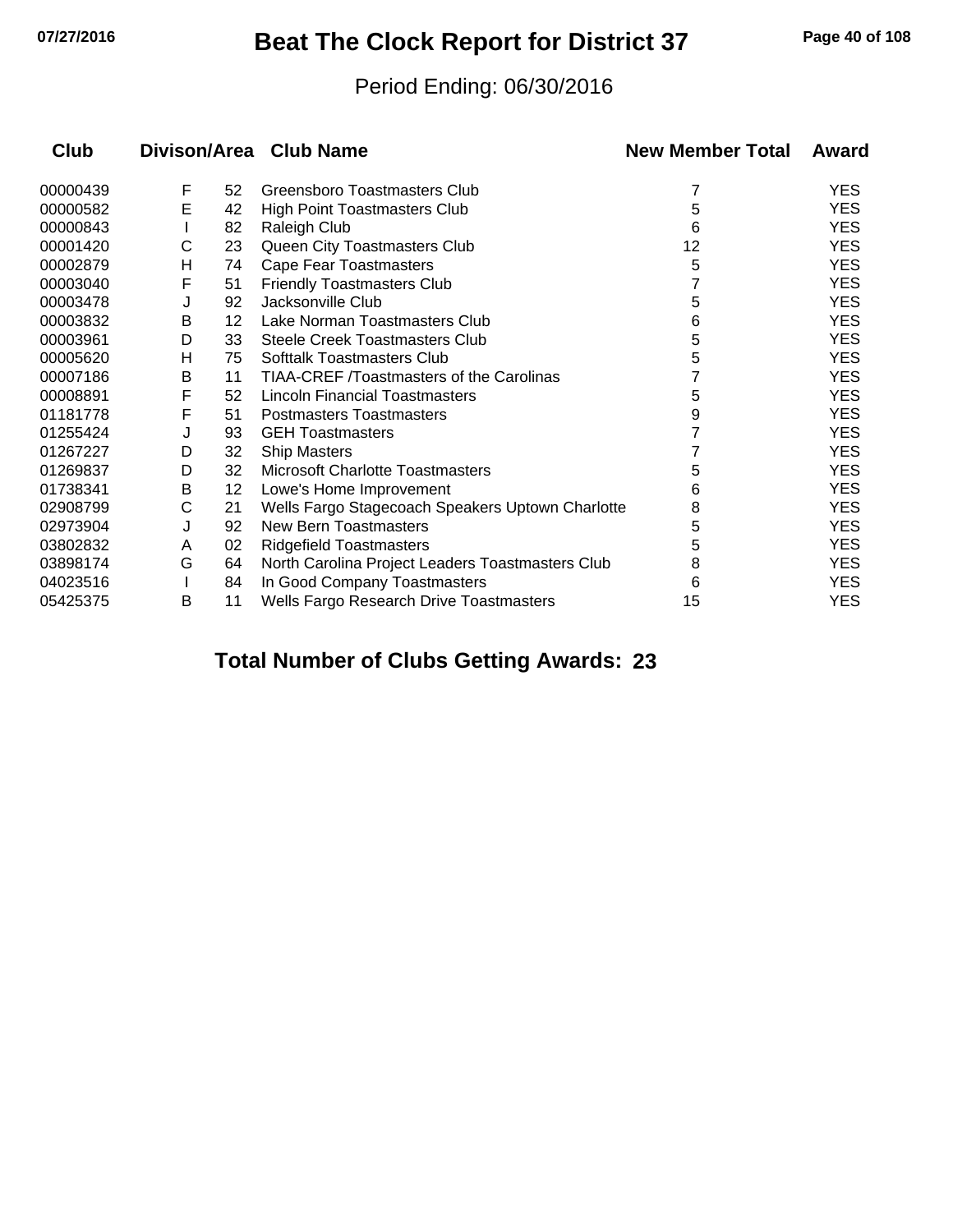## **07/27/2016 Beat The Clock Report for District 38 Page 41 of 108**

#### Period Ending: 06/30/2016

| <b>Club</b> |   |    | Divison/Area Club Name                    | <b>New Member Total</b> | Award      |
|-------------|---|----|-------------------------------------------|-------------------------|------------|
| 00001100    | F | 62 | <b>Washington Crossing Club</b>           | 8                       | <b>YES</b> |
| 00001907    | G | 71 | Independence Club                         | 6                       | <b>YES</b> |
| 00002435    | A | 14 | York Toastmasters Club                    |                         | <b>YES</b> |
| 00002706    | Е | 52 | Lehigh Valley Toastmasters Club           | 5                       | <b>YES</b> |
| 00004414    | D | 41 | Speak E-Z                                 | 5                       | <b>YES</b> |
| 00004773    | F | 62 | <b>LWD Toastmasters Club</b>              |                         | <b>YES</b> |
| 00005189    | В | 20 | <b>Pfizer Club</b>                        | 6                       | <b>YES</b> |
| 00006375    | F | 60 | <b>Successfully Speak Up Toastmasters</b> | 5                       | <b>YES</b> |
| 00008300    | В | 22 | <b>Cerner Toastmasters Club</b>           | 6                       | <b>YES</b> |
| 00009669    | С | 30 | Panorama Toastmasters Club                | 5                       | <b>YES</b> |
| 00009945    | A | 13 | Susquehanna Icebreaker Club               | 5                       | <b>YES</b> |
| 00682559    | F | 63 | <b>ML Bull Masters</b>                    | 6                       | <b>YES</b> |
| 01134526    | С | 34 | <b>Northeast Philly Toastmasters</b>      | 5                       | <b>YES</b> |
| 01555961    | A | 13 | Susquehanna Advanced Toastmasters         | 6                       | <b>YES</b> |
| 01989281    | С | 30 | <b>Comcast HQ Toastmasters</b>            | 5                       | <b>YES</b> |
| 02813954    | С | 35 | Main Line Speaks                          | 5                       | <b>YES</b> |
| 04413375    | B | 20 | <b>Collegeville Toastmasters</b>          | 6                       | <b>YES</b> |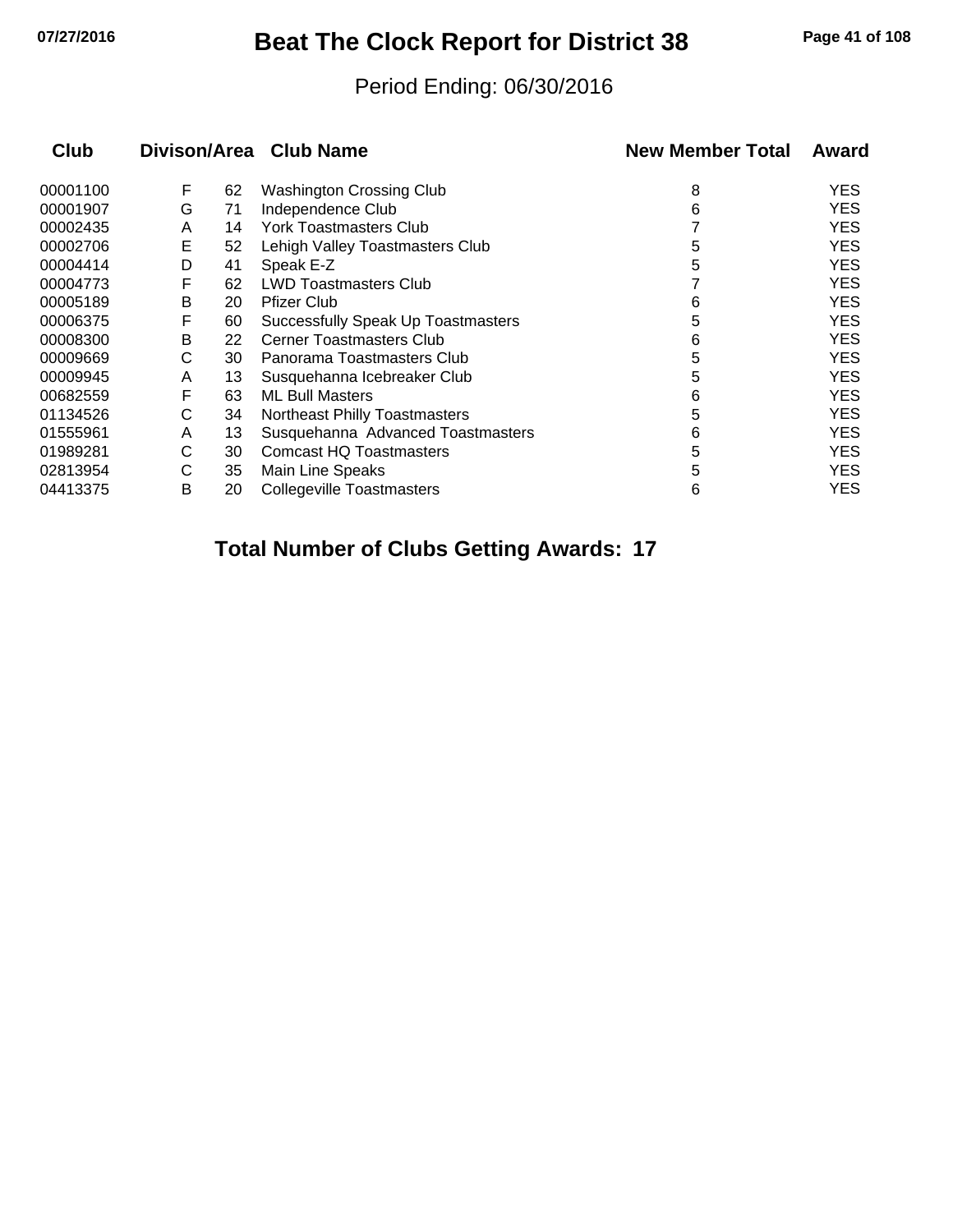## **07/27/2016 Beat The Clock Report for District 39 Page 42 of 108**

#### Period Ending: 06/30/2016

| Club     |   |    | Divison/Area Club Name                    | <b>New Member Total</b> | Award      |
|----------|---|----|-------------------------------------------|-------------------------|------------|
| 00000769 | G | 72 | <b>Statement Makers Toastmasters Club</b> | 5                       | <b>YES</b> |
| 00000999 | Е | 53 | <b>Clear Signals</b>                      | 5                       | <b>YES</b> |
| 00002299 | B | 22 | <b>Kit Carson Club</b>                    | 5                       | <b>YES</b> |
| 00003337 | D | 42 | Davis Town And Gown Toastmasters          | 6                       | <b>YES</b> |
| 00004527 | D | 41 | <b>Fairfield-Suisun Orators Club</b>      | 5                       | <b>YES</b> |
| 00005313 | F | 63 | Voices of Lincoln Toastmasters Club       | 6                       | <b>YES</b> |
| 00005783 | A | 11 | University Club                           | 9                       | <b>YES</b> |
| 00736891 | A | 12 | <b>Reno Storytellers</b>                  | 5                       | <b>YES</b> |
| 00955985 | D | 43 | GenOrators                                | 5                       | <b>YES</b> |
| 01014621 | G | 72 | Old Town Talkers                          | 5                       | <b>YES</b> |
| 01121113 | B | 22 | <b>Silver Tongue Toastmasters</b>         | 8                       | <b>YES</b> |
| 01323242 | F | 63 | <b>Sutter Oracles</b>                     | 5                       | <b>YES</b> |
| 01373428 | B | 21 | <b>Biggest Little Talkers</b>             | 6                       | <b>YES</b> |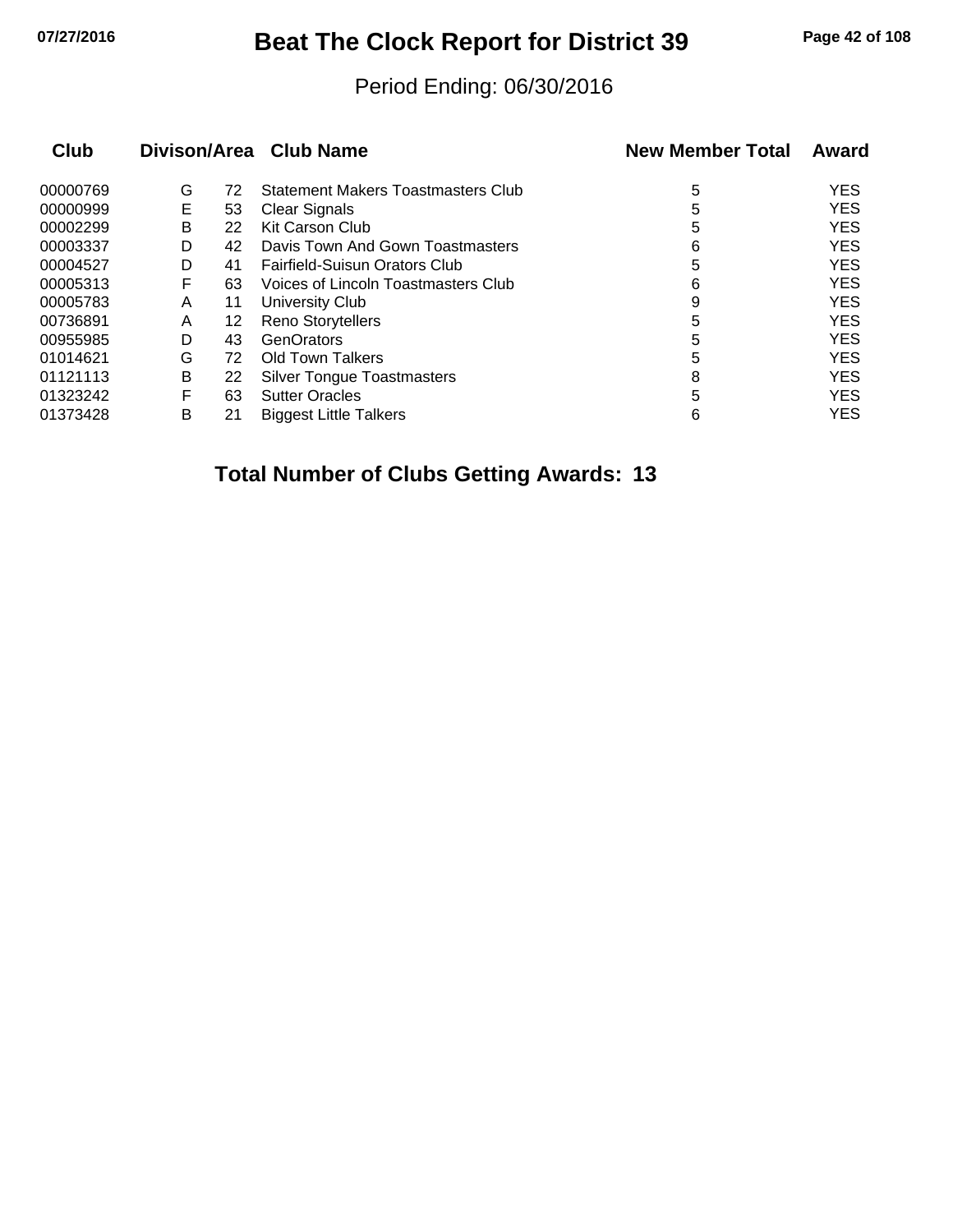## **07/27/2016 Beat The Clock Report for District 40 Page 43 of 108**

#### Period Ending: 06/30/2016

| Club     |   |    | Divison/Area Club Name                     | <b>New Member Total</b> | Award      |
|----------|---|----|--------------------------------------------|-------------------------|------------|
| 00000753 | н | 74 | Nationwide                                 | 9                       | <b>YES</b> |
| 00001028 | B | 15 | <b>Worthington Toastmasters</b>            | 11                      | <b>YES</b> |
| 00001242 | Α | 02 | Huffman Prairie Toastmasters Club          | 5                       | <b>YES</b> |
| 00001694 | A | 06 | Dayton United Communicators Club           | 6                       | <b>YES</b> |
| 00002246 | в | 16 | Excellcomm Club                            | 5                       | <b>YES</b> |
| 00005008 | F | 55 | <b>Mason Town Criers Toastmasters Club</b> | 5                       | <b>YES</b> |
| 00588286 | A | 06 | Dayton Top Mentors Toastmasters Club       | 6                       | <b>YES</b> |
| 00631540 | Α | 03 | Springboro Coffee Talk                     | 6                       | <b>YES</b> |
| 01029419 | н | 74 | <b>Uptown</b>                              | 5                       | <b>YES</b> |
| 02289063 | С | 21 | <b>Toast What Matters</b>                  | 6                       | <b>YES</b> |
| 02451490 | B | 11 | 2Checkout                                  |                         | <b>YES</b> |
| 03374578 | в | 11 | <b>Dynamic DISH Toastmasters</b>           | 5                       | <b>YES</b> |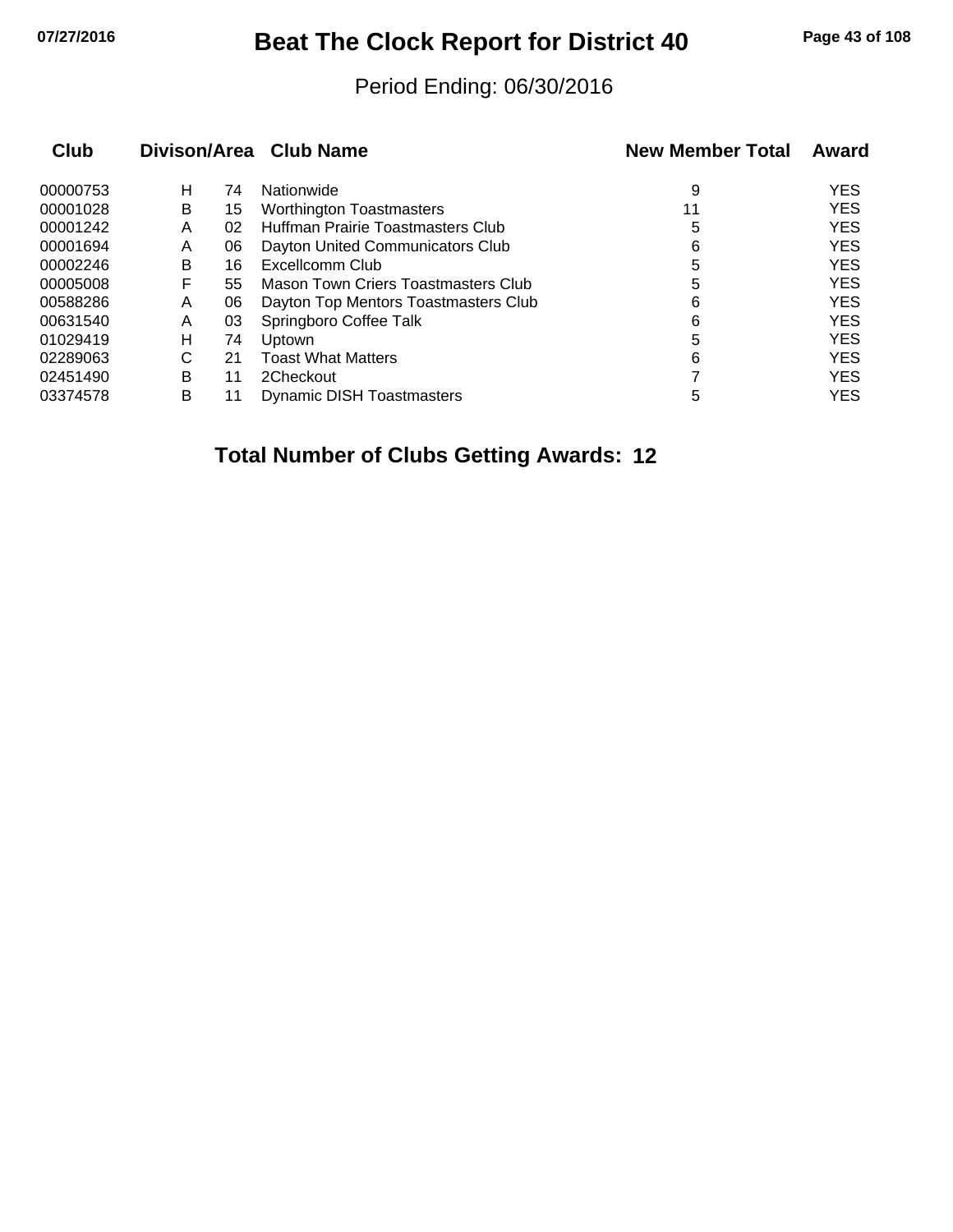# **07/27/2016 Beat The Clock Report for District 41 Page 44 of 108**

### Period Ending: 06/30/2016

| <b>Club</b> |   |    | Divison/Area Club Name                       | <b>New Member Total</b> | Award      |
|-------------|---|----|----------------------------------------------|-------------------------|------------|
| 00003936    | G | 01 | <b>Toastmasters Club of New Delhi</b>        | 21                      | <b>YES</b> |
| 00858173    | F | 03 | <b>Invictus Toastmasters Club</b>            | 11                      | <b>YES</b> |
| 00870897    | G | 02 | South Delhi Toastmasters                     | 8                       | <b>YES</b> |
| 00902033    | D | 01 | <b>CSC Noida Chapter</b>                     | 5                       | <b>YES</b> |
| 00996285    | F | 03 | <b>Toastmasters Club of Dwarka</b>           | 10                      | <b>YES</b> |
| 01088097    | Η | 02 | <b>TCS Maitree Kolkata Toastmasters Club</b> | 5                       | <b>YES</b> |
| 01098597    | L | 01 | <b>Chandigarh Toastmasters Club</b>          | 11                      | <b>YES</b> |
| 01179292    | н | 01 | Kolkata Toastmasters Club                    | 7                       | <b>YES</b> |
| 01200975    | A | 01 | <b>Gurgaon Toastmasters Club</b>             | 13                      | <b>YES</b> |
| 01223942    | D | 03 | <b>TCS Maitree</b>                           | 5                       | <b>YES</b> |
| 01241346    | D | 01 | Symphony Club                                | 7                       | <b>YES</b> |
| 01276713    | F | 03 | Delhi Advanced Toastmasters Club             | 8                       | <b>YES</b> |
| 01304416    | Н | 01 | <b>IBM Blue Voice Toastmasters Club</b>      | 8                       | <b>YES</b> |
| 01309237    | Н | 03 | Infosys Toastmasters, Bhubaneswar            | 7                       | <b>YES</b> |
| 01336137    | L | 02 | Panchkula Toastmasters Club                  | 6                       | <b>YES</b> |
| 01345936    | Β | 02 | <b>TCS Maitree Gurgaon Toastmasters</b>      | 7                       | <b>YES</b> |
| 01378839    | A | 01 | <b>BE@T Toastmasters Club</b>                | 9                       | <b>YES</b> |
| 01407110    | Α | 03 | <b>Blue Quest</b>                            | 16                      | <b>YES</b> |
| 01459483    | G | 02 | East Delhi Toastmasters Club                 | 10                      | <b>YES</b> |
| 01472881    | Н | 01 | ISM Energized Toastmasters Club              | 5                       | <b>YES</b> |
| 01496270    | н | 01 | City of Joy                                  | 8                       | <b>YES</b> |
| 01574616    | F | 01 | <b>Toastmasters Club of West Delhi</b>       | 5                       | <b>YES</b> |
| 01867633    | F | 02 | <b>Faridabad Toastmasters Club</b>           | 18                      | <b>YES</b> |
| 02178041    | E | 03 | <b>TCS Noida V Toastmasters Club</b>         | 5                       | <b>YES</b> |
| 02193917    | С | 03 | <b>Silver Tongues</b>                        | 23                      | <b>YES</b> |
| 02833760    | G | 02 | <b>16 Celestial Toastmasters Club</b>        | 12                      | <b>YES</b> |
| 02840470    | Α | 01 | Nagarro Icons                                | 8                       | <b>YES</b> |
| 03120028    | C | 03 | <b>Techno Ariston</b>                        | 8                       | <b>YES</b> |
| 03123534    | G | 03 | North Spark Toastmasters Club                | 8                       | <b>YES</b> |
| 03281416    | F | 02 | Central Delhi Toastmasters Club              | 10                      | <b>YES</b> |
| 03291088    | Β | 01 | Silokhera Genpact Toastmasters Club          | 15                      | <b>YES</b> |
| 03321031    | C | 01 | Millennium City Toastmasters Club            | 5                       | <b>YES</b> |
| 03364013    | Β | 01 | <b>XL India Toastmasters Club</b>            | 6                       | <b>YES</b> |
| 03527887    | С | 01 | <b>Stryker Toastmasters Club</b>             | 11                      | <b>YES</b> |
| 03781541    | Α | 02 | Amex Gurgaon Toastmasters Club               | 43                      | <b>YES</b> |
| 03918791    | D | 03 | <b>NSN Noida Toastmasters Club</b>           | 6                       | YES        |
| 04055055    | A | 02 | Soil Toastmasters Gurgaon                    | 21                      | <b>YES</b> |
| 04238711    | В | 02 | <b>Tupspeak Toastmasters</b>                 | 9                       | <b>YES</b> |
| 04665360    | D | 02 | <b>Tavant Noida Toastmasters Club</b>        | 5                       | <b>YES</b> |
| 04812887    | G | 01 | <b>JPKU Toastmasters Club</b>                | 10                      | <b>YES</b> |
| 04858085    | Β | 03 | <b>ACE TOASTMASTERS</b>                      | 14                      | <b>YES</b> |
| 04887204    | Е | 01 | Noida ExpressWay Toastmasters Club           | 23                      | <b>YES</b> |
| 05100752    |   | 01 | UFV India Toastmasters Club                  | 9                       | <b>YES</b> |
| 05168041    | Α | 03 | <b>Gurgaon Orators Toastmasters Club</b>     | 6                       | <b>YES</b> |
| 05302525    | G | 01 | Pro Orators Toastmasters Club                | 6                       | <b>YES</b> |
| 05346753    | G | 03 | Toastmasters Club of Speaking and Leadership | 6                       | <b>YES</b> |
| 05512854    | E | 02 | Oracle Elocuencia Toastmasters Club          | 6                       | <b>YES</b> |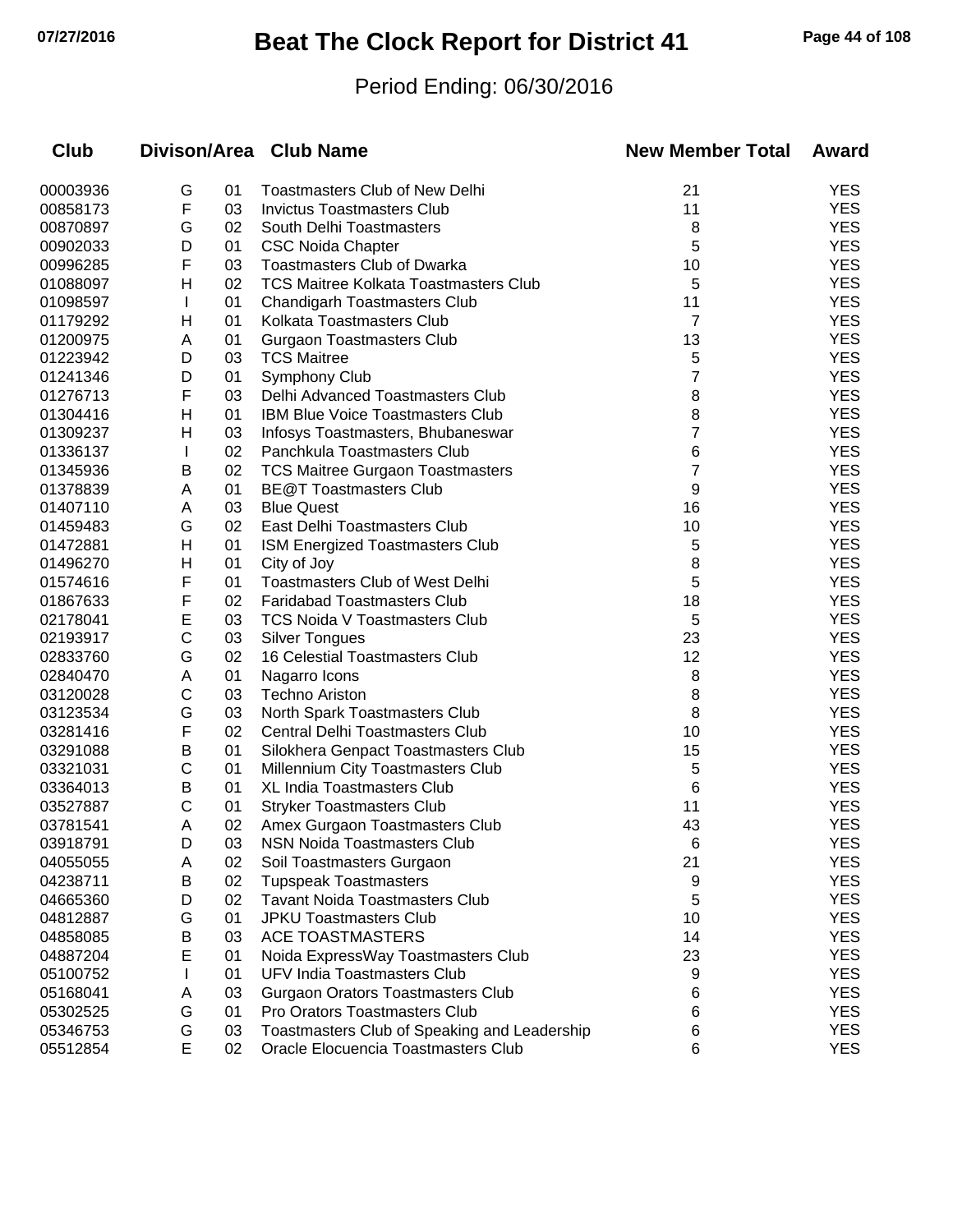Period Ending: 06/30/2016

**Club Divison/Area Club Name New Member Total Award**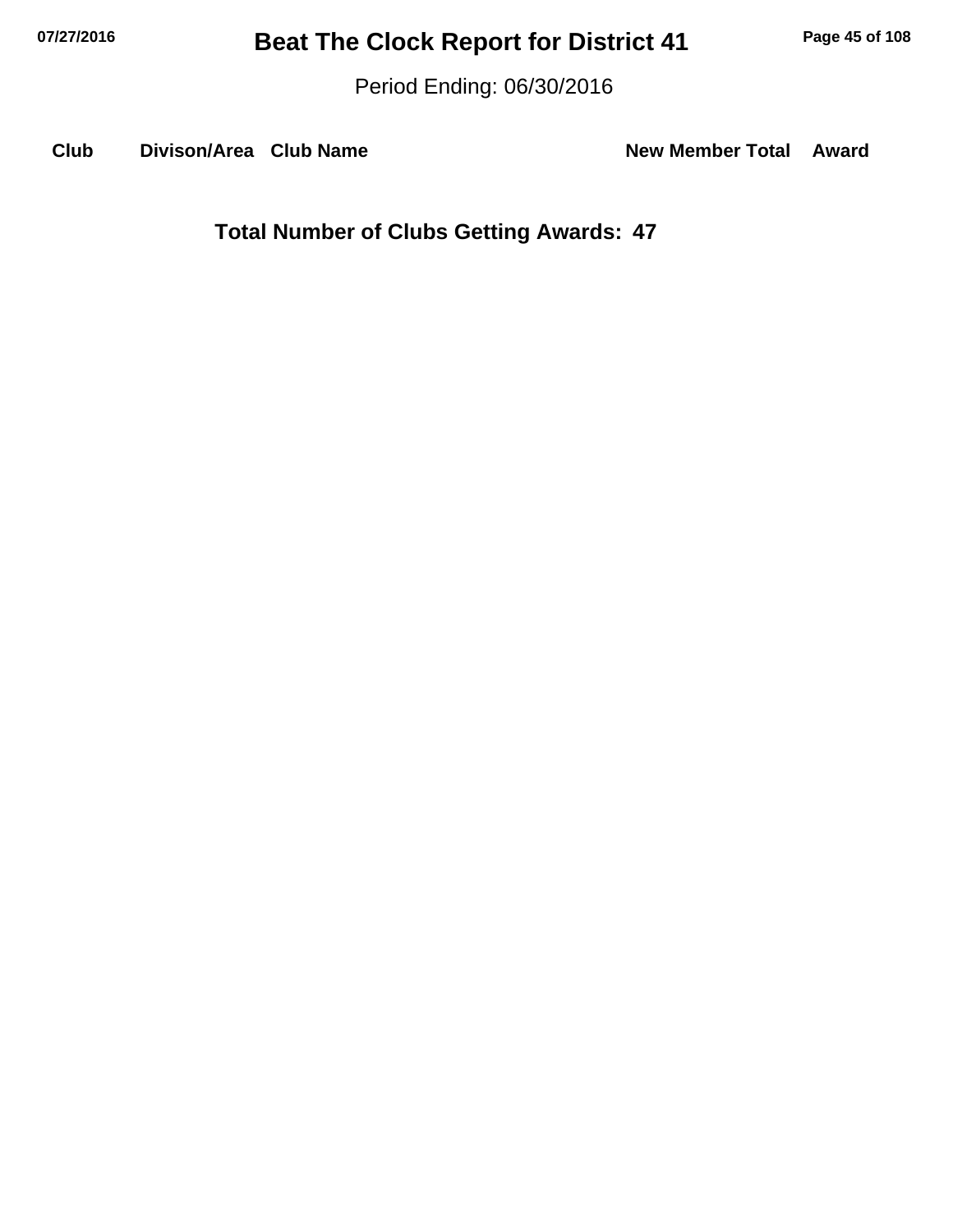## **07/27/2016 Beat The Clock Report for District 42 Page 46 of 108**

#### Period Ending: 06/30/2016

| Club     |    |    | Divison/Area Club Name              | <b>New Member Total</b> | Award      |
|----------|----|----|-------------------------------------|-------------------------|------------|
| 00001319 | Α  | 52 | 3500 Foot Toastmasters Club         | 6                       | <b>YES</b> |
| 00003093 | D  | 36 | Circle T Club                       |                         | <b>YES</b> |
| 00003192 | E. | 48 | <b>Palliser Toastmasters</b>        | 5                       | <b>YES</b> |
| 00003215 | C  | 11 | Twin Towers Toastmasters Club       | 6                       | <b>YES</b> |
| 00006161 | B  | 33 | Club 13 Toastmasters Club           | 9                       | <b>YES</b> |
| 00006823 | C  | 43 | CanOrators Toastmasters Club        | 5                       | <b>YES</b> |
| 00008149 | Е  | 48 | Nex To Speak Club                   | 6                       | <b>YES</b> |
| 00788036 | Е  | 46 | To the Point Club                   | 6                       | <b>YES</b> |
| 00976708 | Α  | 59 | MVP Advanced                        | 5                       | <b>YES</b> |
| 01290221 | C  | 39 | After Five Toastmasters Club        | 6                       | <b>YES</b> |
| 04393266 | C  | 54 | <b>Centennial Toastmasters Club</b> | 5                       | <b>YES</b> |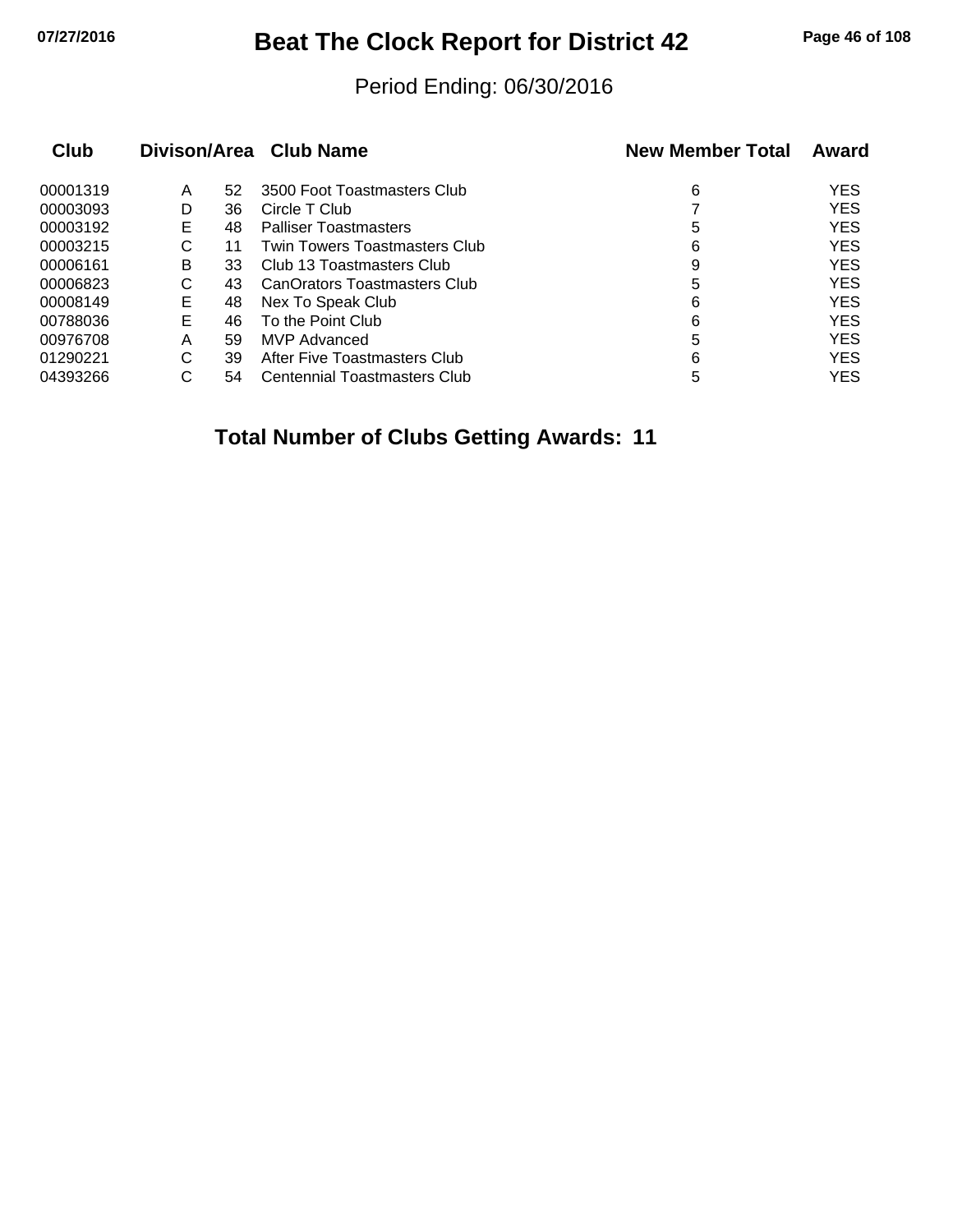## **07/27/2016 Beat The Clock Report for District 43 Page 47 of 108**

#### Period Ending: 06/30/2016

| <b>Club</b> |   |    | Divison/Area Club Name                     | <b>New Member Total</b> | Award      |
|-------------|---|----|--------------------------------------------|-------------------------|------------|
| 00000564    | D | 05 | Motor Mouths Toastmasters Club             | 6                       | <b>YES</b> |
| 00001310    | С | 01 | King Cotton Club                           | 5                       | <b>YES</b> |
| 00001589    | C | 01 | Pacesetters Toastmasters Club              | 5                       | <b>YES</b> |
| 00006466    | С | 01 | Yes I Can Club                             | 6                       | <b>YES</b> |
| 00007825    | В | 01 | <b>DHS Club</b>                            | 5                       | <b>YES</b> |
| 00008017    | С | 01 | Talk of the Town Toastmasters              | 9                       | <b>YES</b> |
| 00008689    | Е | 02 | <b>Public Policy Toastmasters Club</b>     |                         | <b>YES</b> |
| 00827374    | С | 02 | The Sounding Board Club                    |                         | <b>YES</b> |
| 01275010    | Е | 05 | Downtown Jackson Toastmasters              | 6                       | <b>YES</b> |
| 01320508    | F | 01 | Save Money, Toast Better                   | 5                       | <b>YES</b> |
| 01350487    | Е | 05 | Central MS Advanced TMC                    | 6                       | <b>YES</b> |
| 01452091    | E | 01 | Jackson State University PPAD Toastmasters | 6                       | <b>YES</b> |
| 01530301    | D | 02 | <b>Brain Builders</b>                      | 9                       | <b>YES</b> |
| 02147269    | D | 04 | <b>Tiger Toastmasters</b>                  | 5                       | <b>YES</b> |
| 03323744    | D | 01 | <b>Blue Nile Toastmasters, Memphis</b>     |                         | <b>YES</b> |
| 03599126    | F | 02 | <b>Global Sharp Speakers</b>               | 5                       | <b>YES</b> |
| 03939700    | B | 01 | Team Little Rock Toastmasters              | 6                       | <b>YES</b> |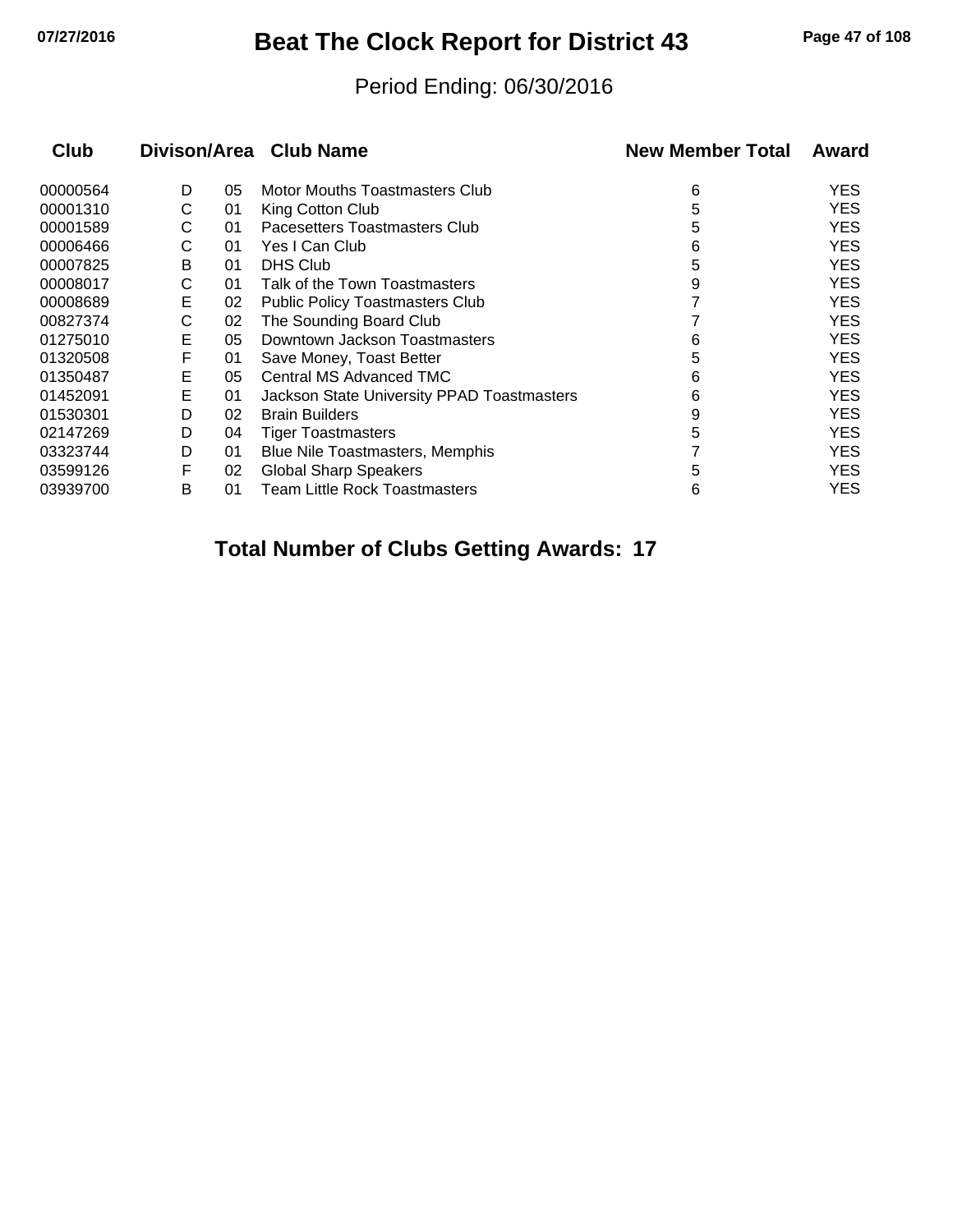## **07/27/2016 Beat The Clock Report for District 44 Page 48 of 108**

#### Period Ending: 06/30/2016

| <b>Club</b> |   |    | Divison/Area Club Name                                  | <b>New Member Total</b> | Award      |
|-------------|---|----|---------------------------------------------------------|-------------------------|------------|
| 00001520    | С | 35 | <b>Buckhead Toastmasters</b>                            | 9                       | <b>YES</b> |
| 00004343    | С | 31 | <b>Transit Talkers Club</b>                             | 5                       | <b>YES</b> |
| 00004349    | F | 63 | <b>Wildwood Toastmasters</b>                            | 6                       | <b>YES</b> |
| 00005249    | F | 61 | <b>UPS Club</b>                                         | 8                       | <b>YES</b> |
| 00007424    | A | 13 | E.B.C. Club                                             | 6                       | <b>YES</b> |
| 00008493    | С | 36 | <b>AT&amp;T Expressions Club</b>                        | 5                       | <b>YES</b> |
| 00009130    | D | 44 | Atlanta Galleria Toastmasters                           | 5                       | <b>YES</b> |
| 00678903    | A | 12 | South Cobb Club                                         | 5                       | <b>YES</b> |
| 00679886    | F | 62 | Cox Toastmasters Club                                   | 12                      | <b>YES</b> |
| 00759425    | G | 73 | CHAT (Chapter of Hartford Alpharetta) Toastmasters Club | 5                       | <b>YES</b> |
| 01061115    | B | 22 | APS CLL                                                 | 8                       | <b>YES</b> |
| 01130735    | D | 44 | <b>Toastmasters of Overton Park</b>                     | 6                       | <b>YES</b> |
| 01146785    | н | 86 | <b>IT SPEAKS</b>                                        | 6                       | <b>YES</b> |
| 01305095    | D | 41 | Paces West Toastmasters                                 | 6                       | <b>YES</b> |
| 01535737    | Е | 53 | CarMax Toastmasters                                     | 5                       | <b>YES</b> |
| 01561778    | С | 34 | Brookhaven Toastmasters at St. James                    | 5                       | <b>YES</b> |
| 01982265    | С | 35 | <b>Revenue Toasters</b>                                 | 5                       | <b>YES</b> |
| 02996524    | Е | 56 | <b>Small Firm Services Toastmasters</b>                 | 5                       | <b>YES</b> |
| 03361344    | D | 45 | <b>West Cobb Toastmasters</b>                           | 5                       | <b>YES</b> |
| 04640768    | F | 65 | Oracle Atlanta Toastmasters                             | 5                       | <b>YES</b> |
| 04802158    | F | 66 | It's All Good at Habif, Arogeti & Wynne                 | 9                       | <b>YES</b> |
| 04899216    | G | 77 | <b>GO Speak! Toastmasters</b>                           | 5                       | <b>YES</b> |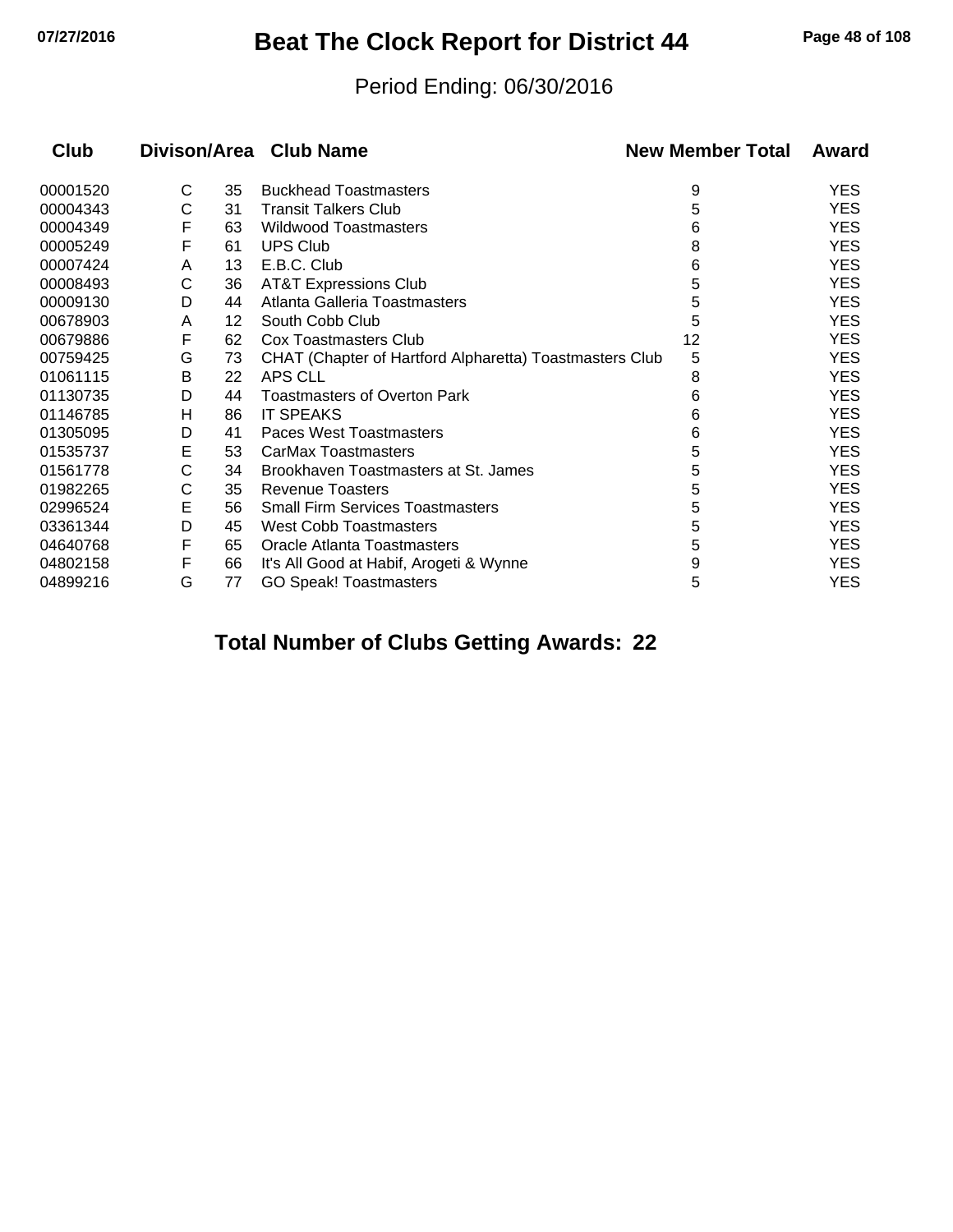## **07/27/2016 Beat The Clock Report for District 45 Page 49 of 108**

#### Period Ending: 06/30/2016

| Club     |   |    | Divison/Area Club Name              | <b>New Member Total</b> | Award      |
|----------|---|----|-------------------------------------|-------------------------|------------|
| 00001555 | D | 21 | Sears-Halifax Club                  | 5                       | <b>YES</b> |
| 00001770 | G | 08 | Speak-Easies Club                   | 6                       | <b>YES</b> |
| 00005122 | A | 20 | White Mountain Toastmasters Club    | 6                       | <b>YES</b> |
| 00008700 | B | 10 | Exeter Speak-Ups Club               | 5                       | <b>YES</b> |
| 00676508 | Α | 12 | <b>Granite Place Club</b>           | 9                       | <b>YES</b> |
| 00902446 | A | 16 | <b>Millyard Toastmasters</b>        | 5                       | <b>YES</b> |
| 01721491 | Е | 03 | <b>Bagtown Babblers</b>             | 9                       | <b>YES</b> |
| 03277975 | C | 19 | Mid Day Toastmasters                | 8                       | <b>YES</b> |
| 04093097 | A | 12 | <b>Pleasant Street Toastmasters</b> | 5                       | <b>YES</b> |
| 04373706 | С | 13 | <b>River Valley Toastmasters</b>    | 6                       | <b>YES</b> |
| 04680273 | G | 25 | <b>Merrimack Motivators</b>         | 6                       | <b>YES</b> |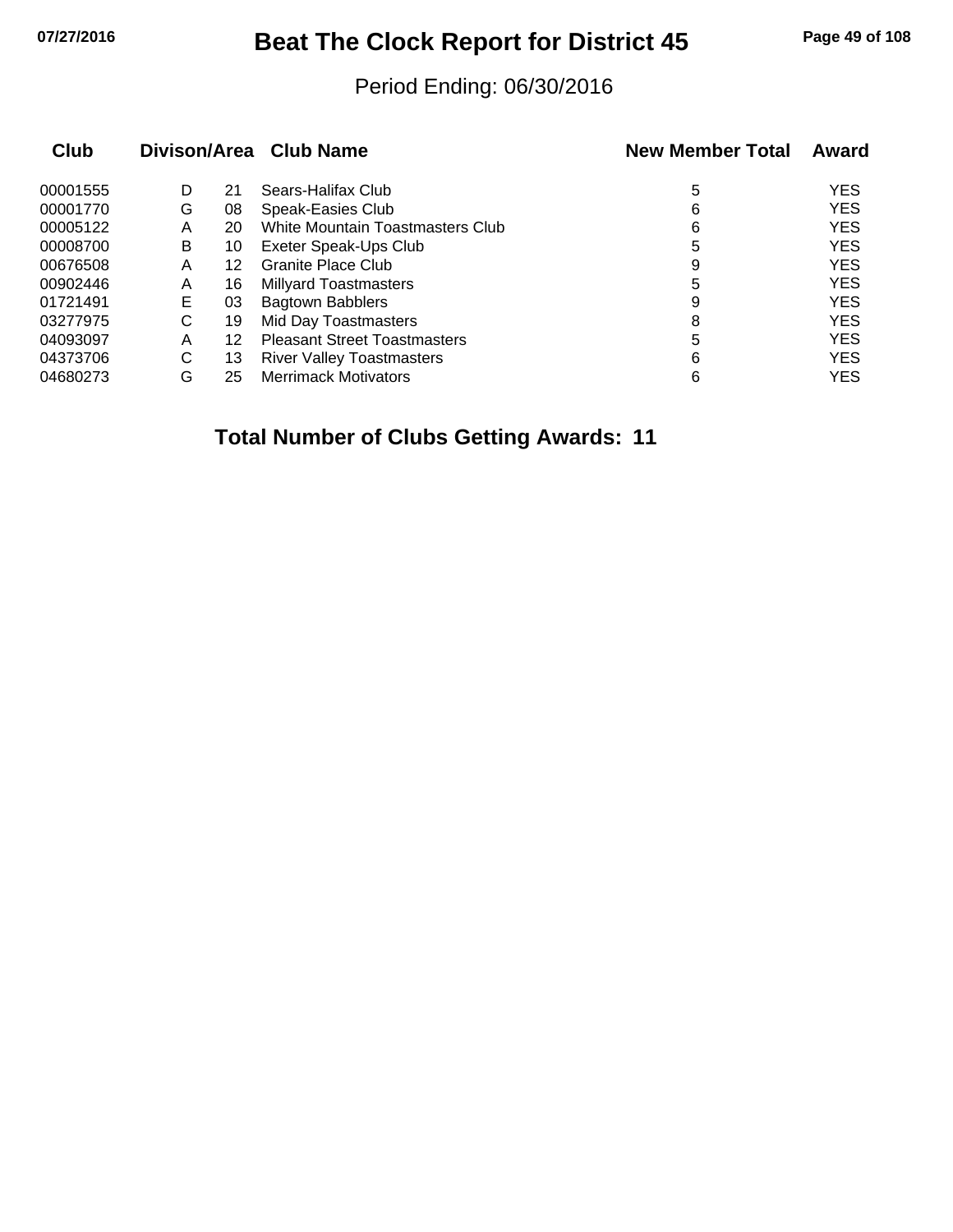# **07/27/2016 Beat The Clock Report for District 46 Page 50 of 108**

#### Period Ending: 06/30/2016

| Club     |                |    | Divison/Area Club Name                       | <b>New Member Total</b> | Award      |
|----------|----------------|----|----------------------------------------------|-------------------------|------------|
| 00000137 | C              | 33 | Knickerbocker Toastmasters Club              | 8                       | <b>YES</b> |
| 00000334 | E              | 53 | <b>World Financial Center Toastmasters</b>   | 10                      | <b>YES</b> |
| 00001636 | B              | 25 | Leadership Roundtable Toastmasters Club      | 7                       | <b>YES</b> |
| 00002895 | B              | 25 | <b>Bryant Park Toastmasters Club</b>         | 5                       | <b>YES</b> |
| 00003061 | F              | 61 | Vanderbilt Club                              | 8                       | <b>YES</b> |
| 00003188 | $\overline{H}$ | 86 | <b>Bethpage Toastmasters</b>                 | 6                       | <b>YES</b> |
| 00004121 | G              | 73 | Roosevelt Island Club                        | 7                       | <b>YES</b> |
| 00005850 | H              | 82 | Toastmasters - The Garden City Chapter       | 9                       | <b>YES</b> |
| 00006112 | G              | 75 | <b>DDC Toastmasters Club</b>                 | 5                       | <b>YES</b> |
| 00006138 | G              | 71 | East Side Toastmasters Club                  | 10                      | <b>YES</b> |
| 00006357 | D              | 46 | F. R. O. G. Club                             | 8                       | <b>YES</b> |
| 00008131 | D              | 42 | <b>Bay Ridge Toastmasters</b>                | 7                       | <b>YES</b> |
| 00008348 | н              | 86 | <b>Babylon Babblers Club</b>                 | 6                       | <b>YES</b> |
| 01166775 | B              | 23 | WeiserMazars LLP                             | 5                       | <b>YES</b> |
| 01322088 | Α              | 11 | <b>MI Toastmasters</b>                       | $\overline{7}$          | <b>YES</b> |
| 01387307 | G              | 74 | 730 Toastmasters                             | 7                       | <b>YES</b> |
| 01700500 | B              | 24 | Midtown's Best @ Morgan Stanley              | 5                       | <b>YES</b> |
| 01766106 | С              | 31 | Thomson Reuters Toast of Broadway            | 8                       | <b>YES</b> |
| 01888472 | E              | 53 | Opp-Bravo!                                   | 5                       | <b>YES</b> |
| 02218018 | A              | 12 | Monroe College Toastmasters                  | 5                       | <b>YES</b> |
| 02454938 | C              | 35 | gToast                                       | 5                       | <b>YES</b> |
| 02462223 | D              | 41 | <b>Unity East Toastmasters</b>               | 8                       | <b>YES</b> |
| 02560548 | C              | 32 | <b>EY NYC Toastmasters</b>                   | 19                      | <b>YES</b> |
| 03290137 | Α              | 12 | <b>FCCNR Toastmasters</b>                    | 8                       | <b>YES</b> |
| 03313240 | F              | 62 | <b>Advanced Debaters</b>                     | $\overline{7}$          | <b>YES</b> |
| 03337790 | A              | 12 | <b>Bronx Advanced Speakers Toastmasters</b>  | $\overline{7}$          | <b>YES</b> |
| 03640336 | Α              | 11 | <b>Consumer Reports Toastmasters</b>         | 10                      | <b>YES</b> |
| 03750125 | Β              | 21 | <b>Abbott House Toastmasters</b>             | 5                       | <b>YES</b> |
| 03797012 | C              | 33 | <b>ASPCA Toastmasters Club</b>               | $\overline{7}$          | <b>YES</b> |
| 03797112 | A              | 16 | Northern Westchester Toastmasters            | 8                       | <b>YES</b> |
| 03885338 | F              | 66 | <b>NYC Power Speakers</b>                    | 8                       | <b>YES</b> |
| 03890961 | B              | 22 | <b>Columbia University Toastmasters Club</b> | 5                       | <b>YES</b> |
| 03916690 | Β              | 24 | <b>State Street New York Toastmasters</b>    | 6                       | <b>YES</b> |
| 04634928 | F              | 66 | <b>ToastNAAAPsters</b>                       | 11                      | <b>YES</b> |
| 04649110 | D              | 46 | AIG NYC Toastmasters                         | 5                       | <b>YES</b> |
| 04687453 | $\mathsf C$    | 35 | Wol-K the Talk                               | 5                       | <b>YES</b> |
| 04776065 | B              | 22 | Fordham Lincoln Center Toastmasters          | $\overline{7}$          | <b>YES</b> |
| 05224975 | F              | 63 | <b>PMI NYC Toastmasters</b>                  | $\overline{7}$          | <b>YES</b> |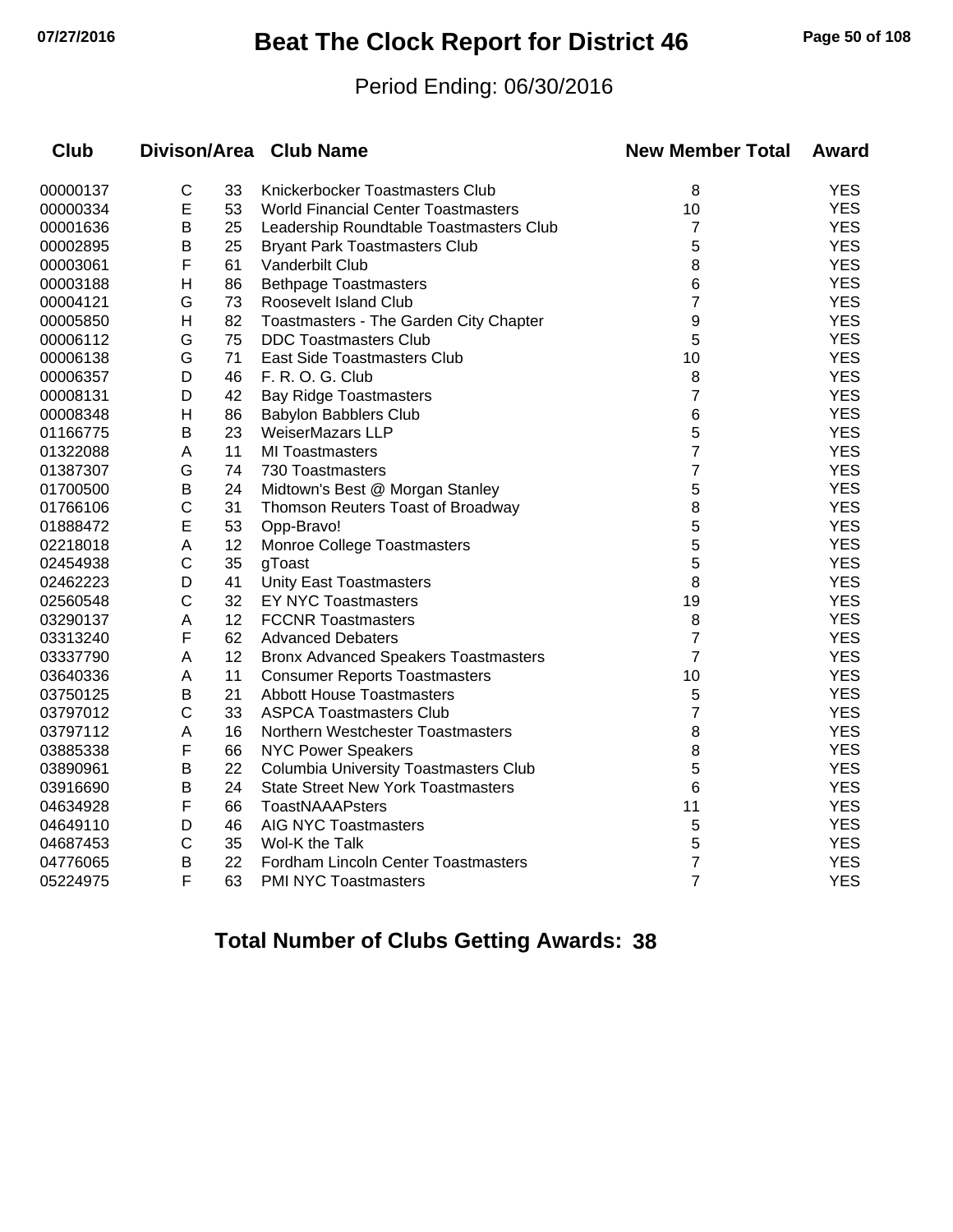# **07/27/2016 Beat The Clock Report for District 47 Page 51 of 108**

#### Period Ending: 06/30/2016

| Club     |   |    | Divison/Area Club Name                               | <b>New Member Total</b> | Award      |
|----------|---|----|------------------------------------------------------|-------------------------|------------|
| 00001695 | E | 52 | <b>Coral Gables Toastmasters</b>                     | 5                       | <b>YES</b> |
| 00002004 | B | 21 | <b>Great Fort Lauderdale Toastmasters Club</b>       | 5                       | <b>YES</b> |
| 00002096 | A | 14 | <b>Gelfand Good Morning Toastmasters</b>             | 5                       | <b>YES</b> |
| 00002283 | E | 55 | Miracle Mile Toastmasters Club                       | 5                       | <b>YES</b> |
| 00003299 | Ć | 31 | <b>Boca Raton Toastmasters</b>                       | 8                       | <b>YES</b> |
| 00003596 |   | 91 | New Providence Branch of Toastmasters                | 5                       | <b>YES</b> |
| 00005758 | A | 10 | <b>Weston Area Toastmasters Club</b>                 | 5                       | <b>YES</b> |
| 00006568 | Α | 13 | Miami Lakes Club                                     | 5                       | <b>YES</b> |
| 00006818 | C | 30 | <b>Bill Gove Golden Gavel Club</b>                   | 5                       | <b>YES</b> |
| 00007108 |   | 90 | Ernest T. Strachan Club Advanced TM Club             | 8                       | <b>YES</b> |
| 00008664 | D | 44 | <b>RiverWalk Toastmasters Club</b>                   | 5                       | <b>YES</b> |
| 00008720 | F | 63 | <b>Great Persuaders Of Atlantis Club</b>             | 5                       | <b>YES</b> |
| 00639107 | B | 22 | <b>First Edition Club</b>                            | 5                       | <b>YES</b> |
| 00829842 |   | 92 | Scotia Dynasty Club                                  | 8                       | <b>YES</b> |
| 01348034 | Α | 12 | Art of Speaking Toastmasters                         | 7                       | <b>YES</b> |
| 01390883 | A | 12 | <b>FCC Toastmasters</b>                              | 11                      | <b>YES</b> |
| 01489049 | Α | 13 | UNIVERSAL ADVANCED TOASTMASTERS                      | 5                       | <b>YES</b> |
| 01513325 | F | 62 | <b>Pinnacle Seekers</b>                              |                         | <b>YES</b> |
| 01575030 | В | 24 | <b>Club Power Speakers</b>                           | 7                       | <b>YES</b> |
| 01582184 | E | 52 | Grove-Gables Toastmasters                            | 5                       | <b>YES</b> |
| 01588575 | D | 43 | The Palm Beach Toastmasters Club                     | 5                       | <b>YES</b> |
| 02662937 | E | 52 | <b>Toastmasters at FIU Business</b>                  | 6                       | <b>YES</b> |
| 02888579 |   | 91 | Soaring Eagles Club                                  | 6                       | <b>YES</b> |
| 03196587 | С | 34 | Coral Springs Chinese Bilingual Toastmasters         | 12                      | <b>YES</b> |
| 04094410 | E | 55 | Mid-Day Talkers                                      | 5                       | <b>YES</b> |
| 04209559 |   | 90 | Commonwealth Bank Blue Diamonds TM Club              | 11                      | <b>YES</b> |
| 04273254 | С | 32 | The Luminaries At The Boca Chamber Toastmasters Club | 6                       | <b>YES</b> |
| 04345782 | С | 33 | The Toastmasters Club At FAU                         | 6                       | <b>YES</b> |
| 04486222 | Α | 14 | Wynwood Inspire.Us Toastmasters                      | 11                      | <b>YES</b> |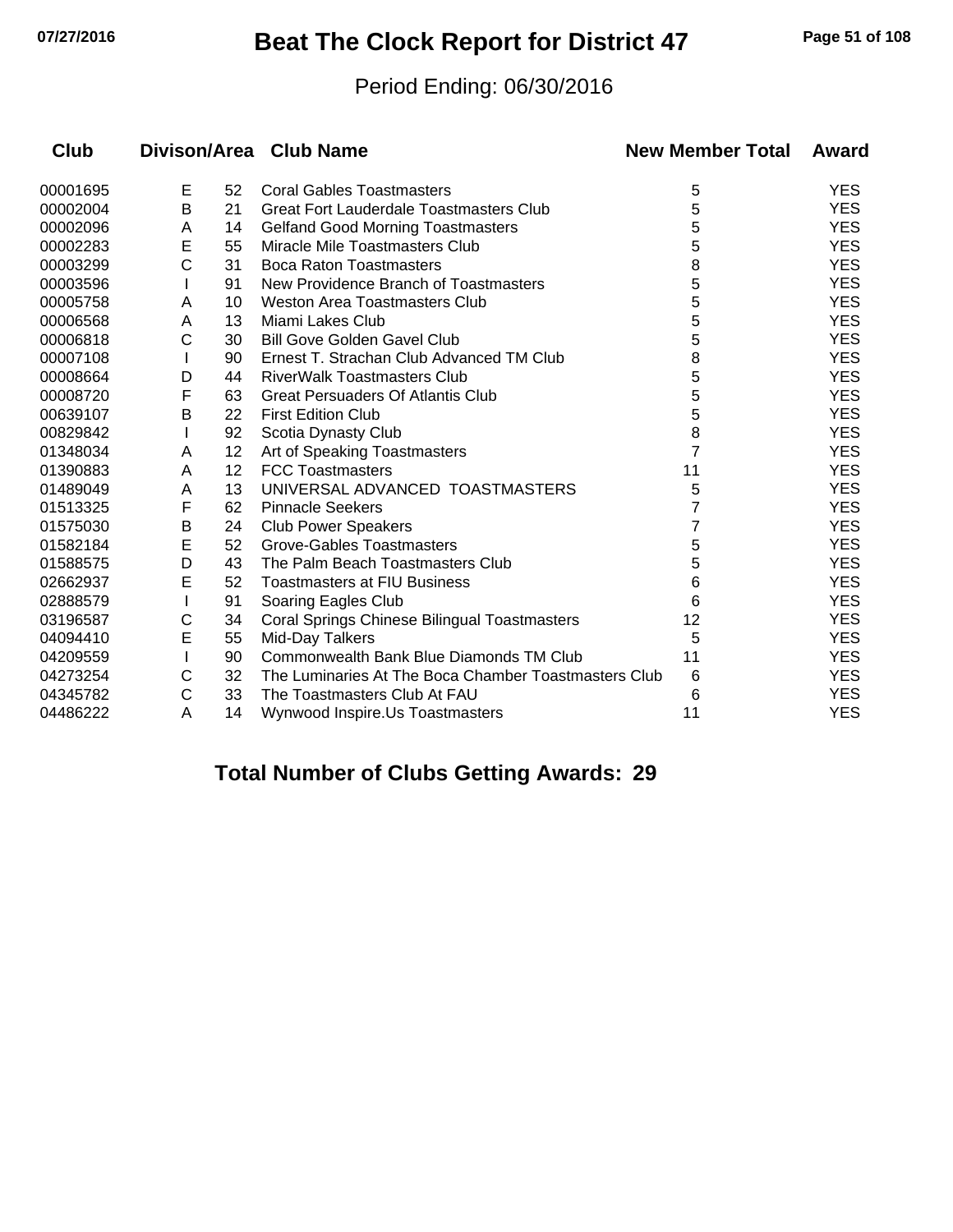## **07/27/2016 Beat The Clock Report for District 48 Page 52 of 108**

#### Period Ending: 06/30/2016

| Club     |   |    | Divison/Area Club Name                        | <b>New Member Total</b> | Award      |
|----------|---|----|-----------------------------------------------|-------------------------|------------|
| 00000479 | н | 82 | <b>Toast Of The County Club</b>               | 5                       | <b>YES</b> |
| 00001667 | D | 40 | <b>Suncoast Toastmasters Club</b>             | 6                       | <b>YES</b> |
| 00008248 | С | 30 | Palm Harbor Toastmasters                      | 5                       | <b>YES</b> |
| 00603123 | A | 11 | Ceridian St. Petersburg Club                  | 5                       | <b>YES</b> |
| 00612315 | н | 81 | <b>Toastmasters N Transition</b>              | 13                      | <b>YES</b> |
| 00619417 | G | 73 | <b>South Shore Toastmasters</b>               | 5                       | <b>YES</b> |
| 00965328 | G | 73 | <b>Toast 'N Progress</b>                      | 5                       | <b>YES</b> |
| 01197988 | н | 80 | Power Speakers of MCG                         | 6                       | <b>YES</b> |
| 01307407 | н | 82 | Herald-Tribune Advanced Toastmasters Club     | 10                      | <b>YES</b> |
| 01361268 | В | 21 | <b>Bankers Toastmasters</b>                   | 5                       | <b>YES</b> |
| 01392714 | D | 43 | New York Life The Company That Speaks         | 12                      | <b>YES</b> |
| 01526154 | A | 11 | Cool 'n Confident Toastmasters                | 5                       | <b>YES</b> |
| 01772405 | С | 31 | <b>Trinity Odessa Toastmasters</b>            | 9                       | <b>YES</b> |
| 02709335 | A | 11 | Toastmasters @ All Children's Hospital (TACH) | 8                       | <b>YES</b> |
| 02733400 |   | 90 | Talk This Way Toastmasters                    | 6                       | <b>YES</b> |
| 02880832 | J | 02 | <b>Gartner Sesquipedalians</b>                | 5                       | <b>YES</b> |
| 04001894 | С | 32 | <b>NACCturally Speaking</b>                   | 6                       | <b>YES</b> |
| 04775429 | G | 71 | Crosstown                                     | 6                       | <b>YES</b> |
| 05056504 | C | 31 | Pasco Government Toastmasters                 | 13                      | <b>YES</b> |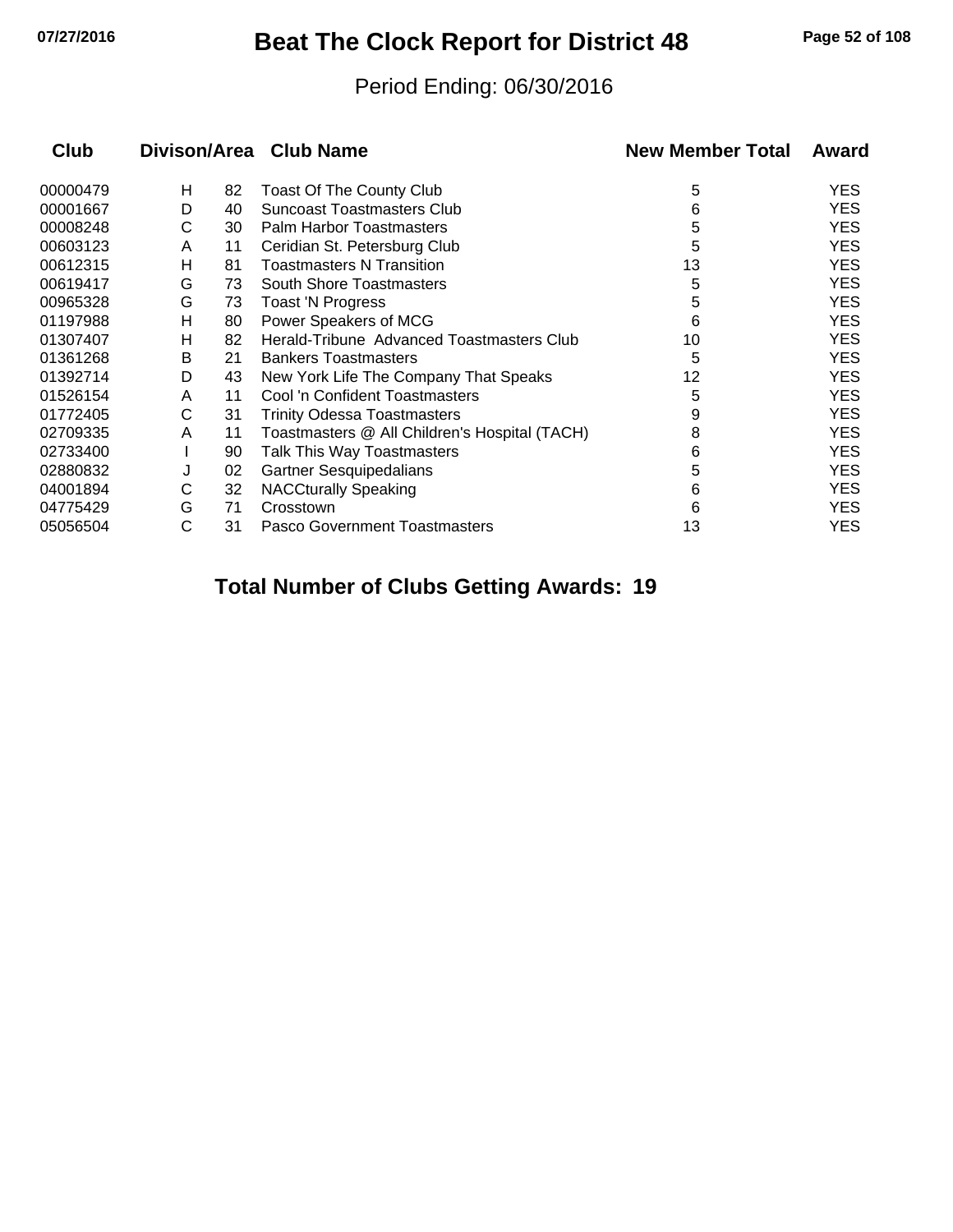# **07/27/2016 Beat The Clock Report for District 49 Page 53 of 108**

#### Period Ending: 06/30/2016

| Club     |   |     | Divison/Area Club Name                 | <b>New Member Total</b> | Award      |
|----------|---|-----|----------------------------------------|-------------------------|------------|
| 00000520 |   | 11  | Hickam AFB Club #520                   | 5                       | <b>YES</b> |
| 00000720 | В | 08  | Kamehameha Toastmasters Club           | 5                       | <b>YES</b> |
| 00004907 | А | በ2  | Liliuokalani Club                      | 5                       | <b>YES</b> |
| 00007356 |   | 16. | Ho'oponopono Pa'ahao Toastmasters Club | 11                      | <b>YES</b> |
| 02188240 | В | 05. | <b>Prince Kuhio Toastmasters Club</b>  | 5                       | <b>YES</b> |
| 05245909 |   |     | DIALog Hawaii                          | 19                      | YES        |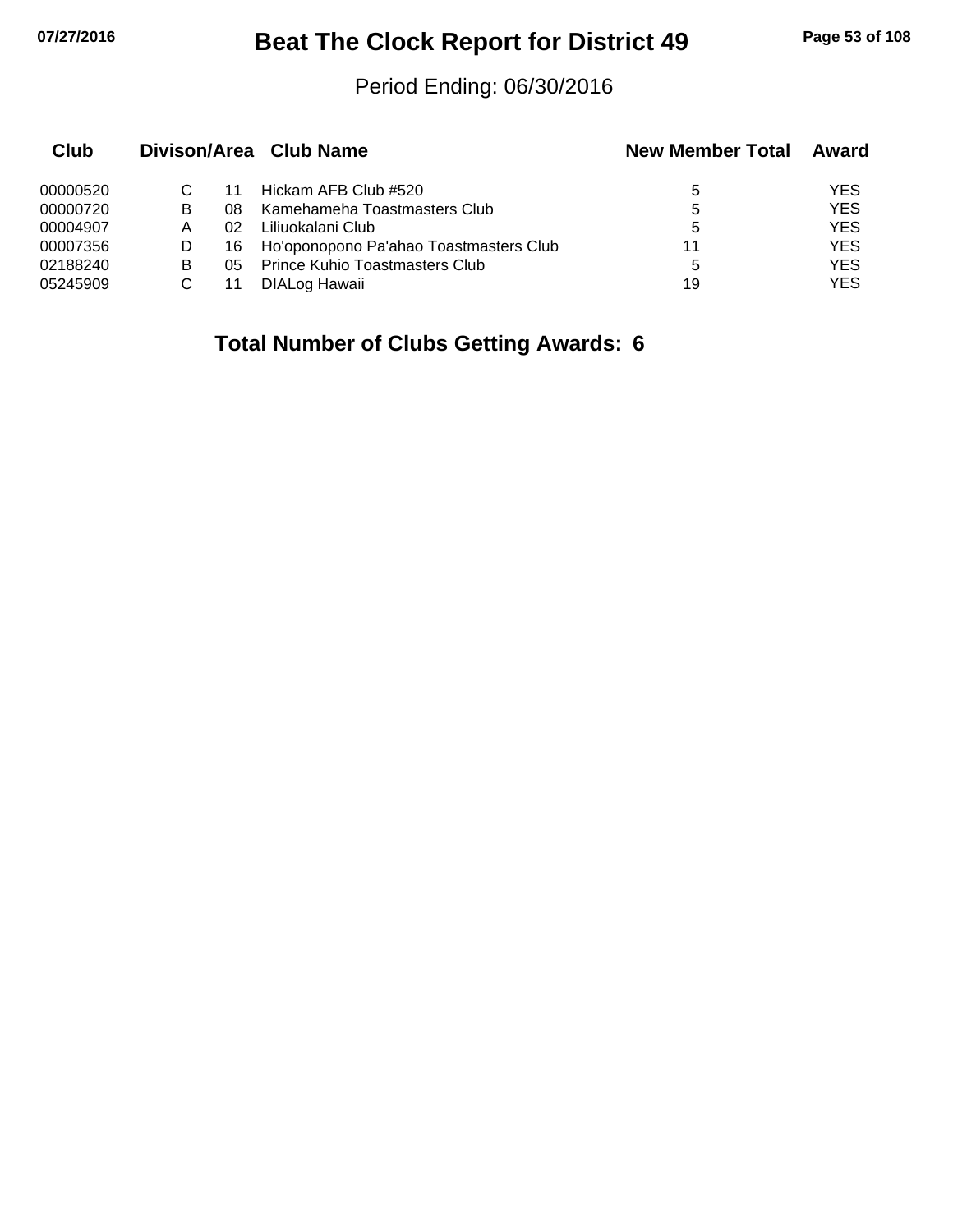## **07/27/2016 Beat The Clock Report for District 50 Page 54 of 108**

#### Period Ending: 06/30/2016

| Club     |   |    | Divison/Area Club Name                 | <b>New Member Total</b> | Award      |
|----------|---|----|----------------------------------------|-------------------------|------------|
| 00001207 | Р | 45 | <b>Garland Toastmasters</b>            | 8                       | <b>YES</b> |
| 00003536 | S | 51 | Young Street Yappers Club              | 5                       | <b>YES</b> |
| 00005055 | F | 23 | Allen Toastmasters Club                | 6                       | <b>YES</b> |
| 00005719 | E | 13 | Longview Toastmasters Club             | 6                       | <b>YES</b> |
| 00006071 | F | 24 | Speak-Up Frisco!                       |                         | <b>YES</b> |
| 00006590 | P | 44 | Roving 49ers                           | 5                       | <b>YES</b> |
| 00007059 | Τ | 65 | Penney Partners Toastmasters Club      | 10                      | <b>YES</b> |
| 00007452 | S | 56 | <b>Arts District Club</b>              |                         | <b>YES</b> |
| 00007587 | Τ | 65 | Easy. Really. Speakers Club            | 6                       | <b>YES</b> |
| 00008169 | Т | 61 | <b>Taxing Toasters Club</b>            | 6                       | <b>YES</b> |
| 00008569 | V | 75 | Lennox International Toastmasters Club | 5                       | <b>YES</b> |
| 00008941 | S | 52 | Bank of America Texas Talkers Club     |                         | <b>YES</b> |
| 00008952 | Τ | 66 | Talk Of The Tower Toastmasters Club    |                         | <b>YES</b> |
| 00009598 | F | 21 | <b>Creative Expressions Club</b>       |                         | <b>YES</b> |
| 00009682 | E | 12 | 200 Watt Speakers Club                 |                         | <b>YES</b> |
| 00009872 | V | 73 | <b>Addison Singles Toastmasters</b>    | 5                       | <b>YES</b> |
| 00992874 | V | 72 | University Toastmasters of Dallas      |                         | <b>YES</b> |
| 00997315 | Т | 65 | <b>Legacy Speakers</b>                 | 5                       | <b>YES</b> |
| 01205153 | F | 26 | <b>Improv Masters</b>                  | 6                       | <b>YES</b> |
| 01291183 | V | 71 | Lakeside Speakers                      | 5                       | <b>YES</b> |
| 01565753 | V | 76 | <b>JSOM Friday Toastmasters</b>        | 5                       | <b>YES</b> |
| 01581643 | F | 23 | Speak Up Allen                         | 5                       | <b>YES</b> |
| 05199117 | Т | 63 | <b>Ziglar Toastmasters</b>             | 5                       | <b>YES</b> |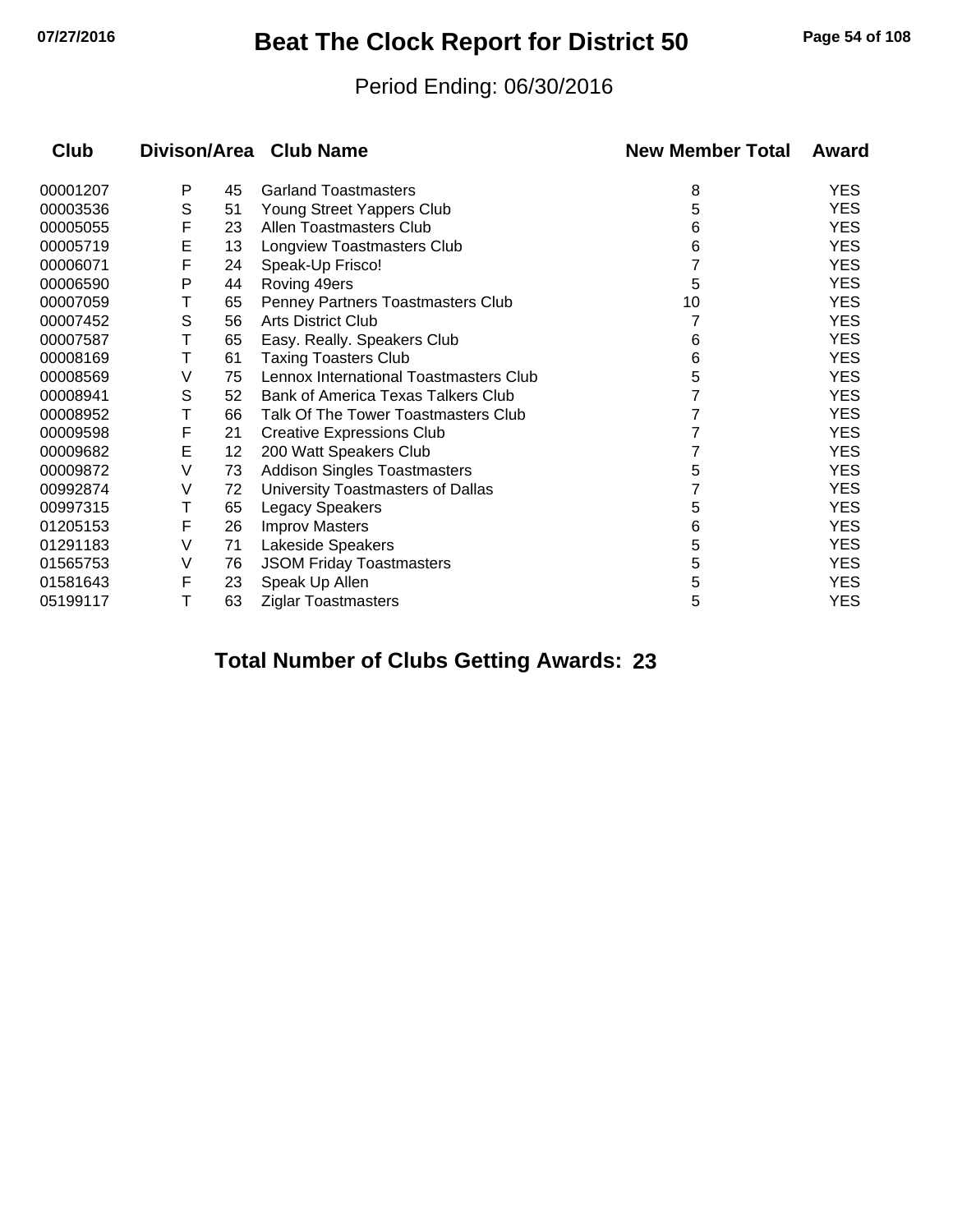## **07/27/2016 Beat The Clock Report for District 51 Page 55 of 108**

#### Period Ending: 06/30/2016

| <b>Club</b> |              |    | Divison/Area Club Name                             | <b>New Member Total</b> | Award      |
|-------------|--------------|----|----------------------------------------------------|-------------------------|------------|
| 00000444    | P            | 03 | Satu Hati Club                                     | 10                      | <b>YES</b> |
| 00001404    | W            | 04 | Deloitte Malaysia Toastmasters Club                | 6                       | <b>YES</b> |
| 00001915    | P            | 04 | <b>ITC Bintang Toastmasters Club</b>               | 9                       | <b>YES</b> |
| 00007054    | Q            | 03 | Penang Hokkien Association Toastmasters Club       | 5                       | <b>YES</b> |
| 00007211    | N            | 04 | Kulim Toastmasters Club                            | 11                      | <b>YES</b> |
| 00007245    | P            | 04 | PricewaterhouseCoopers Toastmasters Club           | 7                       | <b>YES</b> |
| 00007675    | S            | 02 | Vista Penang Club                                  | 13                      | <b>YES</b> |
| 00008377    | R            | 01 | Subang Mandarin Toastmasters International Club    | 6                       | <b>YES</b> |
| 00599567    | J            | 01 | <b>HELP University Toastmasters Club</b>           | 6                       | <b>YES</b> |
| 00791325    | H            | 02 | Langkap Toastmasters Club                          | 6                       | <b>YES</b> |
| 00811512    | $\mathsf S$  | 05 | <b>Farlim Toastmasters Club</b>                    | 21                      | <b>YES</b> |
| 00811596    | $\mathsf S$  | 02 | Dell Penang Club                                   | 6                       | <b>YES</b> |
| 00931428    | $\mathsf{S}$ | 02 | Penang Sungai Ara Toastmasters Club                | 20                      | <b>YES</b> |
| 00931485    | Н            | 03 | Bagan Ajam Toastmasters Club                       | 8                       | <b>YES</b> |
| 00989349    | S            | 05 | Gurney-Hydro Toastmasters Club                     | 7                       | <b>YES</b> |
| 01203723    | $\mathsf{R}$ | 03 | Puchong Mandarin Toastmasters Club                 | 12                      | <b>YES</b> |
| 01204295    | C            | 04 | Kota Kemuning Toastmasters Club                    | 5                       | <b>YES</b> |
| 01358084    | $\mathsf S$  | 02 | Helping Hand Advanced Toastmasters Club            | 26                      | <b>YES</b> |
| 01759651    | W            | 05 | <b>TARC Toastmasters Club</b>                      | 5                       | <b>YES</b> |
| 02363337    | P            | 01 | <b>MISC Toastmasters Club</b>                      | 8                       | <b>YES</b> |
| 02561308    | Q            | 02 | Northern Region Super Group Mandarin Toastmasters  | 8                       | <b>YES</b> |
| 02849850    | W            | 05 | <b>Celcom Toastmasters Club</b>                    | 8                       | <b>YES</b> |
| 03275375    | N            | 03 | <b>INTI Penang Allie Gaters' Toastmasters Club</b> | 5                       | <b>YES</b> |
| 03746255    | Н            | 05 | <b>FYS Toastmasters Club</b>                       | 11                      | <b>YES</b> |
| 03818806    | W            | 04 | ServiceRocket Toastmasters Club                    | 5                       | <b>YES</b> |
| 04106393    | Ρ            | 06 | AIA Capsquare Toastmasters Club                    | 9                       | <b>YES</b> |
| 04304012    | P            | 02 | <b>BIB Toastmasters</b>                            | 11                      | <b>YES</b> |
| 04729678    | J            | 02 | <b>Sinouis Toastmasters Club</b>                   | 8                       | <b>YES</b> |
| 04762908    | R            | 01 | Klang Mandarin Toastmasters Club                   | 11                      | <b>YES</b> |
| 04795666    | R            | 02 | Damansara Mandarin Toastmasters Club               | 15                      | <b>YES</b> |
| 05017865    | $\mathsf{R}$ | 03 | Seremban Mandarin Toastmasters Club                | 13                      | <b>YES</b> |
| 05110574    | S            | 03 | <b>ViTrox Toastmasters Club</b>                    | 6                       | <b>YES</b> |
| 05163199    | $\mathsf{R}$ | 02 | Cheras Mandarin Toastmasters Club                  | 5                       | <b>YES</b> |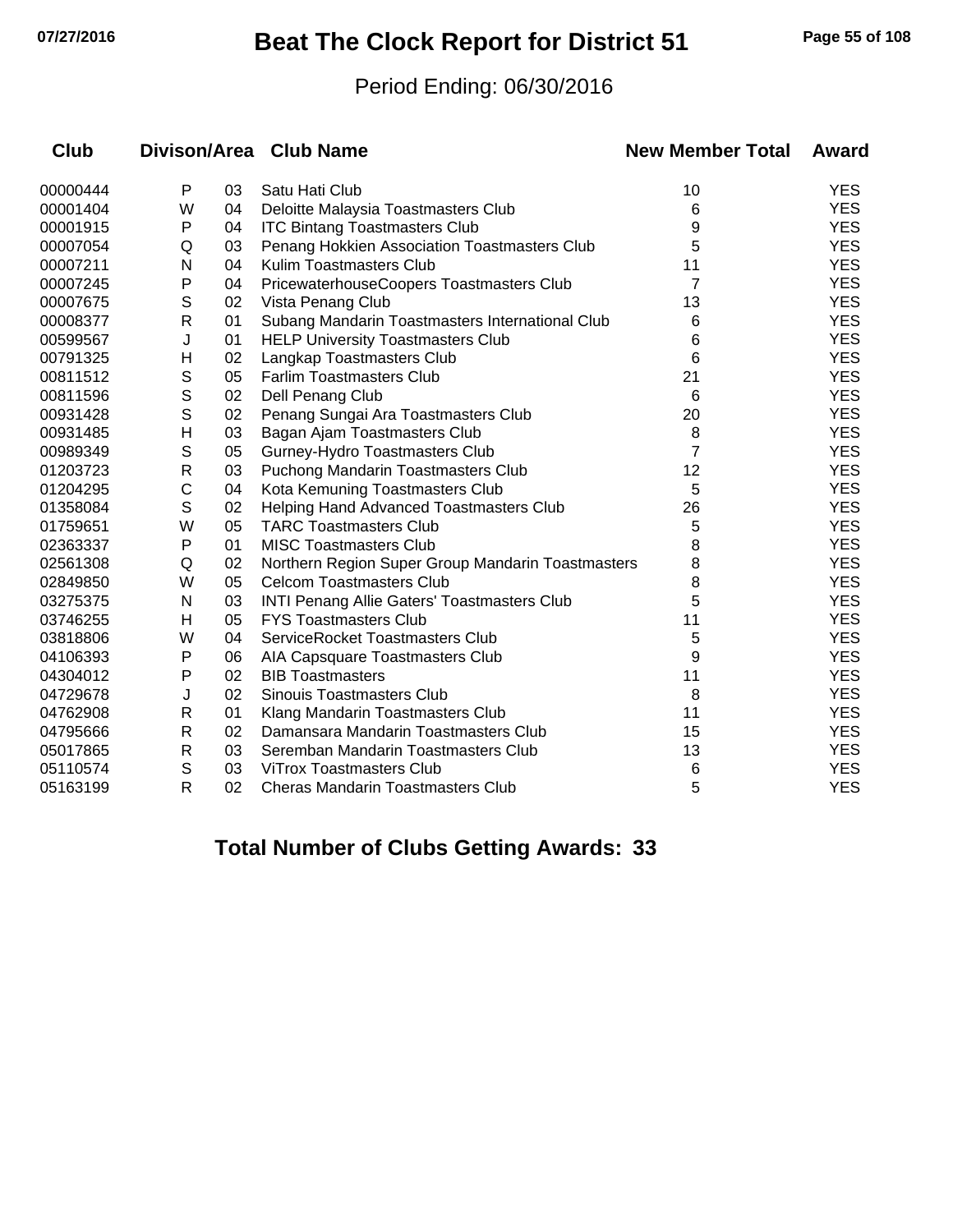## **07/27/2016 Beat The Clock Report for District 52 Page 56 of 108**

#### Period Ending: 06/30/2016

| Club     |   |    | Divison/Area Club Name                     | <b>New Member Total</b> | Award      |
|----------|---|----|--------------------------------------------|-------------------------|------------|
| 00000003 | С | 34 | Los Angeles Toastmasters Club              | 6                       | <b>YES</b> |
| 00000251 | D | 43 | City of Angels Toastmasters Club           | 5                       | <b>YES</b> |
| 00000616 | E | 54 | Downtown L.A. Toastmasters                 | 10                      | <b>YES</b> |
| 00001320 | C | 32 | <b>Burbank Toastmasters</b>                | 5                       | <b>YES</b> |
| 00001670 | В | 22 | Valencia Toastmasters Club                 | 6                       | <b>YES</b> |
| 00002966 | A | 11 | <b>Warner Center Toastmasters</b>          |                         | <b>YES</b> |
| 00003629 | E | 52 | <b>Water and Power Toastmasters</b>        | 6                       | <b>YES</b> |
| 00006178 | B | 24 | Salesmastery Club                          | 5                       | <b>YES</b> |
| 00006653 | С | 30 | Nestle Toastmasters Club                   |                         | <b>YES</b> |
| 00008605 | A | 11 | <b>Challengers Toastmasters</b>            | 5                       | <b>YES</b> |
| 00009066 | B | 20 | Advanced Speakers Of LA Toastmasters Club  | 5                       | <b>YES</b> |
| 00009316 | В | 20 | Pacemasters Club                           |                         | <b>YES</b> |
| 00009641 | В | 22 | Daybreak Santa Clarita Toastmasters Club   | 5                       | YES.       |
| 00674325 | A | 14 | Santa Susanna Speakers Club                | 5                       | <b>YES</b> |
| 02046288 | С | 33 | Wine & Dine Toastmasters                   | 5                       | <b>YES</b> |
| 02152150 | E | 53 | <b>City Masters 1</b>                      | 5                       | <b>YES</b> |
| 02510651 | B | 23 | <b>Improv Toastmasters</b>                 | 12                      | <b>YES</b> |
| 02510776 | E | 52 | Toast2Aon                                  | 11                      | <b>YES</b> |
| 03236873 | D | 41 | <b>Lofty Speakers</b>                      | 6                       | <b>YES</b> |
| 03729871 | B | 22 | Neuro Orators Toastmasters Club            |                         | <b>YES</b> |
| 03944160 | A | 10 | V.O.L.T. Voices Of Leadership Toastmasters | 5                       | <b>YES</b> |
| 04266460 | С | 32 | <b>DineEquity Toastmasters</b>             | 5                       | <b>YES</b> |
| 04952141 | C | 34 | Foothills Community Toastmasters Club      | 5                       | <b>YES</b> |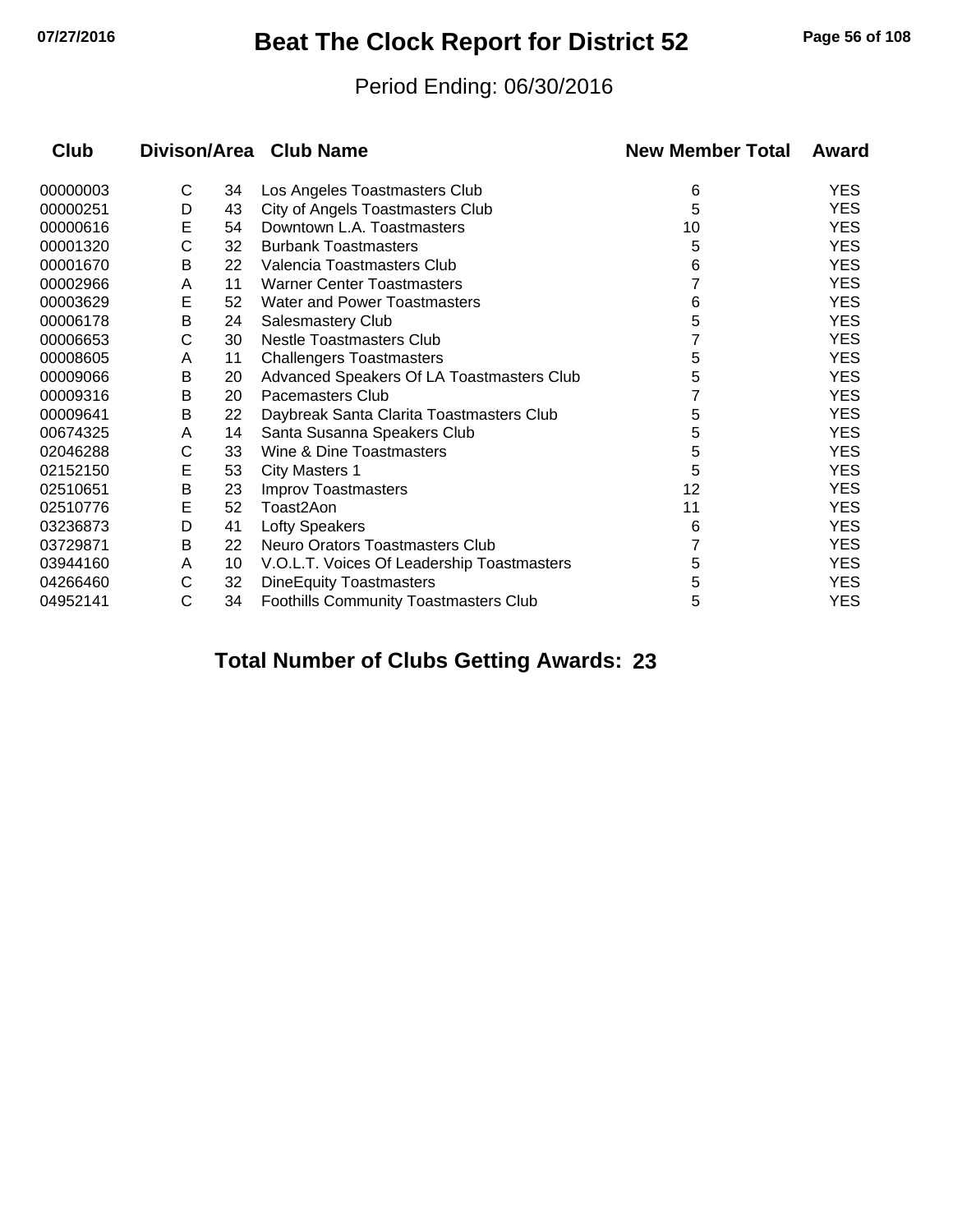## **07/27/2016 Beat The Clock Report for District 53 Page 57 of 108**

#### Period Ending: 06/30/2016

| Club     |   |    | Divison/Area Club Name                 | <b>New Member Total</b> | Award      |
|----------|---|----|----------------------------------------|-------------------------|------------|
| 00001065 | С | 32 | Park City Toastmasters of Greater Bpt. | 5                       | <b>YES</b> |
| 00003007 | D | 43 | <b>Colonel Ledyard Toastmasters</b>    |                         | <b>YES</b> |
| 00003610 | Е | 53 | Aetna Speaks Up!                       | 6                       | <b>YES</b> |
| 00004396 | Α | 12 | <b>DCRCOC Toastmasters</b>             | 5                       | <b>YES</b> |
| 00005614 | A | 12 | Arlington Rotary Toast Club            | 5                       | <b>YES</b> |
| 00006295 | G | 74 | North Country Club                     | 5                       | <b>YES</b> |
| 00007379 | G | 74 | <b>Thorobred Club</b>                  | 5                       | <b>YES</b> |
| 00008443 | B | 23 | Farmington Club                        | 5                       | <b>YES</b> |
| 02907619 | G | 74 | <b>Global Toasters</b>                 | 5                       | <b>YES</b> |
| 03030851 | С | 31 | <b>Stamford Toastmasters Club</b>      | 9                       | <b>YES</b> |
| 03692921 | C | 32 | <b>UIL Speaks</b>                      | 5                       | <b>YES</b> |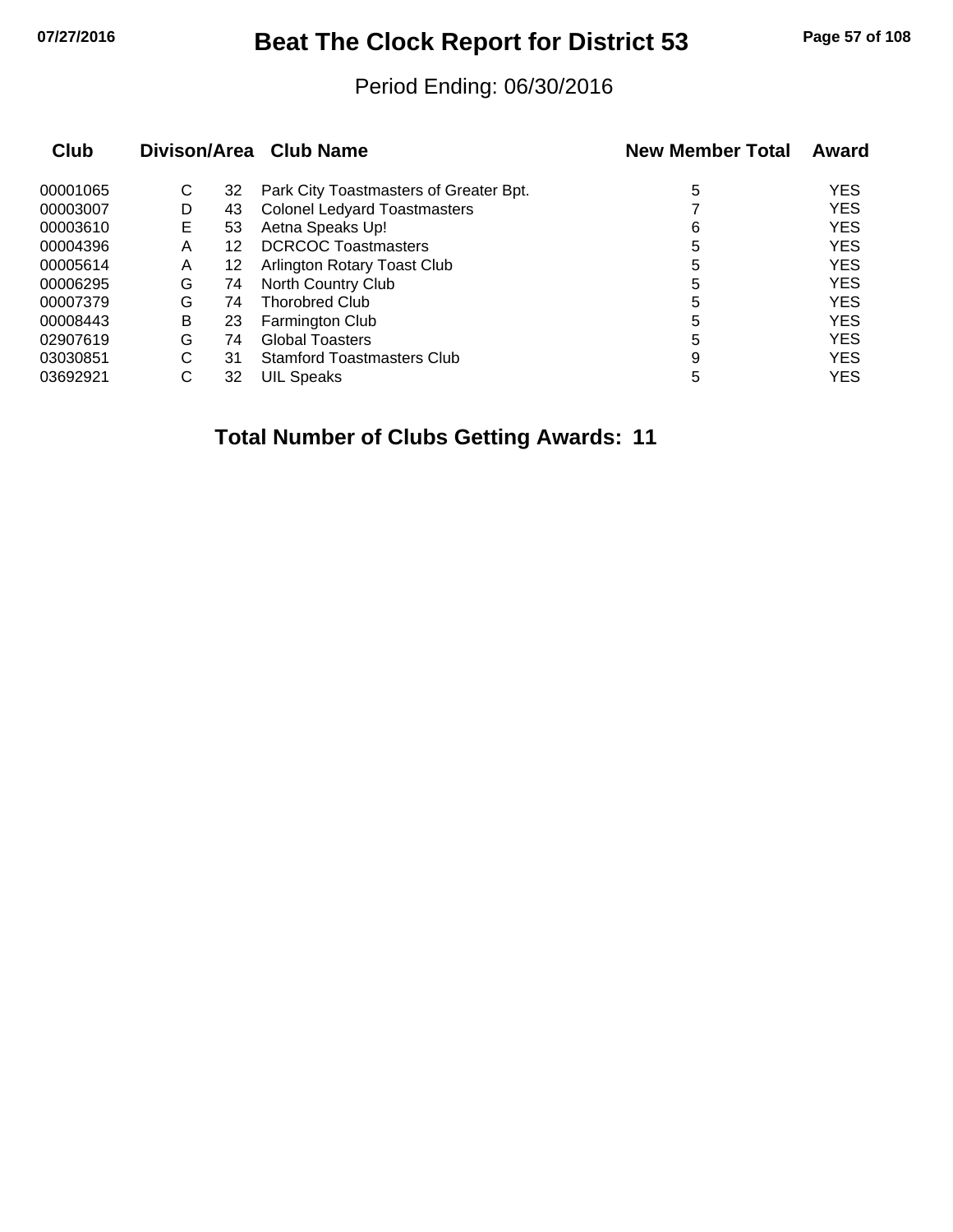# **07/27/2016 Beat The Clock Report for District 54 Page 58 of 108**

#### Period Ending: 06/30/2016

| Club     |    | Divison/Area Club Name            | <b>New Member Total</b> | Award |
|----------|----|-----------------------------------|-------------------------|-------|
| 00003736 | 43 | Pioneer Club                      | $\ddot{\phantom{1}}$    | YES   |
| 00935486 | 32 | Logistically Speaking Club        | ᄃ                       | YES   |
| 04873195 | 32 | Mapleton Risers Toastmasters Club |                         | YES   |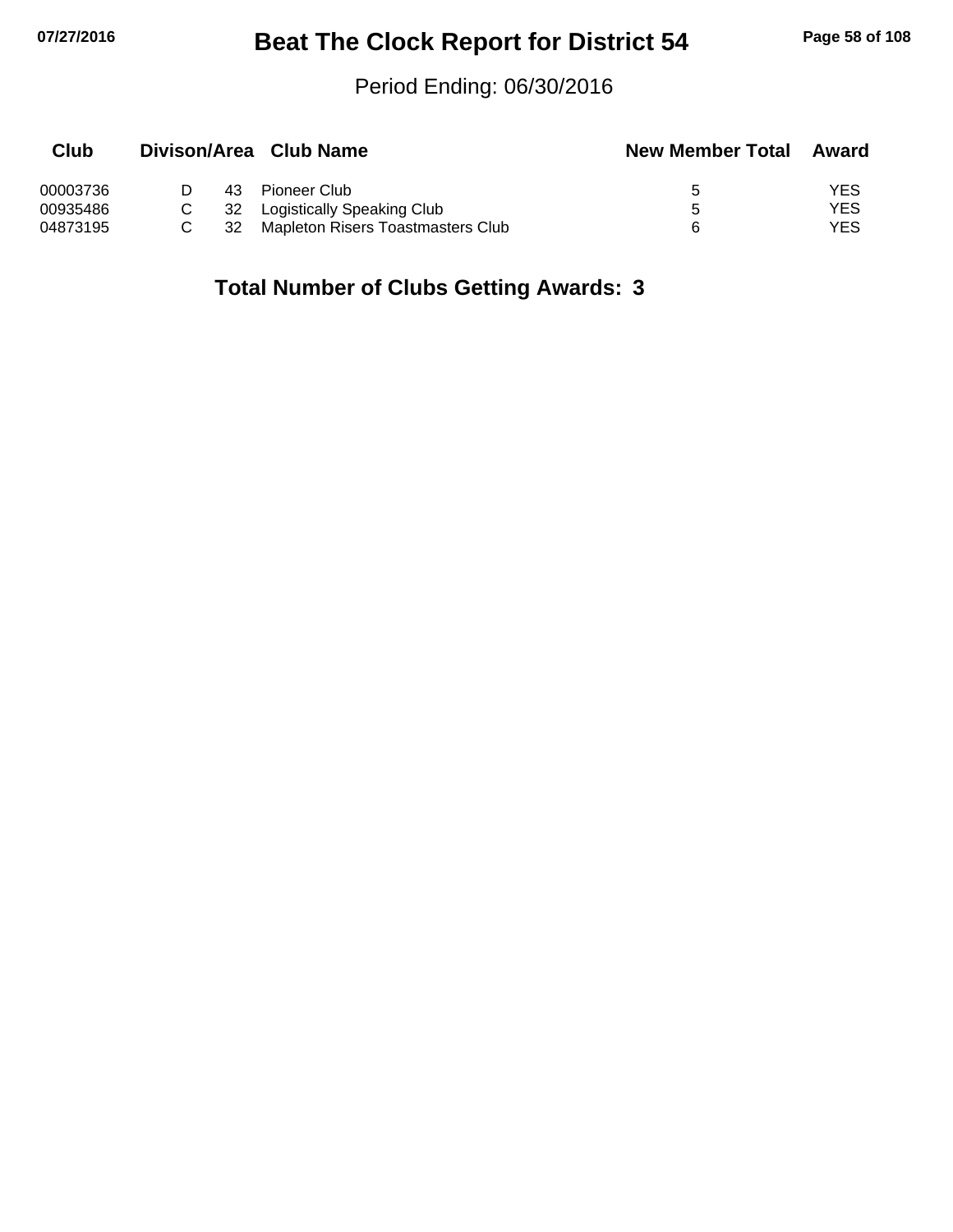## **07/27/2016 Beat The Clock Report for District 55 Page 59 of 108**

#### Period Ending: 06/30/2016

| Club     |   |    | Divison/Area Club Name               | <b>New Member Total</b> | Award      |
|----------|---|----|--------------------------------------|-------------------------|------------|
| 00000102 |   | 51 | Speechmasters Club                   | 5                       | <b>YES</b> |
| 00000181 | G | 33 | <b>USAA Toastmasters</b>             | 9                       | <b>YES</b> |
| 00003140 | F | 24 | Fredericksburg Club                  | 5                       | <b>YES</b> |
| 00004591 |   | 80 | Round Rock Chambermasters Club       | 5                       | <b>YES</b> |
| 00004601 | Η | 41 | Talk of the Tower Club               |                         | <b>YES</b> |
| 00004952 | J | 62 | Aim High Club                        | 5                       | <b>YES</b> |
| 00005615 |   | 80 | Dell Master Speakers Club            | 6                       | <b>YES</b> |
| 00007774 | Κ | 71 | Arboretum Toastmasters Club          | 6                       | <b>YES</b> |
| 00009761 | н | 44 | Universal City Club                  | 6                       | <b>YES</b> |
| 00590635 |   | 82 | <b>Lakeline Toastmasters</b>         | 8                       | <b>YES</b> |
| 00959372 | F | 23 | <b>Beyond Basics</b>                 | 7                       | <b>YES</b> |
| 01085173 |   | 53 | South Austin                         | 5                       | <b>YES</b> |
| 01121736 |   | 81 | iChatters                            |                         | <b>YES</b> |
| 01188875 | Н | 42 | Top Notch Trainers (TNT)             | 6                       | <b>YES</b> |
| 01282964 | K | 71 | Speaking of Liberty                  | 8                       | <b>YES</b> |
| 01338949 | н | 41 | <b>Seriously Sirius Toastmasters</b> | 10                      | <b>YES</b> |
| 01366665 | Е | 12 | Aqua Vitae                           | 8                       | <b>YES</b> |
| 02474819 |   | 83 | Office Depot Toastmasters of Austin  | 8                       | <b>YES</b> |
| 02630868 |   | 53 | One Texas Toast                      | 6                       | <b>YES</b> |
| 02814736 | G | 33 | <b>USAA TM Night Club</b>            | 11                      | <b>YES</b> |
| 03022729 | E | 12 | <b>Small Biz Buzz</b>                | 8                       | <b>YES</b> |
| 03758381 | Н | 45 | <b>Two Rivers Communicators</b>      | 5                       | <b>YES</b> |
| 04011055 | Κ | 73 | Sogeti Austin Toastmasters           | 5                       | <b>YES</b> |
| 04901581 | L | 82 | <b>Luminex Toastmasters</b>          | 8                       | <b>YES</b> |
| 04961614 | E | 11 | Alpha Toastmasters                   | 8                       | <b>YES</b> |
| 05240941 | F | 23 | Medtronic SA                         | 5                       | <b>YES</b> |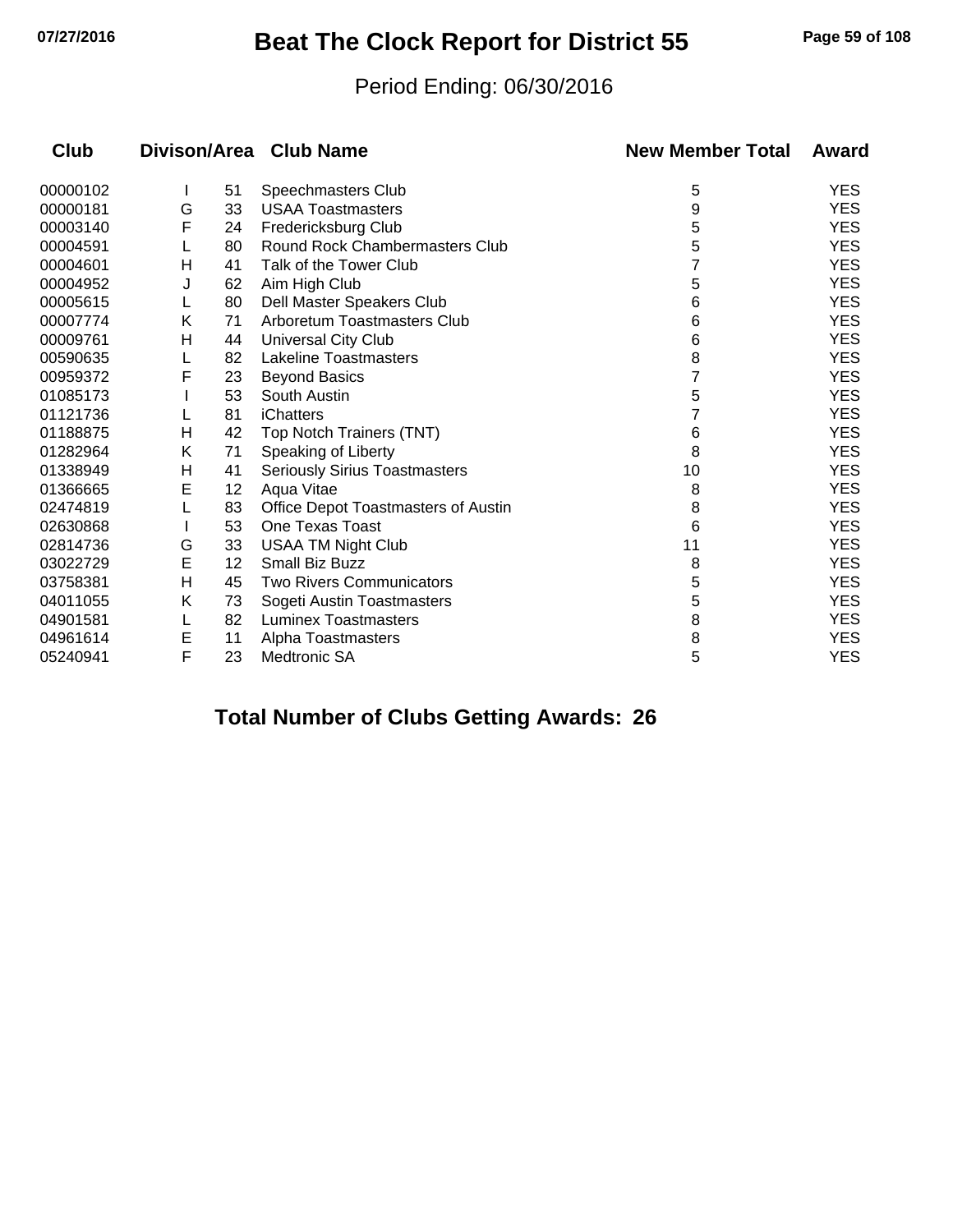# **07/27/2016 Beat The Clock Report for District 56 Page 60 of 108**

#### Period Ending: 06/30/2016

| Club     |   |    | Divison/Area Club Name                         | <b>New Member Total</b> | Award      |
|----------|---|----|------------------------------------------------|-------------------------|------------|
| 00001175 | R | 65 | <b>HP Houston Toastmasters Club</b>            | 6                       | <b>YES</b> |
| 00001530 | N | 20 | <b>Talking Heads Club</b>                      | 7                       | <b>YES</b> |
| 00002972 | O | 11 | Downtown Houston Toastmasters Club             | 5                       | <b>YES</b> |
| 00004944 | N | 21 | Speaking Of Shell Toastmasters Club            | 5                       | <b>YES</b> |
| 00004946 |   | 42 | Exxonmobil Houston Campus Toastmasters Club    | 5                       | <b>YES</b> |
| 00005337 | N | 24 | Marathon Speaks! Club                          | 10                      | <b>YES</b> |
| 00005692 | N | 24 | JPMC Corporate Communicators Toastmasters Club | 5                       | <b>YES</b> |
| 00006294 | M | 30 | <b>Sugar Land Toastmasters</b>                 | 6                       | <b>YES</b> |
| 00007366 | P | 05 | <b>Coastal Island Toastmasters Club</b>        | 8                       | <b>YES</b> |
| 00008609 | Q | 52 | South Main Speakers Club                       |                         | <b>YES</b> |
| 00009148 | O | 11 | <b>Heights Toastmasters Club</b>               | 5                       | <b>YES</b> |
| 00681292 |   | 43 | Outspoken Club                                 | 6                       | <b>YES</b> |
| 00684565 |   | 42 | <b>Tech Talk Club</b>                          | 6                       | <b>YES</b> |
| 00850925 | Q | 52 | Young Professional                             | 9                       | <b>YES</b> |
| 01039591 | N | 22 | <b>City West Toastmasters</b>                  | 6                       | <b>YES</b> |
| 01070616 | M | 34 | Sound Bytes                                    | 5                       | <b>YES</b> |
| 01075139 | м | 32 | <b>Financially Speaking Toastmasters</b>       | 7                       | <b>YES</b> |
| 01167978 | L | 40 | <b>Professional Speakers BCS</b>               | 6                       | <b>YES</b> |
| 01774612 | R | 65 | Lone Star International                        | 6                       | <b>YES</b> |
| 01815621 |   | 41 | Insperity Kingwood                             | 7                       | <b>YES</b> |
| 02134063 |   | 44 | <b>CB&amp;I Speak Easy Toastmasters</b>        | 6                       | <b>YES</b> |
| 02505386 | Q | 55 | Speak Up LH Toastmasters Club                  | 5                       | <b>YES</b> |
| 03614557 | Ρ | 04 | <b>West Pearland Toastmasters</b>              | 6                       | <b>YES</b> |
| 04154872 | P | 04 | <b>Mid-Pearland Toastmasters</b>               | 5                       | <b>YES</b> |
| 05157572 | N | 25 | <b>True Blue Talkers</b>                       | 5                       | <b>YES</b> |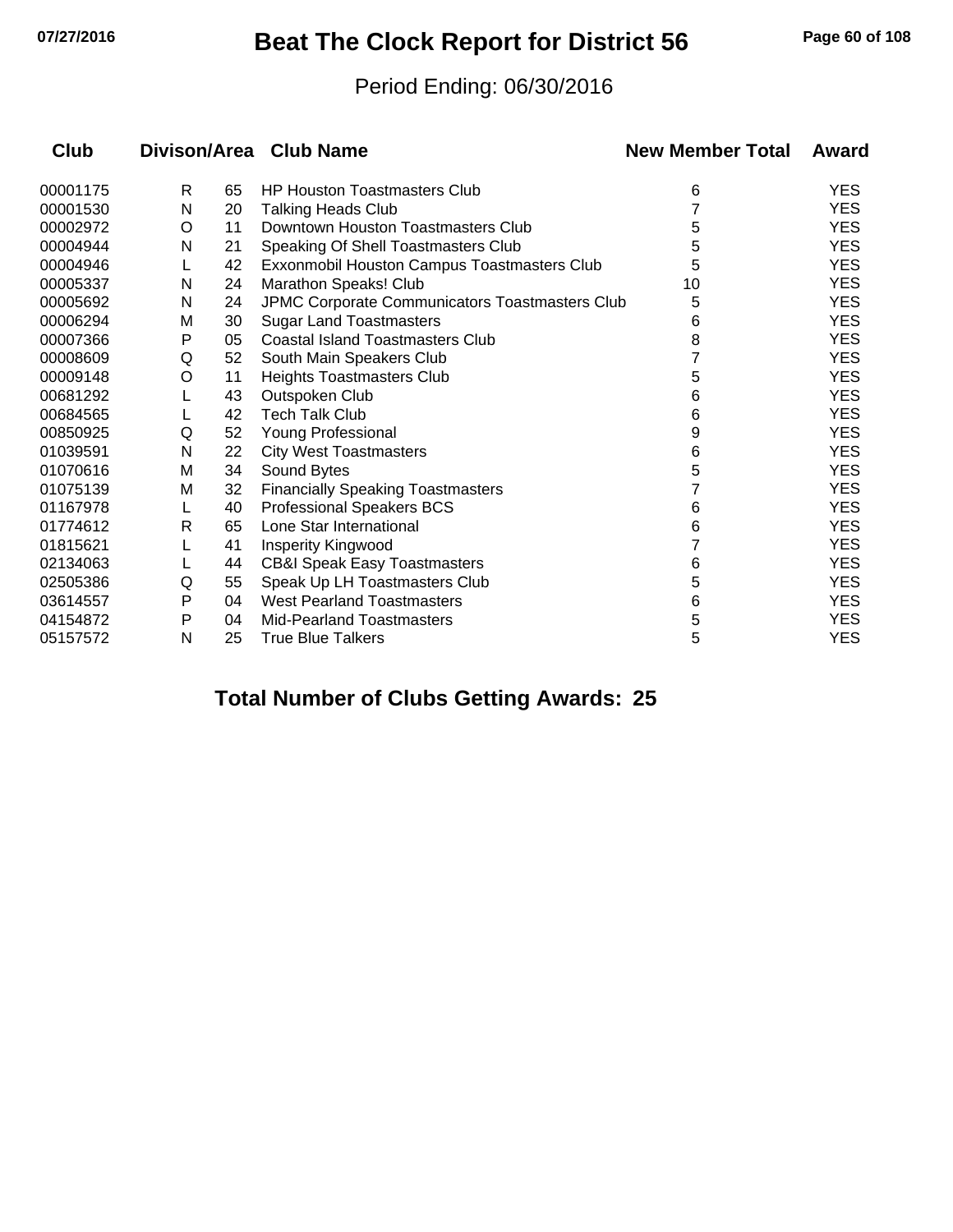## **07/27/2016 Beat The Clock Report for District 57 Page 61 of 108**

#### Period Ending: 06/30/2016

| <b>Club</b> |   |    | Divison/Area Club Name                | <b>New Member Total</b> | Award      |
|-------------|---|----|---------------------------------------|-------------------------|------------|
| 00000182    | G | 31 | Santa Rosa Club                       | 5                       | <b>YES</b> |
| 00001239    | E | 18 | Watergate Toastmasters                | 5                       | <b>YES</b> |
| 00002056    | В | 17 | Early Words Toastmasters              | 5                       | <b>YES</b> |
| 00002973    | E | 15 | Downtown Berkeley Club                | 5                       | <b>YES</b> |
| 00005067    |   | 13 | <b>Star Search Club</b>               |                         | <b>YES</b> |
| 00005269    |   | 13 | Union City Toastmasters Club          | 6                       | <b>YES</b> |
| 00005339    | B | 06 | Goal Achievers Toastmasters Club      |                         | <b>YES</b> |
| 00007040    | G | 10 | <b>Coast Toasters Club</b>            | 5                       | <b>YES</b> |
| 00008629    | В | 17 | <b>Walnut Creek Toastmasters Club</b> | 6                       | <b>YES</b> |
| 00595243    |   | 36 | F.A.T. Toastmasters Club              |                         | <b>YES</b> |
| 01401311    | Е | 23 | <b>Toast of Berkeley</b>              | 8                       | <b>YES</b> |
| 01448039    | B | 07 | <b>Red Umbrella Masters</b>           |                         | <b>YES</b> |
| 01458900    |   | 29 | Soaring Eagles                        | 11                      | <b>YES</b> |
| 01619968    | Е | 04 | <b>Healthy Toasts</b>                 | 5                       | <b>YES</b> |
| 01940417    | A | 22 | Alameda Tongue Twisters               |                         | <b>YES</b> |
| 03756371    |   | 33 | <b>City Speech Toastmasters</b>       | 5                       | <b>YES</b> |
| 05154328    | н | 05 | <b>Trident Toastmasters</b>           | 6                       | YES        |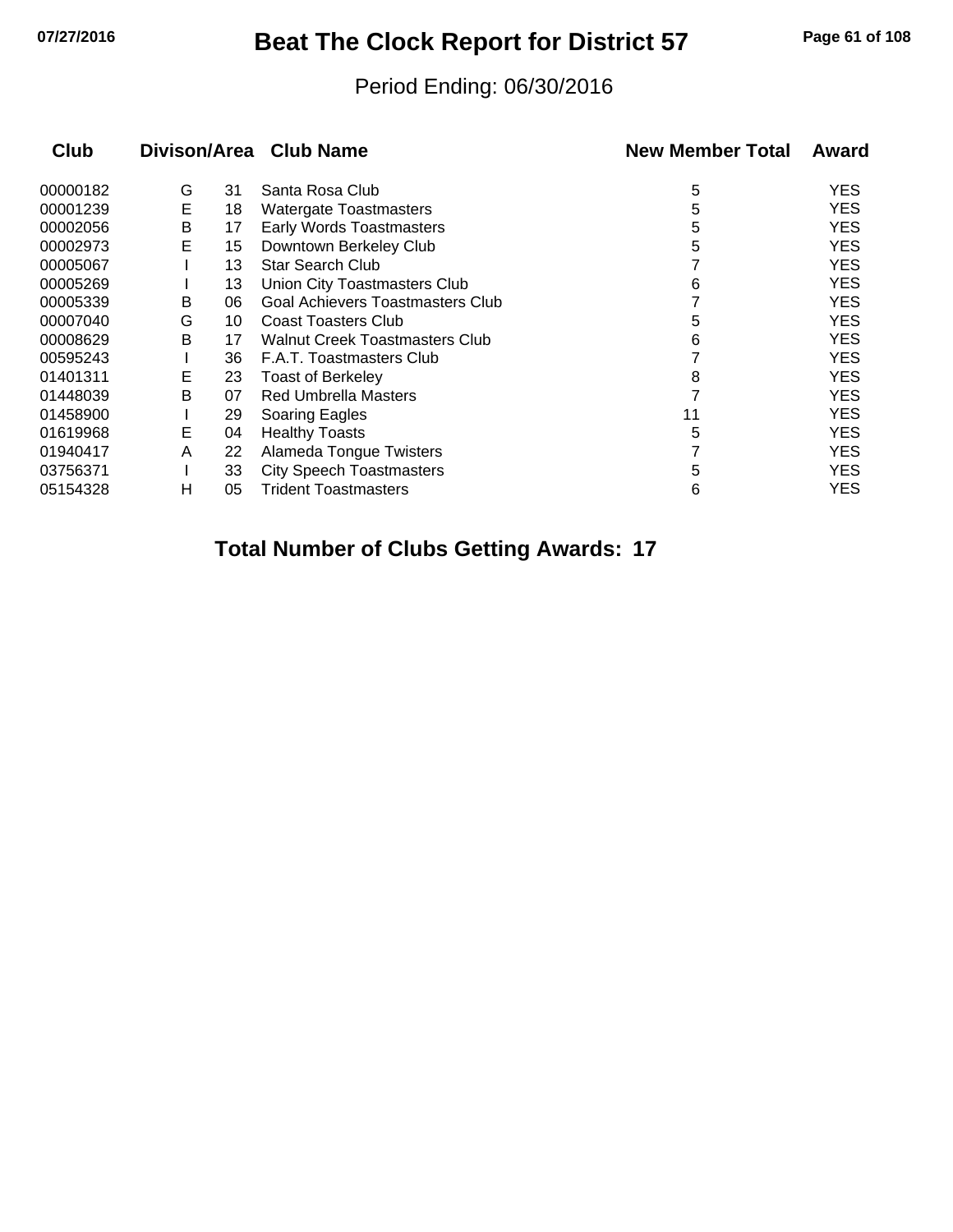## **07/27/2016 Beat The Clock Report for District 58 Page 62 of 108**

#### Period Ending: 06/30/2016

| Club     |   |    | Divison/Area Club Name                               | <b>New Member Total</b> | Award      |
|----------|---|----|------------------------------------------------------|-------------------------|------------|
| 00001005 | B | 24 | Daybreak Club                                        | 5                       | <b>YES</b> |
| 00002040 | D | 44 | Rock Hill Club                                       | 5                       | <b>YES</b> |
| 00002070 | G | 74 | <b>Palmetto Toastmasters Club</b>                    | 6                       | <b>YES</b> |
| 00002307 | G | 73 | <b>Pelham Toastmasters</b>                           | 6                       | <b>YES</b> |
| 00002406 | С | 32 | <b>Lexington County Toastmasters</b>                 |                         | <b>YES</b> |
| 00002515 | B | 21 | The Leadership and Public Speaking Toastmasters Club | 5                       | <b>YES</b> |
| 00005289 | Е | 54 | <b>Grand Strand Toastmasters Myrtle Beach</b>        | 8                       | <b>YES</b> |
| 00005540 | F | 61 | <b>Clemson Toastmasters</b>                          |                         | <b>YES</b> |
| 00005548 | D | 43 | <b>Blue Streak Club</b>                              | 5                       | <b>YES</b> |
| 00007778 | С | 31 | Orangeburg Area Toastmasters Club                    | 6                       | <b>YES</b> |
| 00007785 | G | 72 | <b>Fluor Club</b>                                    | 5                       | <b>YES</b> |
| 02840524 | B | 24 | Boeing's Dream Weavers Toastmasters                  | 5                       | <b>YES</b> |
| 04456607 | A | 14 | <b>Cummins Turbo Toasters</b>                        | 6                       | <b>YES</b> |
| 04883638 | Е | 53 | <b>FMU Community Toastmasters Club</b>               | 6                       | <b>YES</b> |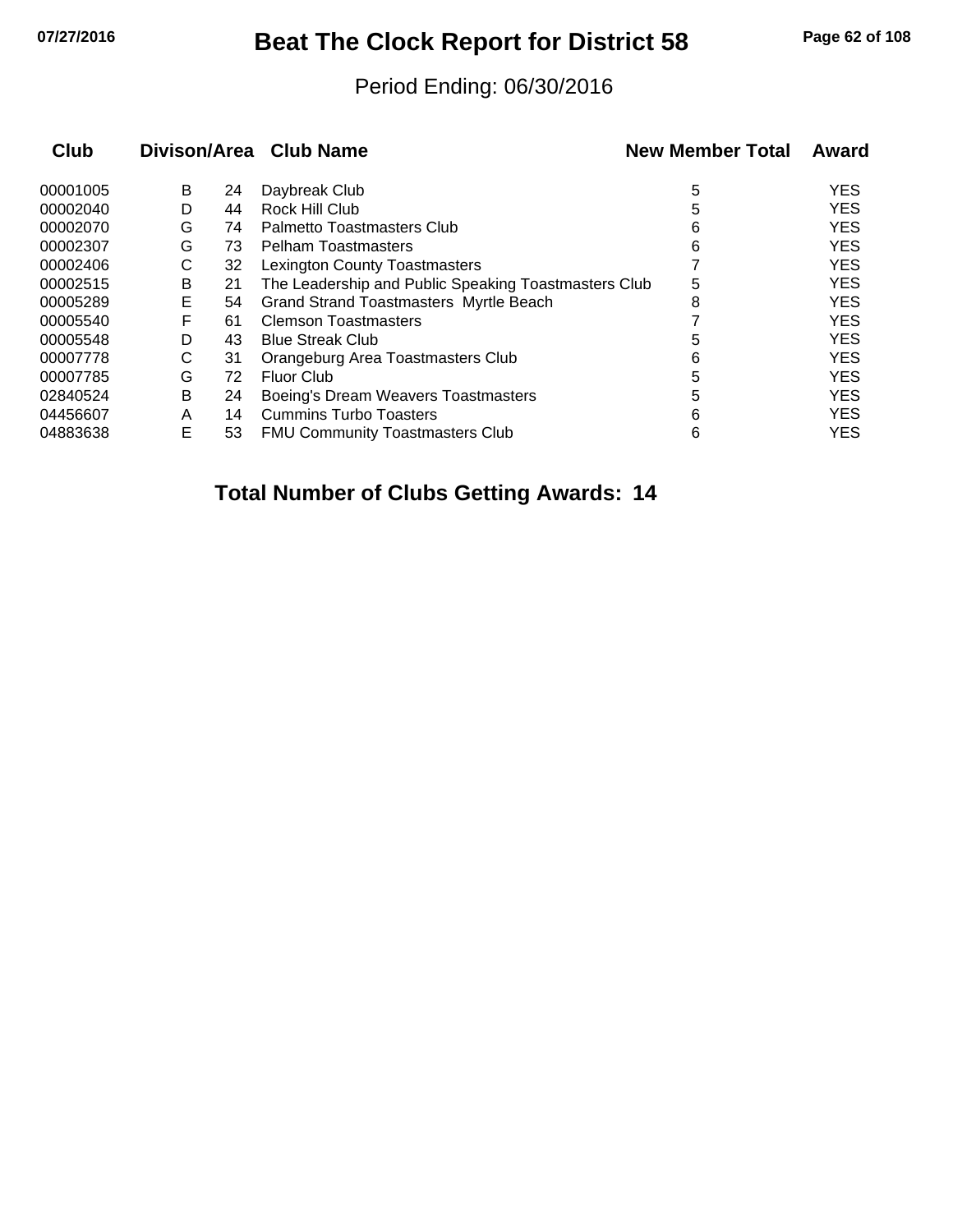## **07/27/2016 Beat The Clock Report for District 59 Page 63 of 108**

#### Period Ending: 06/30/2016

| <b>Club</b> |   |    | Divison/Area Club Name                              | <b>New Member Total</b> | Award      |
|-------------|---|----|-----------------------------------------------------|-------------------------|------------|
| 00008887    | Κ | 02 | Barcelona Toastmasters Club                         | 5                       | <b>YES</b> |
| 00637484    | Κ | 04 | Las Palmeras Speakers Club                          | 5                       | <b>YES</b> |
| 01366750    | B | 04 | <b>Toastmasters Fonske Leuven</b>                   |                         | <b>YES</b> |
| 01509273    | н | 01 | Nova Communication Bilingual Toastmasters In Madrid | 5                       | <b>YES</b> |
| 01510019    | Κ | 01 | <b>HP Toastmasters Barcelona</b>                    | 5                       | <b>YES</b> |
| 01527955    | J | 01 | Verbissimo                                          |                         | <b>YES</b> |
| 01528211    | G | 01 | The Xplorers Toastmasters                           | 5                       | <b>YES</b> |
| 01530443    | F | 02 | <b>Toastmasters Grand Lyon</b>                      | 5                       | <b>YES</b> |
| 02776814    | н | 04 | Toastmasters Bilbao                                 | 8                       | <b>YES</b> |
| 02891381    | J | 03 | <b>Expression Lausanne</b>                          | 5                       | <b>YES</b> |
| 03074183    | С | 01 | <b>Fusion Toastmasters Amsterdam</b>                | 6                       | <b>YES</b> |
| 03236570    | Κ | 02 | Diagonal Mar Toastmasters                           | 6                       | <b>YES</b> |
| 03657306    | G | 02 | The Verona Toastmasters Club                        | 5                       | <b>YES</b> |
| 04023798    | м | 03 | <b>International Speakers</b>                       | 6                       | <b>YES</b> |
| 04110328    | G | 06 | Kifissia Toastmasters Club                          | 5                       | <b>YES</b> |
| 04221558    | С | 02 | <b>Toastmasters Groningen</b>                       | 5                       | <b>YES</b> |
| 04515079    | М | 03 | Leadership Toastmasters Club                        | 5                       | <b>YES</b> |
| 04855917    | M | 02 | Toastmasters @ HP Lisbon                            | 8                       | YES        |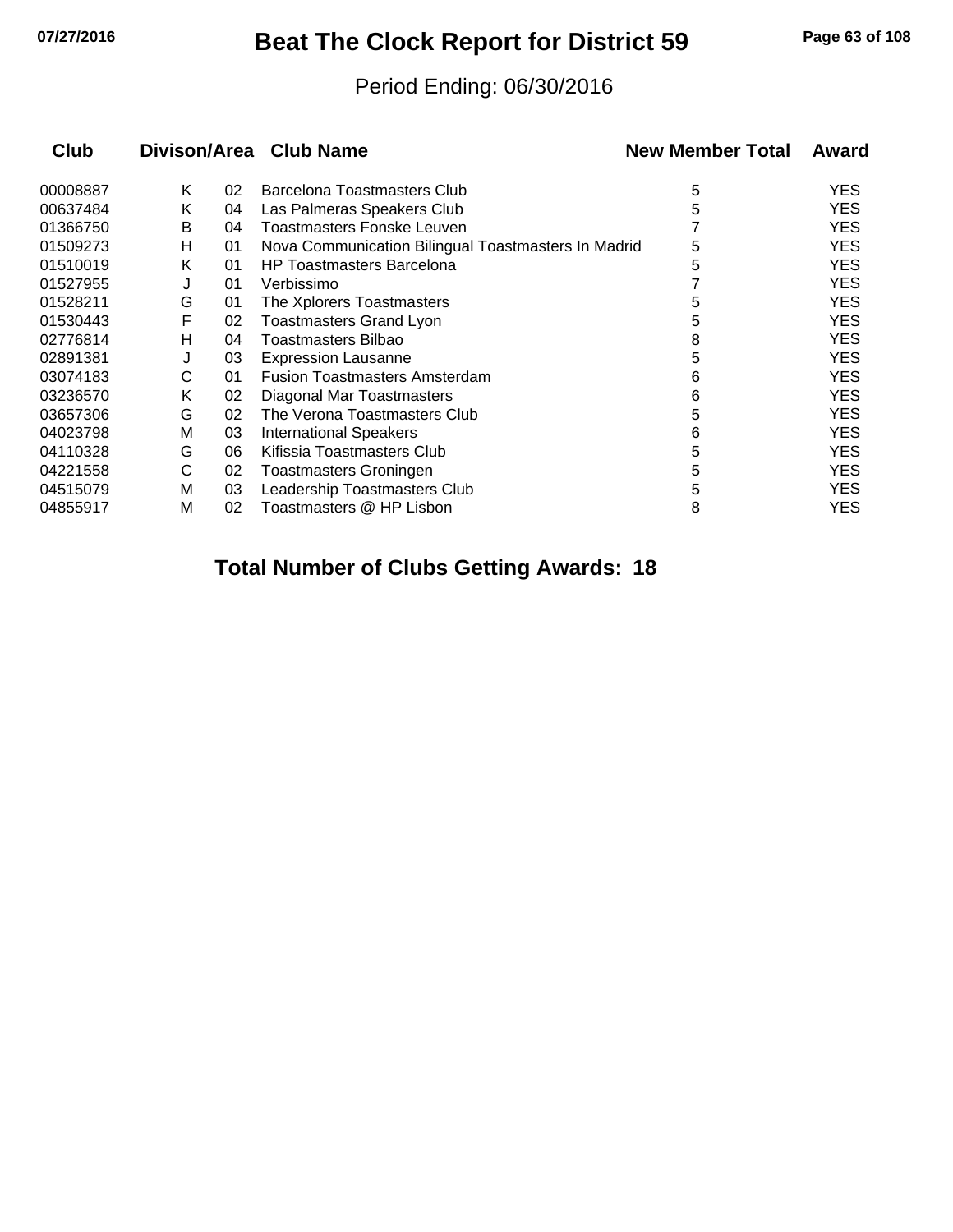## **07/27/2016 Beat The Clock Report for District 60 Page 64 of 108**

#### Period Ending: 06/30/2016

| Club     | Divison/Area Club Name |    |                                                | <b>New Member Total</b> | Award      |  |
|----------|------------------------|----|------------------------------------------------|-------------------------|------------|--|
| 00001370 | D                      | 34 | Dell Canada Club                               | 7                       | <b>YES</b> |  |
| 00001744 | F                      | 55 | Downtown Toronto Toastmasters Club             | 5                       | <b>YES</b> |  |
| 00001830 | A                      | 01 | W.C.B. Club                                    |                         | <b>YES</b> |  |
| 00003057 | Н                      | 72 | Annex Toastmasters Club                        |                         | <b>YES</b> |  |
| 00003090 | D                      | 35 | Scarborough Toastmasters Club                  | 8                       | <b>YES</b> |  |
| 00005556 | С                      | 26 | <b>Toronto Go-Getters</b>                      | 6                       | <b>YES</b> |  |
| 00006716 | F                      | 52 | <b>Toast Of CIBC Toastmasters Club</b>         | 5                       | <b>YES</b> |  |
| 00007282 | C                      | 23 | WaterPark Speakers Toastmasters Club           |                         | <b>YES</b> |  |
| 00007958 | B                      | 13 | <b>Collectively Speaking Club</b>              | 5                       | <b>YES</b> |  |
| 00008529 | C                      | 22 | Metro Hall Toastmasters                        | 5                       | <b>YES</b> |  |
| 00590213 | A                      | 04 | <b>Toronto Debate Club</b>                     | 6                       | <b>YES</b> |  |
| 00685168 | A                      | 04 | University of Toronto Engineering Toastmasters | 6                       | <b>YES</b> |  |
| 00928609 | D                      | 31 | <b>Forward Signs Toastmasters</b>              | 6                       | <b>YES</b> |  |
| 01058110 | В                      | 12 | <b>Expand Your Horizons</b>                    | 5                       | <b>YES</b> |  |
| 01113728 | E                      | 45 | <b>Brooklin Toastmasters</b>                   | 6                       | <b>YES</b> |  |
| 01129379 | F                      | 55 | Downtown Achievers                             | 9                       | <b>YES</b> |  |
| 01188896 | A                      | 04 | University Health Network Toastmasters         | 7                       | <b>YES</b> |  |
| 01393193 |                        | 84 | <b>Bay Bloor Speakers</b>                      |                         | <b>YES</b> |  |
| 01989200 | С                      | 21 | Project Management Toastmasters Club           | 8                       | <b>YES</b> |  |
| 02102634 | Β                      | 14 | Humorously Speaking Toastmasters Club          | 5                       | <b>YES</b> |  |
| 03206544 | Β                      | 14 | Advanced 60 Speakers                           | 6                       | <b>YES</b> |  |
| 03792518 | A                      | 05 | <b>Toastmasters LoyaltyOne</b>                 | 9                       | <b>YES</b> |  |
| 04152774 | D                      | 33 | <b>UTSC Toastmasters</b>                       |                         | <b>YES</b> |  |
| 04677667 | E                      | 42 | <b>Empowering Voices Toastmasters Club</b>     | 10                      | <b>YES</b> |  |
| 04856041 | C                      | 27 | Kobo Vox Toastmasters Club                     | 7                       | <b>YES</b> |  |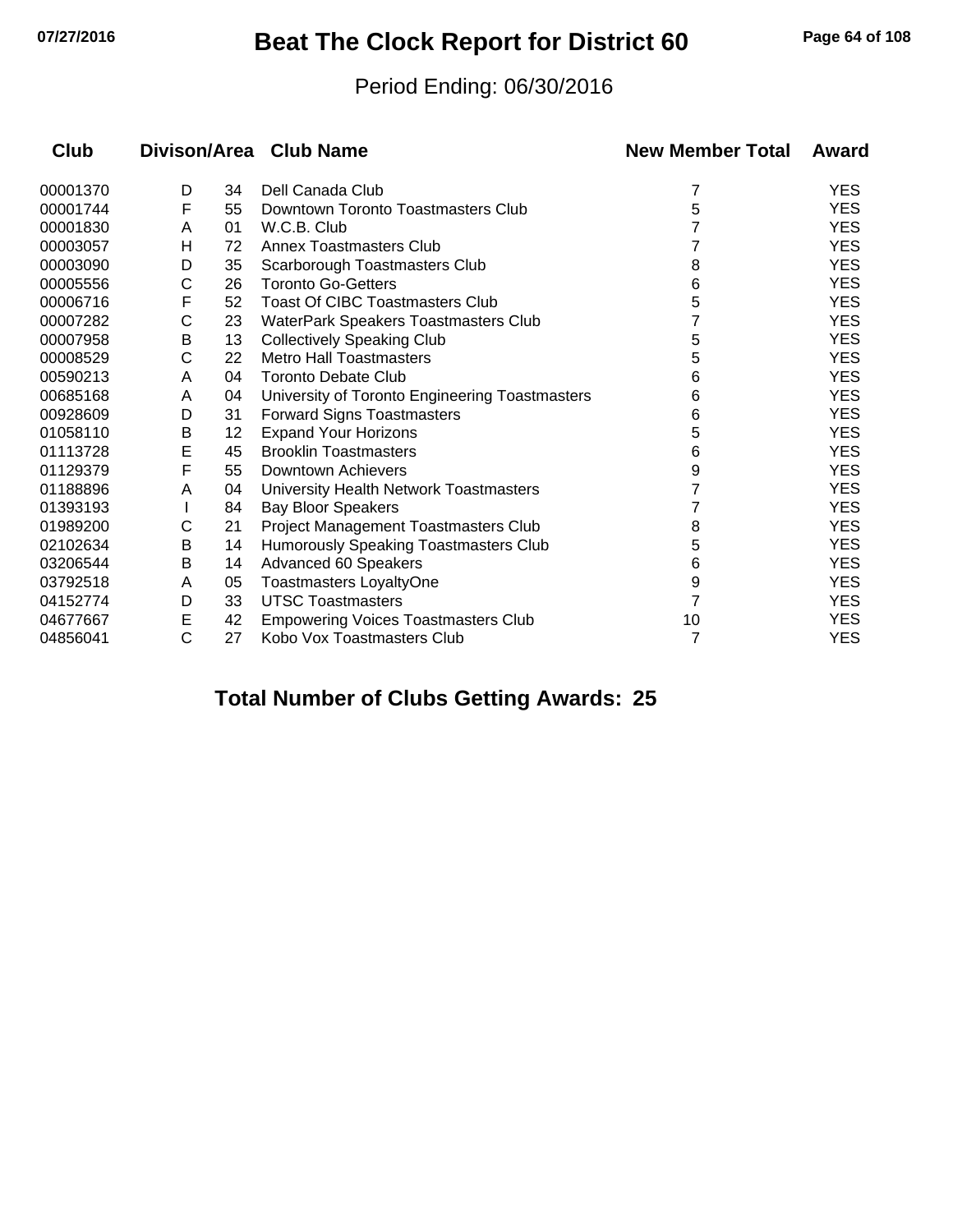# **07/27/2016 Beat The Clock Report for District 61 Page 65 of 108**

#### Period Ending: 06/30/2016

| Club |    |                                     | <b>New Member Total</b> | Award      |  |
|------|----|-------------------------------------|-------------------------|------------|--|
| D    | 32 | Ottawa Toastmasters Club            | 5                       | <b>YES</b> |  |
| G    | 63 | McGill Club                         |                         | <b>YES</b> |  |
| D    | 30 | Luncheon Troupers Toastmasters Club | 9                       | <b>YES</b> |  |
| G    | 61 | Les Orateurs Centre-Ville           | 5                       | <b>YES</b> |  |
| н    | 73 | Les Orateurs Distingués             |                         | <b>YES</b> |  |
| B    | 12 | <b>Hitech Toastmasters Club</b>     | 6                       | <b>YES</b> |  |
| D    | 31 | <b>Carleton Toastmasters Club</b>   | 5                       | <b>YES</b> |  |
| F    | 50 | <b>Pointe Claire Toastmasters</b>   |                         | <b>YES</b> |  |
| B    | 10 | <b>Arnprior Toastmasters Club</b>   | 5                       | <b>YES</b> |  |
| G    | 62 | Leaders En Action                   | 8                       | <b>YES</b> |  |
| F    | 52 | <b>HEC Toastmasters</b>             | 12                      | <b>YES</b> |  |
|      | 91 | <b>FSA-Universite Laval</b>         | 6                       | <b>YES</b> |  |
| н    | 72 | Les Explosifs De Laval              | 6                       | <b>YES</b> |  |
| A    | 01 | Downtown Kingston Toastmasters      | 6                       | <b>YES</b> |  |
|      |    |                                     | Divison/Area Club Name  |            |  |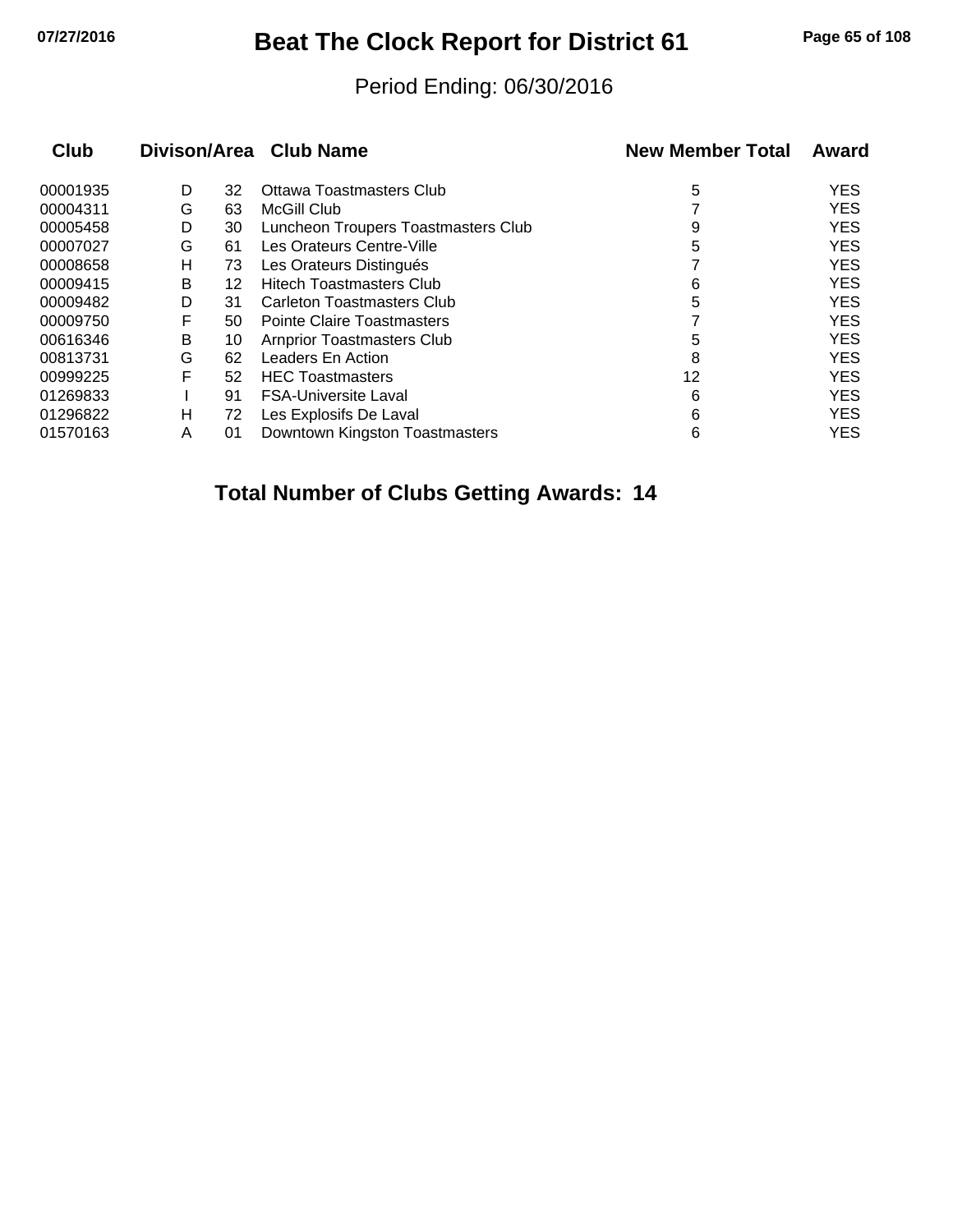# **07/27/2016 Beat The Clock Report for District 62 Page 66 of 108**

#### Period Ending: 06/30/2016

| Club     |    |     | Divison/Area Club Name                | <b>New Member Total</b> | Award      |  |
|----------|----|-----|---------------------------------------|-------------------------|------------|--|
| 00000404 | N  | 12. | <b>Grand Rapids Toastmasters</b>      | 10                      | YES        |  |
| 00005799 | С  | 03  | C Division Advanced Speakers 5799     | 6                       | <b>YES</b> |  |
| 00007125 | E. | 15. | <b>Wednesday Speakers Circle Club</b> | 6                       | <b>YES</b> |  |
| 00008177 | N  | 18  | <b>GVSU Downtown Club</b>             |                         | <b>YES</b> |  |
| 01572737 | C  | 06  | <b>Rising Stars Toastmasters Club</b> | 5                       | <b>YES</b> |  |
| 02561556 | S  | 14  | <b>Stryker Toastmasters</b>           | 5                       | <b>YES</b> |  |
| 03517350 |    | 07  | <b>Curwood Toastmasters</b>           |                         | <b>YES</b> |  |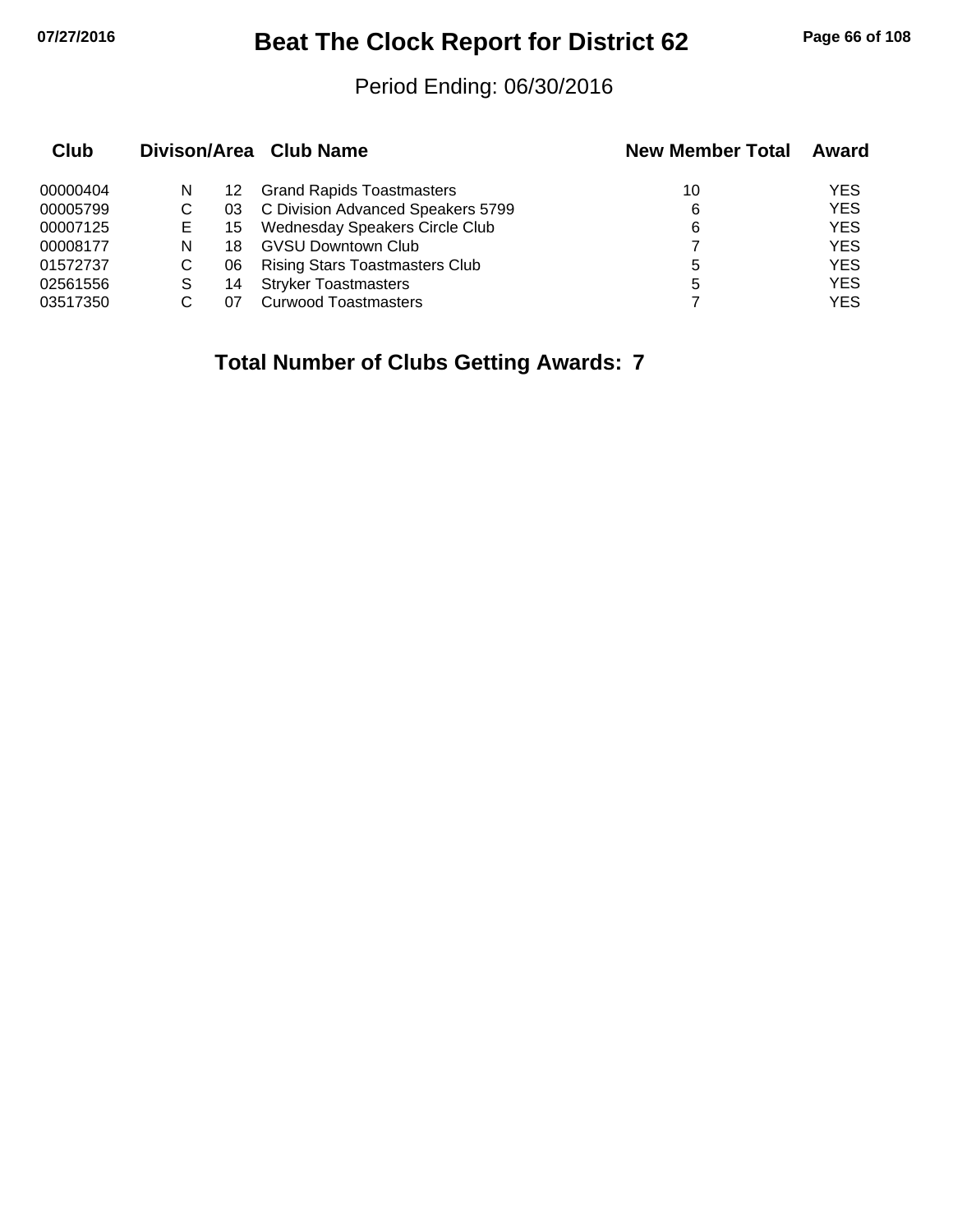# **07/27/2016 Beat The Clock Report for District 63 Page 67 of 108**

#### Period Ending: 06/30/2016

| Club     |   |    | Divison/Area Club Name                    | <b>New Member Total</b> | Award      |
|----------|---|----|-------------------------------------------|-------------------------|------------|
| 00001738 | Е | 55 | Parthenon Club                            |                         | <b>YES</b> |
| 00003004 | B | 10 | <b>Tuesday Toasters Toastmasters Club</b> | 5                       | <b>YES</b> |
| 00006548 | Е | 54 | James K. Polk Toastmasters Club           | 5                       | <b>YES</b> |
| 00006906 | С | 31 | Unum Toastmasters Club                    | 5                       | <b>YES</b> |
| 00006969 | C | 30 | Wordspinners Club                         |                         | <b>YES</b> |
| 00006985 | F | 60 | Tennessee Talkers Club                    | 6                       | <b>YES</b> |
| 01020697 | С | 31 | <b>Hixson</b>                             | 6                       | <b>YES</b> |
| 01534960 | E | 55 | <b>Asurion Toastmasters</b>               | 19                      | <b>YES</b> |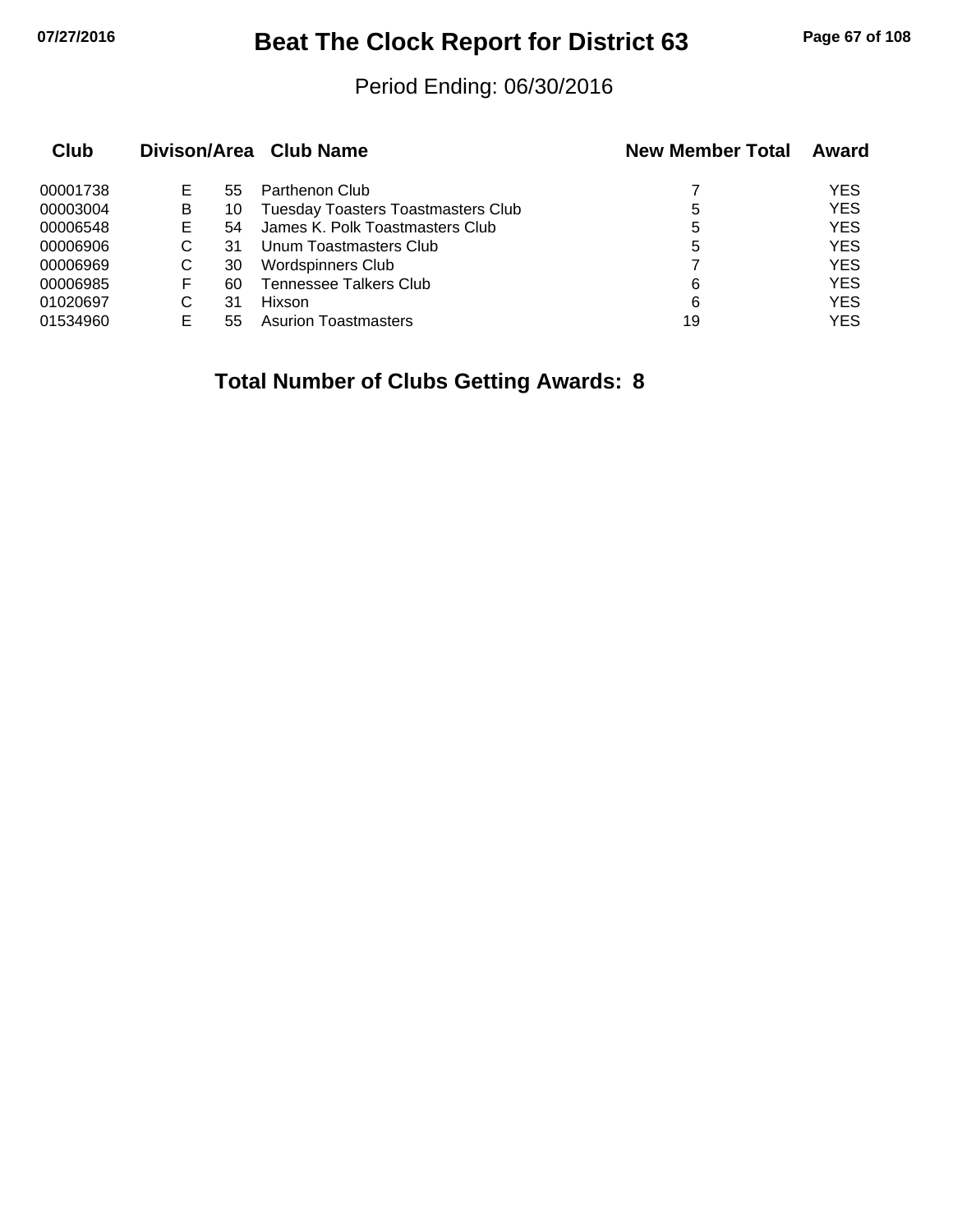## **07/27/2016 Beat The Clock Report for District 64 Page 68 of 108**

#### Period Ending: 06/30/2016

| Club     |   |    | Divison/Area Club Name          | <b>New Member Total Award</b> |     |
|----------|---|----|---------------------------------|-------------------------------|-----|
| 00006452 |   |    | 43 River City Toastmasters Club |                               | YES |
| 00585066 | D | 41 | Millennium Toastmasters Club    |                               | YES |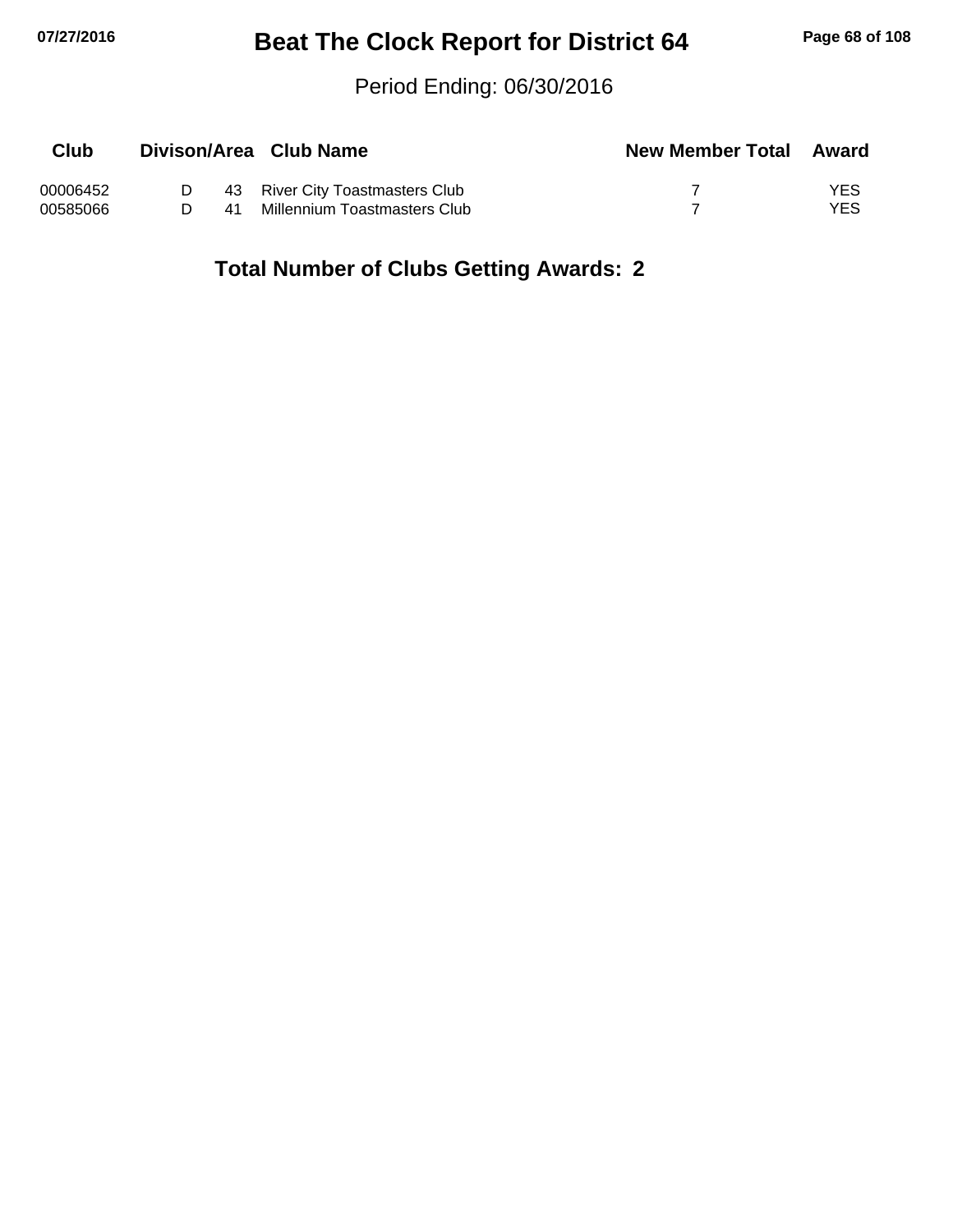## **07/27/2016 Beat The Clock Report for District 65 Page 69 of 108**

#### Period Ending: 06/30/2016

| Club     |    |    | Divison/Area Club Name                        | <b>New Member Total</b> | Award      |
|----------|----|----|-----------------------------------------------|-------------------------|------------|
| 00001271 | Е  | 55 | Mohawk Valley Toastmasters Club               | 5                       | <b>YES</b> |
| 00002153 | E. | 51 | Owahgena Toastmasters Club                    | 6                       | <b>YES</b> |
| 00002993 | A  | 14 | <b>Concord Spellbinders Club</b>              | 6                       | <b>YES</b> |
| 00004191 | Α  | 14 | Olean Toastmasters                            | 5                       | <b>YES</b> |
| 00004350 | Α  | 15 | Downtown Toastmasters                         | 5                       | <b>YES</b> |
| 00006635 | Α  | 13 | Westwinds Toastmasters Club                   | 5                       | <b>YES</b> |
| 00639290 | A  | 14 | Moog Club                                     | 5                       | <b>YES</b> |
| 00670636 | в  | 21 | <b>Toasted Sage Club</b>                      | 5                       | <b>YES</b> |
| 01037259 | Α  | 13 | <b>Praxair Toastmasters Club</b>              | 5                       | <b>YES</b> |
| 01596127 | B  | 21 | <b>GCC Multi-Cultural Communications Club</b> | 12                      | <b>YES</b> |
| 02227960 | С  | 33 | Pinnacle Toastmasters Club                    | 5                       | <b>YES</b> |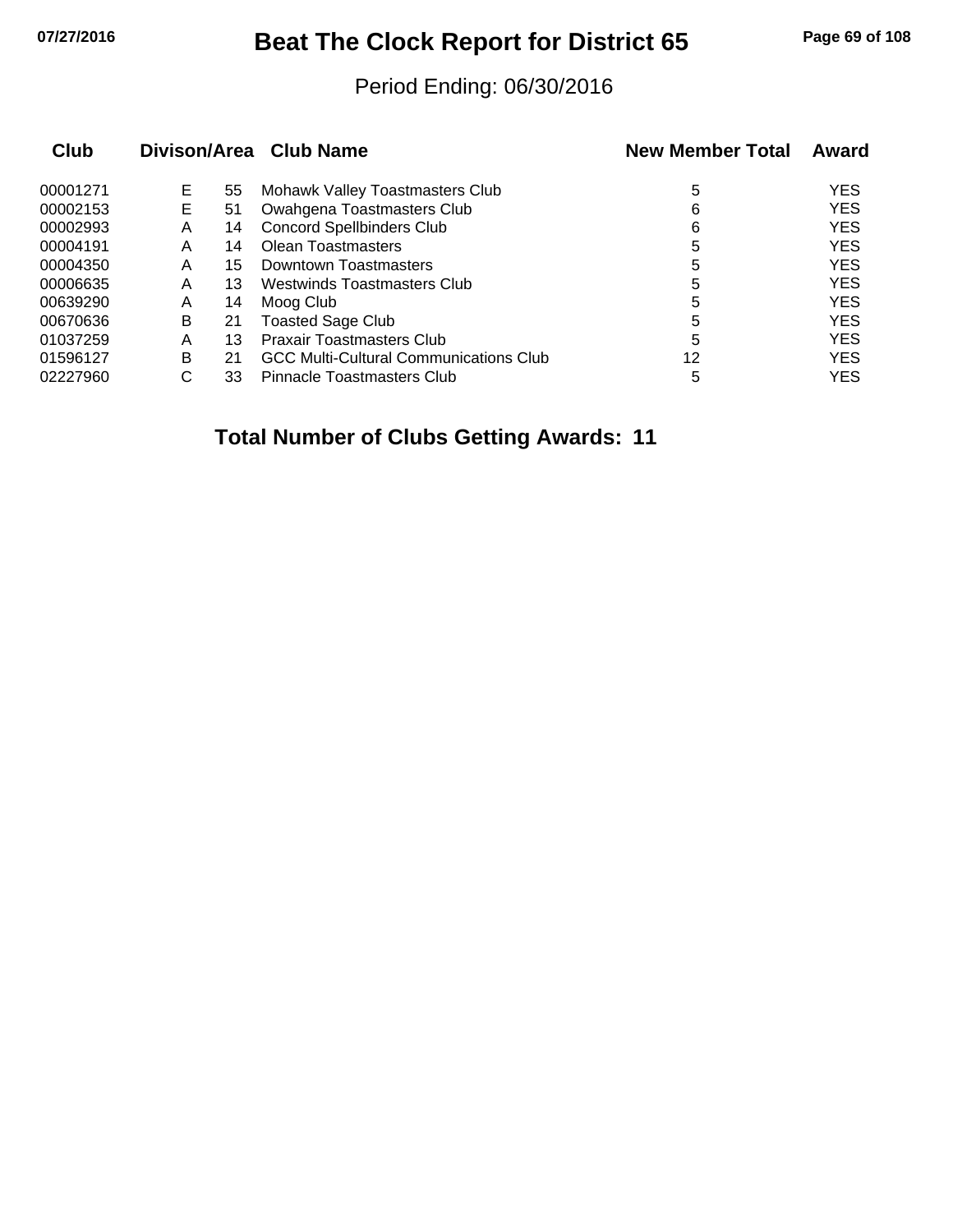# **07/27/2016 Beat The Clock Report for District 66 Page 70 of 108**

#### Period Ending: 06/30/2016

|   |    |                                            | <b>New Member Total</b> | Award      |
|---|----|--------------------------------------------|-------------------------|------------|
| D | 42 | Western Branch Toastmasters Club           | 6                       | <b>YES</b> |
| B | 23 | St. James Platinum Speakers Club           | 9                       | <b>YES</b> |
| Α | 16 | <b>Franklin County Toastmasters Club</b>   | 9                       | <b>YES</b> |
| D | 43 | Old Point Comfort Toastmasters Club        | 5                       | <b>YES</b> |
| С | 31 | Tunnel Talkers, An Altria Group, Inc. Club | 6                       | <b>YES</b> |
| Α | 14 | The Best Part Toastmasters Club            | 8                       | <b>YES</b> |
| D | 45 | Langley Toastmasters Club                  | 6                       | <b>YES</b> |
| B | 27 | <b>Step to Success</b>                     | 6                       | <b>YES</b> |
| Е | 54 | AmeriToasters                              | 5                       | <b>YES</b> |
| Α | 16 | <b>Carilion Clinic Toastmasters</b>        | 5                       | <b>YES</b> |
| E | 52 | <b>Hampton Roads Orators</b>               | 8                       | <b>YES</b> |
| D | 44 | <b>Capital Speakers Toastmasters</b>       | 13                      | <b>YES</b> |
|   |    |                                            | Divison/Area Club Name  |            |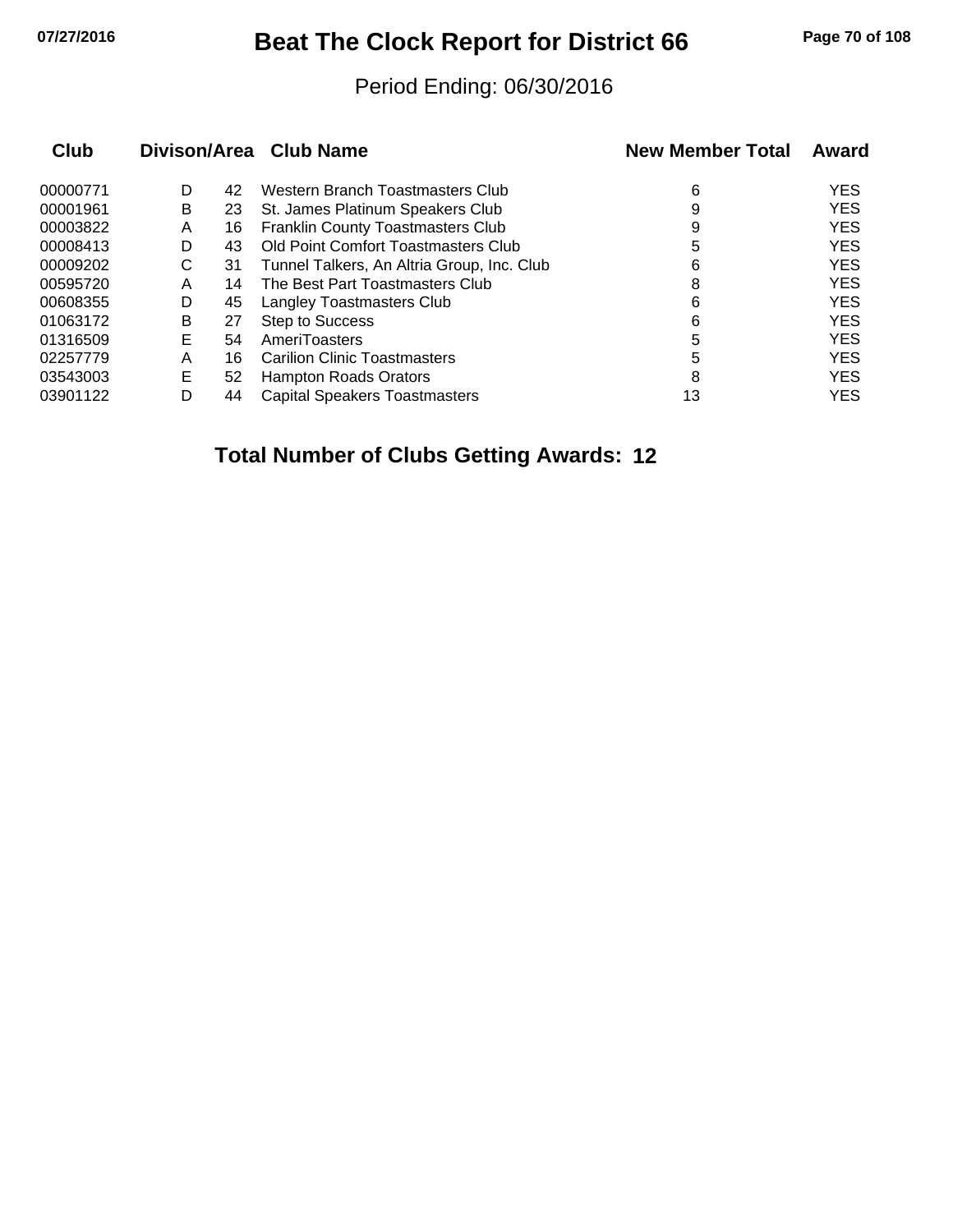## **07/27/2016 Beat The Clock Report for District 67 Page 71 of 108**

#### Period Ending: 06/30/2016

| Club<br>Divison/Area Club Name |   |    |                                      | <b>New Member Total</b> | Award      |  |
|--------------------------------|---|----|--------------------------------------|-------------------------|------------|--|
| 00002922                       | н | 03 | Sunrise Club                         | 8                       | <b>YES</b> |  |
| 00004344                       | J | 01 | Sunflower Advanced Toastmasters Club |                         | <b>YES</b> |  |
| 00004439                       | K | 03 | Chia-Yi Toastmasters Club            | 8                       | <b>YES</b> |  |
| 00004832                       |   | 02 | New Century Bilingual Club           | 5                       | <b>YES</b> |  |
| 00006679                       | J | 03 | Success Bilingual Toastmasters Club  | 5                       | <b>YES</b> |  |
| 00007265                       | G | 02 | World Mosaic Toastmasters Club       | 10                      | <b>YES</b> |  |
| 00007613                       | G | 02 | Happy Life Toastmasters Club         | 6                       | <b>YES</b> |  |
| 01117237                       | В | 02 | Distinguished Bilingual              | 5                       | <b>YES</b> |  |
| 01294145                       |   | 03 | Da-Ya T.C.                           | 5                       | <b>YES</b> |  |
| 01403954                       |   | 02 | Tan-Zih Toastmasters Club            | 5                       | <b>YES</b> |  |
| 01474881                       | D | 01 | TIPC                                 | 14                      | <b>YES</b> |  |
| 01481471                       | M | 03 | <b>EYT Toastmasters</b>              | 6                       | <b>YES</b> |  |
| 01849600                       | J | 02 | Aloha                                | 5                       | <b>YES</b> |  |
| 02450468                       | N | 02 | Intel Taipei Toastmasters Club       | 11                      | <b>YES</b> |  |
| 03314694                       | J | 02 | Sounder Bilingual Toastmasters Club  | 12                      | <b>YES</b> |  |
| 03356003                       | D | 05 | <b>HOPAX Toastmasters Club</b>       | 5                       | <b>YES</b> |  |
| 03634554                       | A | 03 | <b>ASUS Toastmasters Club</b>        | 6                       | <b>YES</b> |  |
| 04839376                       |   | 03 | <b>HPB Toastmasters Club</b>         | 6                       | YES        |  |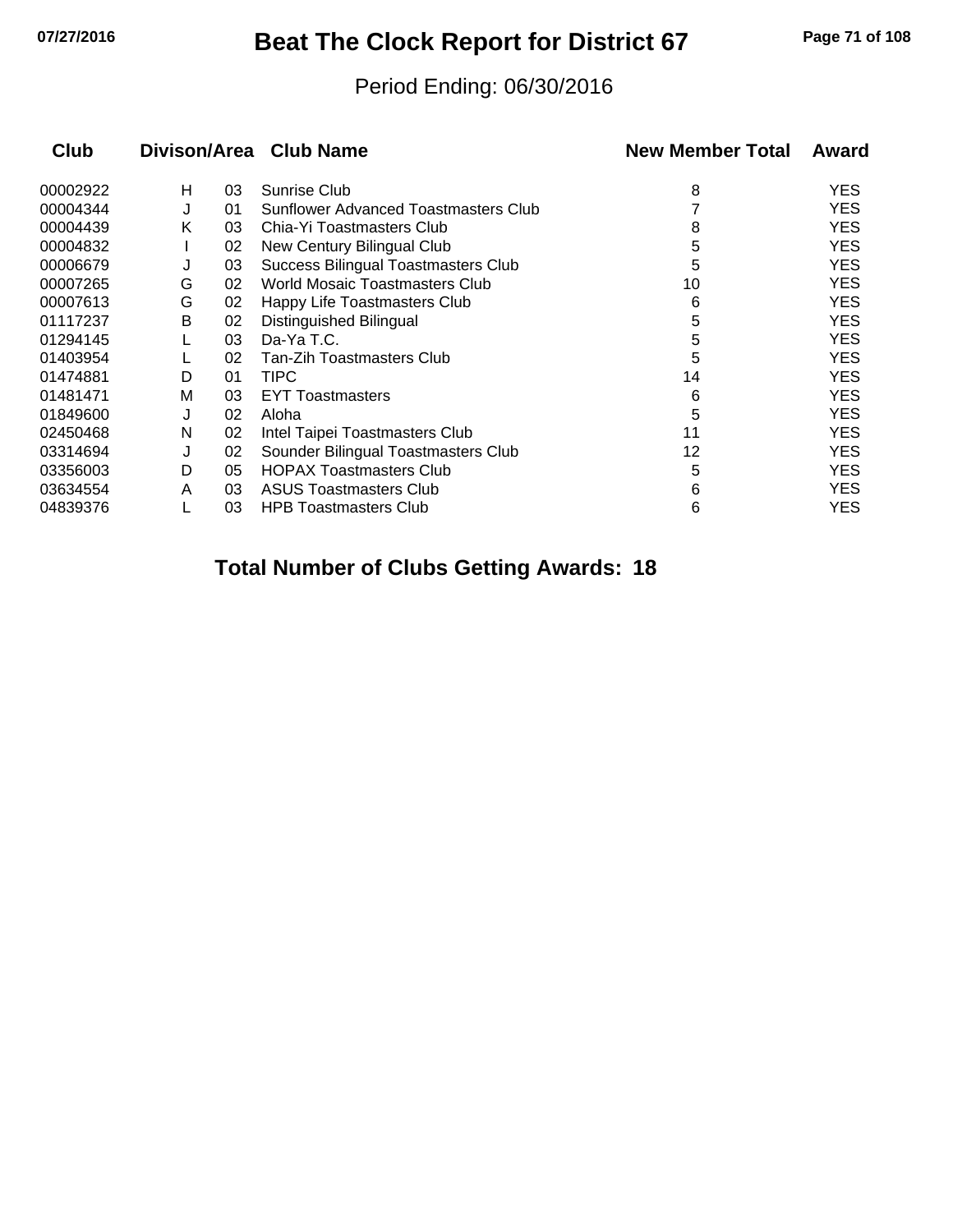## **07/27/2016 Beat The Clock Report for District 68 Page 72 of 108**

#### Period Ending: 06/30/2016

|   |    |                                                 | <b>New Member Total</b> | Award      |
|---|----|-------------------------------------------------|-------------------------|------------|
|   | 13 | New Orleans Toastmasters                        | 10                      | <b>YES</b> |
|   | 12 | <b>Business &amp; Professional Toastmasters</b> | 5                       | <b>YES</b> |
| Α | 01 | <b>GSU Beaumont Club</b>                        | 5                       | <b>YES</b> |
| A | 02 | <b>Evangeline Toastmasters Club</b>             | 6                       | <b>YES</b> |
| D | 12 | Naturally N'awlins Toastmasters Club            | 5                       | <b>YES</b> |
| Α | 03 | <b>Confident Allies</b>                         | 8                       | <b>YES</b> |
| C | 11 | <b>Chalmette Toastmasters</b>                   | 10                      | <b>YES</b> |
|   | 14 | <b>St. Rose Toastmasters</b>                    |                         | YES        |
|   |    |                                                 | Divison/Area Club Name  |            |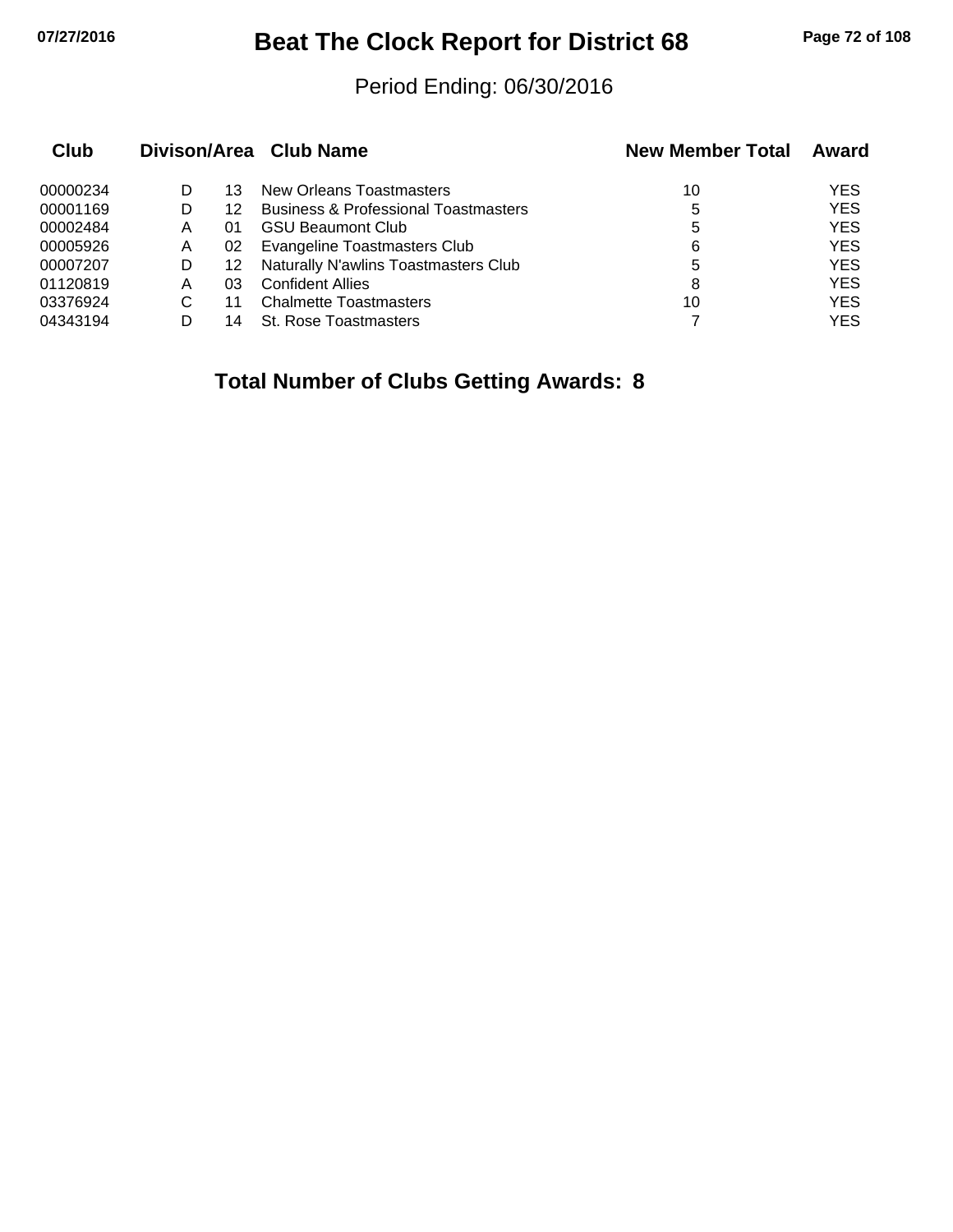## **07/27/2016 Beat The Clock Report for District 69 Page 73 of 108**

#### Period Ending: 06/30/2016

| <b>Club</b> |   |    | Divison/Area Club Name                  | <b>New Member Total</b> | Award      |
|-------------|---|----|-----------------------------------------|-------------------------|------------|
| 00001791    | С | 04 | Rockhampton Boomerang Toastmasters Club | 5                       | <b>YES</b> |
| 00001794    | S | 06 | Gold Coast                              | 5                       | <b>YES</b> |
| 00003944    | S | 34 | Southport Club                          | 5                       | <b>YES</b> |
| 00004377    | S | 35 | <b>Elanora Early Morning Club</b>       | 6                       | <b>YES</b> |
| 00007425    | М | 17 | C. B. D. Thursday Club                  | 5                       | <b>YES</b> |
| 00720912    | N | 09 | <b>Marlin Coast Club</b>                | 5                       | <b>YES</b> |
| 00790457    | М | 18 | <b>Chermside Communicators</b>          |                         | <b>YES</b> |
| 00813150    | м | 21 | 111 Toastmasters Club                   | 5                       | <b>YES</b> |
| 01448835    | м | 08 | <b>POWERLINK</b>                        | 6                       | <b>YES</b> |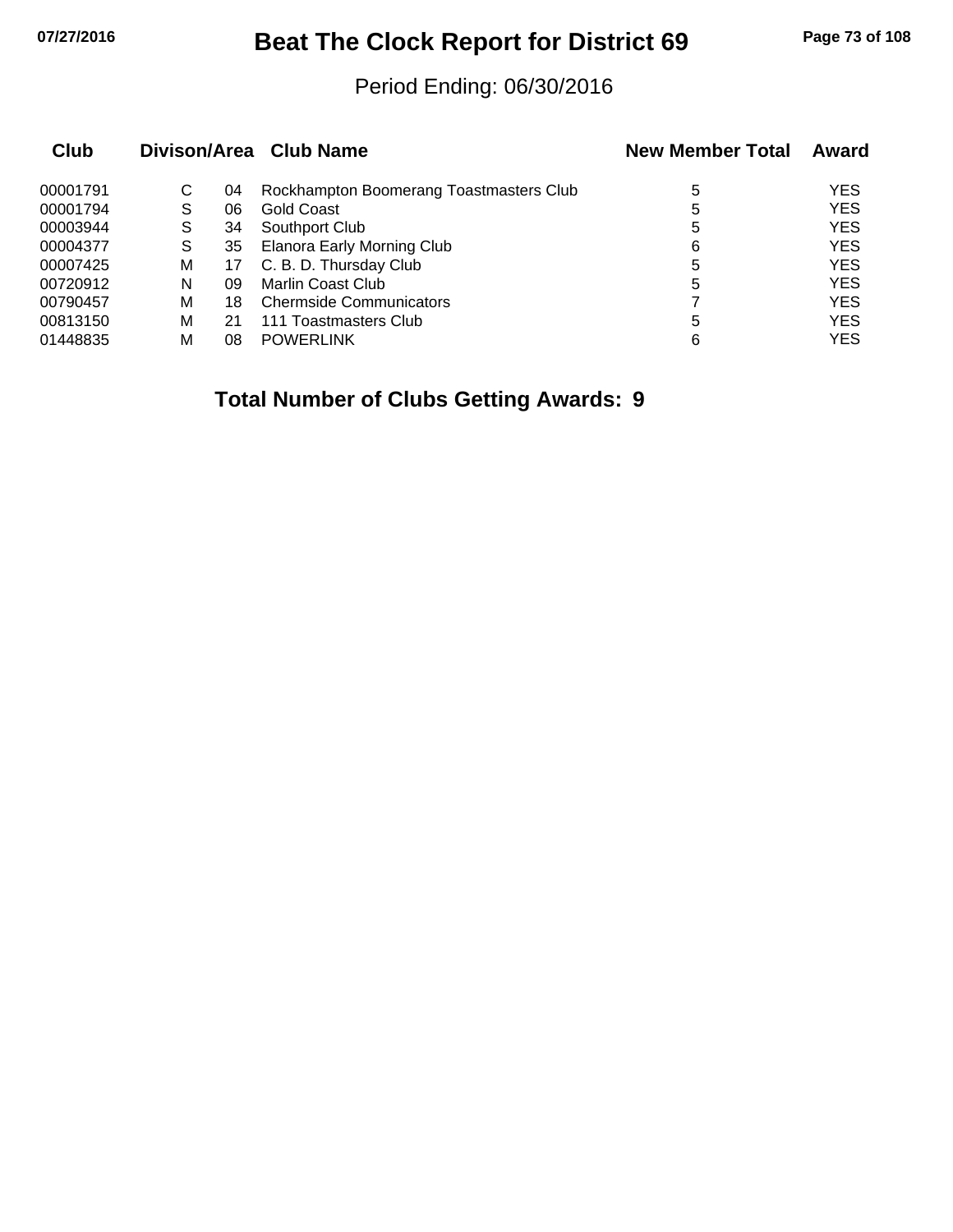## **07/27/2016 Beat The Clock Report for District 70 Page 74 of 108**

#### Period Ending: 06/30/2016

| Club     |   |    | Divison/Area Club Name              | <b>New Member Total</b> | Award      |
|----------|---|----|-------------------------------------|-------------------------|------------|
| 00001117 | C | 01 | <b>National Toastmasters Club</b>   | 5                       | <b>YES</b> |
| 00002254 | м | 17 | <b>Kippax Toastmasters</b>          | 5                       | <b>YES</b> |
| 00002578 | P | 06 | Concord Yaralla Toastmasters Club   |                         | <b>YES</b> |
| 00004623 | P | 21 | Lidcombe Toastmasters Club          | 8                       | <b>YES</b> |
| 00006147 | M | 34 | Wagga Wagga Toastmasters Club       | 5                       | <b>YES</b> |
| 00006370 | С | 12 | F. P. A. Club                       | 6                       | <b>YES</b> |
| 00006865 | P | 06 | <b>Burwood Club</b>                 | 5                       | <b>YES</b> |
| 00008222 | м | 28 | Canberra Ainslie Toastmasters Club  | 8                       | <b>YES</b> |
| 00008502 | P | 35 | Double C Toastmasters Club          |                         | <b>YES</b> |
| 00585102 |   | 24 | <b>Flying Toasters Club</b>         |                         | <b>YES</b> |
| 00752498 |   | 11 | Paddington                          |                         | <b>YES</b> |
| 00778464 | С | 12 | Australian Young Professionals      |                         | <b>YES</b> |
| 01080469 | С | 01 | <b>CBA City</b>                     | 5                       | <b>YES</b> |
| 01267243 | P | 21 | <b>Sydney Olympic Park</b>          | 5                       | <b>YES</b> |
| 01449698 |   | 10 | <b>Community Speakers</b>           | 5                       | <b>YES</b> |
| 03332144 | B | 14 | Westpac Women in Technology         | 5                       | <b>YES</b> |
| 03520952 | С | 01 | <b>TCS Sydney Toastmasters Club</b> | 6                       | <b>YES</b> |
| 03746492 | М | 27 | <b>MDBA Toastmasters</b>            | 5                       | <b>YES</b> |
| 04196308 |   | 10 | Divine Mercy Toastmasters Club      | 5                       | <b>YES</b> |
| 04741942 | С | 04 | <b>AECOM Toastmasters</b>           | 5                       | <b>YES</b> |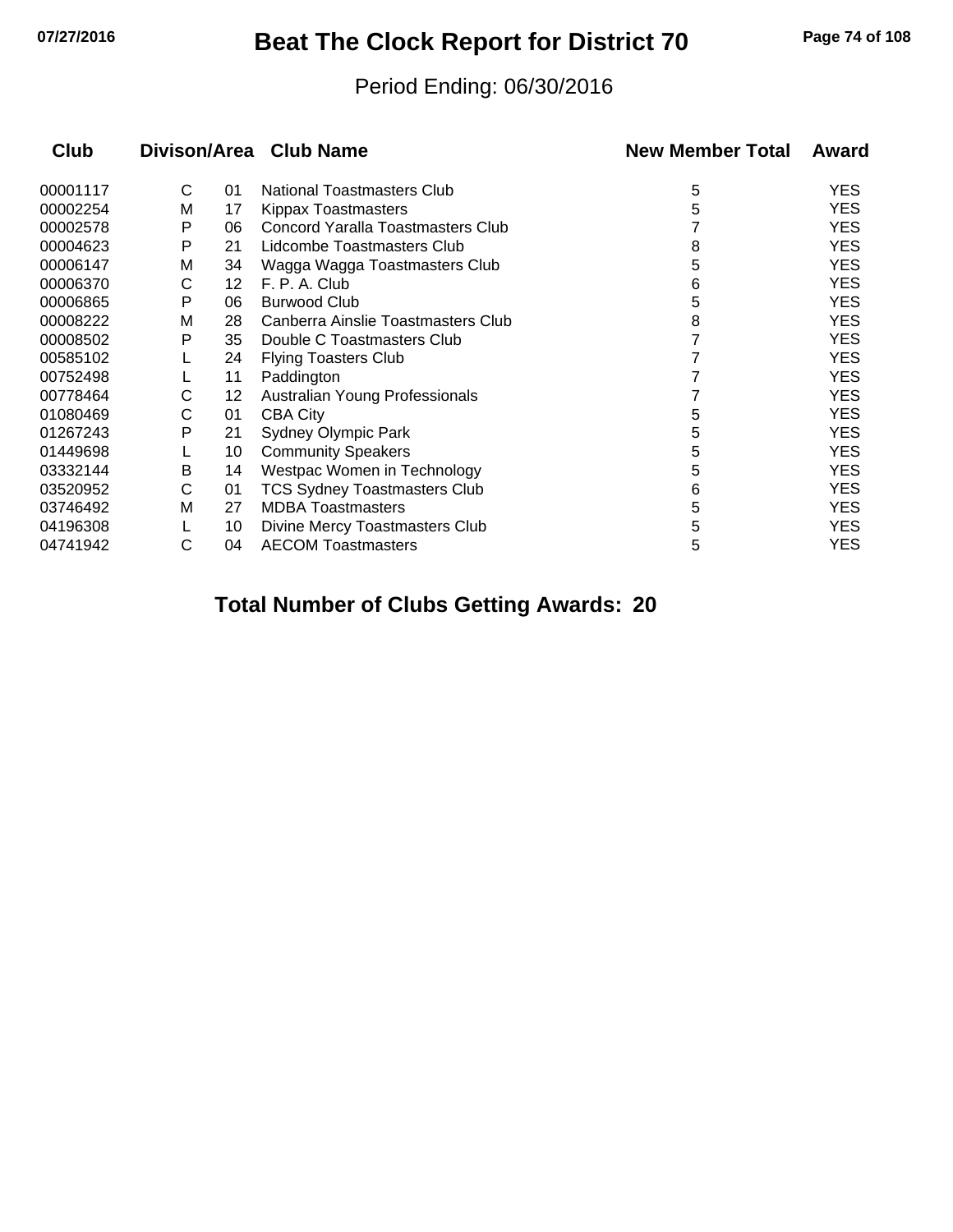## **07/27/2016 Beat The Clock Report for District 71 Page 75 of 108**

#### Period Ending: 06/30/2016

| <b>Club</b> |   |    | Divison/Area Club Name                | <b>New Member Total</b> | Award      |
|-------------|---|----|---------------------------------------|-------------------------|------------|
| 00007508    | B | 17 | <b>Failte Club</b>                    | 6                       | <b>YES</b> |
| 00654755    | Е | 39 | Spa Speakers Club                     | 6                       | <b>YES</b> |
| 00825232    | S | 60 | Southside Speakers Club               | 6                       | <b>YES</b> |
| 00866008    | D | 28 | Athy ToastmastersClub                 | 5                       | <b>YES</b> |
| 00950862    | D | 28 | <b>Maynooth Toastmasters</b>          | 5                       | <b>YES</b> |
| 01022885    | Е | 51 | <b>Strictly Speaking Harrogate</b>    | 5                       | <b>YES</b> |
| 01118667    | С | 57 | <b>PWC Toastmasters</b>               | 5                       | <b>YES</b> |
| 01153557    | A | 03 | <b>Guardian Toastmasters</b>          | 5                       | <b>YES</b> |
| 01322093    | S | 33 | <b>Waverley Communicators</b>         | 6                       | <b>YES</b> |
| 01591173    | E | 06 | Leicester Leaders Speakers' Club      | 6                       | <b>YES</b> |
| 02451576    | A | 49 | <b>EMC Ireland Toastmasters Forum</b> | 5                       | <b>YES</b> |
| 03087888    | С | 10 | El Toastmasters                       | 5                       | <b>YES</b> |
| 03089222    | G | 25 | <b>RAF Mildenhall Toastmasters</b>    | 8                       | <b>YES</b> |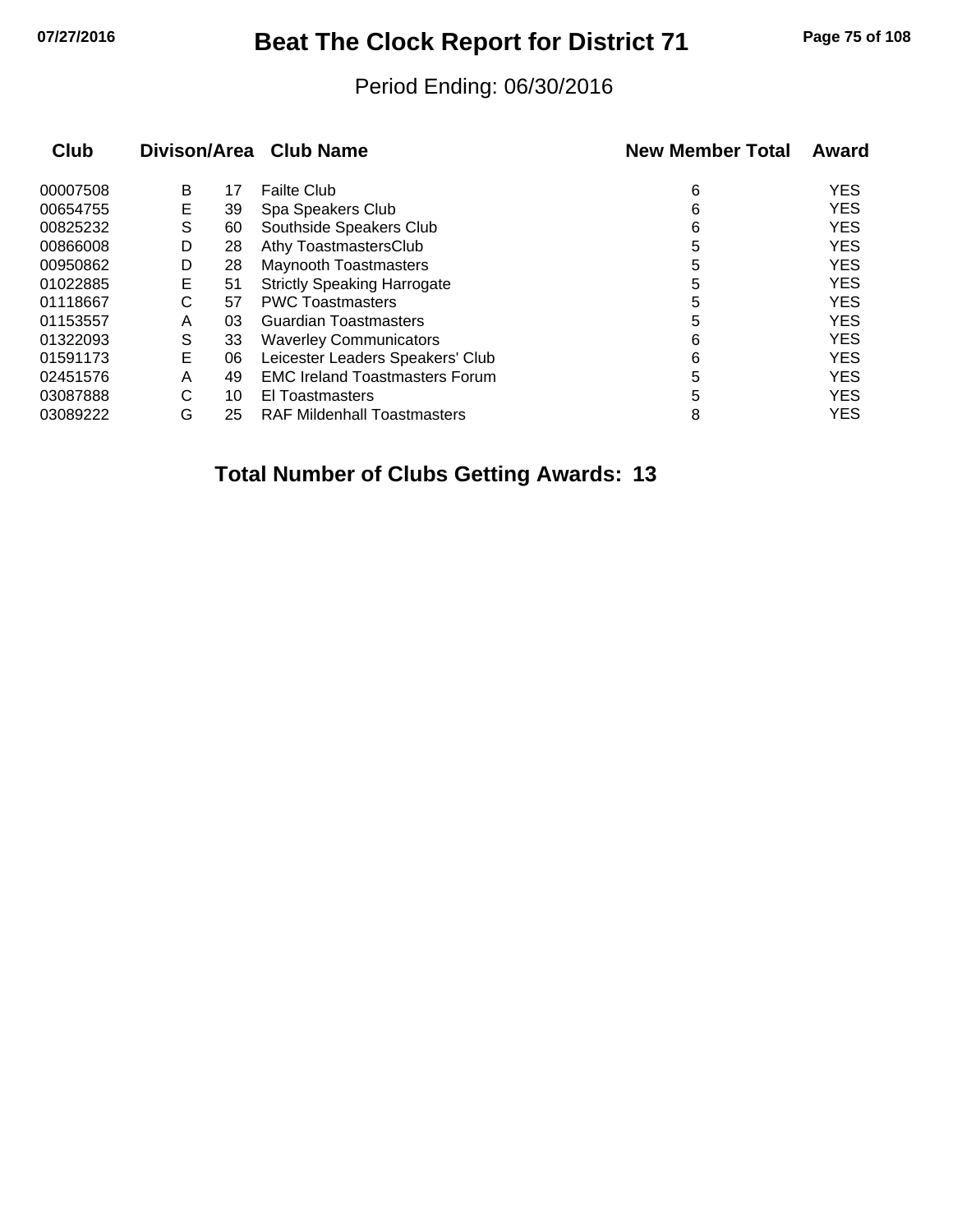# **07/27/2016 Beat The Clock Report for District 72 Page 76 of 108**

#### Period Ending: 06/30/2016

| <b>Club</b> |   |    | Divison/Area Club Name                        | <b>New Member Total</b> | Award      |
|-------------|---|----|-----------------------------------------------|-------------------------|------------|
| 00000409    | Е | 01 | <b>Capital Club</b>                           | 6                       | <b>YES</b> |
| 00002498    | C | 04 | Speak-Easy Club                               | 5                       | <b>YES</b> |
| 00003157    | В | 04 | Lower Waikato Club                            | 6                       | <b>YES</b> |
| 00003830    | н | 05 | Pakuranga Club                                | 5                       | <b>YES</b> |
| 00004338    | В | 05 | <b>First Impressions Club</b>                 | $\overline{7}$          | <b>YES</b> |
| 00005333    | F | 02 | <b>Shortland Street Toastmasters Club</b>     | 9                       | <b>YES</b> |
| 00006197    | A | 05 | Mt. Albert Club                               | 5                       | <b>YES</b> |
| 00007506    | J | 05 | <b>Ohariu Toastmasters Club</b>               | 5                       | <b>YES</b> |
| 00008171    | J | 01 | Talk Of The Town Toastmasters Club            | 7                       | <b>YES</b> |
| 00008344    | Н | 05 | <b>Howick Toastmasters Club</b>               | 5                       | <b>YES</b> |
| 00008851    | J | 08 | <b>Gracefield Toastmasters Club</b>           | 5                       | <b>YES</b> |
| 00593865    | Н | 03 | Speechcraft Club                              | 13                      | <b>YES</b> |
| 00755321    | A | 02 | <b>Talking Heads Club</b>                     | 5                       | <b>YES</b> |
| 01012596    | В | 01 | Moturoa Toastmasters Club                     | 8                       | <b>YES</b> |
| 01035744    | н | 04 | Sylvia Park                                   | 6                       | <b>YES</b> |
| 01137264    | F | 06 | Silverdale-Orewa Toastmasters                 | 6                       | <b>YES</b> |
| 01176581    | G | 07 | <b>Christchurch Women's Club Toastmasters</b> | 5                       | <b>YES</b> |
| 01189695    | A | 03 | <b>AUT Toastmasters</b>                       | 5                       | <b>YES</b> |
| 01219767    | D | 03 | <b>City Early Start</b>                       | 5                       | <b>YES</b> |
| 01355016    | D | 08 | <b>Kiwi Toasters</b>                          | 5                       | <b>YES</b> |
| 01458145    | A | 03 | <b>Biztalk Toastmasters</b>                   | 7                       | <b>YES</b> |
| 01822420    | E | 04 | <b>Toast Health</b>                           | 5                       | <b>YES</b> |
| 01937370    | С | 04 | <b>Polytech Toastmasters</b>                  | 5                       | <b>YES</b> |
| 02383390    | E | 09 | <b>NZX Wordstock</b>                          | 9                       | <b>YES</b> |
| 02677176    | F | 04 | <b>Weekend Toastmasters Club</b>              | 10                      | <b>YES</b> |
| 02906557    | E | 09 | <b>Assurity Testmasters</b>                   | 5                       | <b>YES</b> |
| 03234456    | G | 06 | Speak For Yourself                            | 9                       | <b>YES</b> |
| 04053223    | E | 01 | <b>Cup Cake Communicators</b>                 | 5                       | <b>YES</b> |
| 04196347    | J | 02 | <b>IPU New Zealand Toastmasters</b>           | 5                       | <b>YES</b> |
| 04256278    | Н | 03 | <b>Pacific Toastmasters Club</b>              | 5                       | <b>YES</b> |
| 04399368    | F | 04 | Ingram Micro Toastmasters                     | 11                      | <b>YES</b> |
| 04411268    | J | 06 | <b>Silverstream Toastmasters</b>              | 6                       | <b>YES</b> |
| 04760508    | F | 03 | <b>Review Toastmasters</b>                    | 7                       | <b>YES</b> |
| 04822280    | A | 04 | Watch This Space                              | 7                       | <b>YES</b> |
| 04849467    | E | 04 | <b>Police Toastmasters Club</b>               | 7                       | <b>YES</b> |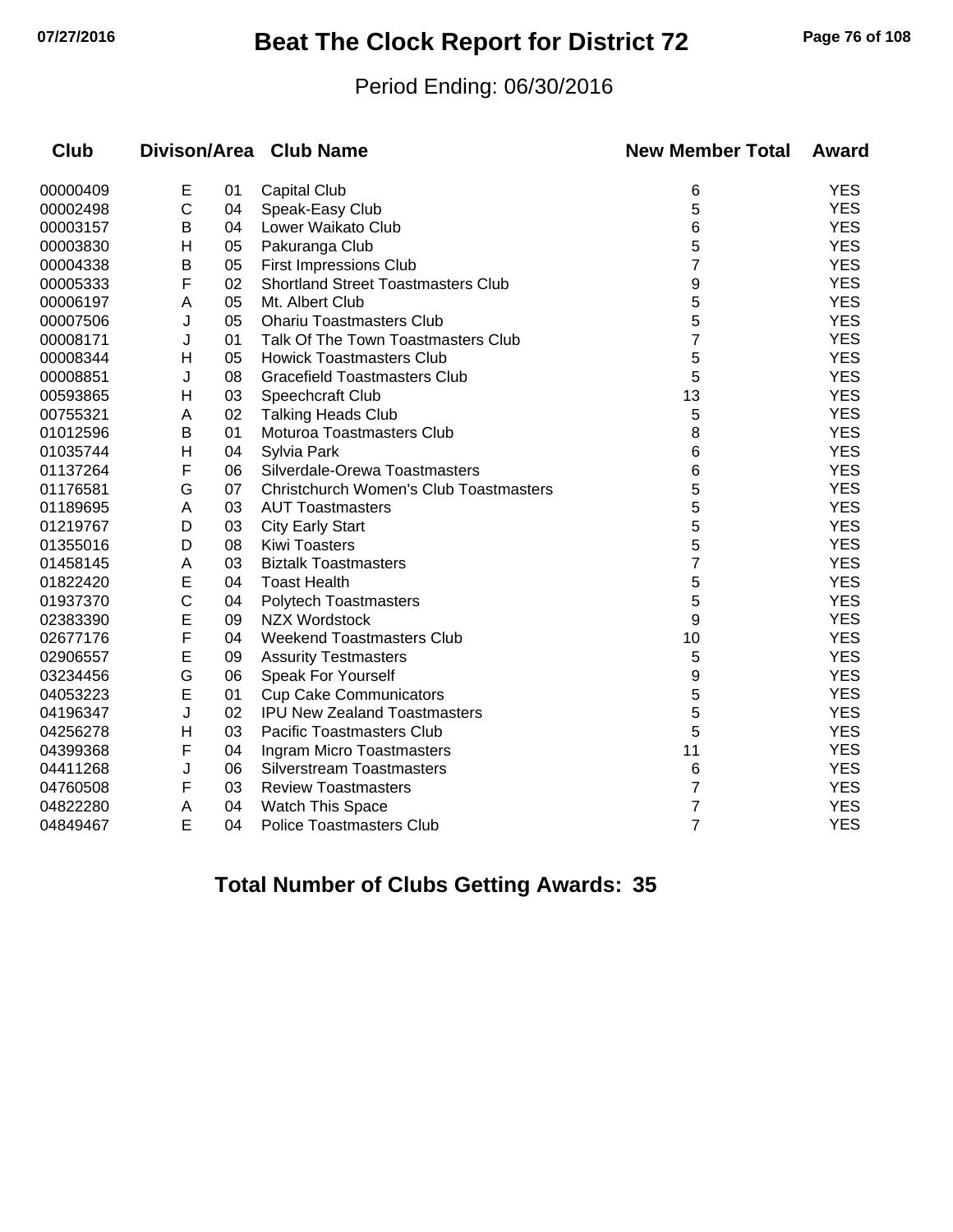# **07/27/2016 Beat The Clock Report for District 73 Page 77 of 108**

#### Period Ending: 06/30/2016

| Club     |   |    | Divison/Area Club Name              | <b>New Member Total</b> | Award      |
|----------|---|----|-------------------------------------|-------------------------|------------|
| 00000019 | С | 10 | <b>Synergy Toastmasters Club</b>    | 5                       | <b>YES</b> |
| 00004263 | м | 22 | <b>RMIT Club</b>                    | 6                       | <b>YES</b> |
| 00985430 | S | 39 | <b>Mighty Docklands</b>             | 6                       | <b>YES</b> |
| 01078222 | С | 11 | <b>Adelaide City</b>                | 6                       | <b>YES</b> |
| 01116773 |   | 41 | Tea House Toastmasters Club         | 5                       | <b>YES</b> |
| 01266432 | Е | 14 | Deakin University Toastmasters Club | 5                       | <b>YES</b> |
| 01582187 | S | 42 | <b>GE Toastmasters Club</b>         |                         | <b>YES</b> |
| 04411379 | м | 21 | <b>CPA Toastmasters Club</b>        |                         | <b>YES</b> |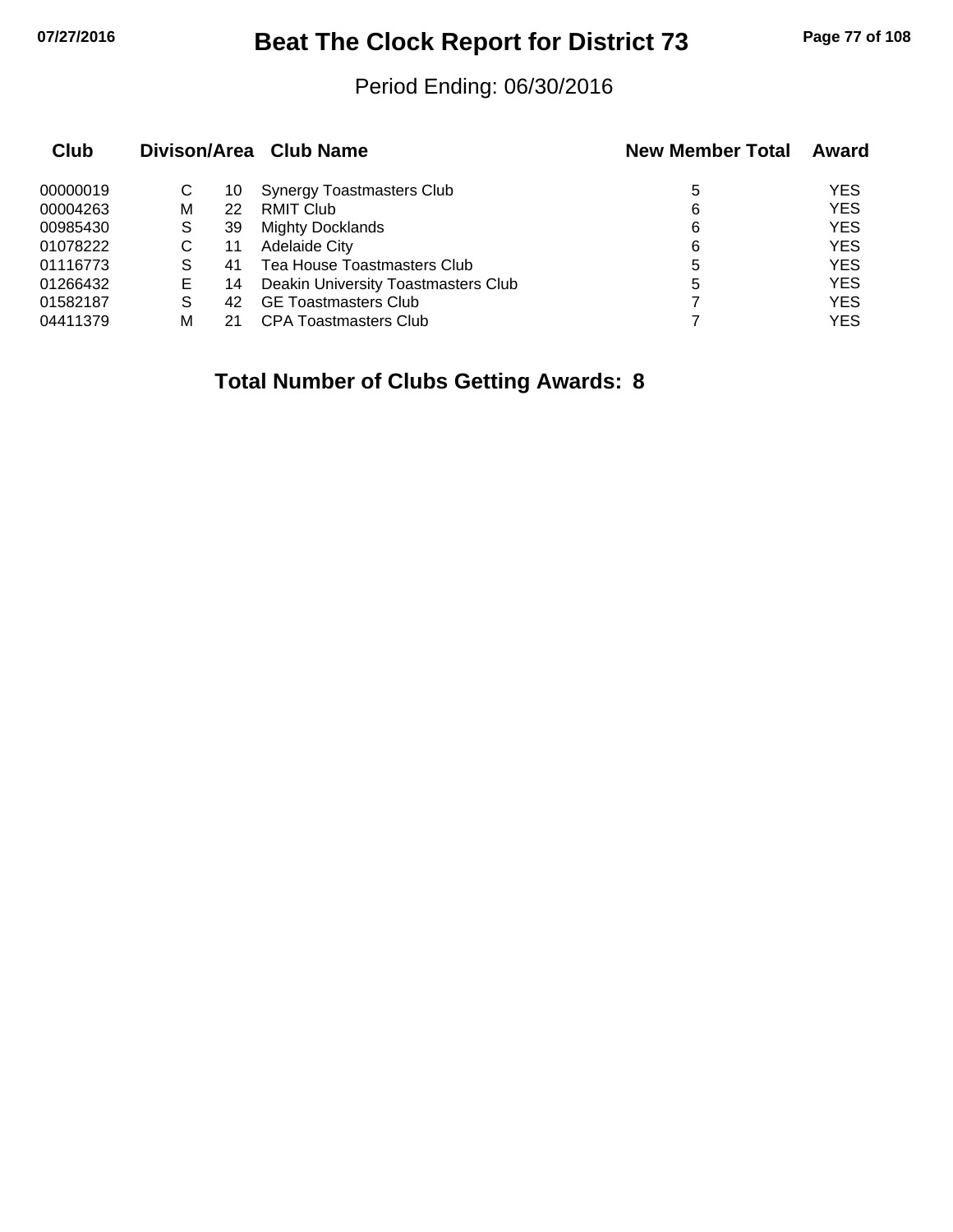## **07/27/2016 Beat The Clock Report for District 74 Page 78 of 108**

#### Period Ending: 06/30/2016

| <b>Club</b> |              |    | Divison/Area Club Name                     | <b>New Member Total</b> | Award      |
|-------------|--------------|----|--------------------------------------------|-------------------------|------------|
| 00000113    | L            | 03 | Johannesburg Toastmasters Club             | 5                       | <b>YES</b> |
| 00001406    | P            | 01 | Durban Club                                | 5                       | <b>YES</b> |
| 00002249    | D            | 02 | Cape Town Club                             | 5                       | <b>YES</b> |
| 00002902    |              | 06 | <b>Nedbank Club</b>                        | 5                       | <b>YES</b> |
| 00002934    | S            | 03 | <b>Randburg Toastmasters</b>               | 6                       | <b>YES</b> |
| 00003008    | н            | 02 | 4th Dimension Club                         | 6                       | <b>YES</b> |
| 00003966    | R            | 04 | City Bowl, Cape Town Toastmasters Club     | 9                       | <b>YES</b> |
| 00004049    | Z            | 02 | Capital Toastmasters Club                  | 5                       | <b>YES</b> |
| 00005906    | P            | 04 | <b>Highway Club</b>                        | 5                       | <b>YES</b> |
| 00006117    | R            | 03 | <b>Paarl Toastmasters Club</b>             | 5                       | <b>YES</b> |
| 00006794    | L            | 04 | <b>KPMG Toastmasters Club</b>              | 5                       | <b>YES</b> |
| 00006940    | S            | 04 | <b>Rainbow Nation Toastmasters Club</b>    | 7                       | <b>YES</b> |
| 00007098    | $\mathsf{R}$ | 04 | Ernst & Young Cape Town Club               | 6                       | <b>YES</b> |
| 00007431    | A            | 05 | <b>SARB Toastmasters Club</b>              | 6                       | <b>YES</b> |
| 00008217    | н            | 04 | Morningside Club                           | 9                       | <b>YES</b> |
| 00659321    | A            | 06 | <b>TAG Toastmasters Club</b>               | 5                       | <b>YES</b> |
| 00824752    | D            | 03 | Cape Communicators Club                    | 5                       | <b>YES</b> |
| 00840322    | L            | 02 | Rosebank Toastmasters Club                 | 10                      | <b>YES</b> |
| 00934382    | S            | 02 | Positive Speakers Club                     | 6                       | <b>YES</b> |
| 00976140    |              | 03 | <b>Refined Raconteurs</b>                  | 11                      | <b>YES</b> |
| 01052145    | R            | 01 | <b>Table View Toastmasters Club</b>        | 12                      | <b>YES</b> |
| 01352883    | D            | 04 | Swakopmund Toastmasters Club               | 7                       | <b>YES</b> |
| 01523926    | A            | 01 | <b>Central Centurion Toastmasters Club</b> | 7                       | <b>YES</b> |
| 01850907    | S            | 05 | Absa Toastmasters Breakfast Club           | 5                       | <b>YES</b> |
| 02355273    | Z            | 01 | <b>Engineers Toastmasters Club</b>         | 9                       | <b>YES</b> |
| 02357896    |              | 05 | <b>CIMA Toastmasters Gauteng</b>           | 12                      | <b>YES</b> |
| 03063907    |              | 04 | <b>Altron Toastmasters</b>                 | 5                       | <b>YES</b> |
| 03589401    | Z            | 02 | Diplomatic Corps Toastmasters Club         | 5                       | <b>YES</b> |
| 03922427    | Z            | 04 | Supreme Toastmasters Club                  | 5                       | <b>YES</b> |
| 04060051    | Z            | 01 | Metropolitan Toastmasters Club             | 9                       | <b>YES</b> |
| 04802605    | Z            | 01 | <b>Waterfront Toastmasters</b>             | 5                       | <b>YES</b> |
| 04949070    | L            | 05 | The Social Network Toastmasters            | $\overline{7}$          | <b>YES</b> |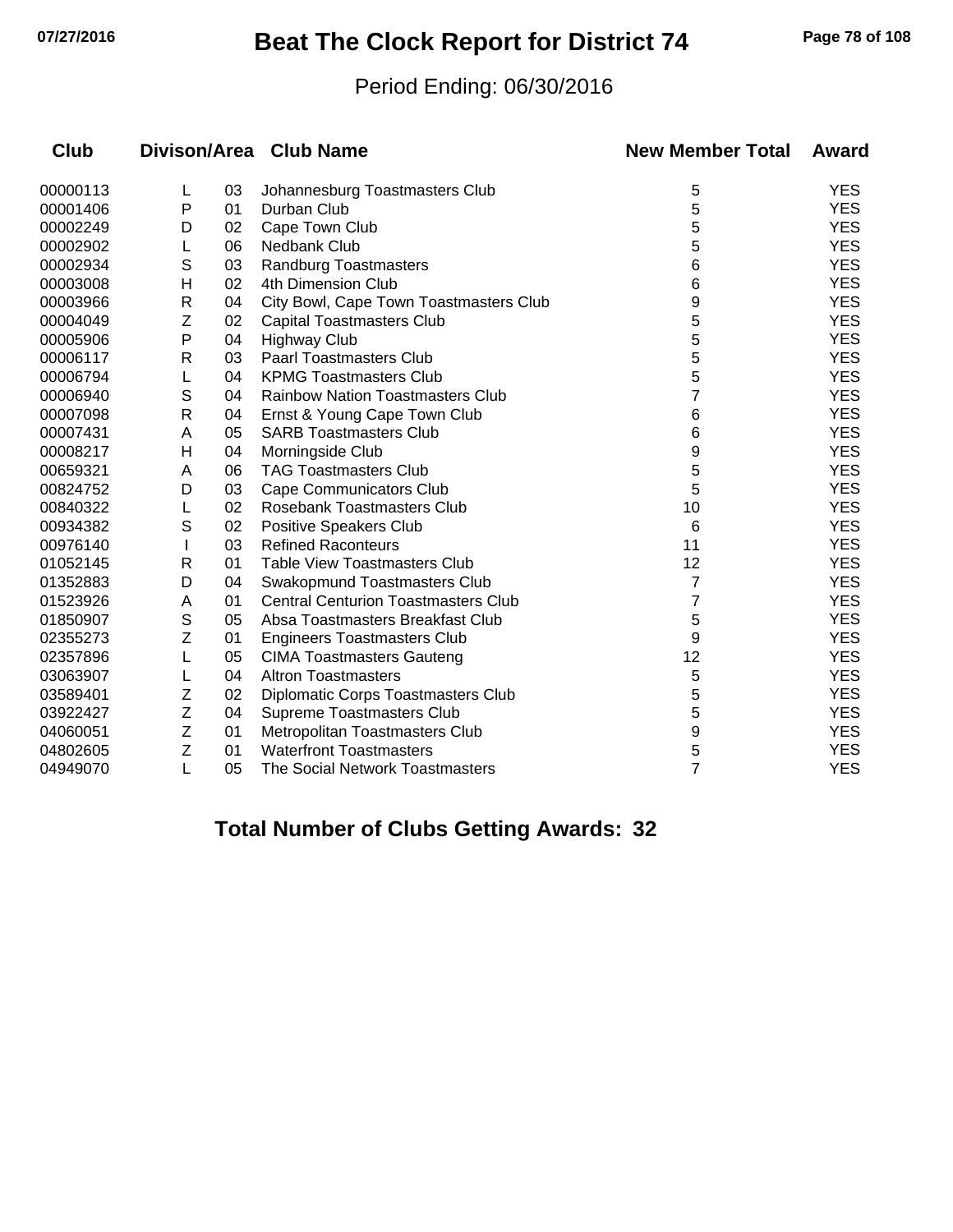## **07/27/2016 Beat The Clock Report for District 75 Page 79 of 108**

#### Period Ending: 06/30/2016

| Club     |   |    | Divison/Area Club Name                  | <b>New Member Total</b> | Award      |
|----------|---|----|-----------------------------------------|-------------------------|------------|
| 00001010 |   | 92 | <b>Philamlife Club</b>                  | 9                       | YES        |
| 00001088 |   | 92 | Manila Bay Club                         | 5                       | <b>YES</b> |
| 00001119 | A | 02 | Metro Manila Toastmasters Club          | 9                       | <b>YES</b> |
| 00001592 | B | 12 | Molave Club                             | 10                      | YES        |
| 00003128 | D | 31 | Barangay Toastmasters Club              | 10                      | YES        |
| 00004159 |   | 81 | San Miguel Corp Club                    | 5                       | <b>YES</b> |
| 00004982 |   | 82 | <b>TMX Toastmasters Club</b>            | 5                       | YES        |
| 00007447 | С | 23 | Cebu South Toastmasters Club            | 5                       | YES        |
| 00007770 | С | 21 | PICPA-Cebu Toastmasters Club            | 9                       | <b>YES</b> |
| 00009442 |   | 84 | <b>Mactan Toastmasters Club</b>         | 9                       | YES        |
| 01027248 | A | 02 | <b>Blue Toastmasters Club</b>           | 10                      | <b>YES</b> |
| 01477730 | G | 62 | Passion in Action (PIA)                 | 5                       | <b>YES</b> |
| 01486258 | С | 22 | Omega Toastmasters Club                 | 7                       | <b>YES</b> |
| 01989295 | Е | 41 | RD Toastmasters Club                    | 6                       | <b>YES</b> |
| 02128361 | С | 23 | Dumaguete Toastmasters Club             | 6                       | <b>YES</b> |
| 02497524 | Κ | 78 | Los Banos Toastmasters Club             | 6                       | <b>YES</b> |
| 02571049 | D | 32 | <b>NWTF Toastmasters Club</b>           | 9                       | YES        |
| 03312013 | В | 11 | <b>FactSet Manila Toastmasters Club</b> | 11                      | <b>YES</b> |
| 03357121 | Κ | 77 | Dasmarinas City Toastmasters Club       | 5                       | YES        |
| 03964390 | B | 14 | <b>Fuel and Power Toastmasters Club</b> | 14                      | YES        |
| 04251901 | A | 03 | <b>Mystique Coolture</b>                | 5                       | <b>YES</b> |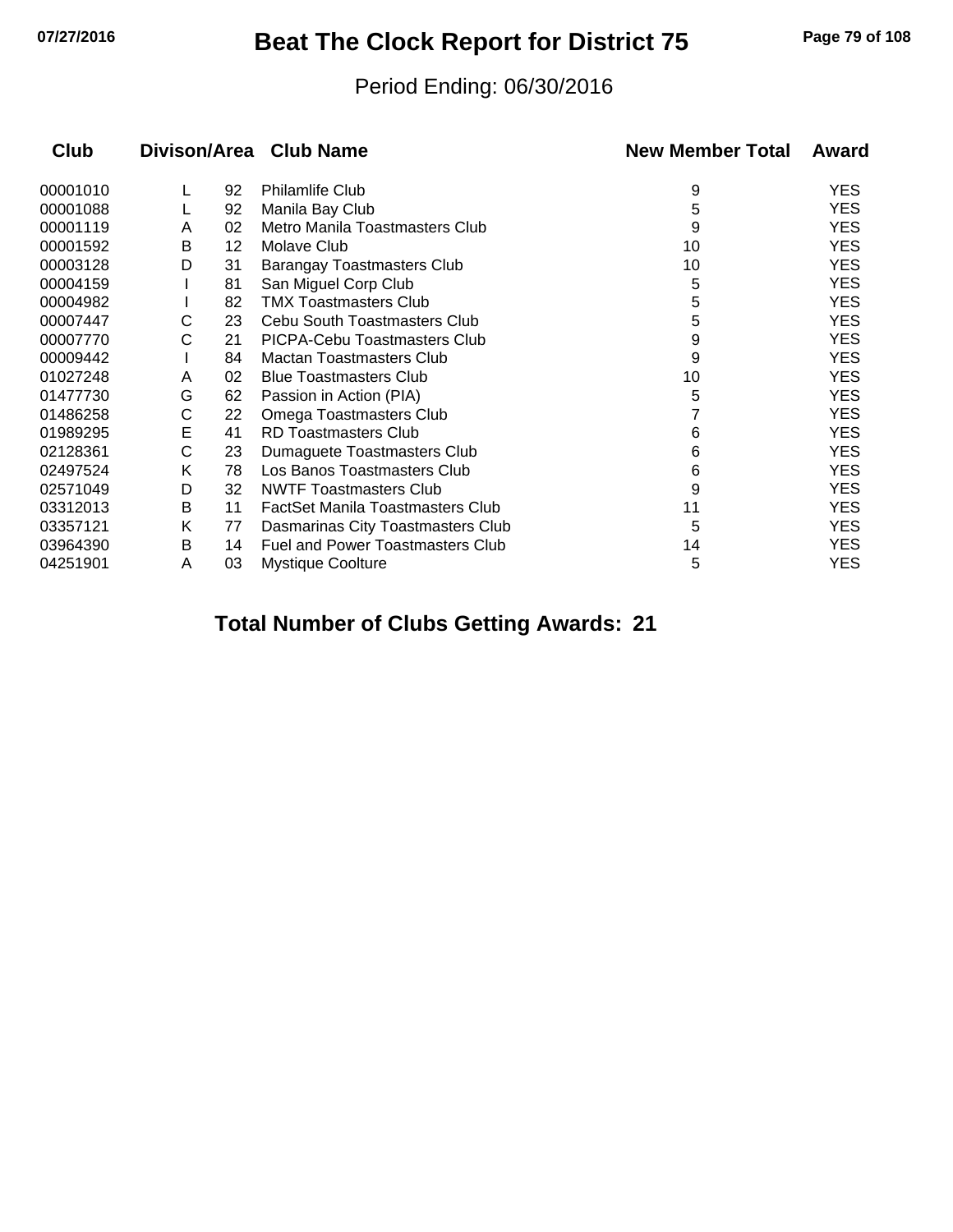## **07/27/2016 Beat The Clock Report for District 76 Page 80 of 108**

#### Period Ending: 06/30/2016

| Club     |   |    | Divison/Area Club Name               | <b>New Member Total</b> | Award      |
|----------|---|----|--------------------------------------|-------------------------|------------|
| 00645544 | C | 31 | Meridian Toastmasters Club           | 6                       | <b>YES</b> |
| 00967512 | B | 25 | Sunrise TMC                          |                         | <b>YES</b> |
| 01429168 | F | 62 | Sakae Toastmasters Club              | 5                       | <b>YES</b> |
| 01475665 | Α |    | Gunma Toastmasters Club              | 5                       | <b>YES</b> |
| 02831960 | Α | 11 | Morinomiyako Toastmasters Club       | 5                       | <b>YES</b> |
| 02845339 | B | 22 | Mitaka Business Toastmasters Club    | 6                       | <b>YES</b> |
| 02951705 | н | 81 | Shimonoseki Toastmasters Club        | 8                       | <b>YES</b> |
| 04271693 | C | 32 | Tokyo Table Topics Toastmasters Club | 5                       | <b>YES</b> |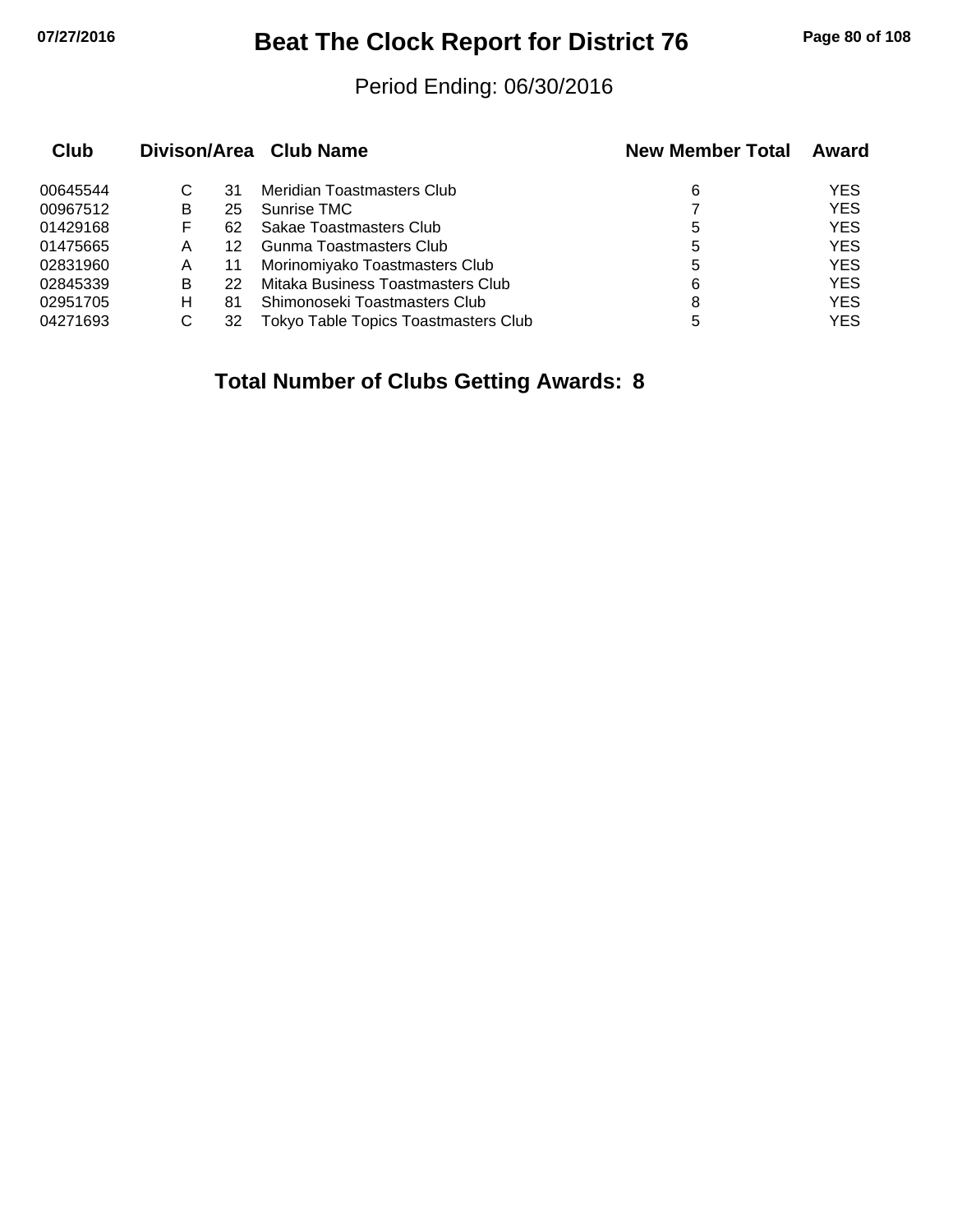## **07/27/2016 Beat The Clock Report for District 77 Page 81 of 108**

#### Period Ending: 06/30/2016

| Club     |    |    | Divison/Area Club Name              | <b>New Member Total</b> | Award      |
|----------|----|----|-------------------------------------|-------------------------|------------|
| 00001153 | С  | 33 | <b>Maxwell Toastmasters</b>         | 5                       | <b>YES</b> |
| 00001334 | С  | 31 | <b>Montgomery Toastmasters</b>      | 5                       | <b>YES</b> |
| 00002974 | B  | 23 | Vestavia Club                       | 5                       | <b>YES</b> |
| 00004838 | A  | 12 | <b>Research Park Toastmasters</b>   |                         | <b>YES</b> |
| 00009478 | Е  | 54 | <b>Hurlburt Club</b>                | 5                       | <b>YES</b> |
| 00724908 | E. | 54 | Destin - South Walton Toastmasters  | 6                       | <b>YES</b> |
| 01408286 | B  | 22 | <b>Toastmasters At Grandview</b>    | 5                       | <b>YES</b> |
| 02199554 | B  | 22 | <b>Summit Speakers</b>              | 8                       | <b>YES</b> |
| 03264480 | В  | 26 | <b>BBVA Compass Daniel Building</b> | 6                       | YES        |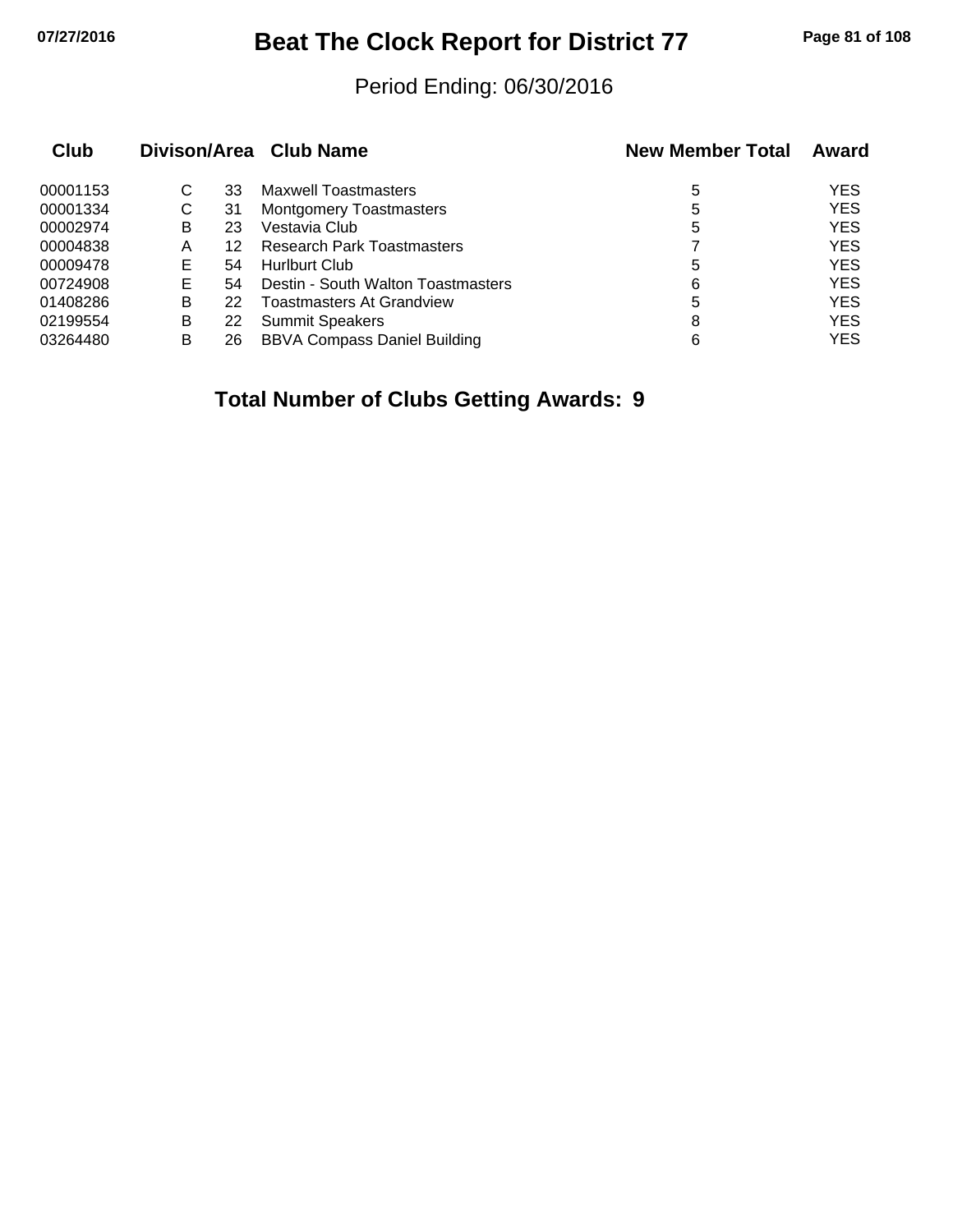## **07/27/2016 Beat The Clock Report for District 78 Page 82 of 108**

#### Period Ending: 06/30/2016

| <b>Club</b> |    | Divison/Area Club Name           | <b>New Member Total Award</b> |     |
|-------------|----|----------------------------------|-------------------------------|-----|
| 00003171    |    | C 34 Highnooners Club            |                               | YES |
| 03476120    | 23 | Liberty Toastmasters Bozeman, MT |                               | YES |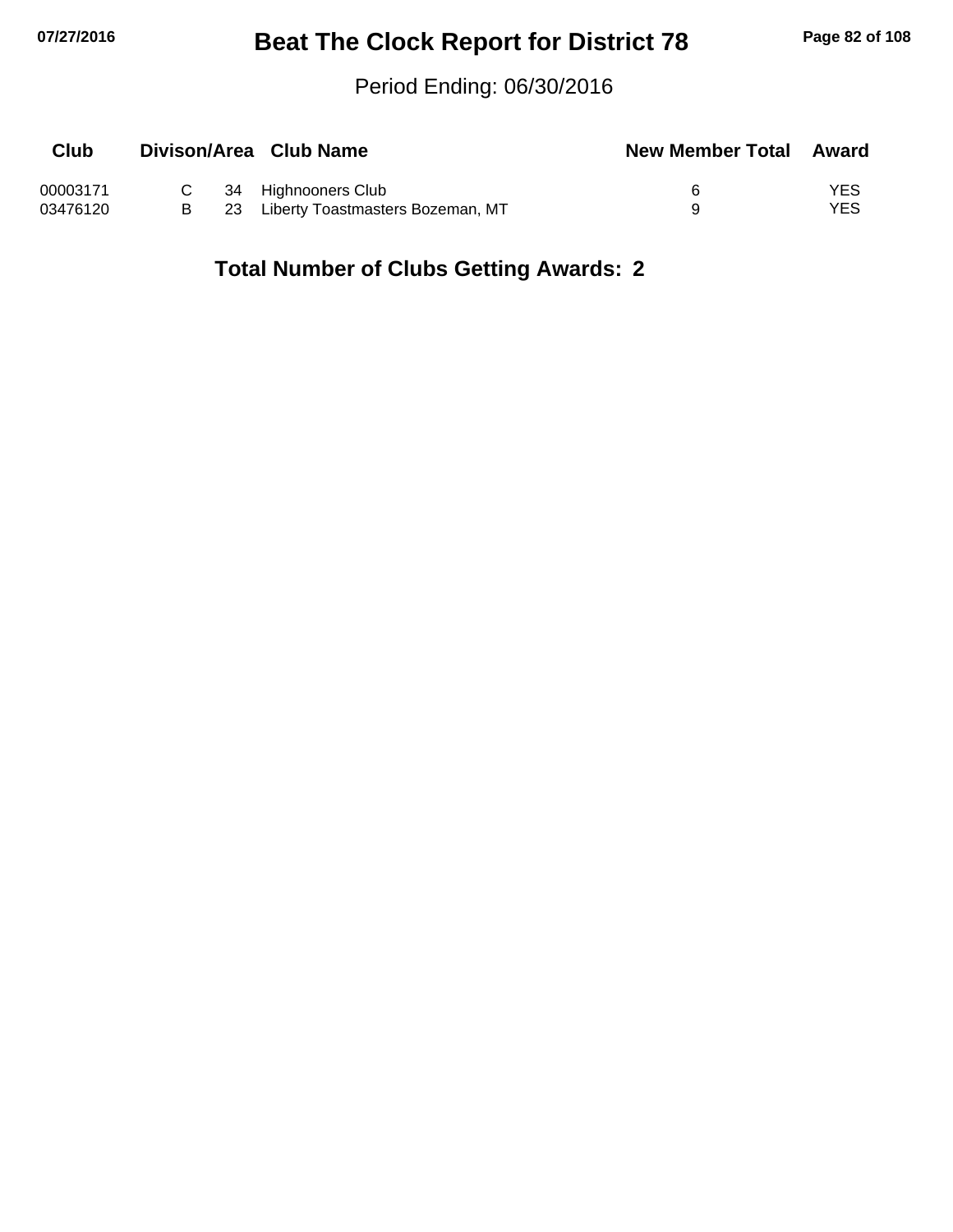# **07/27/2016 Beat The Clock Report for District 79 Page 83 of 108**

### Period Ending: 06/30/2016

| Club     |              |    | Divison/Area Club Name                 | <b>New Member Total</b> | Award      |
|----------|--------------|----|----------------------------------------|-------------------------|------------|
| 00002496 | В            | 06 | Serendib Toastmasters Club             | 5                       | <b>YES</b> |
| 00002789 | В            | 22 | <b>Sand Dunes Toastmasters Club</b>    | 9                       | <b>YES</b> |
| 00006059 | В            | 22 | Mabuhay Toastmasters Club              | 5                       | <b>YES</b> |
| 00006897 | A            | 01 | <b>Riyadh Toastmasters Club</b>        | 5                       | <b>YES</b> |
| 00006899 | Κ            | 28 | PSME-WRSA Club                         | 10                      | <b>YES</b> |
| 00008076 | L            | 17 | <b>Jubail Toastmasters Club</b>        | 5                       | <b>YES</b> |
| 00008258 | J            | 32 | <b>Oasis Toastmasters Club</b>         | 5                       | <b>YES</b> |
| 00008490 | N            | 05 | PICPA Riyadh Toastmasters Club (PRTC)  | 7                       | <b>YES</b> |
| 00889524 | С            | 08 | Nesma Holding Toastmasters Club        | 5                       | <b>YES</b> |
| 01169462 | G            | 10 | Rabigh Leadership Club - RLC           | 6                       | <b>YES</b> |
| 01267758 | Q            | 71 | Asharqia Chamber Toastmasters          | 5                       | <b>YES</b> |
| 01357359 | J            | 15 | <b>Alif Advanced Toastmasters</b>      | 9                       | <b>YES</b> |
| 01427793 | Q            | 71 | La'aLe'e Toastmasters                  | 7                       | <b>YES</b> |
| 01462289 | Τ            | 49 | Al-Madina                              | 5                       | <b>YES</b> |
| 01527187 | B            | 22 | PSME-CRSA & Friends Toastmasters Club  | 12                      | <b>YES</b> |
| 01536532 | $\mathsf{R}$ | 36 | The Gold Toastmasters Club             | 5                       | <b>YES</b> |
| 01567006 | D            | 72 | Danat Yanbu                            | 6                       | <b>YES</b> |
| 01573469 | G            | 33 | Eagle Toastmasters Club                | 5                       | <b>YES</b> |
| 01597596 | R            | 19 | Yallah Banat Ariyadh Toastmasters Club | 16                      | <b>YES</b> |
| 02040331 | A            | 67 | Speakers of PICE Riyadh                | 6                       | <b>YES</b> |
| 02094259 | L            | 29 | <b>Jubail Tamil Toastmasters Club</b>  | 6                       | <b>YES</b> |
| 02175364 | O            | 52 | <b>TAPROBANE Toastmasters Club</b>     | 5                       | <b>YES</b> |
| 02215715 | Κ            | 35 | Jeddah Tamil Toastmasters Club         | 7                       | <b>YES</b> |
| 02279573 | M            | 20 | <b>JHAH Toastmasters</b>               | 12                      | <b>YES</b> |
| 02284273 | F            | 31 | <b>Abdulla Fouad Toastmasters</b>      | 5                       | <b>YES</b> |
| 02345107 | G            | 07 | <b>OPM Toastmasters Club</b>           | 5                       | <b>YES</b> |
| 02435698 | С            | 11 | <b>PSME Jeddah Toastmasters Club</b>   | 7                       | <b>YES</b> |
| 02577496 | L            | 29 | <b>Alawal Toastmasters</b>             | 6                       | <b>YES</b> |
| 02979009 | P            | 39 | Abha Ladies Toastmasters Club          | 5                       | <b>YES</b> |
| 03253526 | н            | 18 | Jeddah Elite Ladies Toastmasters Club  | 6                       | <b>YES</b> |
| 03314967 | Κ            | 28 | <b>BAJ Toastmasters Club</b>           | 5                       | <b>YES</b> |
| 03651240 | Ρ            | 40 | Alwadyean Toastmasters Club            | 17                      | <b>YES</b> |
| 03728020 | F            | 61 | Alturki Toastmasters Club              | 5                       | <b>YES</b> |
| 03888434 | S            | 58 | <b>Hajariat Explorer</b>               | 5                       | <b>YES</b> |
| 03958674 | M            | 54 | Uthmaniyah Toastmasters Club           | 5                       | <b>YES</b> |
| 04015060 | M            | 42 | Radhwa Toastmasters                    | 7                       | YES        |
| 04027533 | м            | 55 | <b>New Discovery Toastmasters</b>      | 5                       | <b>YES</b> |
| 04040020 | D            | 44 | Gas Yanbu                              | 5                       | <b>YES</b> |
| 04206338 | H            | 18 | Pace Advanced Toastmasters Club        | 6                       | <b>YES</b> |
| 04210986 | A            | 02 | Riyadh Voice Toastmasters Club         | 5                       | <b>YES</b> |
| 04224669 | P            | 40 | Shabab Aseer                           | 6                       | <b>YES</b> |
| 04273931 | N            | 04 | Elite 30 Advanced Toastmasters Club    | 6                       | <b>YES</b> |
| 04363443 | т            | 30 | <b>Quba Toastmasters Club</b>          | 5                       | <b>YES</b> |
| 04476277 | N            | 66 | <b>Wisdom Toastmasters Club</b>        | 5                       | <b>YES</b> |
| 04549271 | P            | 39 | Learn 4 Life Ladies Toastmasters Club  | 5                       | <b>YES</b> |
| 04671851 | Р            | 69 | Abha Advanced Toastmasters             | 7                       | <b>YES</b> |
| 04672557 | P            | 39 | Jazan Ladies Toastmasters Club         | 9                       | <b>YES</b> |
| 04727360 | M            | 41 | Khurais-Hawtah Club                    | 5                       | <b>YES</b> |
| 04772304 | м            | 50 | Paradigm Toastmasters Club             | 5                       | <b>YES</b> |
| 04822300 | A            | 67 | RIYADH GEMS ADVANCED TOASTMASTERS CLUB | 5                       | <b>YES</b> |
| 04901501 | S            | 56 | Mobily Alsharqyah Toastmaster Club     | 8                       | <b>YES</b> |
| 05148457 | F            | 25 | <b>Dynamic Toastmasters Club</b>       | 5                       | <b>YES</b> |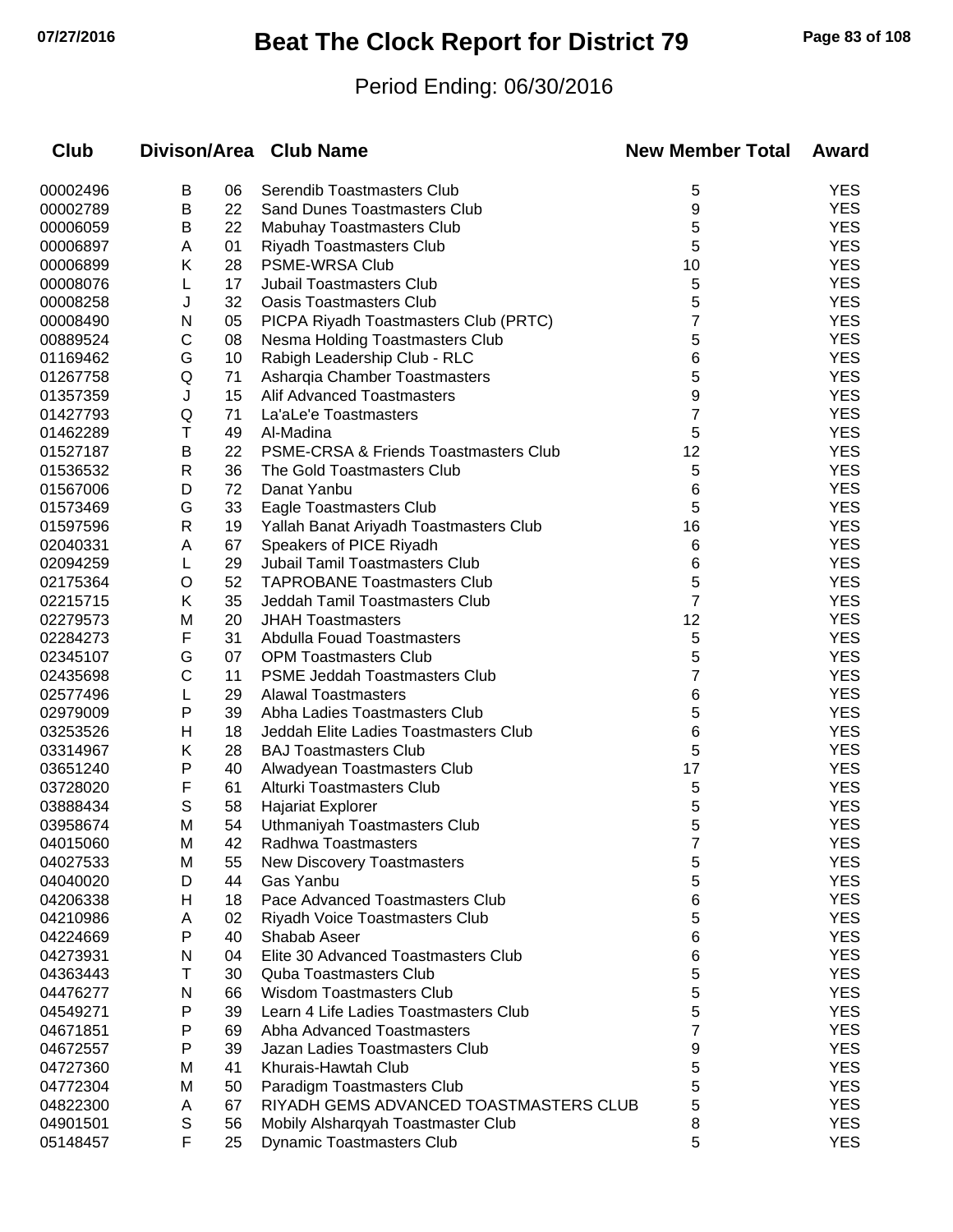## **07/27/2016 Beat The Clock Report for District 79 Page 84 of 108**

#### Period Ending: 06/30/2016

| Club     |    |     | Divison/Area Club Name            | <b>New Member Total</b> | Award      |
|----------|----|-----|-----------------------------------|-------------------------|------------|
| 05268877 |    | 49. | Rawafed Toastmasters Club         | 6                       | YES        |
| 05305878 |    | 08  | Jeddah Superiority Club           | 8                       | <b>YES</b> |
| 05359250 | F. | 60. | Siri Kannada Toastmasters Club    | 5                       | <b>YES</b> |
| 05501874 |    | 68  | Mernah                            | 5                       | <b>YES</b> |
| 05580434 |    | 25  | <b>MONTAJAT Toastmasters Club</b> | 10                      | YES        |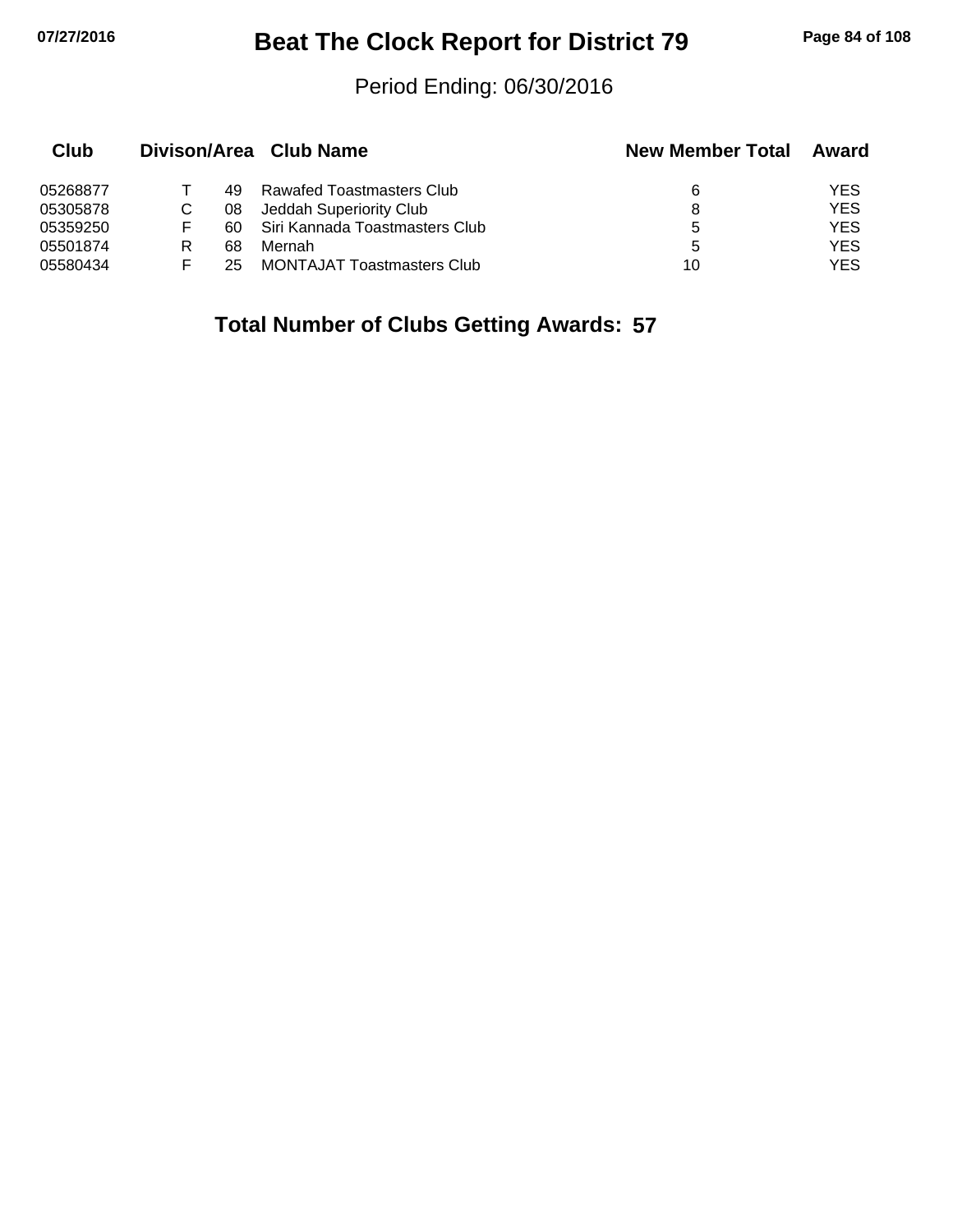# **07/27/2016 Beat The Clock Report for District 80 Page 85 of 108**

#### Period Ending: 06/30/2016

| Club     |   |    | Divison/Area Club Name                       | <b>New Member Total</b> | Award      |
|----------|---|----|----------------------------------------------|-------------------------|------------|
| 00000357 | U | 04 | <b>Toastmasters Club Of Singapore</b>        | 13                      | <b>YES</b> |
| 00000483 | Α | 01 | <b>YMCA Toastmasters Club</b>                | 8                       | <b>YES</b> |
| 00002086 | E | 04 | Lion City Toastmasters Club                  | 5                       | <b>YES</b> |
| 00003348 | Α | 05 | Geylang Serai Toastmasters Club              | 7                       | <b>YES</b> |
| 00004011 | S | 03 | Changi Simei Toastmasters Club               | 8                       | <b>YES</b> |
| 00006198 | Z | 02 | The Frontier Toastmasters Club               | 5                       | <b>YES</b> |
| 00007511 | G | 01 | <b>Braddell Heights II Toastmasters Club</b> | 5                       | <b>YES</b> |
| 00007544 | V | 04 | Queenstown Mandarin Club                     | 5                       | <b>YES</b> |
| 00008531 |   | 03 | <b>SCCCI Mandarin Club</b>                   | 5                       | <b>YES</b> |
| 00008705 | Z | 02 | <b>Telok Blangah Toastmasters Club</b>       |                         | <b>YES</b> |
| 00008816 | D | 03 | Money Mastery (Singapore) Toastmasters Club  | 5                       | <b>YES</b> |
| 00009479 | Z | 03 | <b>Bishan Toastmasters Club</b>              | 5                       | <b>YES</b> |
| 00814101 | U | 01 | Whampoa Toastmaster Club                     | 6                       | <b>YES</b> |
| 00916931 | B | 03 | <b>SIM Students Toastmasters Club</b>        | 9                       | <b>YES</b> |
| 01052381 |   | 03 | Toni International                           | 8                       | <b>YES</b> |
| 01334904 | Β | 04 | Joo Chiat Culture Toastmasters Club          | 5                       | <b>YES</b> |
| 01344656 | E | 04 | Vietnam Toastmasters Club                    | 5                       | <b>YES</b> |
| 01419386 | Z | 02 | <b>MDIS Toastmasters Club</b>                | 5                       | <b>YES</b> |
| 01453287 | L | 05 | Cairnhill Mandarin Toastmasters Club         | 10                      | <b>YES</b> |
| 01490973 | Α | 04 | <b>EASB Eagles Toastmasters Club</b>         | 7                       | <b>YES</b> |
| 01994057 | U | 02 | Alexandra Health Pte Ltd                     |                         | <b>YES</b> |
| 03041685 | Β | 01 | Nanyang Scholars Toastmasters Club           | 9                       | <b>YES</b> |
| 03760917 | G | 04 | <b>SCTA Toastmasters Club</b>                | 11                      | <b>YES</b> |
| 04198686 | G | 03 | <b>ACE Toastmasters Club</b>                 | 8                       | <b>YES</b> |
| 04349592 |   | 03 | Spirit Mind (Singapore) Toastmasters Club    | 9                       | <b>YES</b> |
| 04455150 |   | 06 | Mountbatten Mandarin Toastmasters Club       | 6                       | <b>YES</b> |
| 04677672 | S | 02 | PhillipCapital (Singapore) Toastmasters Club | 9                       | <b>YES</b> |
| 04782030 | T | 01 | Kamban Toastmasters Club                     | 10                      | <b>YES</b> |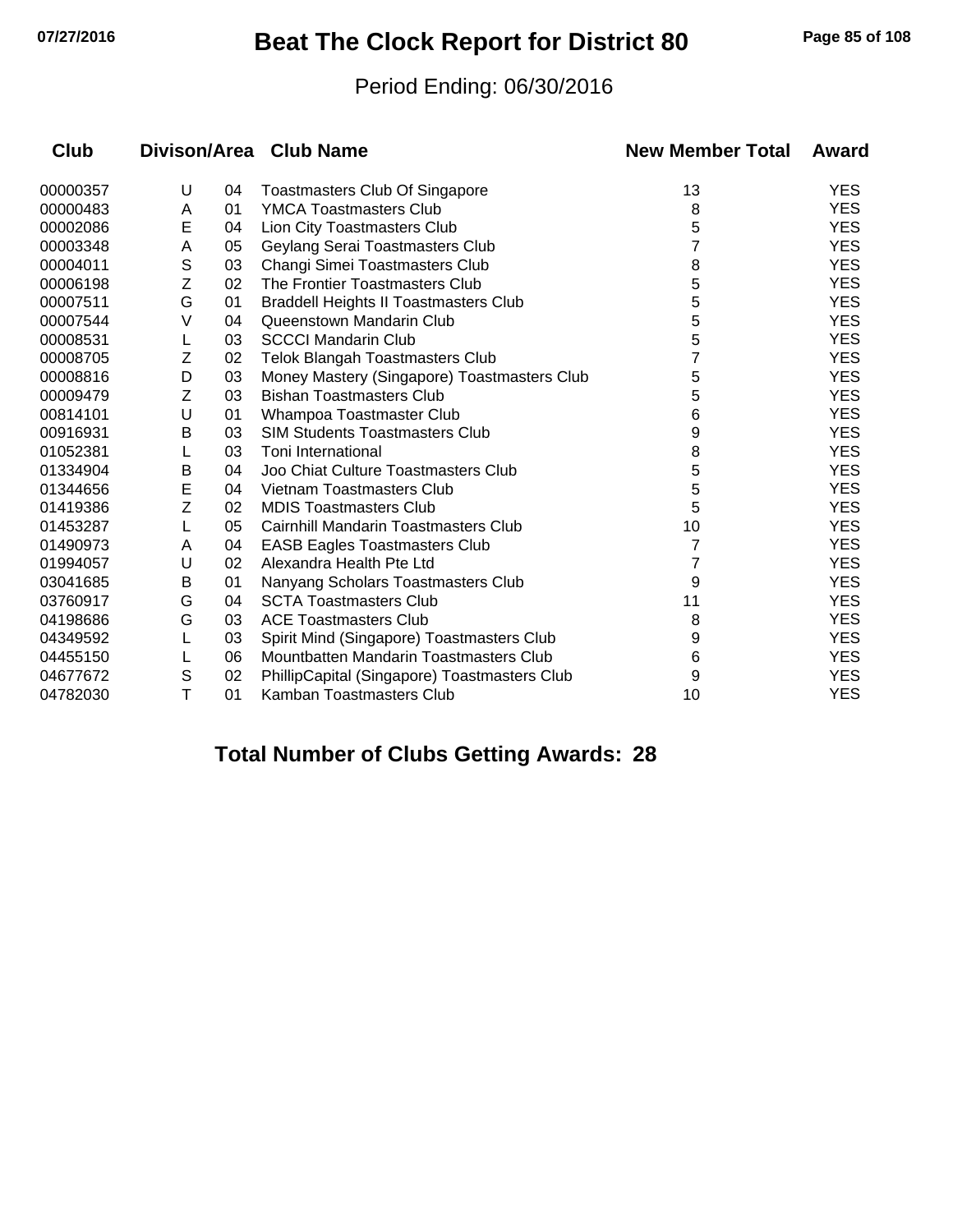# **07/27/2016 Beat The Clock Report for District 81 Page 86 of 108**

#### Period Ending: 06/30/2016

| <b>Club</b> |   |    | Divison/Area Club Name                   | <b>New Member Total</b> | Award      |
|-------------|---|----|------------------------------------------|-------------------------|------------|
| 00001045    | B | 08 | Nova Powerspeakers Club                  | 5                       | <b>YES</b> |
| 00002078    | B | 11 | <b>U.C.T. Toastmasters Club</b>          |                         | <b>YES</b> |
| 00008938    | A | 02 | Trinitaria Toastmasters Club             | 5                       | <b>YES</b> |
| 00740677    | B | 08 | <b>Visionaries Club</b>                  | 6                       | <b>YES</b> |
| 01036674    | D | 22 | Club Phare                               | 5                       | <b>YES</b> |
| 01337423    | F | 35 | Grenada Gems Toastmasters Club           | 9                       | <b>YES</b> |
| 01847628    | D | 26 | <b>FLAMME</b>                            |                         | <b>YES</b> |
| 02223990    | Е | 31 | <b>Elite Advanced Speakers</b>           | 6                       | <b>YES</b> |
| 02269302    | F | 35 | Rainbow City Toastmasters Club           |                         | <b>YES</b> |
| 03163293    | Е | 30 | <b>Puerto Rico Power Speakers</b>        | 6                       | <b>YES</b> |
| 03609909    | E | 30 | HP Aguadilla                             | 5                       | <b>YES</b> |
| 03875897    | F | 35 | Grenada Public Service Toastmasters Club | 9                       | <b>YES</b> |
| 04550105    | В | 13 | <b>TCI Toastmasters</b>                  | 6                       | <b>YES</b> |
| 04603017    | E | 30 | <b>Boringuen Toastmasters Club</b>       | 10                      | <b>YES</b> |
| 05432641    | E | 31 | <b>CoachArt Toastmasters</b>             |                         | <b>YES</b> |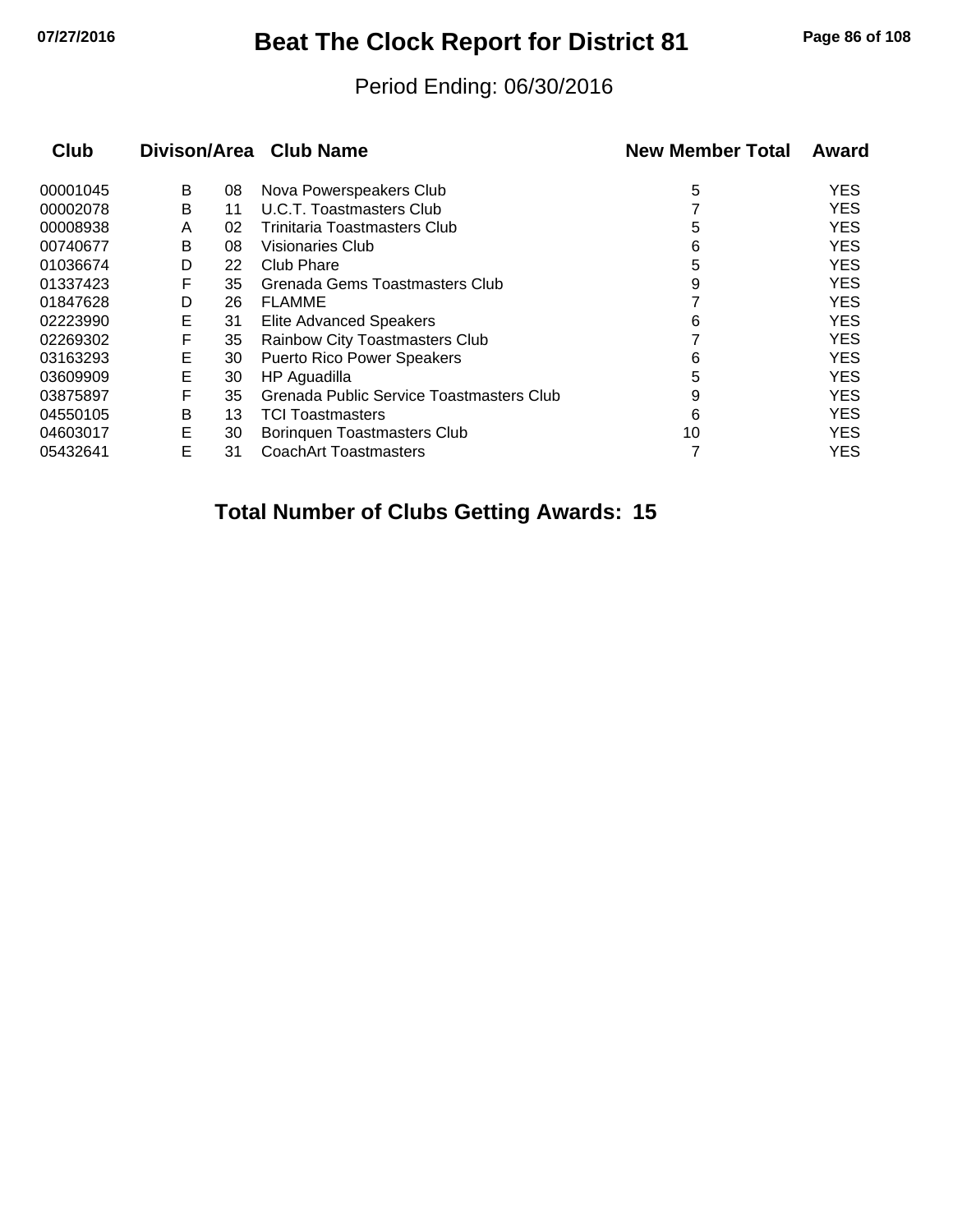# **07/27/2016 Beat The Clock Report for District 82 Page 87 of 108**

#### Period Ending: 06/30/2016

| <b>Club</b> |              |    | Divison/Area Club Name                  | <b>New Member Total</b> | Award      |
|-------------|--------------|----|-----------------------------------------|-------------------------|------------|
| 00005324    | A            | 02 | The Colombo Toastmasters Club           | 6                       | <b>YES</b> |
| 00614737    | E            | 02 | <b>IESLToastmasters Club</b>            | 6                       | <b>YES</b> |
| 00968050    | K            | 01 | <b>CSC Chennai Chapter</b>              | 5                       | <b>YES</b> |
| 01050359    | В            | 04 | Chennai Wordsmiths Toastmasters Club    | 11                      | <b>YES</b> |
| 01223810    | H            | 03 | Jaffna Toastmasters Club(JTMC)          | 6                       | <b>YES</b> |
| 01317290    | J            | 01 | <b>APIIT Toastmasters</b>               | $\overline{7}$          | <b>YES</b> |
| 01357117    | Н            | 01 | HILL CAPITAL TOASTMASTERS               | 7                       | <b>YES</b> |
| 01514977    | F            | 02 | <b>Wattala Toastmasters Club</b>        | 5                       | <b>YES</b> |
| 01600941    | B            | 02 | <b>Terra VIT</b>                        | 8                       | <b>YES</b> |
| 02009282    | D            | 03 | Chennai Speakers Forum                  | 5                       | <b>YES</b> |
| 02148163    | L            | 03 | <b>Coimbatore Toastmasters Club</b>     | 6                       | <b>YES</b> |
| 02188218    | $\mathbf{I}$ | 02 | <b>L&amp;T ECC Toastmasters Club</b>    | 5                       | <b>YES</b> |
| 02221629    | G            | 03 | <b>TCS Insurance Toastmasters Club</b>  | 5                       | <b>YES</b> |
| 02247135    | D            | 04 | <b>TCS Maitree Orators</b>              | 8                       | <b>YES</b> |
| 02435760    | Κ            | 02 | Infosys Toastmasters, Chennai           | 5                       | <b>YES</b> |
| 02441171    | D            | 04 | Chennai Communicators Club              | 6                       | <b>YES</b> |
| 02677376    | Β            | 03 | <b>Brisa VIT</b>                        | $\overline{7}$          | <b>YES</b> |
| 02677403    | В            | 03 | Clima VIT                               | 10                      | <b>YES</b> |
| 02798716    | G            | 01 | Infosys Shols Toastmasters Club         | 6                       | <b>YES</b> |
| 03295556    | В            | 03 | <b>FOGO VIT</b>                         | 6                       | <b>YES</b> |
| 03358372    | G            | 01 | Wipro Chennai Toastmasters Club - CDC5  | 5                       | <b>YES</b> |
| 03365542    | F            | 03 | Linea Aqua Toastmasters Club            | 22                      | <b>YES</b> |
| 03574743    | B            | 04 | <b>HCL Pinnacle Toastmasters Club</b>   | 8                       | <b>YES</b> |
| 03815299    | L            | 02 | Madurai Toastmasters Club               | 5                       | <b>YES</b> |
| 04142818    | G            | 02 | Great Lakes Chennai Toastmasters Club   | 33                      | <b>YES</b> |
| 04198323    | B            | 03 | <b>Nuvens VIT</b>                       | 12                      | <b>YES</b> |
| 04225142    | L            | 01 | FAI - Salem Rainmakers Club             | 5                       | <b>YES</b> |
| 04304054    | H            | 02 | <b>MAS Slimline Toastmasters Club</b>   | 6                       | <b>YES</b> |
| 04309638    |              | 03 | <b>Rising Pillars Toastmasters Club</b> | 6                       | <b>YES</b> |
| 04413366    | L            | 01 | <b>MAMCET TOASTMASTERS CLUB</b>         | 10                      | <b>YES</b> |
| 04413695    | L            | 02 | Virudhunagar Toastmasters Club          | 5                       | <b>YES</b> |
| 04665501    | G            | 01 | Orators of Tech Mahindra                | 6                       | <b>YES</b> |
| 04730756    | D            | 02 | <b>CAT-RMZ Toastmasters</b>             | 5                       | <b>YES</b> |
| 04839397    | Α            | 04 | <b>CSE Toastmasters Club</b>            | 6                       | <b>YES</b> |
| 04877543    | E            | 03 | <b>Marine Toastmasters Club</b>         | 5                       | <b>YES</b> |
| 04903005    | A            | 02 | CMA SRI LANKA TOASTMASTERS CLUB         | $\overline{7}$          | <b>YES</b> |
| 05125333    | B            | 03 | Sol VIT Toastmasters                    | $\overline{7}$          | <b>YES</b> |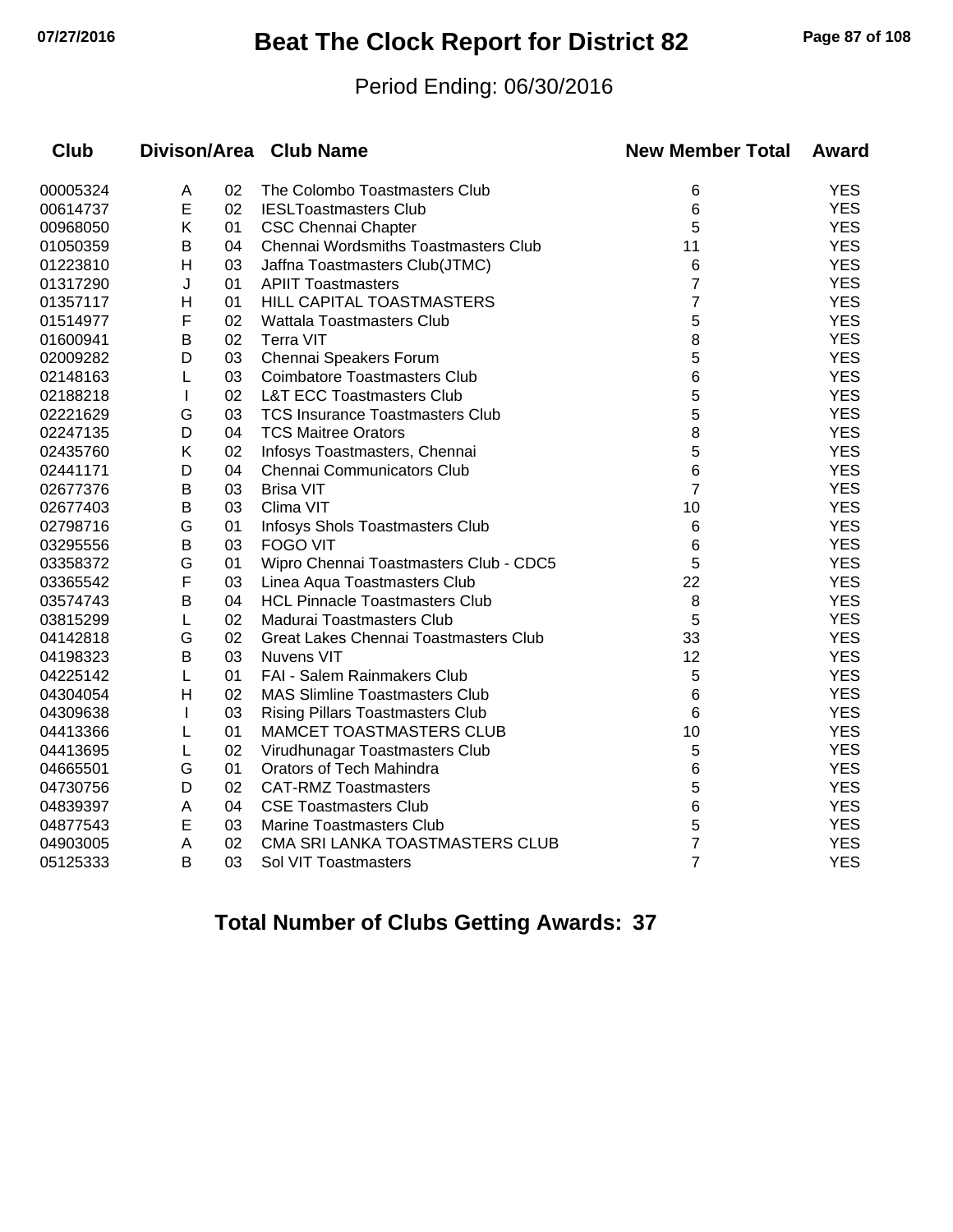## **07/27/2016 Beat The Clock Report for District 83 Page 88 of 108**

#### Period Ending: 06/30/2016

| <b>Club</b> |   |    | Divison/Area Club Name             | <b>New Member Total</b> | Award      |
|-------------|---|----|------------------------------------|-------------------------|------------|
| 00002664    | н | 83 | Clifton Toastmasters Club          | 6                       | <b>YES</b> |
| 00003041    |   | 93 | <b>Park Toastmasters Club</b>      | 5                       | <b>YES</b> |
| 00004646    | D | 42 | <b>Brunswick Toastmasters Club</b> | 5                       | <b>YES</b> |
| 00007478    | F | 61 | Shore Speakers Toastmasters Club   | 6                       | <b>YES</b> |
| 00007733    | G | 72 | Jersey Toastmasters Club           | 5                       | <b>YES</b> |
| 00008143    | Е | 54 | Storytelling Club                  | 5                       | <b>YES</b> |
| 00009828    | Е | 52 | <b>Conquerors Club</b>             | 5                       | <b>YES</b> |
| 00009983    | н | 81 | <b>Successful Speaking Club</b>    | 5                       | <b>YES</b> |
| 00681602    | A | 11 | Open Door Club                     | 5                       | <b>YES</b> |
| 00739438    | F | 63 | Jim Friend Toastmasters            | 6                       | <b>YES</b> |
| 01077104    | С | 34 | <b>GSK's Speakeasy</b>             |                         | <b>YES</b> |
| 01455543    | н | 84 | <b>Good Souls Toastmasters</b>     | 8                       | <b>YES</b> |
| 01506768    |   | 94 | <b>Nyack Toastmasters</b>          | 5                       | <b>YES</b> |
| 03325285    | D | 41 | <b>Brunswick Advanced</b>          | 5                       | <b>YES</b> |
| 03938656    | D | 44 | <b>DP&amp;C Toastmasters</b>       | 5                       | <b>YES</b> |
| 04072972    | E | 53 | <b>Celgene Celorators</b>          | 5                       | YES        |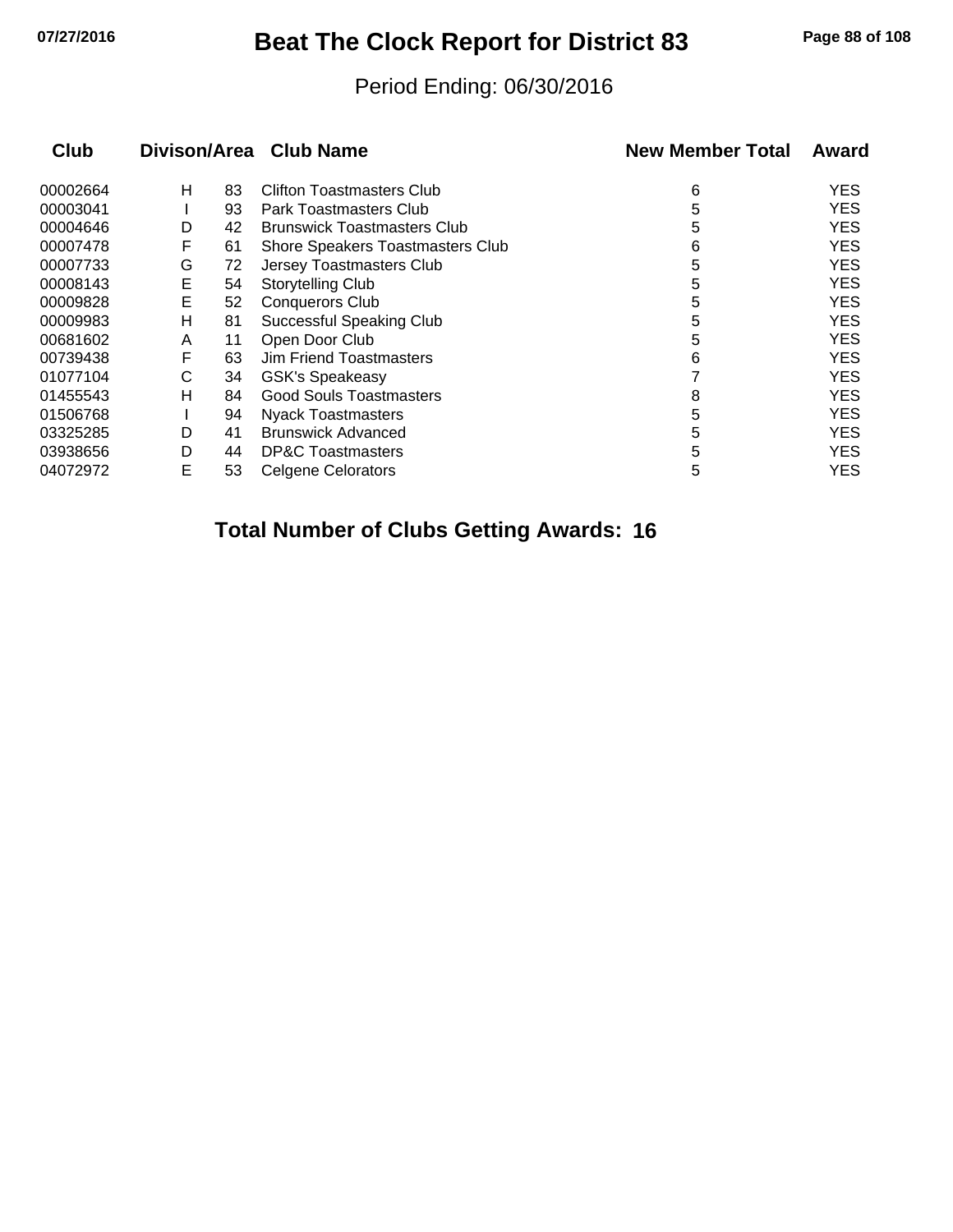## **07/27/2016 Beat The Clock Report for District 84 Page 89 of 108**

#### Period Ending: 06/30/2016

| Club     |   |    | Divison/Area Club Name                      | <b>New Member Total</b> | Award      |
|----------|---|----|---------------------------------------------|-------------------------|------------|
| 00000546 | F | 61 | Southside Club                              | 7                       | <b>YES</b> |
| 00000984 | B | 23 | <b>Advanced Communicators Club</b>          | 5                       | <b>YES</b> |
| 00001066 | С | 34 | <b>Orlando Conquerors Toastmasters Club</b> | 5                       | <b>YES</b> |
| 00001669 | C | 34 | <b>Twilite Club</b>                         | 5                       | <b>YES</b> |
| 00001980 | F | 63 | Orange Park Toastmasters Club               | 6                       | <b>YES</b> |
| 00003042 | B | 23 | Harbor City Toastmasters Club               | 6                       | <b>YES</b> |
| 00004147 | G | 72 | <b>Triple Crown Club</b>                    | 9                       | <b>YES</b> |
| 00004823 | C | 32 | Florida Hospital Toastmasters Club          |                         | <b>YES</b> |
| 00006084 | C | 31 | Downtown Toastmasters Club                  | 5                       | <b>YES</b> |
| 00007286 | G | 73 | Toastmasters on the Halifax Club            | 8                       | <b>YES</b> |
| 00007612 | F | 61 | <b>Gung Ho! Toastmasters Club</b>           | 5                       | <b>YES</b> |
| 00008029 | G | 70 | <b>Seminole Toasters</b>                    | 5                       | <b>YES</b> |
| 00008503 | E | 52 | Orlando International Club                  | 6                       | <b>YES</b> |
| 00621469 | B | 24 | <b>Beachsiders Club</b>                     | 8                       | <b>YES</b> |
| 00686584 | B | 22 | South Beach Toastmasters Club               | 5                       | <b>YES</b> |
| 00787657 | A | 10 | <b>Baywood Toastmasters</b>                 | 5                       | <b>YES</b> |
| 00817767 | F | 60 | <b>Talking Gators</b>                       | 5                       | <b>YES</b> |
| 01008744 | F | 61 | <b>New Horizons Toastmasters</b>            | 8                       | <b>YES</b> |
| 01152249 | G | 72 | The Golden Triangle Toastmasters            | 5                       | <b>YES</b> |
| 01314871 | F | 62 | World Golf Village Toastmasters             | 6                       | <b>YES</b> |
| 01377184 | G | 71 | Talk of the World                           |                         | <b>YES</b> |
| 01430577 | C | 31 | The Reliable Speakers                       | 5                       | <b>YES</b> |
| 02358497 | A | 15 | Toasting 601                                | 6                       | <b>YES</b> |
| 02800713 | G | 70 | <b>Horizon Stars</b>                        | 8                       | <b>YES</b> |
| 03410728 | G | 74 | Port Orange Toastmasters                    | 9                       | <b>YES</b> |
| 03735324 | C | 30 | <b>Toast To YSA</b>                         | 6                       | <b>YES</b> |
| 04069732 | A | 13 | New Beginnings Toastmasters                 | 8                       | <b>YES</b> |
| 04290786 | G | 71 | Downtown Ocala Toastmasters                 | 8                       | <b>YES</b> |
| 04822703 | A | 11 | Wells Fargo Team P.A.C.A                    | 5                       | <b>YES</b> |
| 04926540 | D | 41 | <b>CEO Toastmasters</b>                     | 5                       | <b>YES</b> |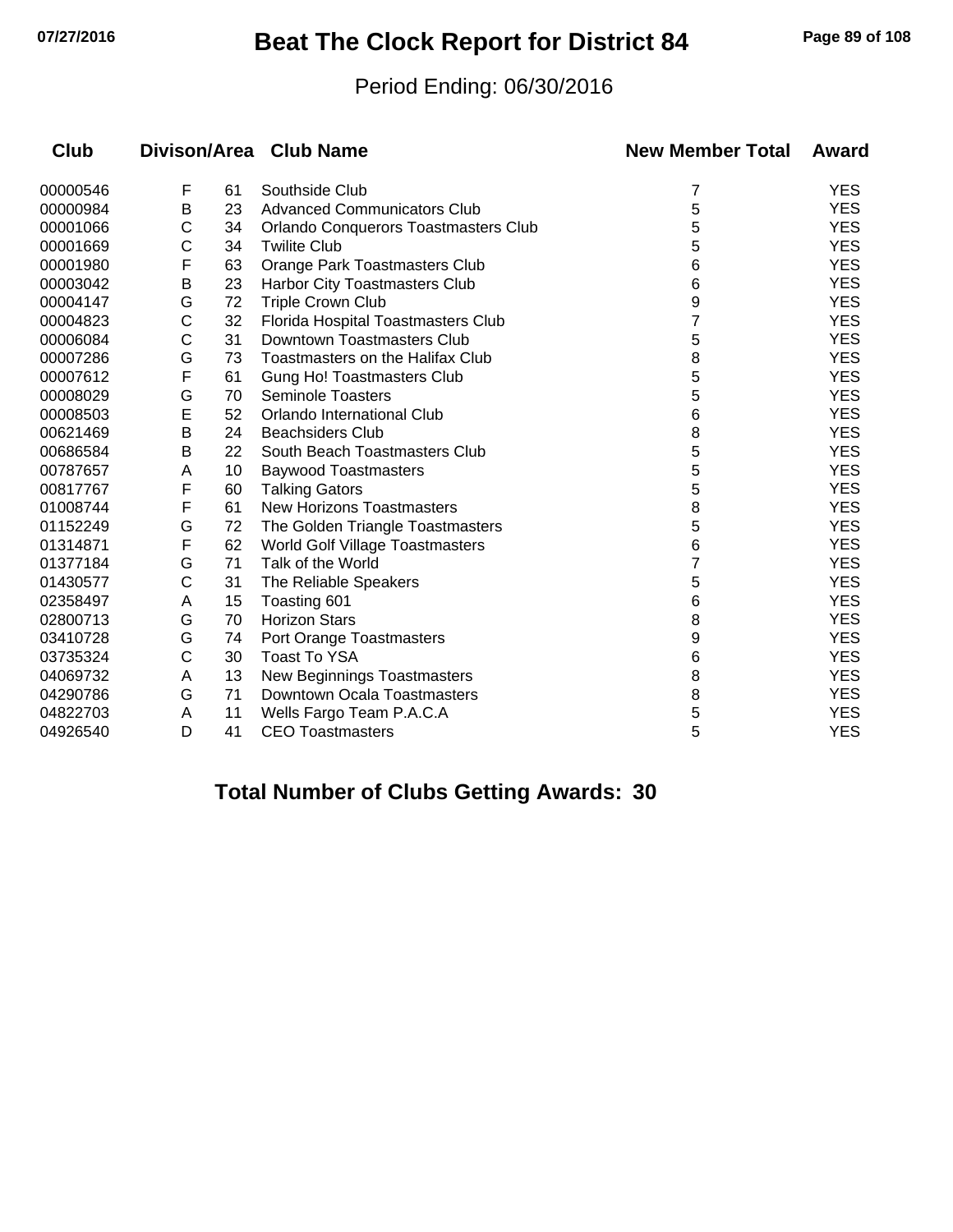## **07/27/2016 Beat The Clock Report for District 85 Page 90 of 108**

#### Period Ending: 06/30/2016

| <b>Club</b> |   |    | Divison/Area Club Name                                     | <b>New Member Total</b> | Award      |
|-------------|---|----|------------------------------------------------------------|-------------------------|------------|
| 01039858    | O | 02 | China Advanced Toastmasters Club                           | 5                       | YES.       |
| 01146944    | Q | 03 | Shanghai L'espace-Temps Sino-Francophone Toastmasters C&ub |                         | <b>YES</b> |
| 01224488    | Ζ | 03 | WestLake Bilingual                                         | 5                       | <b>YES</b> |
| 01298293    | U | 03 | 5A+ Shanghai Toastmasters Club                             |                         | <b>YES</b> |
| 01336086    | Z | 03 | <b>ZJU Toastmasters Club</b>                               | 5                       | <b>YES</b> |
| 01376206    | Z | 03 | State Street Hangzhou Toastmasters Club                    | 10                      | <b>YES</b> |
| 01426404    | Т | 03 | Nanjing No.1 Toastmasters Club                             | 8                       | <b>YES</b> |
| 01977941    | R | 03 | <b>IBM SH Toastmasters Club</b>                            | 5                       | <b>YES</b> |
| 02732401    | S | 03 | First Bilingual Wuxi Toastmasters Club                     | 6                       | <b>YES</b> |
| 02876152    | N | 04 | <b>EMC Shanghai Toastmasters Club</b>                      | 9                       | <b>YES</b> |
| 03287538    | N | 01 | Mayflower Toastmasters Club                                | 10                      | <b>YES</b> |
| 03820010    | т | 03 | DNA Bilingual Toastmasters                                 | 6                       | <b>YES</b> |
| 03835423    | N | 04 | iRead Bilingual Toastmasters Club                          |                         | <b>YES</b> |
| 04067934    | Т | 02 | Nanjing Student Elite Toastmasters Club                    | 6                       | <b>YES</b> |
| 04152582    | Ζ | 03 | Hangzhou West Life Bilingual Toastmasters Club             | 6                       | <b>YES</b> |
| 04338211    | Ζ | 04 | Wenzhou 141                                                | 10                      | <b>YES</b> |
| 04975260    | S | 03 | Taicang Sailing Toastmasters Club                          | 6                       | <b>YES</b> |
| 05038826    | R | 01 | Shanghai IMAGINE Toastmasters Club                         | 14                      | <b>YES</b> |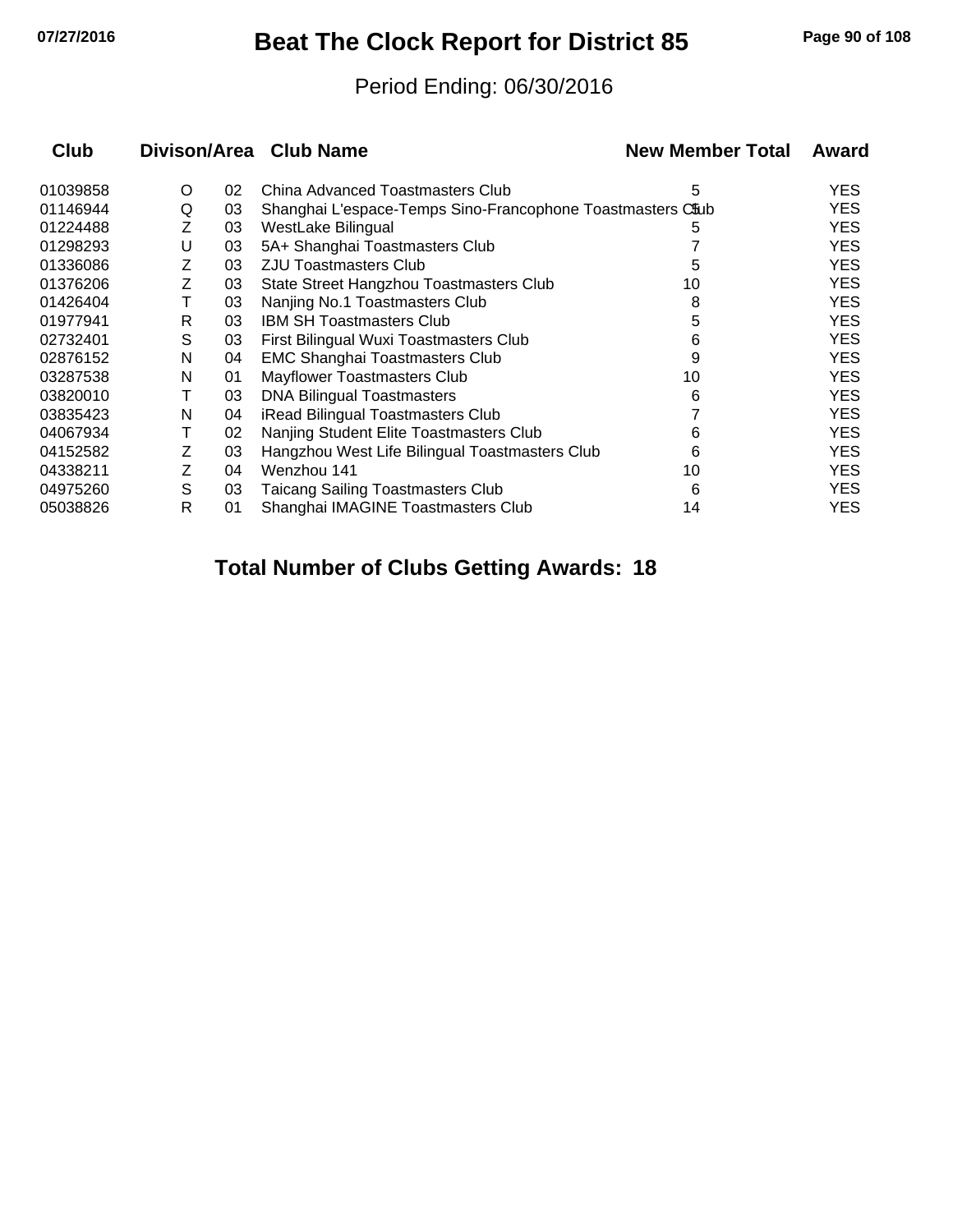## **07/27/2016 Beat The Clock Report for District 86 Page 91 of 108**

#### Period Ending: 06/30/2016

| <b>Club</b> |   |    | Divison/Area Club Name                       | <b>New Member Total</b> | Award      |
|-------------|---|----|----------------------------------------------|-------------------------|------------|
| 00001102    |   | 57 | Garden City Toastmasters of St. Catharines   | 5                       | <b>YES</b> |
| 00001114    |   | 53 | Hamilton No 1 Toastmasters Club              | 6                       | <b>YES</b> |
| 00002347    | B | 31 | <b>Brampton Club</b>                         | 8                       | <b>YES</b> |
| 00002729    | S | 73 | <b>Forest City Toastmasters</b>              | 5                       | <b>YES</b> |
| 00005961    | В | 31 | Hershaw Toastmasters Club                    | 5                       | <b>YES</b> |
| 00007023    | М | 15 | Sunshine Speakers Club                       | 6                       | <b>YES</b> |
| 00008277    | D | 83 | Mississauga Valley Toastmasters Club         |                         | <b>YES</b> |
| 00008517    | A | 21 | <b>Thornhill Club</b>                        |                         | <b>YES</b> |
| 00009119    | S | 71 | <b>Campus Communicators Club</b>             | 6                       | <b>YES</b> |
| 00742747    | D | 85 | Lakeview Toastmasters Club                   | 6                       | <b>YES</b> |
| 00972044    | В | 34 | Speak To Inspire Toastmasters                | 8                       | <b>YES</b> |
| 01244822    | W | 63 | University of Waterloo Toastmasters          | 12                      | <b>YES</b> |
| 01337454    | D | 83 | Creekbank Toastmasters Club                  | 6                       | <b>YES</b> |
| 01638952    | В | 32 | Point of Tale Toastmasters                   | 6                       | <b>YES</b> |
| 02144636    | м | 14 | The Newmarket Toastmasters (TNT)             | 5                       | <b>YES</b> |
| 02819045    | D | 84 | <b>Sheridan Bruins</b>                       | 5                       | <b>YES</b> |
| 03372733    | B | 32 | <b>Chez Nous Toastmasters Club</b>           | 6                       | <b>YES</b> |
| 03979920    | B | 35 | <b>Sheridan Bruins Oakville Toastmasters</b> |                         | <b>YES</b> |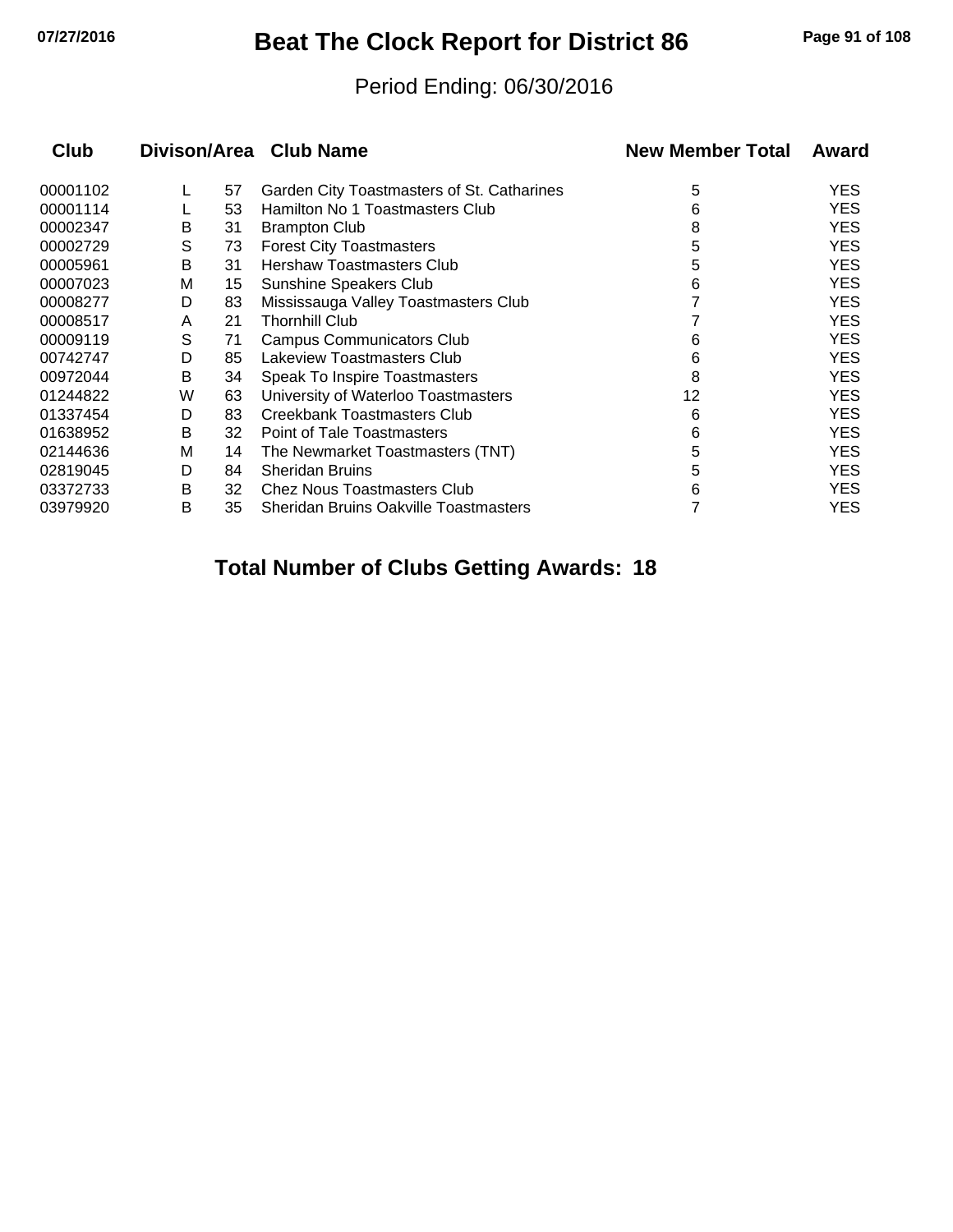## **07/27/2016 Beat The Clock Report for District 87 Page 92 of 108**

#### Period Ending: 06/30/2016

| <b>Club</b> |   |    | Divison/Area Club Name                      | <b>New Member Total</b> | Award      |
|-------------|---|----|---------------------------------------------|-------------------------|------------|
| 00003949    | D | 01 | <b>TCS Toastmasters Club</b>                | 13                      | <b>YES</b> |
| 00004067    |   | 01 | Jakarta Toastmasters Club                   | 10                      | <b>YES</b> |
| 00004517    | J | 01 | Lippo Karawaci Toastmasters Club            |                         | <b>YES</b> |
| 00006192    | Κ | 05 | Tawau Mandarin Club                         |                         | <b>YES</b> |
| 00006313    | н | 01 | Deli Toastmasters Club                      | 9                       | <b>YES</b> |
| 00007526    |   | 02 | Excellence Toastmasters Club                |                         | <b>YES</b> |
| 00008694    | B | 01 | Big Optimistic & Advanced Toastmasters Club | 6                       | <b>YES</b> |
| 00748525    | н | 01 | <b>Titanium Toastmasters</b>                | 8                       | <b>YES</b> |
| 00763432    |   | 03 | <b>SCBD Toastmasters Club</b>               | 6                       | <b>YES</b> |
| 01057557    | G | 01 | Ma Chung Toastmasters Club                  |                         | <b>YES</b> |
| 01060760    | н | 04 | Medan Miracle Pidato Club                   | 8                       | <b>YES</b> |
| 01060801    |   | 03 | Jakarta Bahasa                              | 8                       | <b>YES</b> |
| 01293055    | G | 01 | <b>HAND Toastmasters Club</b>               | 7                       | <b>YES</b> |
| 01337773    | G | 03 | Eagle Toastmasters Club                     | 8                       | <b>YES</b> |
| 01485253    | н | 02 | <b>Phoenix Toastmaster Club</b>             | 10                      | <b>YES</b> |
| 01505268    | G | 04 | Magical-Bali                                | 5                       | <b>YES</b> |
| 01522764    | н | 02 | Medan Advanced                              | 5                       | <b>YES</b> |
| 01815989    | Κ | 02 | Lahad Datu Toastmasters Club                | 8                       | <b>YES</b> |
| 02387265    | J | 03 | Pertamina Toastmasters Club                 | 8                       | <b>YES</b> |
| 03314665    | н | 05 | Forever Young Toastmasters Club             | 5                       | <b>YES</b> |
| 04486322    | J | 04 | Jakarta Wisma Mandiri                       | 8                       | <b>YES</b> |
| 04795111    | B | 04 | Telkom Tohpati Bandung                      | 5                       | <b>YES</b> |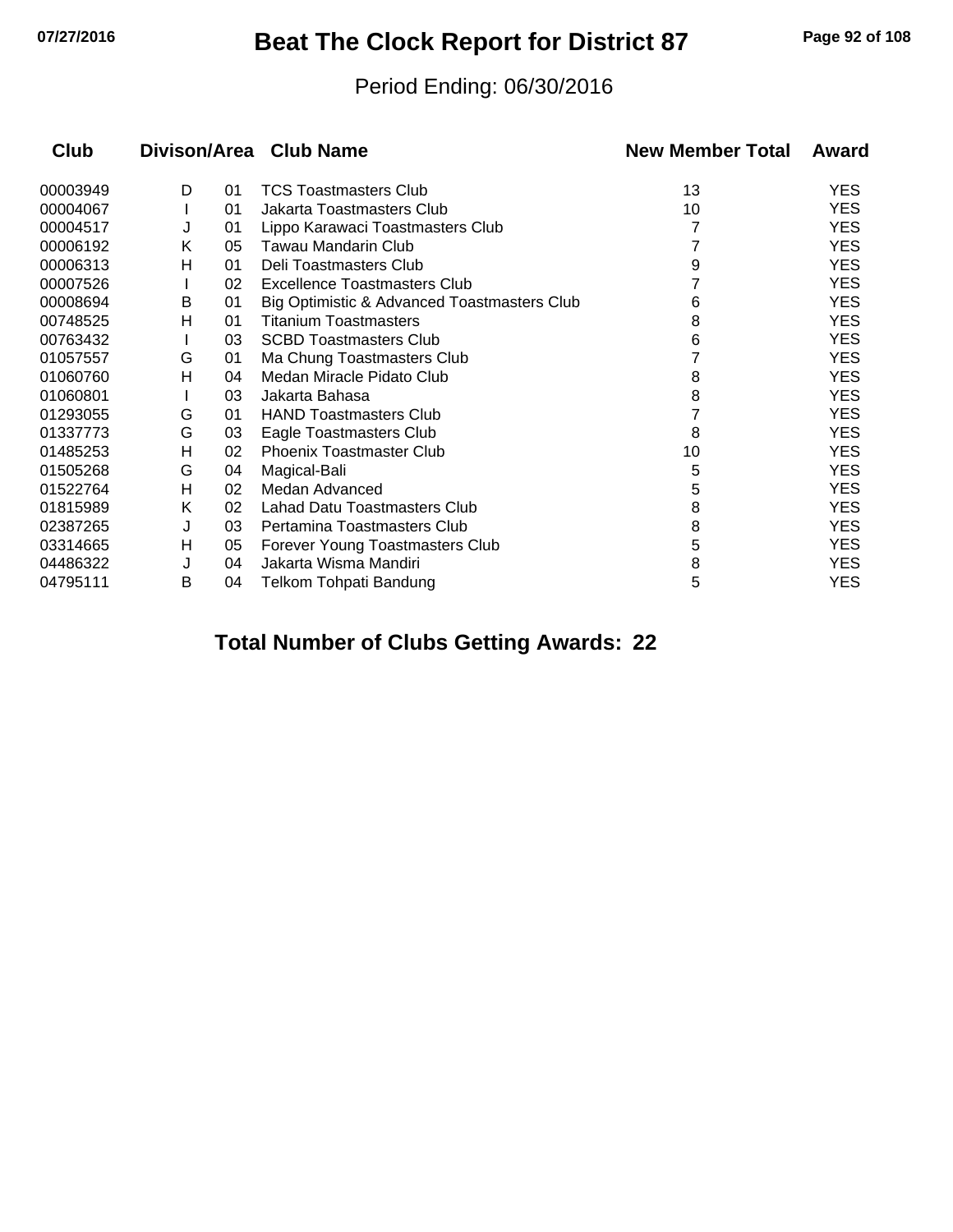## **07/27/2016 Beat The Clock Report for District 88 Page 93 of 108**

#### Period Ending: 06/30/2016

| Club     |   |    | Divison/Area Club Name                   | <b>New Member Total</b> | Award      |
|----------|---|----|------------------------------------------|-------------------------|------------|
| 01085283 | F | 01 | EF Phoenixes Toastmasters Club           | 5                       | YES.       |
| 01155869 | B | 03 | Supernovas TMC                           | 5                       | <b>YES</b> |
| 01853359 | С | 01 | NSN Beijing Toastmasters Club            |                         | <b>YES</b> |
| 01933852 | Е | 03 | SO COOL Toastmasters Club                | 5                       | <b>YES</b> |
| 02568842 | С | 02 | Amazing Afternoon Toastmasters Club      | 5                       | <b>YES</b> |
| 02798285 | A | 03 | Golden Time Toastmasters                 | 6                       | <b>YES</b> |
| 04054926 | F | 01 | Spark Time Bilingual Toastmasters Club   | 6                       | <b>YES</b> |
| 04189794 | G | 02 | Qingdao Gala Bilingual Toastmasters Club | 5                       | <b>YES</b> |
| 04212757 | F | 02 | <b>Tianjin New Financiers TMC</b>        | 14                      | <b>YES</b> |
| 04314803 | G | 02 | Qingdao West Coast Toastmasters Club     | 6                       | <b>YES</b> |
| 04725042 | G | 01 | Qingdao Happy Family Toastmasters Club   | 9                       | <b>YES</b> |
| 04731823 | Е | 03 | Chang Chun Highflier Toastmasters Club   | 5                       | <b>YES</b> |
| 04757386 | E | 01 | <b>DLSP Toastmasters Club</b>            |                         | <b>YES</b> |
| 05148076 | Е | 01 | FIL Dalian Toastmasters Club             | 10                      | <b>YES</b> |
| 05331578 | G | 02 | <b>INJOY TOASTMASTERS CLUB</b>           | 8                       | <b>YES</b> |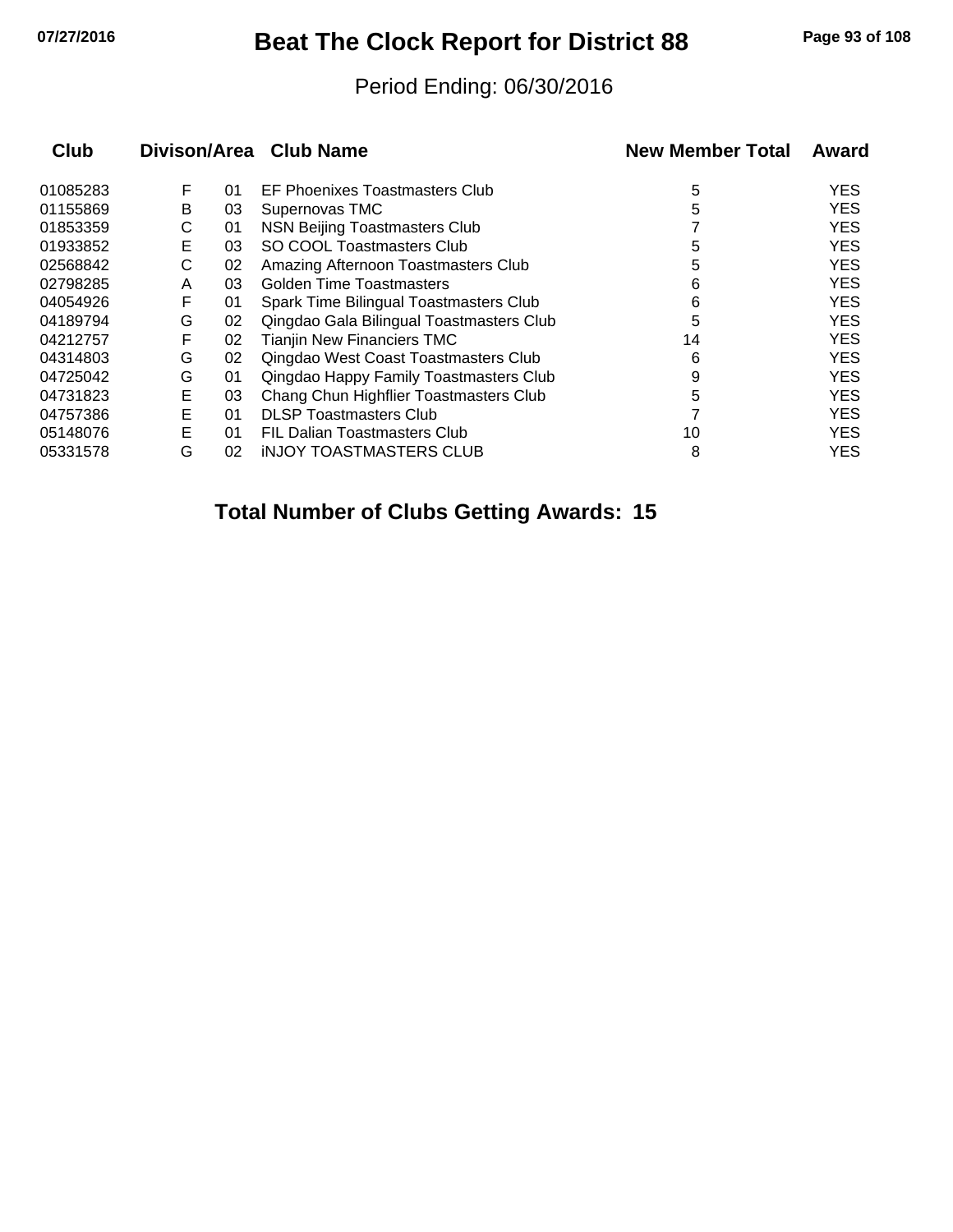## **07/27/2016 Beat The Clock Report for District 89 Page 94 of 108**

#### Period Ending: 06/30/2016

| <b>Club</b> |   |    | Divison/Area Club Name                           | <b>New Member Total</b> | Award      |
|-------------|---|----|--------------------------------------------------|-------------------------|------------|
| 00001364    | G | 01 | Hong Kong Toastmasters Club                      | 5                       | <b>YES</b> |
| 00007196    | O | 02 | Thank God It's Toastmasters Advanced Club (TGIT) | 7                       | <b>YES</b> |
| 00008547    | Κ | 04 | Manulife Kowloon Toastmasters Club               | 5                       | <b>YES</b> |
| 00594537    |   | 03 | Shenzhen Toastmasters Club                       | 7                       | <b>YES</b> |
| 00831323    | N | 01 | Zhuhai Toastmasters Club                         | 7                       | <b>YES</b> |
| 00982065    | S | 01 | <b>SHIP Toastmasters Club</b>                    | 8                       | <b>YES</b> |
| 00997786    | M | 01 | <b>CCB Xiamen Toastmasters Club</b>              | 6                       | <b>YES</b> |
| 01270299    | M | 04 | <b>First Fuzhou Toastmasters Club</b>            | 5                       | <b>YES</b> |
| 01274471    | Α | 01 | <b>Shenzhen Sunshine Toastmasters Club</b>       | 5                       | <b>YES</b> |
| 01333420    | Y | 03 | <b>Chongqing Toastmasters Club</b>               | 5                       | <b>YES</b> |
| 01539373    | A | 02 | <b>PRO Toastmasters Club</b>                     | 8                       | <b>YES</b> |
| 01584626    | Ρ | 01 | <b>Discovery Toastmasters Club</b>               | 9                       | <b>YES</b> |
| 01645167    | P | 04 | Chengdu WExpress Toastmasters Club               | 5                       | <b>YES</b> |
| 01867477    | N | 04 | <b>Canton King Toastmasters Club</b>             | 5                       | <b>YES</b> |
| 02332597    |   | 01 | Eloquence Of the Elites Toastmasters Club        | 6                       | <b>YES</b> |
| 02435466    | M | 04 | Fuzhou A+ Toastmasters Club                      | 6                       | <b>YES</b> |
| 02504895    | N | 03 | GD Young Civil Servants Chinese Toastmasters     | 5                       | <b>YES</b> |
| 03110526    | N | 02 | Sun Yat-Sen University Medical Toastmasters Club | 10                      | <b>YES</b> |
| 03363648    | L | 02 | <b>S-Mart Toastmasters Club</b>                  | 9                       | <b>YES</b> |
| 03746834    | Y | 02 | <b>Match Toastmasters</b>                        | 7                       | <b>YES</b> |
| 03979670    | O | 02 | <b>HKJC Toastmasters Club</b>                    | 26                      | <b>YES</b> |
| 04106394    | P | 01 | ActNow Chengdu Toastmasters Club                 | 5                       | <b>YES</b> |
| 04325851    | Υ | 01 | <b>Champion Toastmasters Club</b>                | 6                       | <b>YES</b> |
| 04461099    |   | 04 | Shekou IMAGINE Toastmasters Club                 | 6                       | <b>YES</b> |
| 04641367    | Е | 04 | Maoming Chinese Toastmasters Club                | 5                       | <b>YES</b> |
| 04653693    | S | 02 | <b>MACH Toastmasters</b>                         | 5                       | <b>YES</b> |
| 04708101    | O | 05 | Fung Academy Toastmasters Club Hong Kong         | 5                       | <b>YES</b> |
| 04713364    | S | 02 | Dream Action Family Toastmasters                 | 10                      | <b>YES</b> |
| 04740361    | A | 02 | <b>OSRAM Lightify Toastmasters Club</b>          | 5                       | <b>YES</b> |
| 04809603    | Y | 02 | Xuedu Metropolis Toastmasters Club               | 5                       | <b>YES</b> |
| 04852797    | Υ | 03 | <b>Chongqing Unique Toastmasters Club</b>        | 5                       | <b>YES</b> |
| 05000478    |   | 04 | Mattel Shenzhen China                            | 24                      | <b>YES</b> |
| 05234845    | N | 03 | <b>EVOL Toastmasters Club</b>                    | 16                      | <b>YES</b> |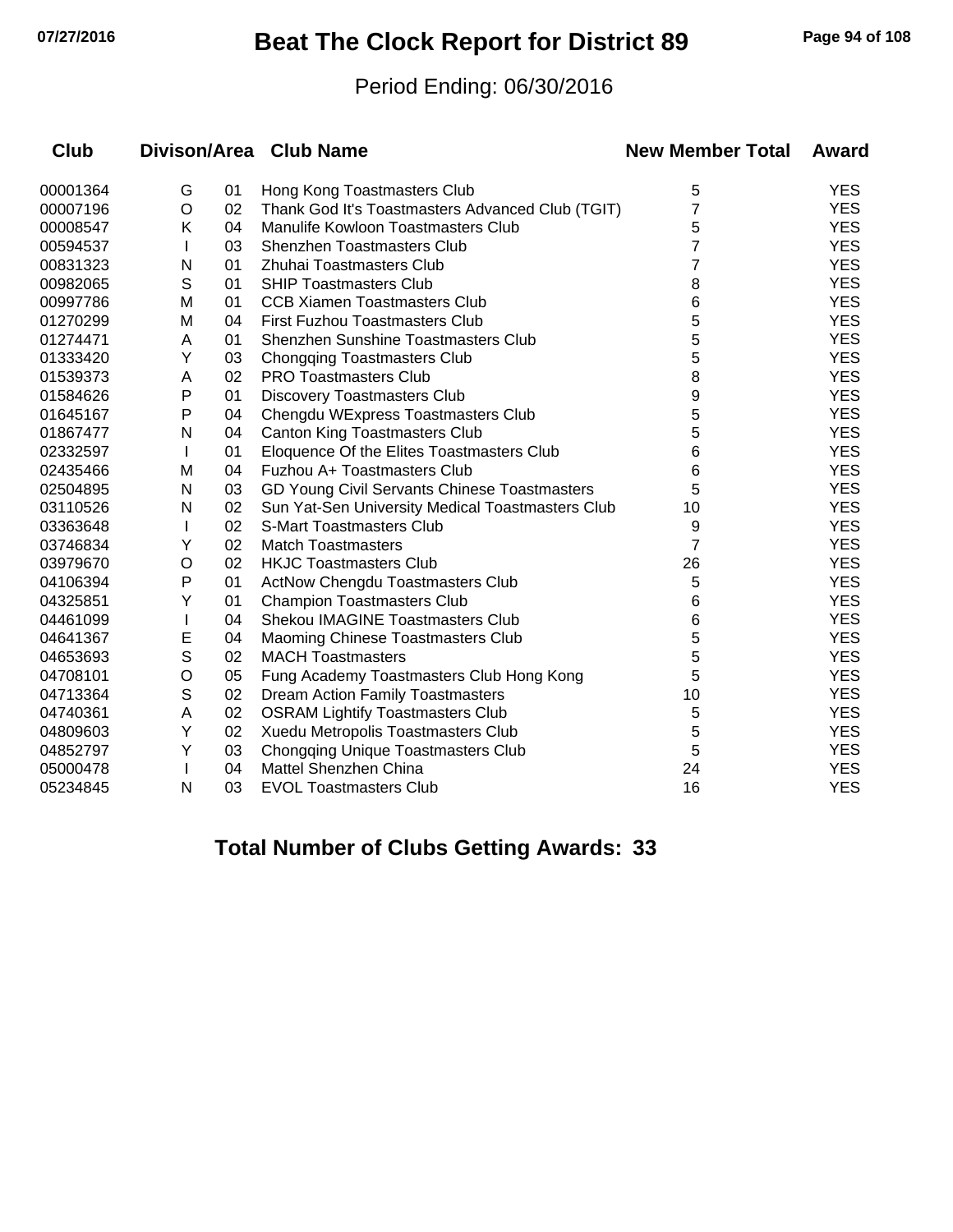# **07/27/2016 Beat The Clock Report for District 90 Page 95 of 108**

#### Period Ending: 06/30/2016

| <b>Club</b> |   |    | Divison/Area Club Name                   | <b>New Member Total</b> | Award      |
|-------------|---|----|------------------------------------------|-------------------------|------------|
| 00001121    | Е | 15 | Newcastle Toastmasters Club              | 10                      | <b>YES</b> |
| 00004140    | м | 16 | <b>Hornsby District Toastmasters</b>     | 6                       | <b>YES</b> |
| 00004531    | N | 31 | Quirindi Club                            | 5                       | <b>YES</b> |
| 00004613    | W | 14 | <b>Bathurst Club</b>                     | 5                       | <b>YES</b> |
| 00006175    | Е | 21 | Ettalong Beach War Mem Club              | 5                       | <b>YES</b> |
| 00006239    | W | 04 | Parrachievers Westmead Toastmasters Club | 6                       | <b>YES</b> |
| 00007321    | N | 18 | Narrabri Club                            | 5                       | <b>YES</b> |
| 00007886    | W | 11 | Glenbrook Toastmasters Club              | 11                      | <b>YES</b> |
| 00583927    | Е | 23 | Wallsend Toastmasters Club               | 5                       | <b>YES</b> |
| 00763715    | W | 26 | <b>Corporate Connections Club</b>        | 5                       | <b>YES</b> |
| 00820955    | н | 06 | Lane Cove Toastmasters Club              | 12                      | <b>YES</b> |
| 01466626    | н | 06 | Chinglish Bilingual Toastmasters Club    | 6                       | <b>YES</b> |
| 03756173    | н | 19 | <b>Australian Catholic University</b>    | 15                      | <b>YES</b> |
| 04729802    | M | 25 | Leaders In Action                        | 8                       | <b>YES</b> |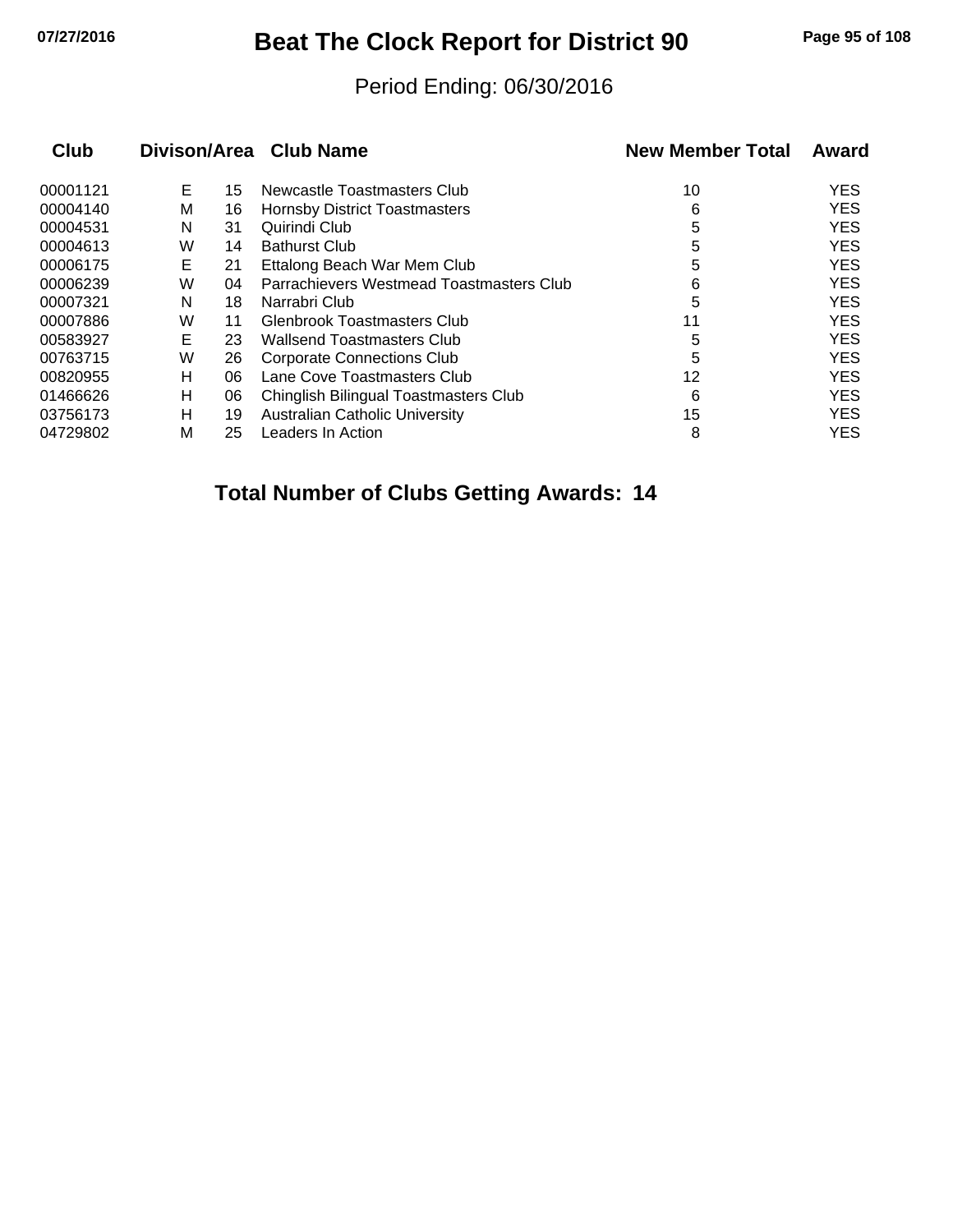## **07/27/2016 Beat The Clock Report for District 91 Page 96 of 108**

#### Period Ending: 06/30/2016

| Club     |   |    | Divison/Area Club Name                      | <b>New Member Total</b> | Award      |
|----------|---|----|---------------------------------------------|-------------------------|------------|
| 00002027 | Κ | 58 | City of London Toastmasters Club            | 6                       | <b>YES</b> |
| 00002326 | L | 61 | <b>HOD Speakers Club</b>                    | 7                       | <b>YES</b> |
| 00004141 | В | 52 | <b>Grosvenor Square Speakers</b>            | 6                       | <b>YES</b> |
| 00004824 |   | 47 | London Business School Public Speaking Club | 6                       | <b>YES</b> |
| 00005964 | Κ | 58 | <b>Broadgate Speakers</b>                   | 5                       | <b>YES</b> |
| 00007365 | В | 06 | London Athenian Speakers Toastmasters Club  | 6                       | <b>YES</b> |
| 00007951 | В | 06 | <b>London Corinthians Toastmasters</b>      | 6                       | <b>YES</b> |
| 00008580 | A | 62 | Northavon Speakers Toastmasters Club        |                         | <b>YES</b> |
| 00760422 | Κ | 03 | <b>MLP London Bridge Speakers</b>           | 5                       | <b>YES</b> |
| 00778270 | Κ | 31 | <b>Canary Wharf Communicators Club</b>      | 6                       | <b>YES</b> |
| 00782690 | н | 37 | <b>Toasted Sandwich Toastmasters Club</b>   | 5                       | <b>YES</b> |
| 00840230 | н | 35 | Croydon Communicators Club                  | 5                       | <b>YES</b> |
| 01045890 | J | 07 | <b>Oxford Orators Club</b>                  | 5                       | <b>YES</b> |
| 01053038 | J | 04 | <b>Berkhamsted Speakers Club</b>            | 5                       | <b>YES</b> |
| 01240705 | н | 55 | <b>Battle Speakers Club</b>                 | 5                       | <b>YES</b> |
| 01376237 | Κ | 58 | 1st London Toastmasters                     | 12                      | <b>YES</b> |
| 01407974 |   | 47 | <b>Angel Speakers</b>                       | 6                       | <b>YES</b> |
| 01417626 | C | 02 | <b>Bloomsbury Speakers</b>                  | 5                       | <b>YES</b> |
| 01811645 | Κ | 03 | London Public Speakers                      |                         | <b>YES</b> |
| 02269349 | C | 34 | <b>Russian English Speakers</b>             | 5                       | <b>YES</b> |
| 04138266 | В | 08 | London Victorians                           | 9                       | <b>YES</b> |
| 04146282 | C | 05 | J.P. Morgan First Class Speakers            | 7                       | <b>YES</b> |
| 04349640 | Η | 53 | <b>SURBITON SPEAKERS</b>                    | 5                       | <b>YES</b> |
| 04421897 |   | 56 | <b>Barings Speaking Club</b>                | 5                       | <b>YES</b> |
| 04670783 | J | 21 | <b>Ascot Speakers</b>                       | 7                       | <b>YES</b> |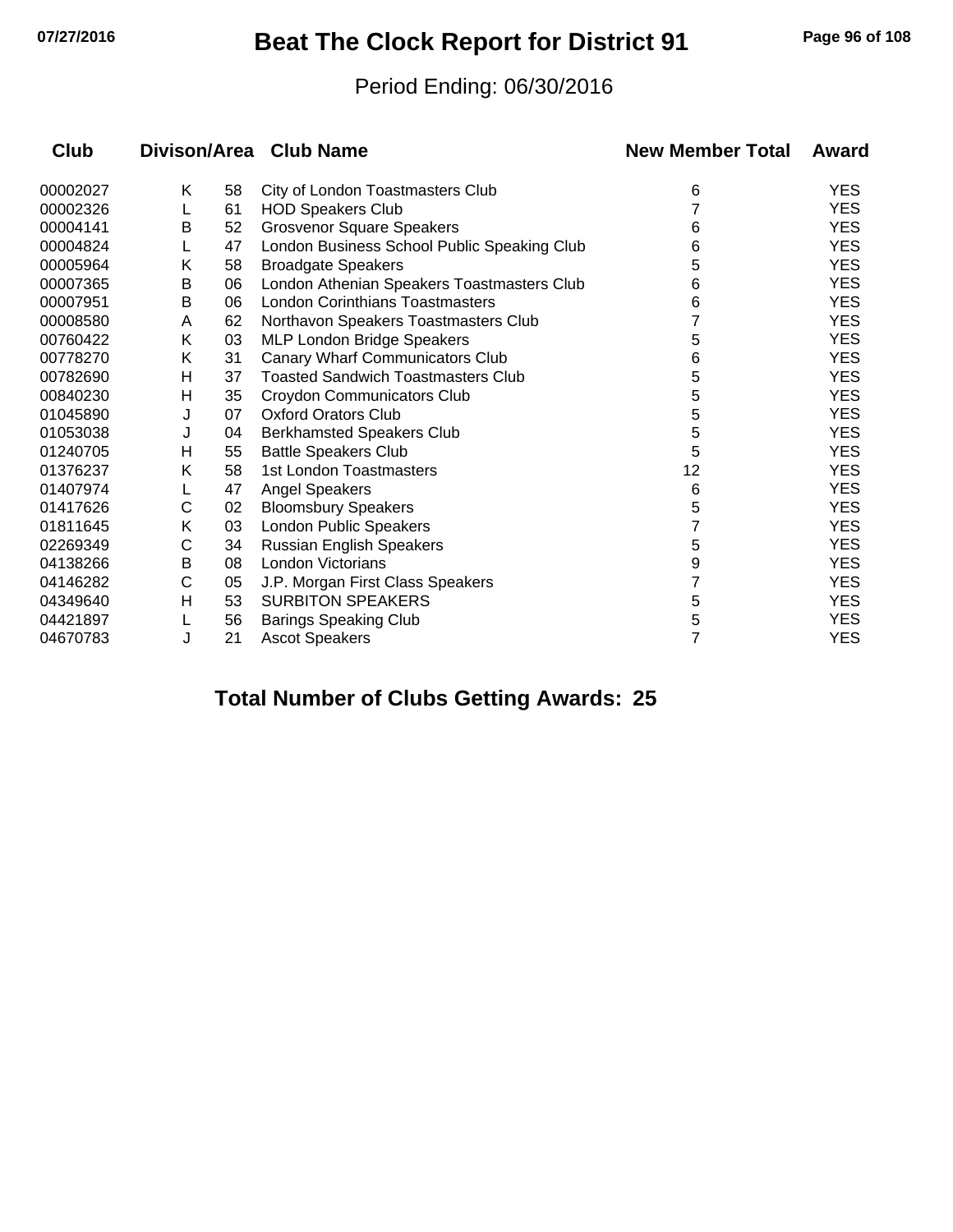# **07/27/2016 Beat The Clock Report for District 92 Page 97 of 108**

### Period Ending: 06/30/2016

| <b>Club</b>          |              |          | Divison/Area Club Name                                         | <b>New Member Total</b> | Award                    |
|----------------------|--------------|----------|----------------------------------------------------------------|-------------------------|--------------------------|
| 00009206             | A            | 05       | <b>BANGALORE TOASTMASTERS CLUB</b>                             | 10                      | <b>YES</b>               |
| 00009639             | Ε            | 03       | <b>Mecon Communication Club</b>                                | 7                       | <b>YES</b>               |
| 00009688             |              | 01       | Infosys Toastmasters, Bangalore                                | 7                       | <b>YES</b>               |
| 00691074             | н            | 02       | Kochi Club                                                     | 5                       | <b>YES</b>               |
| 00848580             | D            | 02       | <b>Smedley Speakers Society</b>                                | 5                       | <b>YES</b>               |
| 00863230             | A            | 03       | IBM Synergy Toastmasters Club                                  | 5                       | <b>YES</b>               |
| 01077961             | E            | 02       | <b>ORA*TORS CLUB</b>                                           | 11                      | <b>YES</b>               |
| 01376605             | Н            | 03       | <b>Travancore Toastmasters Club</b>                            | 5                       | <b>YES</b>               |
| 01389390             | С            | 04       | <b>IIMB Orators Club</b>                                       | 5                       | <b>YES</b>               |
| 01401641             | F            | 03       | Infosys Toastmasters, Mangalore SEZ                            | 5                       | <b>YES</b>               |
| 01430487             | A            | 02       | <b>Banjara Toastmasters</b>                                    | 5                       | <b>YES</b>               |
| 01434790             | D            | 05       | TCS Maitree - Bangalore Toastmasters Club                      | 5                       | <b>YES</b>               |
| 01449300             | F            | 04       | <b>Mysore Toastmasters</b>                                     | 7                       | <b>YES</b>               |
| 01453335             | F            | 04       | Leaders Garden                                                 | 5                       | <b>YES</b>               |
| 01548643             | D            | 03       | Express2Lead Toastmasters Club                                 | 8                       | <b>YES</b>               |
| 01572672             | D            | 02       | Toast@GE                                                       | 5                       | <b>YES</b>               |
| 01597746             | F            | 01       | <b>ProAct Toastmasters Club</b>                                | 6                       | <b>YES</b>               |
| 01600545             | F            | 01       | <b>INSPIRON Toastmasters Club</b>                              | 6                       | <b>YES</b>               |
| 01769687             | С            | 02       | <b>EMC VOICEIT</b>                                             | 6                       | <b>YES</b>               |
| 02177847             | Α            | 05       | Thomson Reuters Toastmasters Club Bangalore                    | 9                       | <b>YES</b>               |
| 02188958             | Α            | 04       | Koramangala Toastmasters Club                                  | 18                      | <b>YES</b>               |
| 02197304             |              | 04       | <b>Lexicon Toastmasters</b>                                    | 5                       | <b>YES</b>               |
| 02331661             | E            | 04       | <b>Intel Talk Masters</b>                                      | 5                       | <b>YES</b>               |
| 02405453             | E            | 05       | vTalk                                                          | 17                      | <b>YES</b>               |
| 02721508             |              | 03       | Speakers' Den                                                  | 7                       | <b>YES</b>               |
| 02725067             | С            | 02       | Let's Talk Toastmasters Club                                   | 6                       | <b>YES</b>               |
| 03078424             | Α            | 01       | Toastmasters Indiranagar Pride                                 | 18                      | <b>YES</b>               |
| 03142764             |              | 05       | Vaktavya Toastmasters Club                                     | 6                       | <b>YES</b>               |
| 03283460             |              | 02       | <b>WiproEC Friday Toastmasters Club</b>                        | 8                       | <b>YES</b>               |
| 03572259             | С            | 05       | <b>First Aureate</b>                                           | 6                       | <b>YES</b>               |
| 03674956             | $\mathbf{I}$ | 03       | <b>CGI Elite Speakers Forum</b>                                | 10                      | <b>YES</b>               |
| 03859695             | E            | 02       | <b>IBC Titans Toastmasters Club</b>                            | 6                       | <b>YES</b>               |
| 03903550             | н            | 03       | <b>Smartcity Toastmasters</b>                                  | 6                       | <b>YES</b>               |
| 03958529             | D            | 05       | SAP SpeakToLead Toastmasters Club                              | 7                       | <b>YES</b>               |
| 03977461             | D            | 04       | Novozymes Toastmasters Club                                    | 7                       | <b>YES</b>               |
| 04273736             |              | 03       | <b>Alliance Toastmasters Club</b>                              | 7                       | YES                      |
| 04304110             |              | 03       | Siemens Bangalore Toastmasters Club                            | 11                      | <b>YES</b>               |
| 04329635             | Α            | 04       | Tarento India Toastmasters Club                                | 5                       | <b>YES</b><br><b>YES</b> |
| 04353610             | G            | 02       | <b>Jwala Toastmasters Club</b>                                 | 5                       | <b>YES</b>               |
| 04393223<br>04410336 |              | 05<br>05 | Sarjapura Road Toastmasters Club<br><b>Dhwani Toastmasters</b> | 6                       | <b>YES</b>               |
| 04639994             | E<br>D       | 04       | Next Gen                                                       | 9<br>7                  | <b>YES</b>               |
| 04640268             | D            | 02       | Power To Express Toastmasters Club                             | 7                       | <b>YES</b>               |
| 04703229             | D            | 01       | <b>PSN Toastmasters Club</b>                                   |                         | <b>YES</b>               |
| 04716149             | D            | 01       | <b>AIG Toastmasters Club</b>                                   | 8<br>6                  | <b>YES</b>               |
| 04833954             | A            | 04       | <b>Tavant Bangalore Toastmasters Club</b>                      | 8                       | <b>YES</b>               |
| 05016997             |              | 01       | <b>IFIM Toastmasters Club</b>                                  |                         | <b>YES</b>               |
| 05089624             | С            | 02       | <b>Stagecoach Bangalore Toastmasters</b>                       | 6<br>5                  | <b>YES</b>               |
| 05100525             | С            | 01       | I Speak                                                        | 6                       | <b>YES</b>               |
| 05185978             |              | 04       | <b>Electronics City Toastmasters Club</b>                      | 5                       | <b>YES</b>               |
| 05186089             | С            | 04       | [24] 7 Inspired Orators                                        | 6                       | <b>YES</b>               |
| 05455119             | G            | 01       | <b>UST Global Trivandrum Toastmasters</b>                      | 8                       | <b>YES</b>               |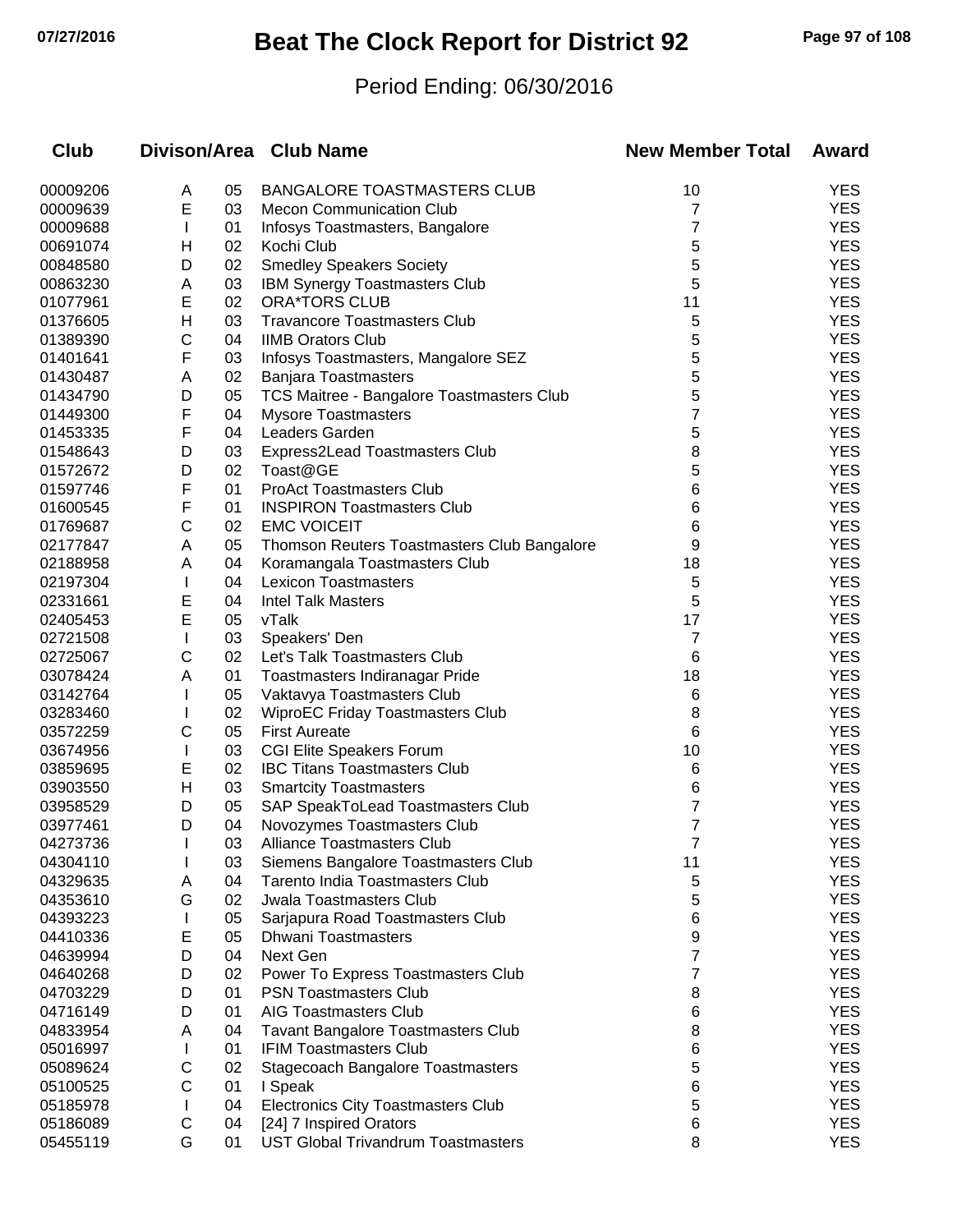Period Ending: 06/30/2016

**Club Divison/Area Club Name New Member Total Award**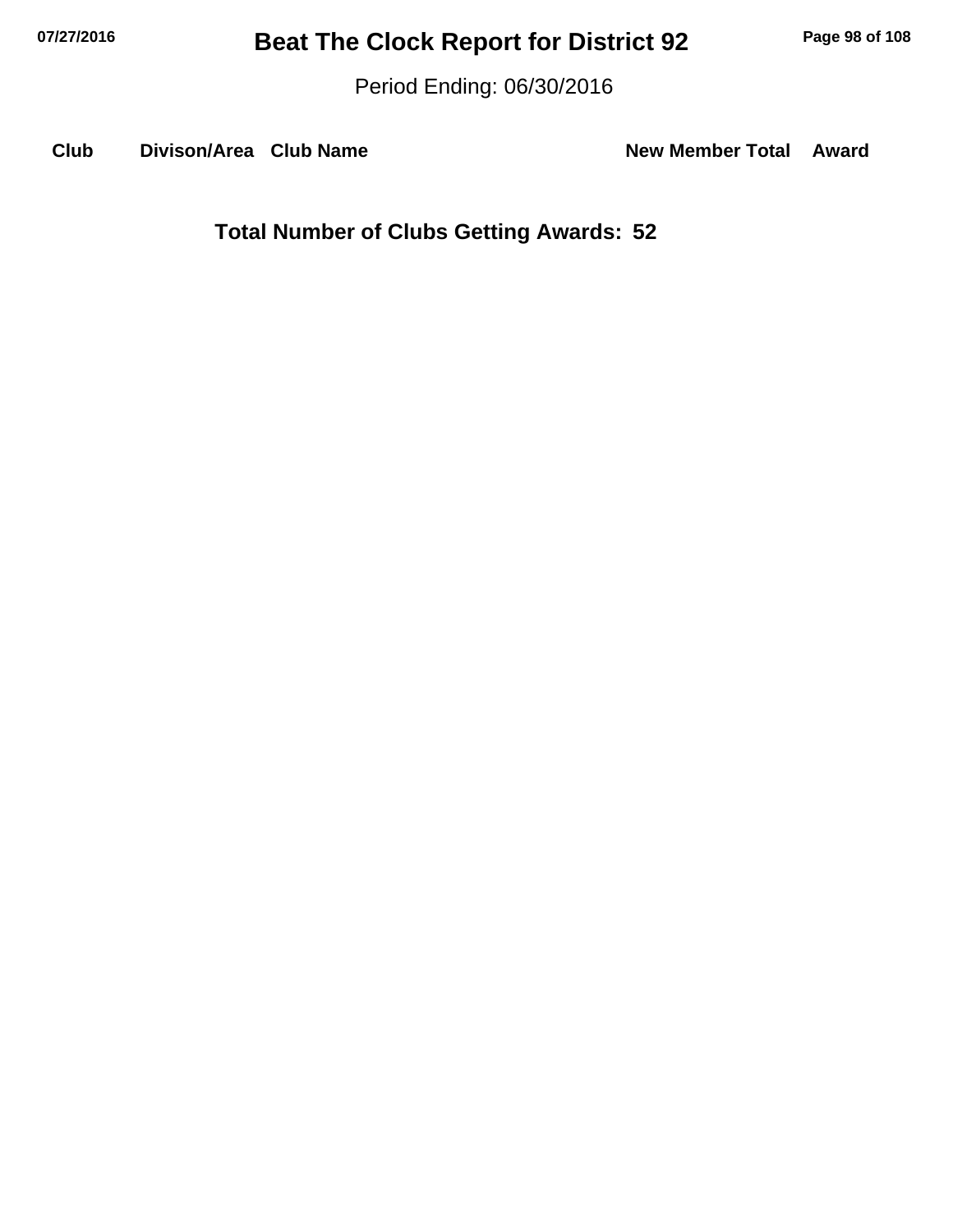## **07/27/2016 Beat The Clock Report for District 93 Page 99 of 108**

#### Period Ending: 06/30/2016

| Club     |   |     | Divison/Area Club Name                   | <b>New Member Total</b> | Award      |
|----------|---|-----|------------------------------------------|-------------------------|------------|
| 00679824 | A | 20  | Sinchon Toastmasters Club                | 5                       | <b>YES</b> |
| 01103551 | A | 10  | Korea University Toastmasters Club/ KUTM | 5                       | <b>YES</b> |
| 01529737 |   | 40. | Suwon Toastmasters Club                  | 5                       | <b>YES</b> |
| 01569442 | D | 40  | Samsung One Toastmasters (SOTM)          | 5                       | <b>YES</b> |
| 01817805 | B | 30  | <b>Sunday Bilingual Toastmasters</b>     | 5                       | <b>YES</b> |
| 04049432 | D | 33  | Jamsil Brunch Toastmasters               | 5                       | <b>YES</b> |
| 05087298 | D | 40  | Pangyo Toastmasters                      | 8                       | <b>YES</b> |
| 05183928 |   | 60  | T.I.F.O. Toastmasters Club               | 5                       | <b>YES</b> |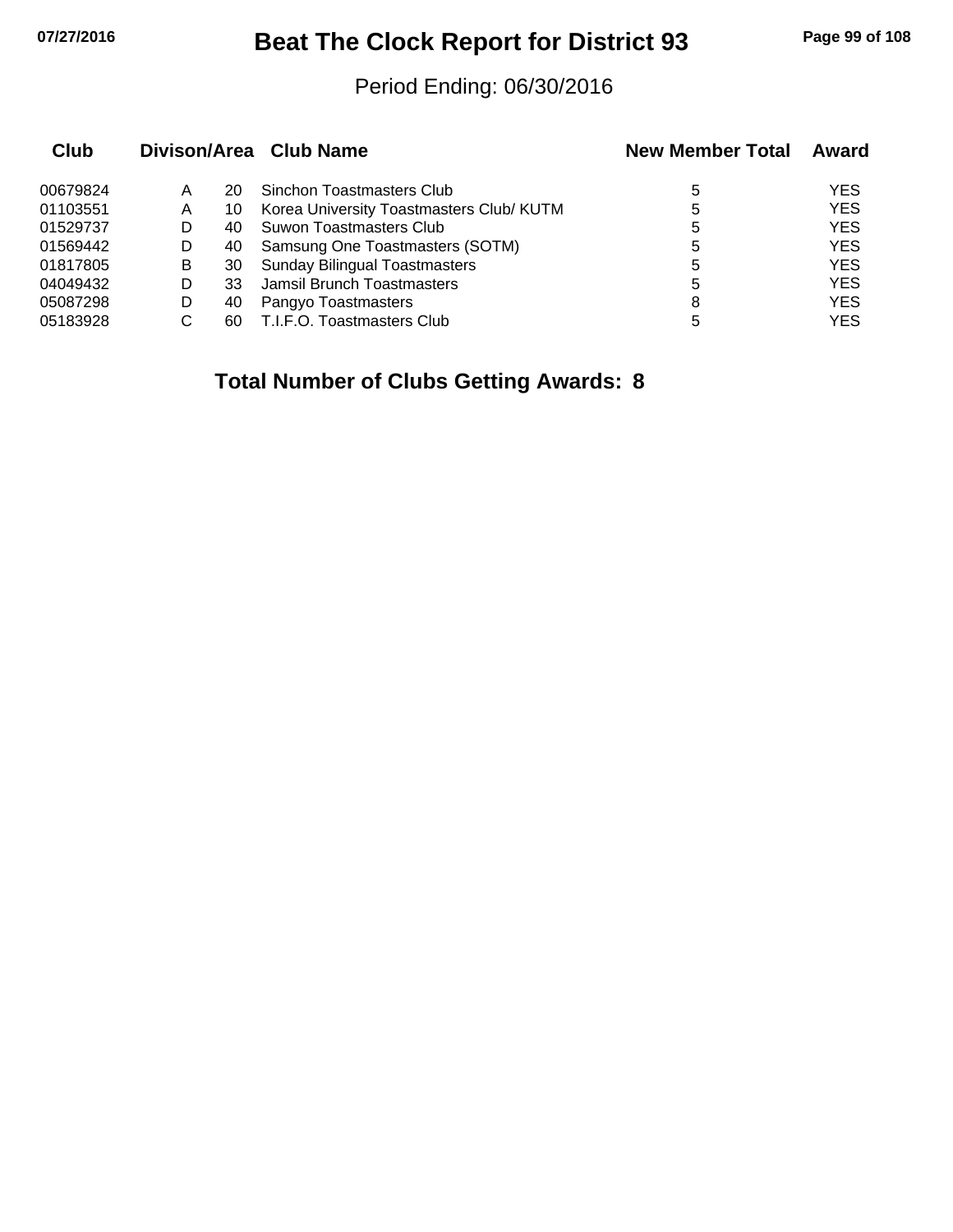## **07/27/2016 Beat The Clock Report for District 94 Page 100 of 108**

#### Period Ending: 06/30/2016

| Club     |   |    | Divison/Area Club Name                | <b>New Member Total</b> | Award      |
|----------|---|----|---------------------------------------|-------------------------|------------|
| 01025377 | F | 18 | Lighthouse Toastmasters               | 5                       | <b>YES</b> |
| 01069205 | С | 08 | Club Kuma                             | 5                       | <b>YES</b> |
| 01266972 | D | 12 | Dakar Xewel Toastmasters Club         | 11                      | <b>YES</b> |
| 01276575 | E | 13 | Unity Toastmasters Club               | 14                      | <b>YES</b> |
| 01373532 | B | 06 | Emeraude Toastmasters Club De Cotonou |                         | <b>YES</b> |
| 01523659 | F | 19 | <b>Merit Toastmasters</b>             | 5                       | <b>YES</b> |
| 01577924 | н | 04 | Sika                                  | 5                       | <b>YES</b> |
| 01594186 | Е | 13 | Aso Rock Stars                        | 10                      | <b>YES</b> |
| 02100300 | G | 20 | Sophia Advanced Toastmasters Club     | 9                       | <b>YES</b> |
| 02860859 | F | 18 | Seaside                               | 8                       | <b>YES</b> |
| 03720292 | E | 13 | <b>HATLAB</b>                         | 5                       | <b>YES</b> |
| 03884196 | Е | 14 | <b>PROVIDENCE TOASTMASTERS CLUB</b>   | 5                       | <b>YES</b> |
| 04049482 | E | 14 | <b>Emerald Toastmasters</b>           | 8                       | <b>YES</b> |
| 04072380 | E | 13 | <b>First Class</b>                    | 5                       | <b>YES</b> |
| 04875710 | D | 11 | Mopti Kanaga                          | 5                       | <b>YES</b> |
|          |   |    |                                       |                         |            |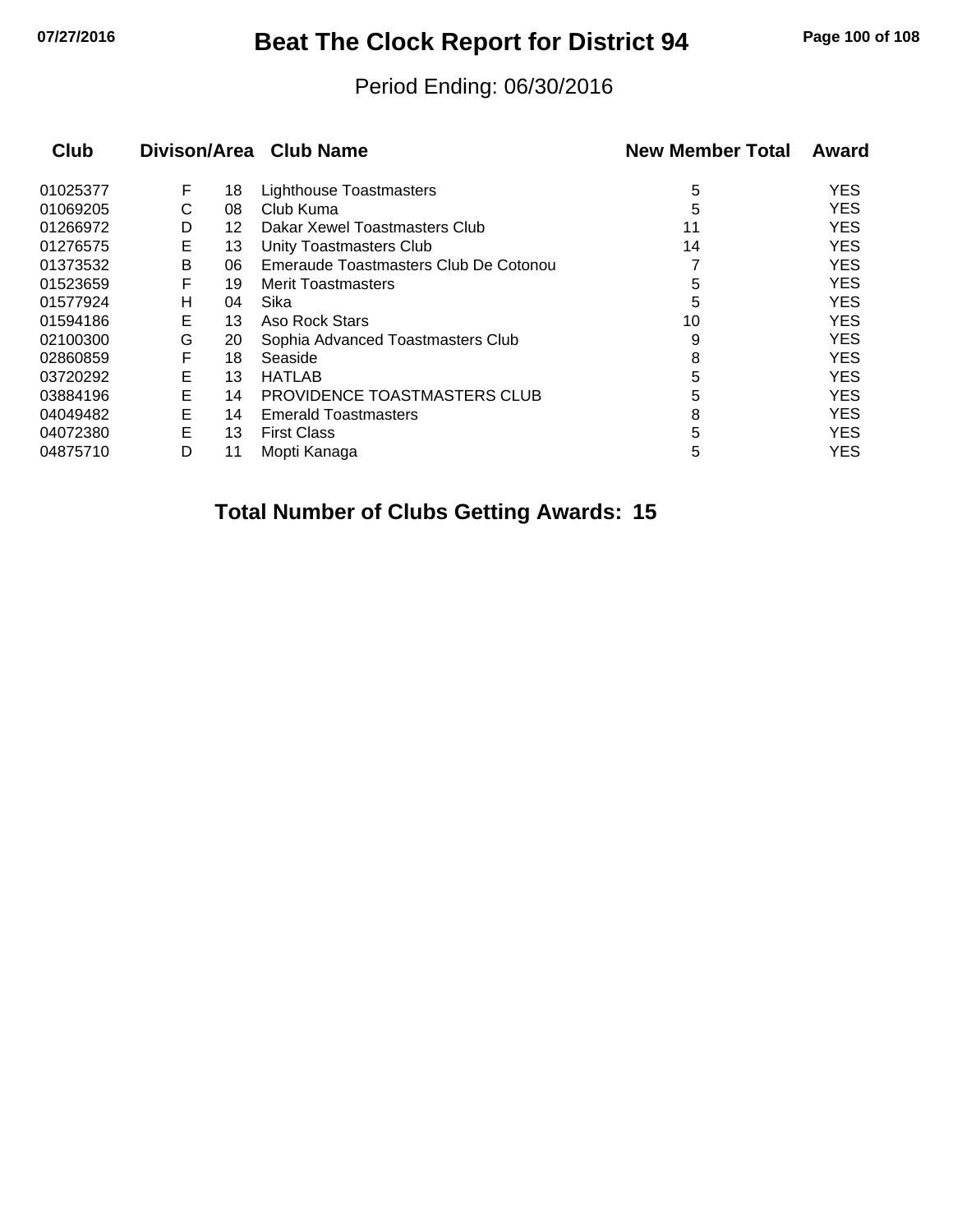## **07/27/2016 Beat The Clock Report for District 95 Page 101 of 108**

#### Period Ending: 06/30/2016

| Club     | Divison/Area |    | <b>Club Name</b>                            | <b>New Member Total</b> | Award      |
|----------|--------------|----|---------------------------------------------|-------------------------|------------|
| 00000551 | D            | 05 | Vienna Toastmasters Club                    | 5                       | <b>YES</b> |
| 00001548 | J            | 01 | Toastmasters Polska SA                      | 5                       | <b>YES</b> |
| 00003871 | G            | 02 | Copenhagen Toastmasters Club                |                         | <b>YES</b> |
| 00005715 | Β            | 04 | <b>KOMA</b>                                 | 5                       | <b>YES</b> |
| 00006409 | F            | 04 | <b>Rhetorik Club Frankfurt</b>              | 6                       | <b>YES</b> |
| 00009754 | A            | 04 | <b>Cologne Toastmasters</b>                 | 5                       | <b>YES</b> |
| 00680945 | A            | 04 | <b>Duesseldorfer Toastmasters</b>           |                         | <b>YES</b> |
| 00686833 | Β            | 05 | Best Odessa Speakers Club                   | 6                       | <b>YES</b> |
| 01138065 | E            | 05 | Toastmasters Poznan                         | 5                       | <b>YES</b> |
| 01315941 | Κ            | 01 | <b>Stadi Talkers</b>                        | 8                       | <b>YES</b> |
| 01383882 |              | 02 | <b>Munich Media Speakers</b>                | 5                       | <b>YES</b> |
| 01610052 | B            | 02 | Toastmasters Kraków                         | 5                       | <b>YES</b> |
| 01743106 | E            | 04 | Toast @ Capgemini                           | 5                       | <b>YES</b> |
| 01799404 |              | 07 | Slovenskí Toastmasters                      | 10                      | <b>YES</b> |
| 02050536 | E            | 01 | <b>Toastmasters Gdansk</b>                  | 6                       | <b>YES</b> |
| 02675568 | Κ            | 03 | <b>Toastmasters Kaunas</b>                  | 5                       | <b>YES</b> |
| 02867912 |              | 04 | Brnenští Toastmástri                        | 6                       | <b>YES</b> |
| 03046561 | Е            | 02 | <b>Bydgoszcz Toastmasters Professionals</b> | 5                       | <b>YES</b> |
| 03165350 | Κ            | 02 | Northern Stars Toastmasters Club            | 6                       | <b>YES</b> |
| 03902057 | J            | 02 | <b>ASBIRO Toastmasters</b>                  | 6                       | <b>YES</b> |
| 04325817 | Η            | 01 | <b>Toastmasters Constanta</b>               | 6                       | <b>YES</b> |
| 04507412 | н            | 05 | <b>SIRIUS TOASTMASTERS</b>                  | 6                       | <b>YES</b> |
| 05187204 | Κ            | 03 | <b>ThermoMasters Vilnius</b>                | 5                       | <b>YES</b> |
| 05412250 | D            | 04 | Szó Da                                      | 5                       | <b>YES</b> |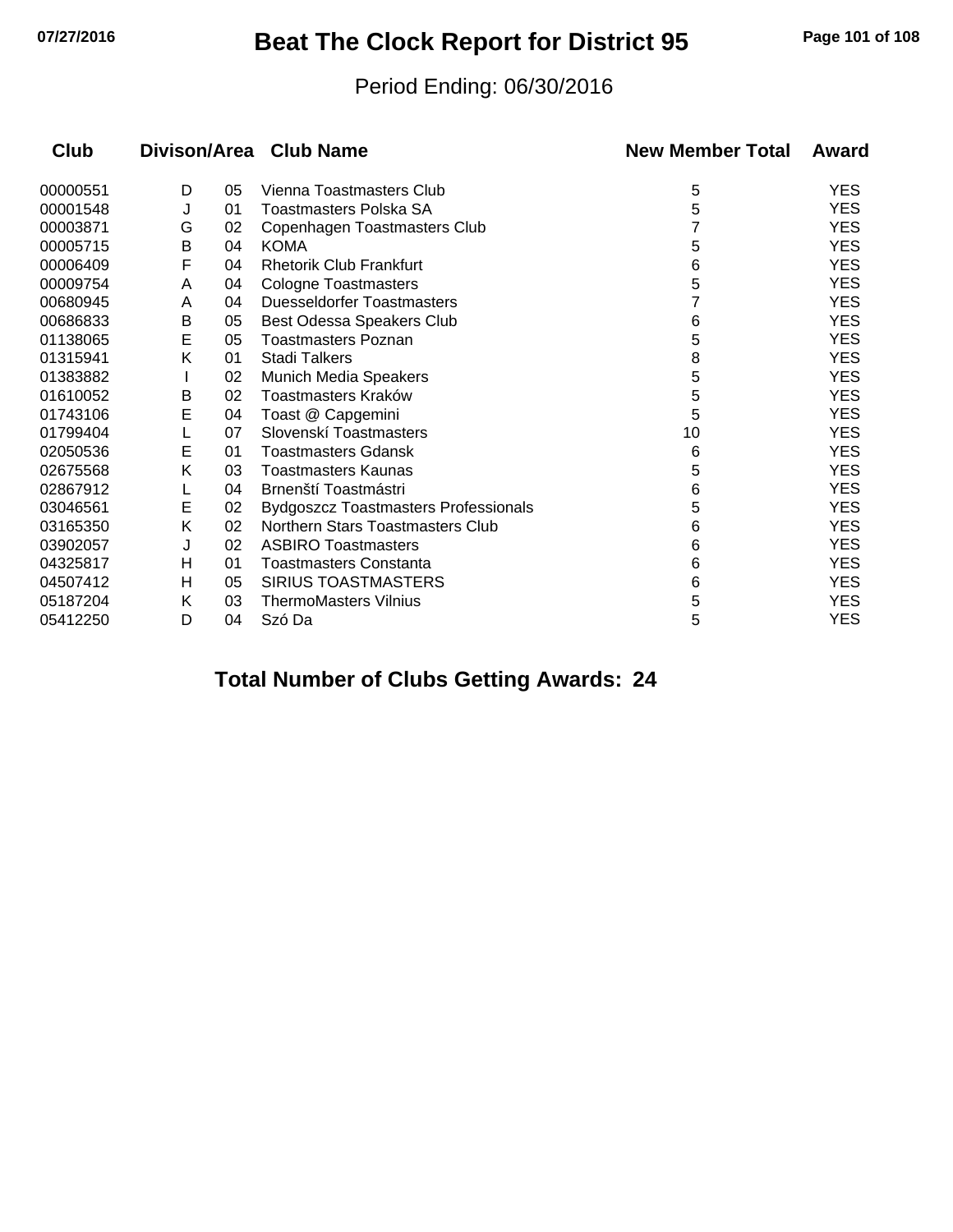## **07/27/2016 Beat The Clock Report for District 96 Page 102 of 108**

#### Period Ending: 06/30/2016

|   |    |                                                 | <b>New Member Total</b> | Award      |
|---|----|-------------------------------------------------|-------------------------|------------|
| S | 27 | <b>Burrard Toastmasters Club</b>                | 10                      | <b>YES</b> |
| N | 74 | Pacific Spirit Toastmasters Club                | 5                       | <b>YES</b> |
|   | 79 | Positive Thinkers Toastmasters Club             | 5                       | <b>YES</b> |
| D | 42 | Achievers Toastmasters Club                     | 5                       | <b>YES</b> |
| М | 94 | Mission Toastmasters Club                       | 5                       | <b>YES</b> |
| B | 22 | Earth Aware Toastmasters Club                   | 6                       | <b>YES</b> |
| N | 77 | <b>HSBC Toastmasters - Speaking For Success</b> | 5                       | <b>YES</b> |
| М | 94 | <b>Blue Heron Toastmasters</b>                  | 5                       | <b>YES</b> |
|   | 75 | <b>Best Run Toastmasters Club</b>               | 10                      | <b>YES</b> |
|   | 80 | <b>Just Pros Toastmasters</b>                   | 6                       | <b>YES</b> |
| J | 80 | Douglas Toastmasters                            | 8                       | <b>YES</b> |
| М | 90 | <b>Tri-Cities Chamber of Commerce</b>           |                         | <b>YES</b> |
| J | 86 | <b>Burnaby Entrepreneurs Toastmasters Club</b>  | 9                       | <b>YES</b> |
| N | 70 | Aplomb Success KPMG GVA                         |                         | <b>YES</b> |
|   |    |                                                 | Divison/Area Club Name  |            |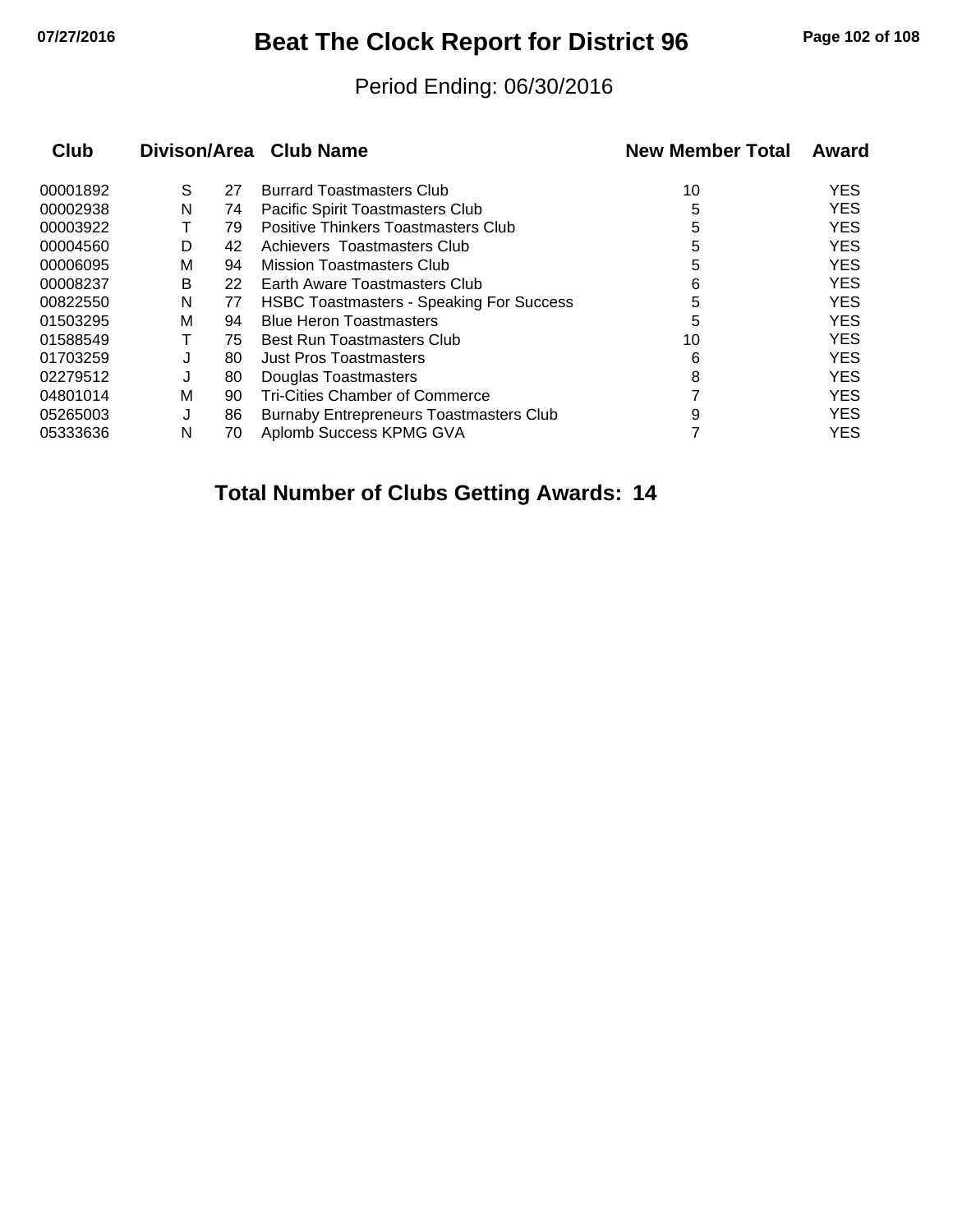## **07/27/2016 Beat The Clock Report for District 97 Page 103 of 108**

#### Period Ending: 06/30/2016

| <b>Club</b> |   |    | Divison/Area Club Name                                | <b>New Member Total</b> | Award      |
|-------------|---|----|-------------------------------------------------------|-------------------------|------------|
| 00002092    | A | 01 | Capitol Toastmasters Club                             | 5                       | <b>YES</b> |
| 00925535    | B | 03 | Chiang Mai Toastmasters Club                          | 14                      | <b>YES</b> |
| 01055864    | С | 01 | Suvarnabhumi                                          | 8                       | <b>YES</b> |
| 01167986    | С | 02 | <b>Genevieve Caulfield Thailand Toastmasters Club</b> | 11                      | <b>YES</b> |
| 01513681    | V | 01 | Saigon Toastmasters Club                              | 6                       | <b>YES</b> |
| 01703910    | A | 01 | <b>Thaiger Toastmasters Club</b>                      | 10                      | <b>YES</b> |
| 02786174    | V | 01 | <b>UEH ISB Toastmasters</b>                           | 5                       | <b>YES</b> |
| 02905771    | С | 03 | <b>LAC Toastmasters</b>                               | 8                       | <b>YES</b> |
| 03546902    | С | 03 | UTCC Toastmasters Club                                | 9                       | <b>YES</b> |
| 04409462    | V | 01 | <b>HCM Toastmasters Club</b>                          | 5                       | <b>YES</b> |
| 04616432    | Α | 02 | Thai-Nichi Toastmasters Club                          | 14                      | <b>YES</b> |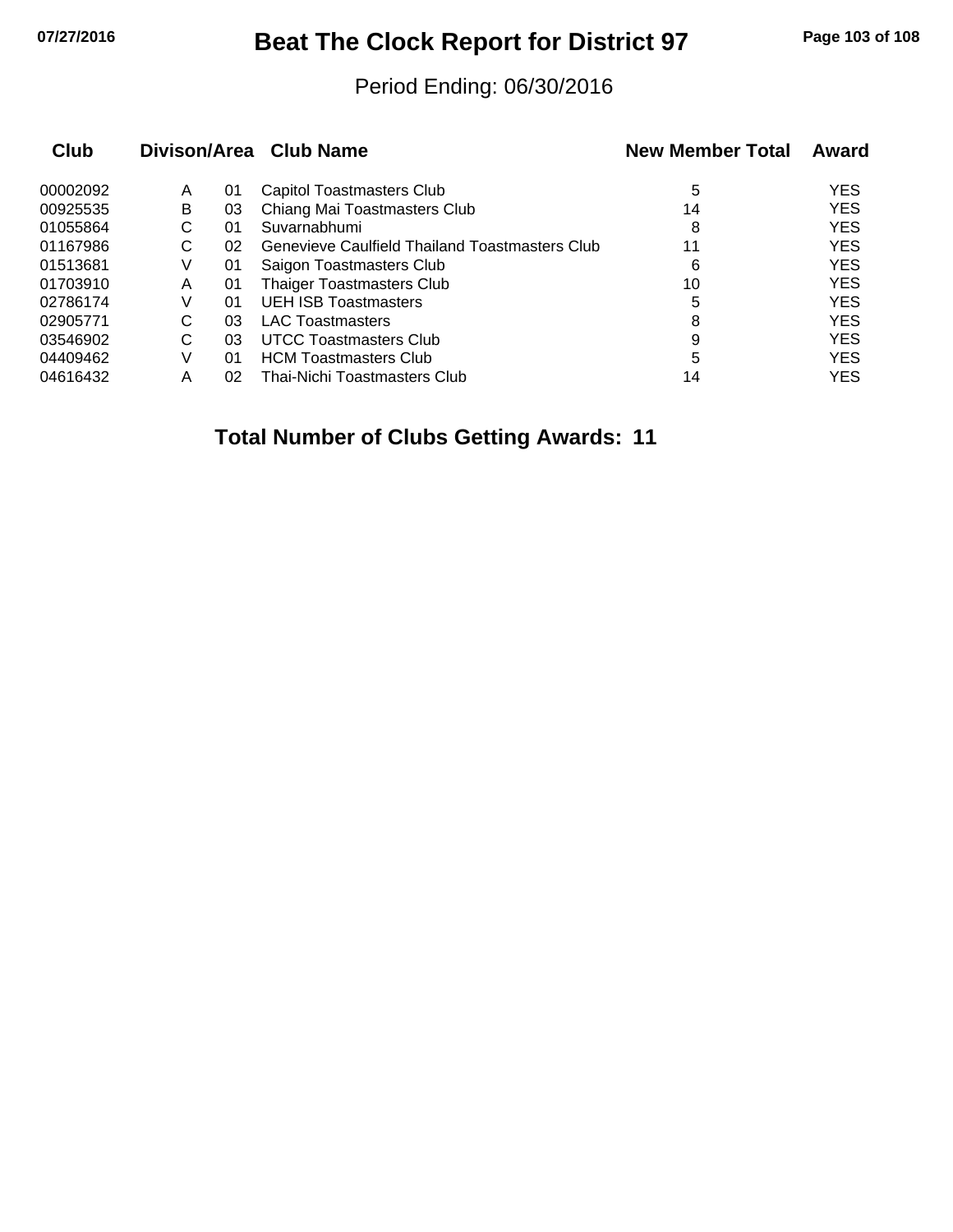## **07/27/2016 Beat The Clock Report for District 98 Page 104 of 108**

#### Period Ending: 06/30/2016

| Club     |              |    | Divison/Area Club Name                            | <b>New Member Total</b> | Award      |
|----------|--------------|----|---------------------------------------------------|-------------------------|------------|
| 00616631 | B            | 02 | <b>TCS Maitree Toastmasters Club</b>              | 6                       | <b>YES</b> |
| 00916446 | C            | 01 | Infosys Pune Toastmasters Club                    | 8                       | <b>YES</b> |
| 00993448 | в            | 03 | Mumbai Toastmasters                               | 17                      | <b>YES</b> |
| 01036431 | Η            | 04 | Deloitte Hyderabad Toastmasters Club              | 7                       | <b>YES</b> |
| 01095031 | E            | 04 | Indian School of Business Toastmasters            | 9                       | <b>YES</b> |
| 01135184 | A            | 03 | <b>Bombay Toastmasters</b>                        | 6                       | <b>YES</b> |
| 01141787 | Р            | 01 | <b>Toastmasters Club of Pune</b>                  | 8                       | <b>YES</b> |
| 01246728 | М            | 01 | Mulund Toastmasters Club                          | 15                      | <b>YES</b> |
| 01419644 | M            | 01 | <b>Accenture Toastmasters Club</b>                | 6                       | <b>YES</b> |
| 01534609 | P            | 02 | <b>Toastmasters Club of Pune-West</b>             | 6                       | <b>YES</b> |
| 02017422 | M            | 02 | <b>Thane Toastmasters Club</b>                    | 6                       | <b>YES</b> |
| 02221384 | E            | 05 | Invesco India Toastmasters Club                   | 5                       | <b>YES</b> |
| 02254770 | F            | 01 | Toastmasters @ Novartis Hyderabad                 | 5                       | <b>YES</b> |
| 02660168 | E            | 04 | TCS Waverock Hyderabad Toastmasters               |                         | <b>YES</b> |
| 02682603 | $\mathsf{C}$ | 02 | <b>SIBM Pune Toastmasters Club</b>                | 11                      | <b>YES</b> |
| 02973814 | D            | 01 | Toastmasters Club of Pune - North East            | 7                       | <b>YES</b> |
| 03220784 | A            | 01 | TCS BE@T Gandhinagar                              | 6                       | <b>YES</b> |
| 03484412 | C            | 02 | <b>Syntel Pune Toastmasters Club</b>              | 5                       | <b>YES</b> |
| 03543283 | F            | 01 | Quest-Qualcomm's Enlightened Speakers of Tomorrow | 6                       | <b>YES</b> |
| 03614476 | M            | 03 | Syntel Speak & Shine Toastmasters Club            | 5                       | <b>YES</b> |
| 03891644 | B            | 02 | Thomson Reuters Mumbai Toastmasters Club          | 6                       | <b>YES</b> |
| 04055138 | F            | 01 | Gaian Solutions Hyderabad Toastmasters            | 13                      | <b>YES</b> |
| 04167410 | $\mathsf{C}$ | 03 | <b>TCS Maitree Toastmasters Club Pune</b>         | 13                      | <b>YES</b> |
| 04297290 | M            | 02 | <b>SBM NMIMS Toastmasters Club (SNTC)</b>         | 9                       | <b>YES</b> |
| 04421153 | С            | 02 | <b>Toastmasters Club of Pune North West</b>       | 11                      | <b>YES</b> |
| 05105254 | B            | 04 | Barclays Mumbai TM Club                           | 11                      | <b>YES</b> |
| 05163301 | Ρ            | 03 | Deccan Toastmasters Club                          | 7                       | <b>YES</b> |
| 05306488 | A            | 05 | Vadodara Toastmasters Club                        | 8                       | <b>YES</b> |
| 05506714 | C            | 03 | <b>Baner Toastmasters Club</b>                    | 9                       | <b>YES</b> |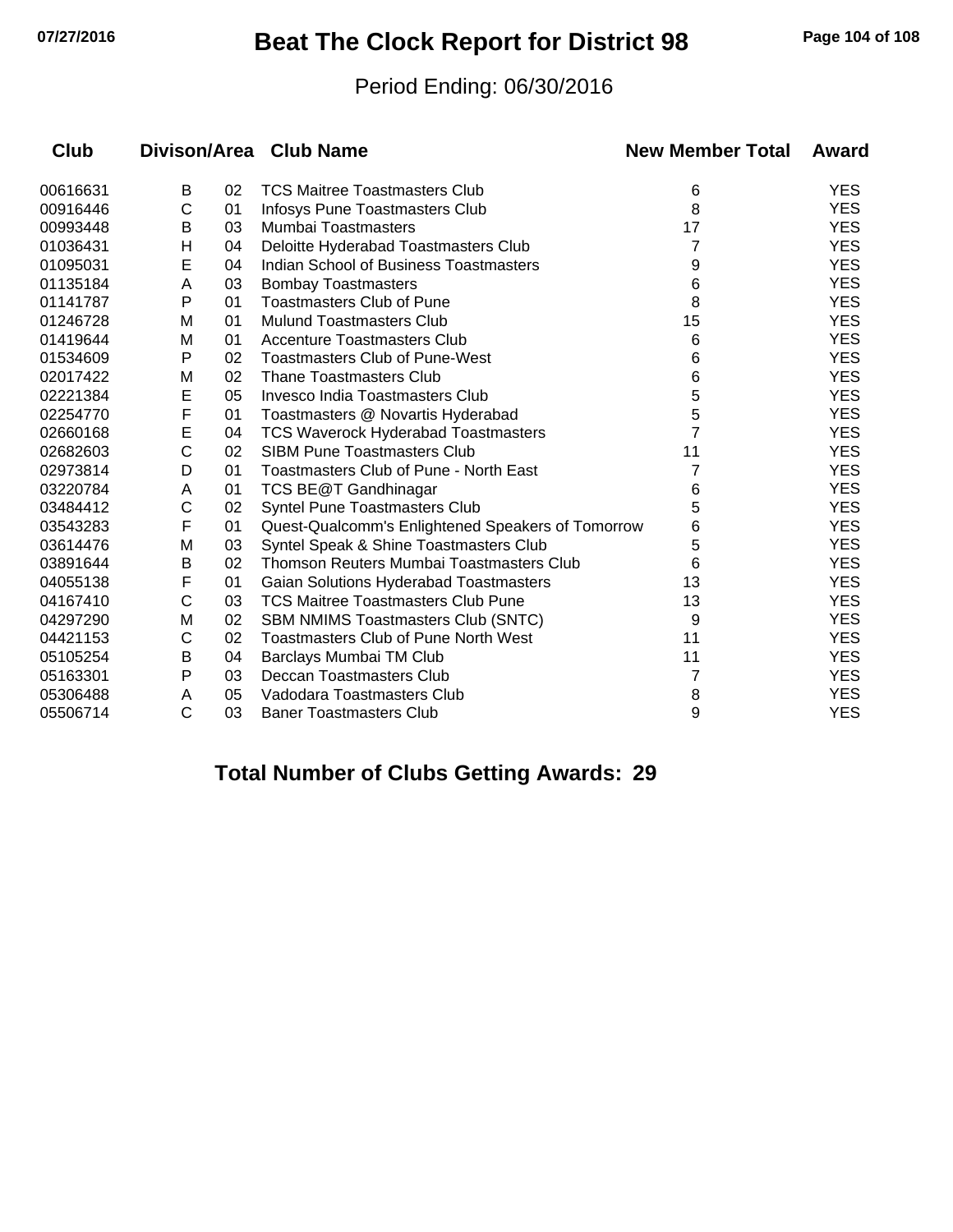## **07/27/2016 Beat The Clock Report for District 99 Page 105 of 108**

#### Period Ending: 06/30/2016

| Club     |   |    | Divison/Area Club Name                       | <b>New Member Total</b> | Award      |
|----------|---|----|----------------------------------------------|-------------------------|------------|
| 00001596 |   | 29 | Capital Communicators Toastmasters Club      | 5                       | YES        |
| 00001742 | С | 01 | Edmonton Advanced Toastmasters Club          | 8                       | <b>YES</b> |
| 00004291 | С | 28 | New Entrepreneurs Club                       | 6                       | <b>YES</b> |
| 00009729 | F | 17 | <b>Business and Beyond Toastmasters Club</b> | 6                       | <b>YES</b> |
| 00958725 | А | 44 | Innovative Communicators                     | 5                       | <b>YES</b> |
| 01022113 | F | 30 | <b>TM4PM Toastmasters Club</b>               | 5                       | <b>YES</b> |
| 01895081 | F | 30 | Advancement of Cultural Intelligence         |                         | <b>YES</b> |
| 04472443 |   | 28 | Latino Canadian Entrepreneurs                | 6                       | <b>YES</b> |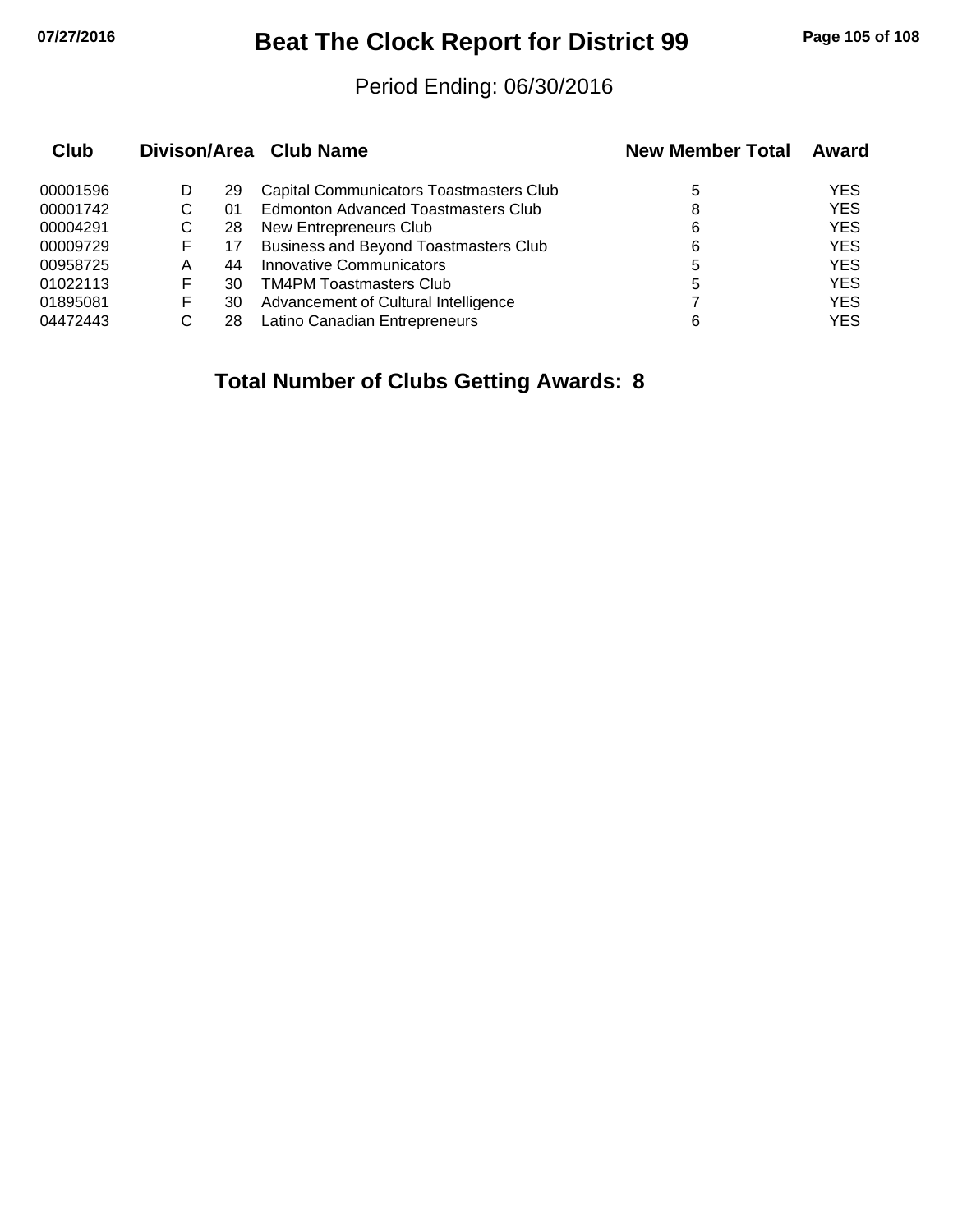## **07/27/2016 Beat The Clock Report for District F Page 106 of 108**

#### Period Ending: 06/30/2016

| Club     |   |    | Divison/Area Club Name                    | <b>New Member Total</b> | Award      |
|----------|---|----|-------------------------------------------|-------------------------|------------|
| 00000002 | D | 05 | Anaheim Club                              | 6                       | YES        |
| 00000020 | Е | 03 | Emcee 20                                  | 5                       | YES        |
| 00000316 | F | 03 | <b>Articulates Club</b>                   | 6                       | YES        |
| 00000587 | E | 05 | Dynamic Forcemasters Club 587             | 11                      | YES        |
| 00000882 | С | 01 | The Talking Heads                         | 6                       | <b>YES</b> |
| 00002592 | J | 05 | Ingram Microphones Club                   | 6                       | <b>YES</b> |
| 00003828 | Е | 05 | Eclectic Dialectics Toastmasters Club     | 5                       | YES        |
| 00005228 | G | 04 | <b>Tongue Tamers Club</b>                 | 5                       | YES        |
| 00005410 |   | 04 | <b>Experian Club</b>                      | 6                       | YES        |
| 00008638 | J | 01 | Articulate Athletes Club                  |                         | YES        |
| 00624723 | F | 04 | Money Talks Irvine Toastmasters Club      | 5                       | YES        |
| 00743962 | E | 04 | <b>Smart Toast Toastmasters Club</b>      | 6                       | YES        |
| 00979692 | н | 03 | Polysh'd Speakers                         | 5                       | YES        |
| 02423290 | B | 02 | Pasadena Presbyterian Church Toastmasters | 6                       | YES        |
| 04665576 | В | 05 | <b>Community Bank Toastmasters</b>        | 8                       | <b>YES</b> |
| 04854480 | J | 03 | <b>LIFO a Toastmaster</b>                 | 11                      | YES        |